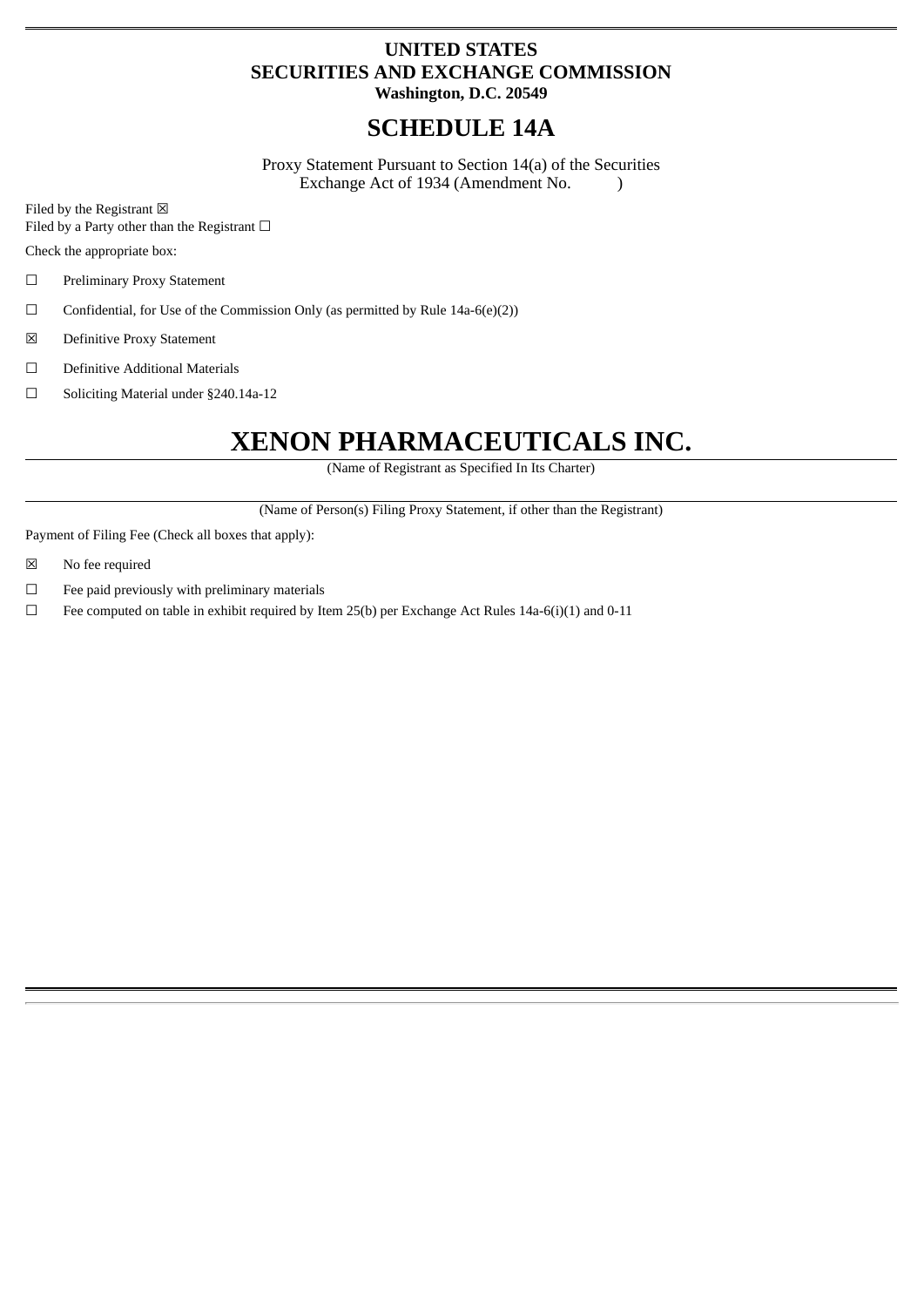# EXENON

# **XENON PHARMACEUTICALS INC.**

# **NOTICE OF ANNUAL MEETING OF SHAREHOLDERS**

NOTICE IS HEREBY GIVEN that the annual meeting (the "**Meeting**") of the shareholders of Xenon Pharmaceuticals Inc. ("**Xenon**" or the "**Corporation**") will be held virtually via live webcast on Wednesday, June 1, 2022 at 11:30 a.m. (PDT) at https://web.lumiagm.com/254509977 for the following purposes:

- 1. to receive the financial statements of the Corporation for the financial year ended December 31, 2021 and the report of the Corporation's auditor thereon;
- 2. to elect as directors of the Corporation the eight nominees named in the accompanying Proxy Statement and Management Information Circular to hold office until the next annual meeting of the Corporation or until their successors are duly elected;
- 3. to approve, on an advisory basis, the compensation of the Corporation's named executive officers;
- 4. to approve an amendment to the Corporation's Amended and Restated 2014 Equity Incentive Plan to increase the maximum number of common shares of the Corporation ("**Common Shares**") issuable thereunder by 5,300,000;
- 5. to appoint KPMG LLP as the Corporation's auditor to hold office until the next annual meeting of the Corporation;
- 6. to authorize the Audit Committee of the board of directors of the Corporation to fix the remuneration to be paid to the auditors of the Corporation; and
- 7. to conduct such other business as may properly be brought before the Meeting or any adjournment thereof.

The accompanying Proxy Statement and Management Information Circular provides additional information as to the matters to be dealt with at the Meeting and is deemed to form a part of this Notice. The holders of the Common Shares of record at the close of business on April 5, 2022 (the "**Record Date**") are entitled to receive notice of and to vote at the Meeting.

Xenon will hold the Meeting in a virtual only format, which will be conducted online via live webcast. Registered shareholders will be able to attend, participate and vote at the Meeting online at https://web.lumiagm.com/254509977. **If you hold your Common Shares in a brokerage account,** you are not a registered shareholder. Non-registered shareholders who have not duly appointed themselves as proxyholders will be able to attend **the Meeting as guests, but guests will not be able to participate or vote at the Meeting.**

A shareholder who wishes to appoint a person other than the management nominees identified on the applicable form(s) of proxy or voting instruction form, as applicable, to represent him, her or it at the Meeting may do so by inserting such person's name in the blank space provided in the applicable form(s) of proxy or voting instruction form, as applicable, and following the instructions for submitting such form of proxy or voting instruction form, as applicable. This must be completed prior to registering such proxyholder, which is an additional step to be completed once you have submitted your applicable form(s) of proxy or voting instruction form. If you wish that a person other than the management nominees identified on the applicable form(s) of proxy or voting instruction form attend and participate at the Meeting as your proxy and vote your Common Shares, including, if you are a non-registered shareholder and wish to appoint yourself as proxyholder to attend, participate and vote at the Meeting, you MUST register such proxyholder after having submitted your applicable form(s) of proxy or voting instruction form, as applicable, identifying such proxyholder. Failure to register the proxyholder will result in the proxyholder not receiving a control number to participate in the Meeting (a "**Control Number**"). Without a Control Number, proxyholders will not be able to participate or vote at the Meeting. To register a proxyholder, shareholders **MUST** provide **American Stock Transfer & Trust Company, LLC** their proxyholder's contact information by email to proxy@amstock.com, so that **American Stock Transfer & Trust Company, LLC** may provide the proxyholder with a Control Number via email.

Proxies for Common Shares to be used at the Meeting must be received by American Stock Transfer & Trust Company, LLC, not later than 11:59 p.m. (EDT) on Monday, May 30, 2022 (or, if the Meeting is adjourned, not later than 48 hours, excluding Saturdays, Sundays and holidays, preceding the time of such adjourned Meeting). Proxies may be submitted by one of the following alternative methods:

*By Internet: http://www.voteproxy.com* and follow the on-screen instructions or scan the QR code provided on the form of proxy;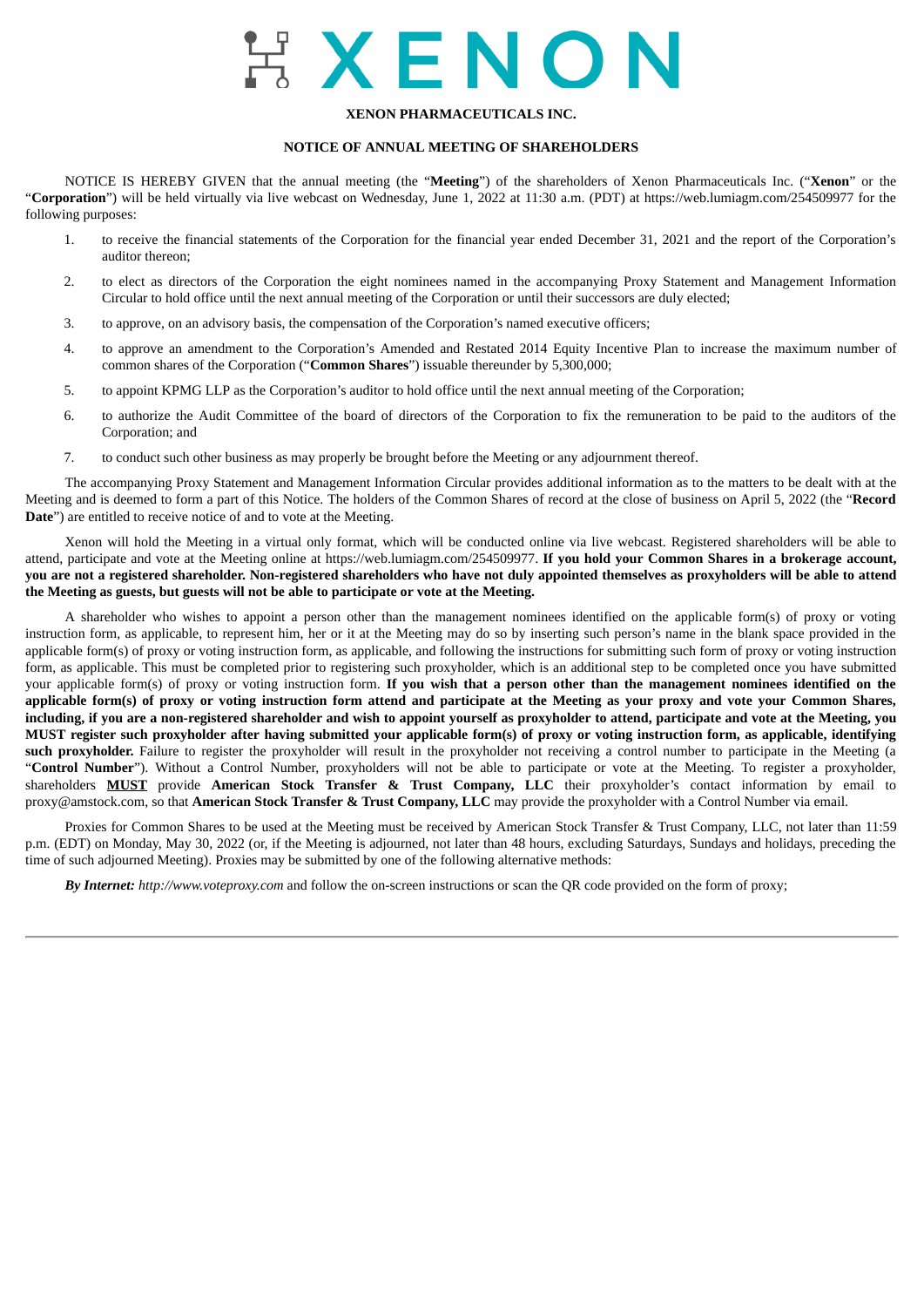*By Telephone:* 1-800-PROXIES (1-800-776-9437) (toll-free in the United States and Canada) or 1-718-921-8500 and enter the 11 digit Control Number printed on the form of proxy;

*By Email:* Complete, date and sign your proxy and email a scanned copy to proxy@amstock.com;

*By Fax:* Complete, date and sign your proxy and fax a copy to 718-765-8730; or

*By Mail:* Complete, date and sign your proxy and mail a copy to American Stock Transfer & Trust Company, LLC, at 6201 15th Avenue, Brooklyn, NY 11219, United States.

DATED at Burnaby, British Columbia this 28th day of April, 2022.

By order of the board of directors

/s/ Ian Mortimer

Ian Mortimer President and Chief Executive Officer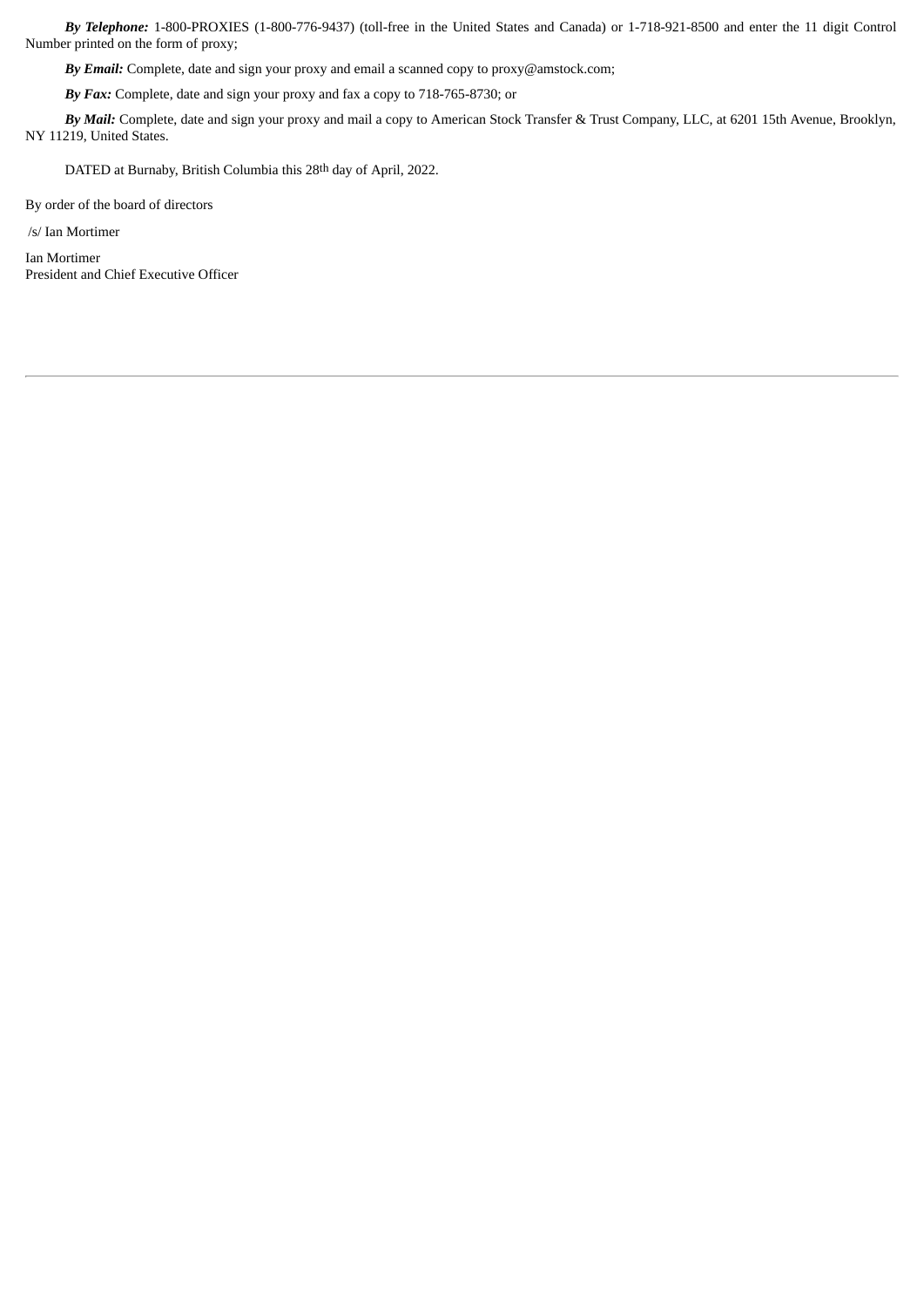|                                                                                              | --- |
|----------------------------------------------------------------------------------------------|-----|
| <b>General Proxy Information</b>                                                             |     |
| <b>ITEM 1 - Receipt of Financial Statements</b>                                              | 8   |
| <b>ITEM 2 – Election of Directors</b>                                                        | 8   |
| <u> ITEM 3 – Advisory Vote on Compensation of Named Executive Officers ("Say-on-Pay")</u>    | 27  |
| <b>Executive Compensation</b>                                                                | 29  |
| <b>Report of the Compensation Committee of the Board</b>                                     | 39  |
| <b>Report of the Audit Committee of the Board</b>                                            | 48  |
| <b>ITEM 4 – Approval of Amendment to the Amended and Restated 2014 Equity Incentive Plan</b> | 49  |
| <u><b>ITEM 5 AND ITEM 6 – Appointment and Remuneration of Auditor</b></u>                    | 56  |
| <b>SCHEDULE A – Corporate Governance Guidelines</b>                                          | 59  |
| SCHEDULE B – Charter of the Audit Committee of the Board of Directors                        | 64  |
| SCHEDULE C - Amended and Restated 2014 Equity Incentive Plan                                 | 70  |
|                                                                                              |     |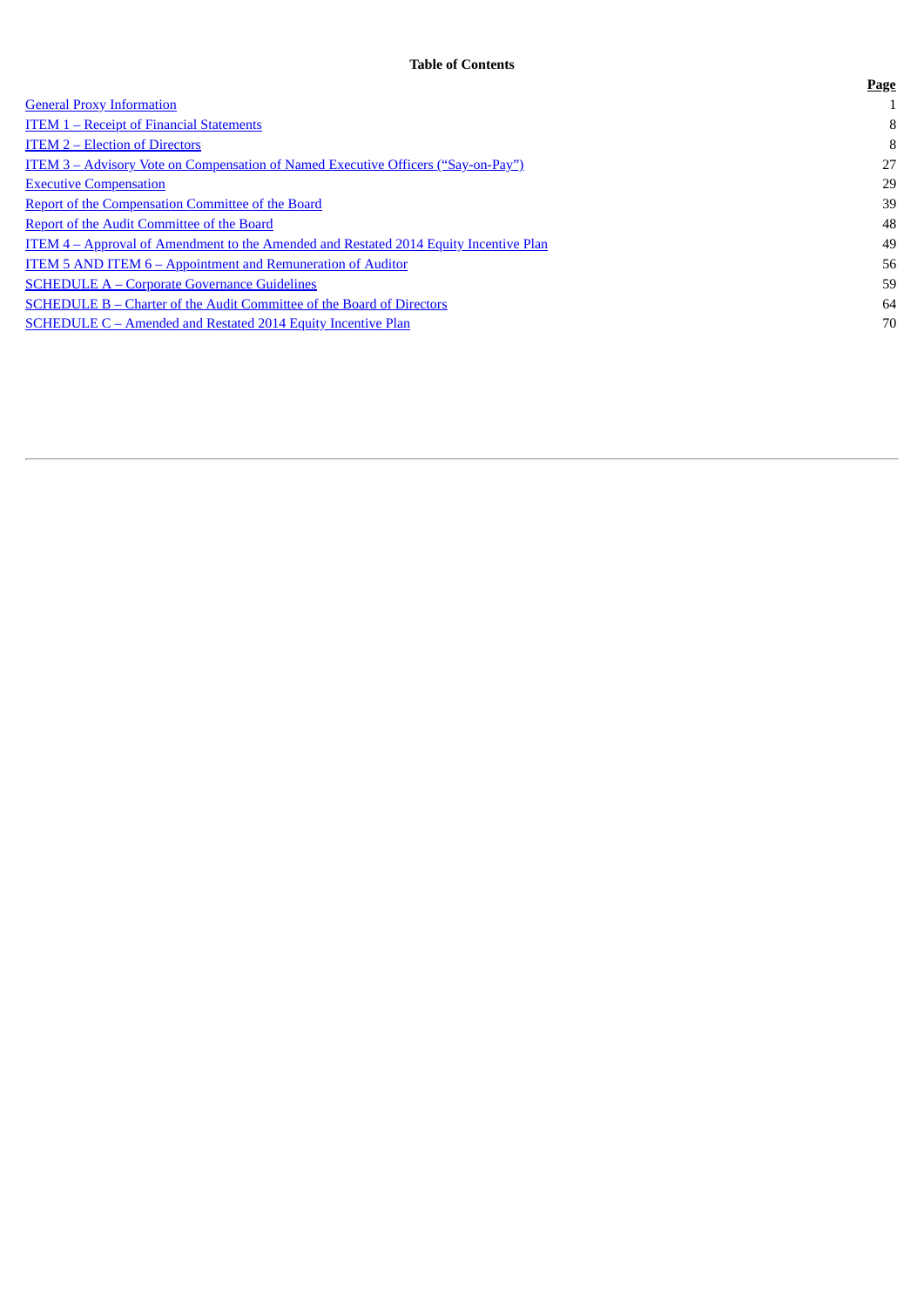

# **XENON PHARMACEUTICALS INC.**

# **PROXY STATEMENT AND MANAGEMENT INFORMATION CIRCULAR**

**Annual Meeting of Shareholders to be held on Wednesday, June 1, 2022**

#### **GENERAL PROXY INFORMATION**

<span id="page-4-0"></span>Information in this Proxy Statement and Management Information Circular (this "**Circular**") is provided as of April 5, 2022 (the "**Record Date**"), unless otherwise indicated. In this Circular, "we," "us," "our," "Xenon" and the "Corporation" refers to Xenon Pharmaceuticals Inc. and its wholly-owned subsidiary, Xenon Pharmaceuticals USA Inc. All references in this Circular to "\$" or "USD\$" are to U.S. dollars and all references to "CAD\$" are to Canadian dollars, unless otherwise indicated. "Xenon" and the Xenon logo are trademarks of Xenon Pharmaceuticals Inc. They are registered in the United States and used or registered in various other jurisdictions. The Corporation's principal office is located at 200 – 3650 Gilmore Way, Burnaby, British Columbia, V5G 4W8, Canada.

# **EXPLANATORY NOTE**

We previously qualified as a "smaller reporting company" as defined in Rule 12b-2 under the Securities Exchange Act of 1934, as amended (the "**Exchange Act**"), and have been permitted to rely, and have relied, on the reduced disclosure requirements available to smaller reporting companies, including reduced disclosure obligations regarding executive compensation. Our ability to rely on the reduced disclosure requirements available to smaller reporting companies will cease after the filing of this Circular.

#### **Solicitation of Proxies**

This Circular is furnished in connection with the solicitation of proxies by the board of directors (the "Board") and management of the Corporation for use at the annual meeting (the "Meeting") of shareholders of the Corporation to be held virtually via live webcast on Wednesday, **June 1, 2022 at 11:30 a.m. (PDT).** The cost of solicitation will be borne by the Corporation. This Circular, the accompanying notice and the enclosed forms of proxy are expected to first be mailed to shareholders on or about Thursday, April 28, 2022.

Management expects that proxies will be solicited primarily by mail. Employees and directors of Xenon may also solicit proxies personally or by telephone. If you hold common shares of the Corporation (the "**Common Shares**") in the name of a bank, broker or other nominee, please see the section of this Circular captioned "Beneficial Shareholders" below.

#### **Virtual-only Meeting**

Xenon intends to hold the Meeting virtually via live webcast on Wednesday, June 1, 2022 at 11:30 a.m. (PDT) at https://web.lumiagm.com/254509977**.**

Xenon will hold the Meeting in a virtual only format, which will be conducted via live audio webcast. Our Meeting this year will be purely functional in format to comply with the relevant legal requirements and there will be no corporate presentation. Registered shareholders will be able to attend, participate and vote at the Meeting online at https://web.lumiagm.com/254509977. **If you hold your Common Shares in a brokerage account,** you are not a registered shareholder. Non-registered shareholders who have not duly appointed themselves as proxyholder will not be able to **participate or vote at the Meeting.**

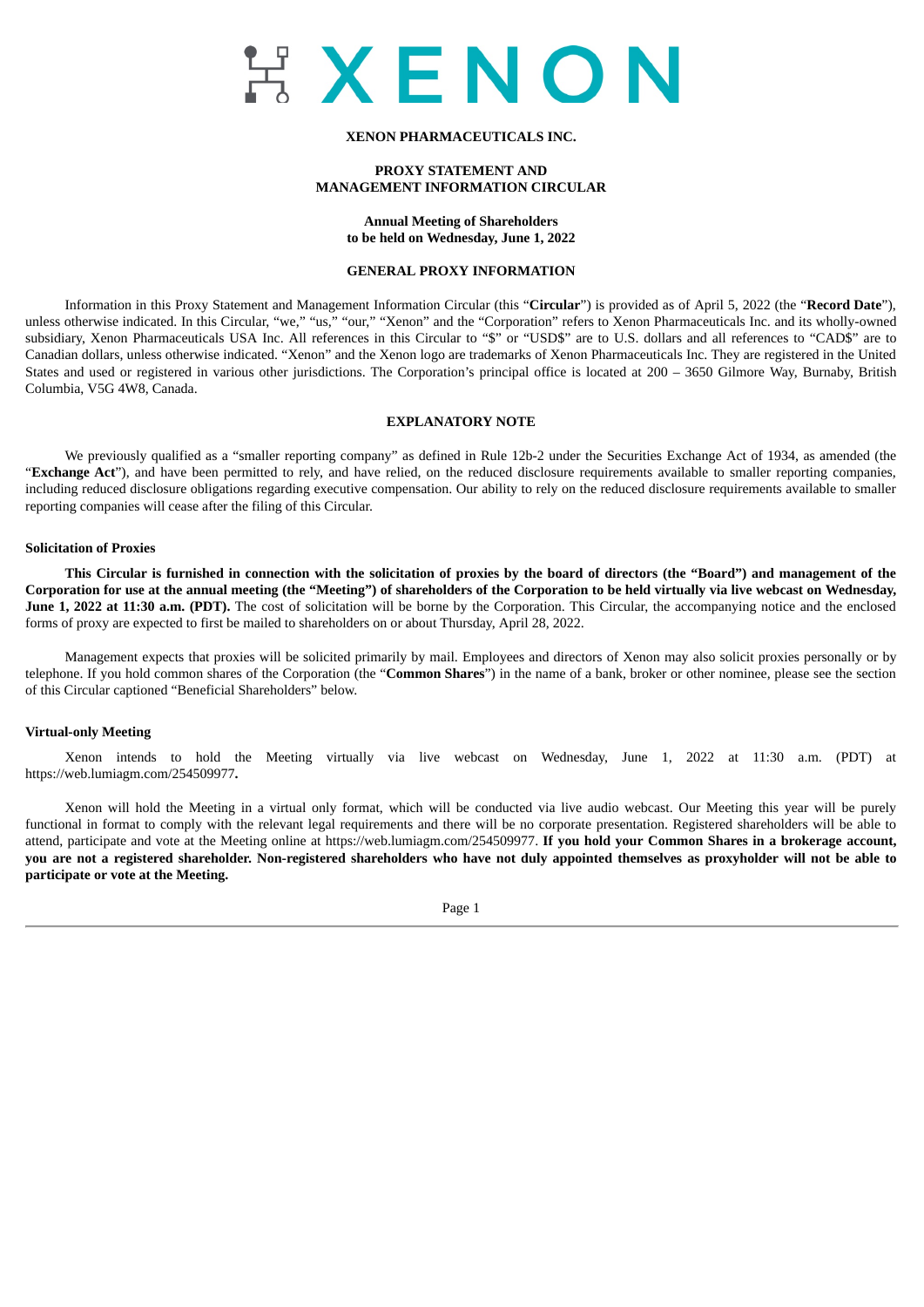A shareholder who wishes to appoint a person other than the management nominees identified on the applicable form(s) of proxy or voting instruction form, as applicable, to represent him, her or it at the Meeting may do so by inserting such person's name in the blank space provided in the applicable form(s) of proxy or voting instruction form, as applicable, and following the instructions for submitting such form of proxy or voting instruction form, as applicable. This must be completed prior to registering such proxyholder, which is an additional step to be completed once you have submitted your applicable form(s) of proxy or voting instruction form. If you wish that a person other than the management nominees identified on the applicable form(s) of proxy or voting instruction form attend and participate at the Meeting as your proxy and vote your Common Shares, including, if you are a non-registered shareholder and wish to appoint yourself as proxyholder to attend, participate and vote at the Meeting, you MUST register such proxyholder after having submitted your applicable form(s) of proxy or voting instruction form, as applicable, identifying **such proxyholder.** Failure to register the proxyholder will result in the proxyholder not receiving a control number to participate in the Meeting ("**Control Number**"). Without a Control Number, proxyholders will not be able to participate or vote at the Meeting. To register a proxyholder, shareholders **MUST** provide **American Stock Transfer & Trust Company, LLC** their proxyholder's contact information by email to proxy@amstock.com, so that **American Stock Transfer & Trust Company, LLC** may provide the proxyholder with a Control Number via email.

# **Appointment of Proxyholders**

The persons named in the accompanying forms of proxy are officers of the Corporation.

A shareholder has the right to appoint a person or company who will login to the Meeting and act for the shareholder and on that shareholder's behalf at the Meeting other than the persons designated in the enclosed forms of proxy. A shareholder wishing to exercise this right should strike out the names now designated in the enclosed forms of proxy and insert the name of the desired person or company in the blank **space provided. The desired person need not be a shareholder of the Corporation.**

Only a registered shareholder at the close of business on April 5, 2022 will be entitled to vote, or grant proxies to vote, his, her or its Common Shares at the Meeting.

If your Common Shares are registered in your name, then you are a registered shareholder. However, if, like most shareholders, you keep your Common Shares in a brokerage account, then you are a beneficial shareholder. The process for voting is different for registered shareholders and beneficial shareholders. Registered shareholders and beneficial shareholders should carefully read the instructions herein if they wish to vote their Common Shares at the Meeting.

Shareholders who wish to appoint a third-party proxyholder to virtually attend, participate or vote at the Meeting as their proxy and vote their Common Shares MUST submit their proxy (or proxies) or voting instruction form, as applicable, appointing such third-party proxyholder AND register the third-party proxyholder, as described below. Registering your proxyholder is an additional step to be completed AFTER you have submitted your proxy or voting instruction form. Failure to register the proxyholder will result in the proxyholder not receiving a Control **Number**.

**Step 1: Submit your proxy or voting instruction form:** To appoint a third-party proxyholder, insert such person's name in the blank space provided in the form of proxy or voting instruction form (if permitted) and follow the instructions for submitting such form of proxy or voting instruction form. This must be completed prior to registering such proxyholder, which is an additional step to be completed once you have submitted your form of proxy or voting instruction form. If you are a beneficial shareholder located in the United States, you must also provide American Stock Transfer & Trust Company, LLC with a duly completed legal proxy if you wish to attend, participate or vote at the Meeting or, if permitted, appoint a third party as your proxyholder.

**Step 2: Register your proxyholder:** To register a proxyholder, shareholders **MUST** provide **American Stock Transfer & Trust Company,** LLC their proxyholder's contact information by email to proxy@amstock.com by May 24, 2022, so that American Stock Transfer & Trust Company LLC may provide the proxyholder with a Control Number via email. **Without a Control Number, proxyholders will be able to listen to the Meeting, but they will not be able to participate or vote at the Meeting.**

If you are a beneficial shareholder and wish to virtually attend, participate or vote at the Meeting, you have to insert your own name in the space provided on the voting instruction form sent to you by your broker or other intermediary, follow all of the applicable instructions provided by your broker or other intermediary AND register yourself as your proxyholder, as described above. By doing so, you are instructing your broker or other intermediary to appoint you as proxyholder. It is important that you comply with the signature and return instructions provided by your broker or other intermediary. Please also see further instructions below under the heading "*Attending and Participating at the Meeting*." Non-registered shareholders who have not duly appointed themselves as proxyholder may attend the Meeting by clicking "**I am a guest**" and completing the online form. Such persons can listen to the Meeting but are not able to participate or vote at the Meeting.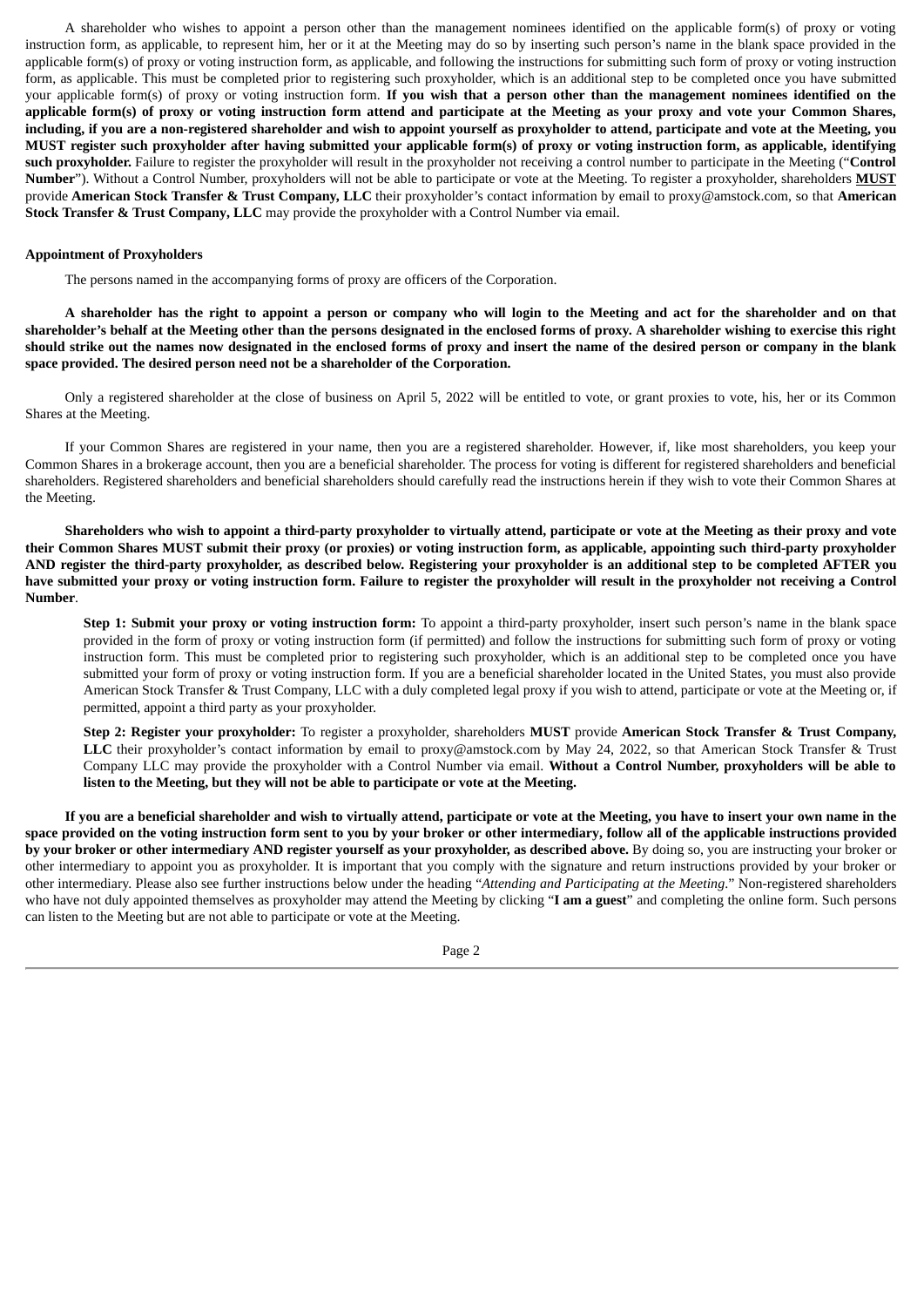If you are a beneficial shareholder located in the United States and wish to attend, participate or vote at the Meeting or, if permitted, appoint a third party as your proxyholder, in addition to the steps described above and below under "Attending and Participating at the Meeting," you must obtain a valid legal proxy from your broker or other intermediary. Follow the instructions from your broker or other intermediary included with the legal proxy form and the voting instruction form sent to you, or contact your intermediary to request a legal proxy form or a legal proxy if you have not received one. After obtaining a valid legal proxy from your intermediary, you must then submit such legal proxy to American Stock Transfer & Trust Company, LLC at proxy@amstock.com.

To vote your Common Shares, your proxyholder must virtually attend the Meeting. Regardless of who you appoint as your proxyholder, you can either instruct that appointee how you want to vote or you can let your appointee decide for you. You can do this by completing the applicable form(s) of proxy. In order to be valid, you must return the completed form of proxy to our transfer agent, American Stock Transfer & Trust Company, LLC, not later than 11:59 p.m. (EDT) on Monday, May 30, 2022 (or, if the Meeting is adjourned, not later than 48 hours, excluding Saturdays, Sundays and holidays, preceding the time of such adjourned Meeting).

#### **Attending and Participating at the Meeting**

The Corporation is holding the Meeting in a virtual only format, which will be conducted via live audio webcast. Shareholders will not be able to attend the Meeting in person. In order to participate or vote at the Meeting, shareholders must have a valid Control Number.

If the persons designated in the enclosed forms of proxy are appointed as proxy holders and no choice is specified by the shareholder, the Common Shares represented by such proxy will be voted FOR the matters described herein. The forms of proxy confer discretionary authority upon the persons named therein with respect to amendments or variations to matters identified in the accompanying Notice of Meeting and to other matters which may properly come before the Meeting or any adjournment or postponement thereof. If any matters which are not now known should properly come before the Meeting, persons named in the forms of proxy will vote on such matters in accordance with their best **judgment.** At the time of printing this Circular, management of the Corporation is not aware of any amendment, variation or other matters which are to come before the Meeting other than those matters identified in the accompanying Notice of Meeting.

Voting by proxy will not prevent you from voting online at the Meeting if you attend the virtual Meeting but will ensure that your vote will be counted if you are unable to attend.

# **Validity of Proxy**

Proxies for Common Shares to be used at the Meeting must be received by American Stock Transfer & Trust Company, LLC, in accordance with the instructions contained in the accompanying form of proxy for Common Shares, not later than 11:59 p.m. (EDT) on Monday, May 30, 2022 (or, if the Meeting is adjourned, not later than 48 hours, excluding Saturdays, Sundays and holidays, preceding the time of such adjourned Meeting). A proxy form will not be valid unless completed and deposited in accordance with the instructions set out in the enclosed form of proxy for Common Shares.

# **Revocation of Proxies**

A registered shareholder executing the accompanying form of proxy has the power to revoke it at any time before it is exercised. The revocation of a proxy by a registered shareholder may be effected by the registered shareholder either (a) attending the Meeting and voting online, or (b) giving written notice of the revocation executed by the registered shareholder in the same manner as provided for the deposit of the instrument of proxy. To be effective for Common Shares, the written notice of revocation must be deposited with American Stock Transfer & Trust Company, LLC, in the manner for the deposit of proxies for Common Shares set forth herein and in the accompanying form of proxy for Common Shares or at the registered office of the Corporation at any time not later than 11:59 p.m. (EDT) on Monday, May 30, 2022 (or, if the Meeting is adjourned, not later than 48 hours, excluding Saturdays, Sundays and holidays, preceding the time of such adjourned Meeting).

A proxy may also be revoked by the giving of a subsequent proxy with a later date. To be effective, the subsequent proxy must be deposited (in original form or in accordance with the instructions in the applicable form of proxy) at any time up to 11:59 p.m. (EDT) on Monday, May 30, 2022.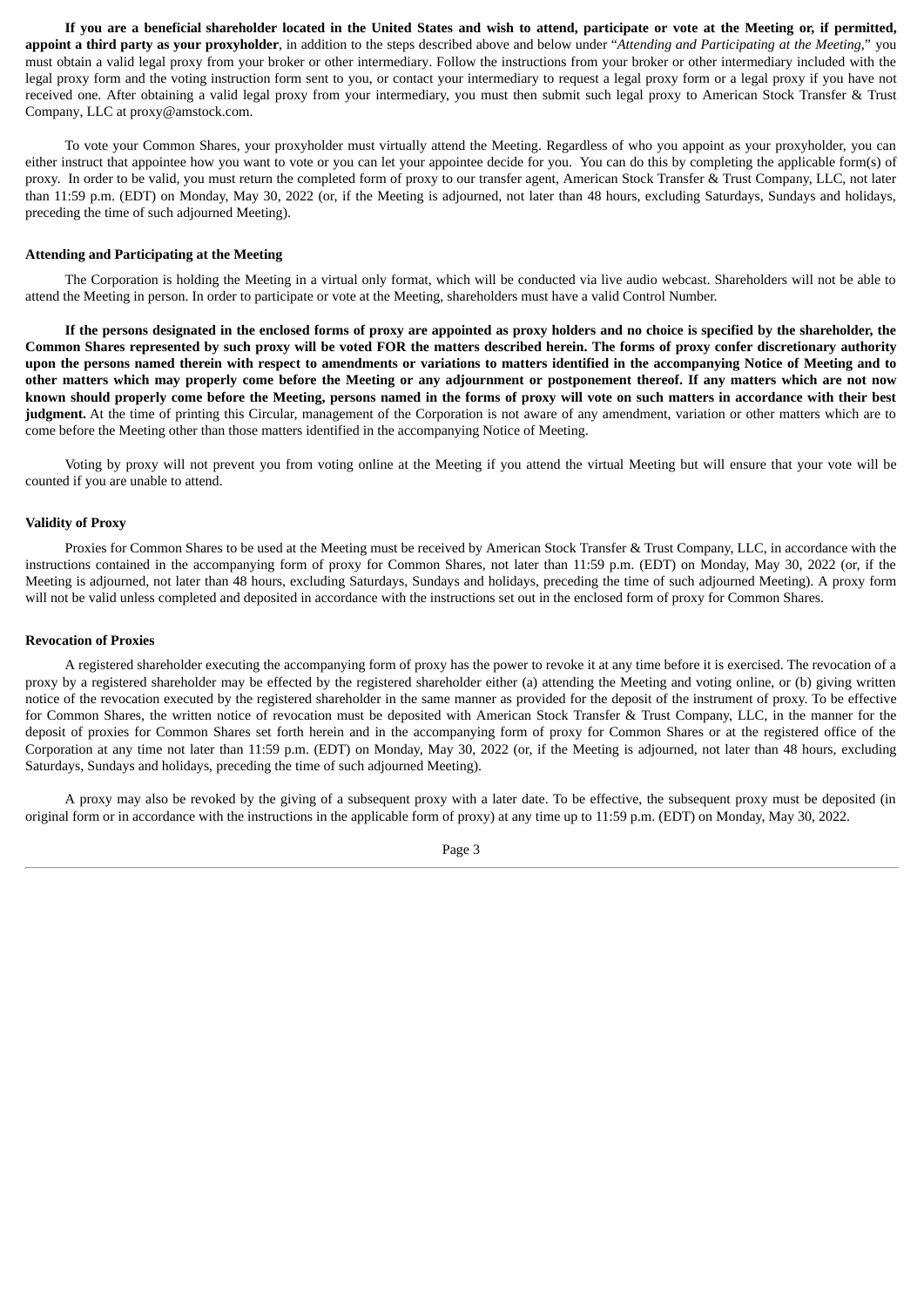# **Beneficial Shareholders**

The following information is of significant importance to shareholders who do not hold Common Shares in their own name. If Common Shares are listed in an account statement provided to a shareholder by an intermediary, then in almost all cases those Common Shares will not be registered in the shareholder's name on the records of the Corporation and such shareholder will be considered a beneficial shareholder. Such Common Shares will more likely be registered under the names of the shareholder's intermediary or an agent of that intermediary. In the United States, the vast majority of shares are registered under the name of Cede & Co. as nominee for The Depository Trust Company (which acts as depositary for many U.S. brokerage firms and custodian banks), and in Canada, under the name of CDS & Co. (the registration name for The Canadian Depository for Securities Limited, which acts as nominee for many Canadian brokerage firms).

Beneficial shareholders should note that the only proxies that can be recognized and acted upon at the Meeting are those deposited by registered shareholders (those whose names appear on the records of the Corporation as the registered holders of Common Shares). Beneficial shareholders who wish to vote their Common Shares at the Meeting should follow the instructions set out in this section.

Beneficial shareholders will receive instructions from their intermediary as to how to vote their Common Shares. Every intermediary has its own mailing procedures and provides its own return instructions to clients. Beneficial shareholders who wish to vote at the Meeting should follow the instructions of their intermediary carefully to ensure that their Common Shares are voted at the Meeting. Generally, intermediaries will provide beneficial shareholders with either: (a) a voting instruction form for completion and execution by the beneficial shareholder, or (b) a proxy form, executed by the intermediary and restricted to the number of Common Shares owned by the beneficial shareholder, but otherwise uncompleted. These procedures permit beneficial shareholders to direct the voting of the Common Shares that they beneficially own.

If a beneficial shareholder wishes to attend and vote online at the Meeting, he, she or it must insert their own name in the space provided for the appointment of a proxyholder on the voting instruction form or proxy form provided by the intermediary, and carefully follow the intermediary's instructions for return of the executed form or other method of response. You will also have to register yourself as your proxyholder as described above in "*Appointment of Proxyholders*."

If a beneficial shareholder does not provide voting instructions to its intermediary, the beneficial shareholder's Common Shares will not be voted at the Meeting on any matter on which the intermediary does not have discretionary authority to vote. Under current rules, certain intermediaries may not have discretionary authority to vote Common Shares at the Meeting on any matters other than the appointment of KPMG LLP as the Corporation's auditor and the authorization of the Audit Committee to fix the remuneration to be paid to the Corporation's auditor. We encourage all beneficial shareholders to provide instructions to the securities broker, financial institution, trustee, custodian or other nominee who holds Common Shares on their behalf by carefully following the instructions provided.

#### **Voting and Broker Non-Votes**

The Corporation is holding the Meeting in a virtual only format, which will be conducted via live audio webcast. Shareholders will not be able to attend the Meeting in person. In order to participate or vote at the Meeting (including for asking questions at the Meeting), shareholders must have **a valid Control Number.** Shareholders who have not obtained a Control Number may attend the Meeting by clicking "**I am a guest**" and completing the online form. Such persons can listen to the Meeting but are not able to participate or vote at the Meeting.

Registered shareholders and duly appointed proxyholders will be able to attend, participate and vote at the Meeting online athttps://web.lumiagm.com/254509977. Such persons may then enter the Meeting by clicking **"I have a login"** and entering a Control Number and password before the start of the Meeting:

**Registered Shareholders:** The control number located on the form of proxy or in the email notification you received is the Control Number. The password to the Meeting is "**xenon2022**" (case sensitive). If as a registered shareholder you are using your Control Number to login to the Meeting and you accept the terms and conditions, you will be provided the opportunity to vote by online ballot at the appropriate time on the matters put forth at the Meeting. If you have already voted by proxy and you vote again during the online ballot during the Meeting, your online vote during the Meeting will revoke your previously submitted proxy (or proxies). If you have already voted by proxy (or proxies) and do not wish to revoke your previously submitted proxy (or proxies), do not vote again during the online ballot.

**Duly appointed proxyholders: American Stock Transfer Trust, LLC** will provide the proxyholder with a Control Number by e-mail after the voting deadline has passed. The password to the Meeting is "**xenon2022**" (case sensitive).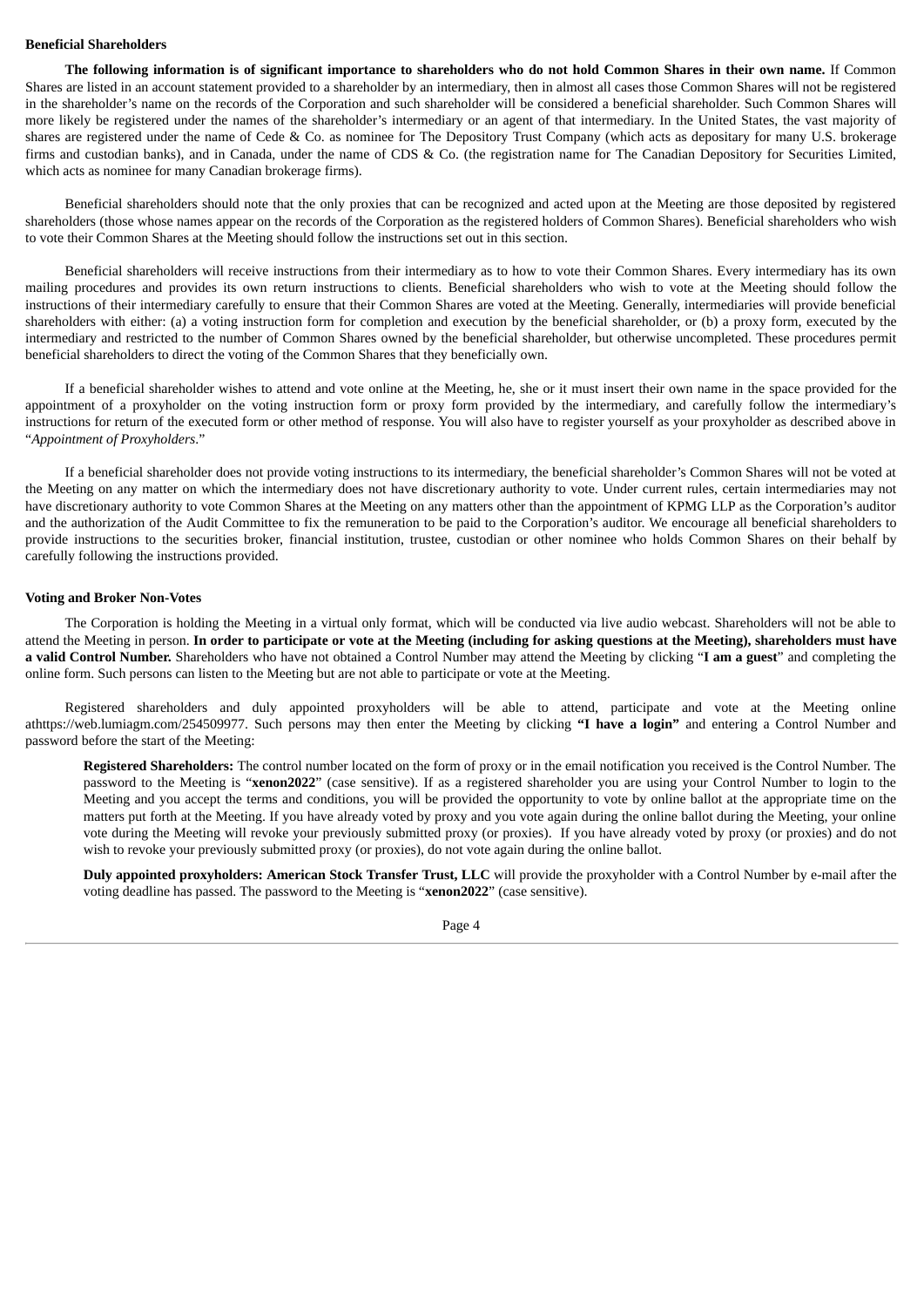Only registered shareholders and duly appointed proxyholders with a Control Number will be entitled to participate and vote at the Meeting. Beneficial shareholders who have not made arrangements for the due appointment of themselves as proxyholder will be able to listen to the Meeting, but they will not be able to participate or vote at the Meeting.

If the shares are registered in the name of a corporation, a duly authorized officer of the corporation may attend on its behalf, such duly authorized officer must have the Control Number provided in order to login to the Meeting.

If you attend the online Meeting, it is important that you are connected to the internet at all times during the Meeting in order to vote when balloting commences. It is your responsibility to ensure connectivity for the duration of the Meeting. You should allow ample time to check into the Meeting online and complete the related procedures.

All votes will be tabulated by the inspector of election appointed for the Meeting, who will separately tabulate affirmative and negative votes, abstentions, withheld votes and broker non-votes. Abstentions represent a shareholder's affirmative choice to decline to vote on a proposal and withheld votes represent a shareholder's affirmative choice to decline to vote for a particular director nominee or the appointment of KPMG LLP as the Corporation's auditor. Properly executed proxy cards that are marked "abstain" or "withhold" on any proposal, as applicable, will be treated as abstentions for that proposal.

Broker non-votes occur when a broker or intermediary holding Common Shares for a beneficial owner does not vote on a particular matter because such intermediary does not have discretionary authority to vote on that matter and has not received voting instructions from the beneficial owner. Intermediaries typically do not have discretionary authority to vote on non-routine matters. Under the securities laws of the U.S., and the applicable rules (the "**NYSE Rules**") of the New York Stock Exchange (the "**NYSE**"), which apply to all NYSE-licensed intermediaries who have record ownership of listed company stock (including stock such as our Common Shares that are listed on The Nasdaq Global Market (the "**Nasdaq**")), intermediaries have discretionary authority to vote on routine matters when they have not received timely voting instructions from the beneficial owner. The matters on which brokers will have discretionary authority to vote in the absence of instructions from the beneficial owners are described in the table included in the section titled "Voting Shares and Principal Holders of Voting Shares."

# **Quorum**

The quorum for the Meeting shall be the presence, in person or by proxy, of the holders of not less than 33⅓% of the issued and outstanding shares of the Corporation entitled to be voted at the Meeting. Only a shareholder of record at the close of business on the Record Date will be entitled to vote, or grant proxies to vote, his, her or its Common Shares at the Meeting (subject, in the case of voting by proxy, to the timely deposit of his, her or its executed form of proxy as described herein). Abstentions and broker non-votes are included in the calculation of the number of votes considered to be present at the Meeting for purposes of determining a quorum. Registered shareholders or proxyholders representing shareholders participating in the Meeting virtually will be considered to be present in person at the Meeting for the purposes of determining quorum. In the absence of a quorum, the Chairman of the Meeting may adjourn the Meeting. If the Meeting is adjourned for less than 30 days, the Corporation is not required to provide notice of such adjourned meeting other than by announcement at the original Meeting that it is adjourned.

Page 5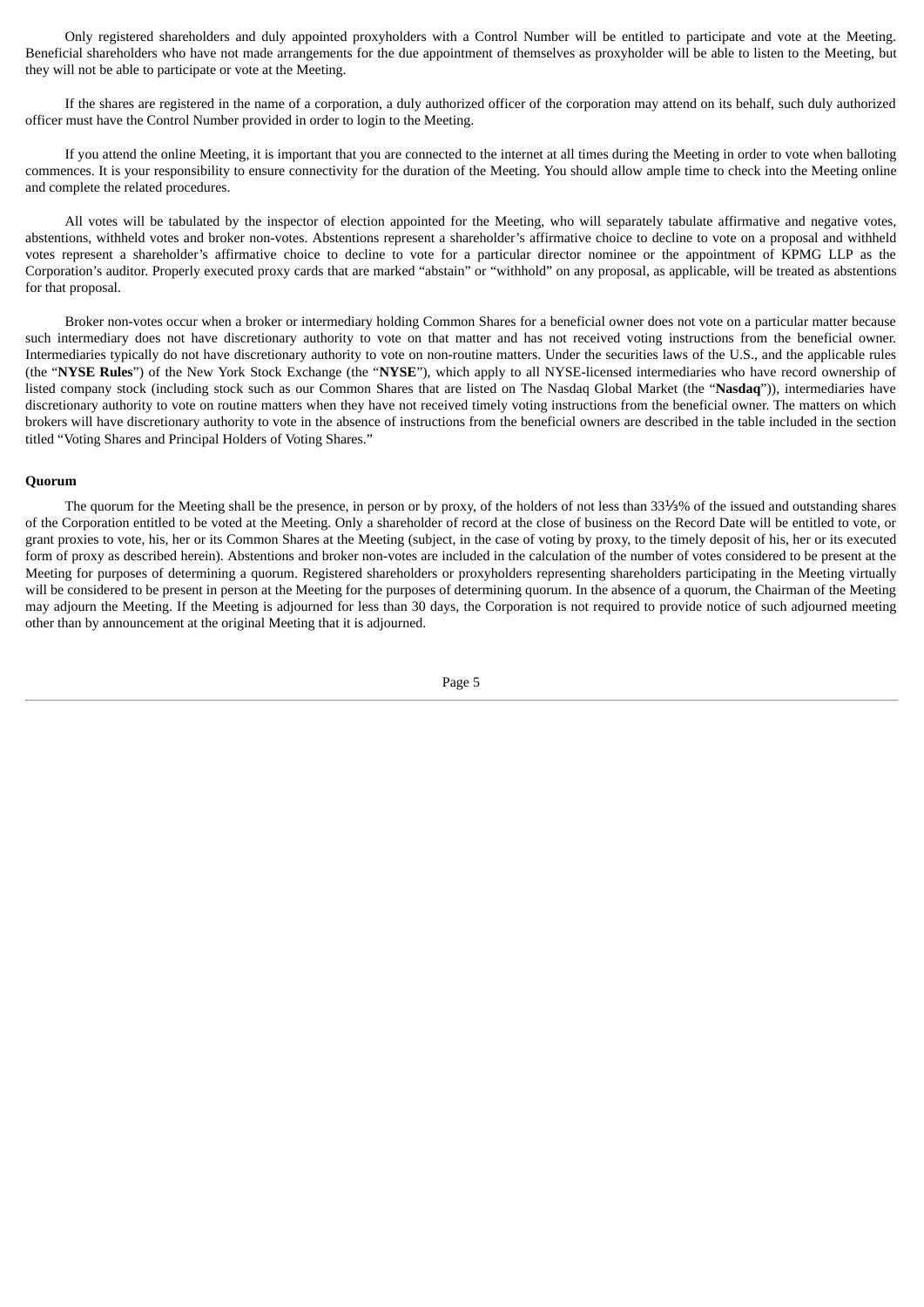# **VOTING SHARES AND PRINCIPAL HOLDERS OF VOTING SHARES**

The authorized capital of the Corporation consists of an unlimited number of Common Shares and an unlimited number of preferred shares issuable in series. Our Common Shares are listed for trading on the Nasdaq. As of the Record Date, the Corporation had 53,074,111 Common Shares issued and outstanding, and no preferred shares issued and outstanding. As of the Record Date, the Corporation also had non-voting pre-funded warrants which grant the holders the right to purchase up to 2,775,996 Common Shares at an exercise price of \$0.0001 per Common Share ("**Pre-Funded Warrants**"). No portion of any Pre-Funded Warrant may be exercised that, upon giving effect to such exercise, would cause the holder to beneficially own in excess of (i) 4.99% of our outstanding Common Shares or (ii) 4.99% of the combined voting power of all of our securities outstanding, subject to the terms of the Pre-Funded Warrants and the holder's ability to elect a higher or lower percentage not in excess of 19.99% upon at least 61 days' notice to the Corporation (the "**Pre-Funded Warrant Cap**").

At the Meeting, each holder of Common Shares as of the Record Date is entitled to one vote per Common Share held in connection with each matter to be acted upon at the Meeting.

The table below describes the proposals to be voted on at the Meeting, the votes required for approval, whether brokers have discretionary voting authority, the impact of abstentions and broker non-votes and how a shareholder may vote on a particular proposal.

| <b>Proposal</b>                                                                                                                          | <b>Vote Required</b>                                | Do Brokers<br><b>Have</b><br><b>Discretionary</b><br><b>Voting</b><br><b>Authority?</b> | <b>Are Broker</b><br><b>Non-Votes</b><br><b>Expected?</b> | <b>Impact of</b><br><b>Abstentions /</b><br><b>Withhold Votes</b> | <b>Impact of</b><br><b>Broker Non-</b><br><b>Votes</b> | You May Vote                          |
|------------------------------------------------------------------------------------------------------------------------------------------|-----------------------------------------------------|-----------------------------------------------------------------------------------------|-----------------------------------------------------------|-------------------------------------------------------------------|--------------------------------------------------------|---------------------------------------|
| <b>Election of directors</b>                                                                                                             | <b>Must Receive</b><br>Votes "FOR"                  | N <sub>o</sub>                                                                          | Yes                                                       | No Effect                                                         | No Effect                                              | "FOR" or<br>"WITHHOLD"                |
| Approval on an advisory basis, of<br>the named executive officers'<br>compensation                                                       | Majority of Votes<br><b>Cast Must Vote</b><br>"FOR" | N <sub>0</sub>                                                                          | Yes                                                       | No Effect                                                         | No Effect                                              | "FOR"<br>"AGAINST"<br>or<br>"ABSTAIN" |
| Approval of amendment to the<br>Amended and Restated 2014<br>Equity Incentive Plan to increase<br>Common Shares reserved for<br>issuance | Majority of Votes<br><b>Cast Must Vote</b><br>"FOR" | N <sub>o</sub>                                                                          | <b>Yes</b>                                                | No Effect                                                         | No Effect                                              | "FOR"<br>"AGAINST"<br>or<br>"ABSTAIN" |
| Appointment of KPMG LLP as the<br>Corporation's auditor                                                                                  | <b>Must Receive</b><br>Votes "FOR"                  | Yes                                                                                     | N <sub>0</sub>                                            | No Effect                                                         | No Effect                                              | "FOR" or<br>"WITHHOLD"                |
| Authorize the Audit Committee to<br>fix the remuneration paid to the<br>auditor                                                          | Majority of Votes<br><b>Cast Must Vote</b><br>"FOR" | Yes                                                                                     | No                                                        | No Effect                                                         | No Effect                                              | "FOR"<br>"AGAINST"<br>or<br>"ABSTAIN" |
|                                                                                                                                          |                                                     |                                                                                         | Page 6                                                    |                                                                   |                                                        |                                       |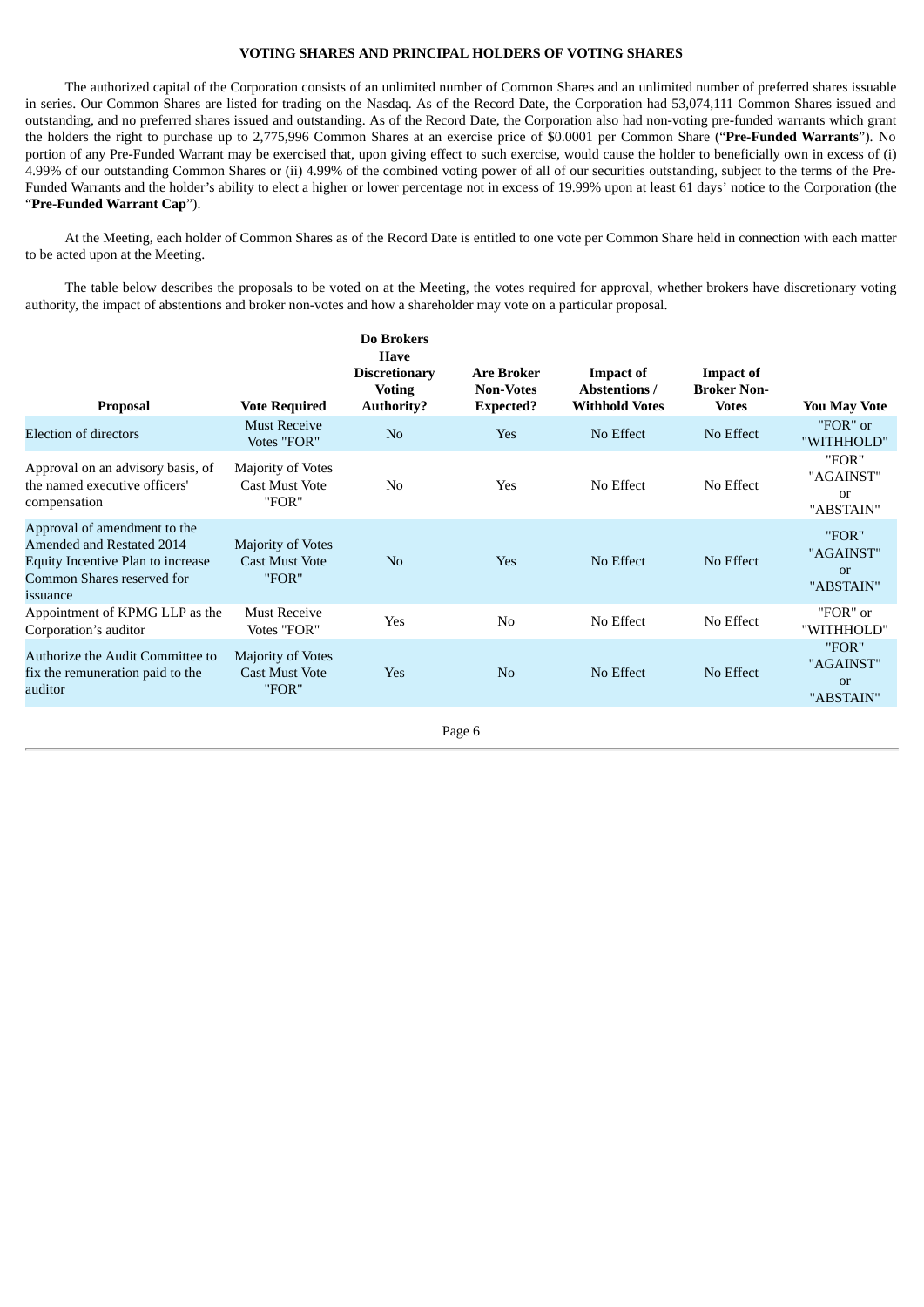# **EXPENSES**

Xenon will pay all of the expenses of soliciting proxies for management. In addition to the mailing of the proxy material, such solicitation may be made in person or by telephone by directors, officers and employees of Xenon, whose directors, officers and employees will receive no compensation for such solicitation other than their regular salaries or fees. Xenon will also make arrangements with brokerage houses and other custodians, nominees and fiduciaries to send proxy materials to beneficial owners. Xenon will, upon request, reimburse these institutions for their reasonable charges and expenses incurred in forwarding this proxy material to beneficial owners of Common Shares.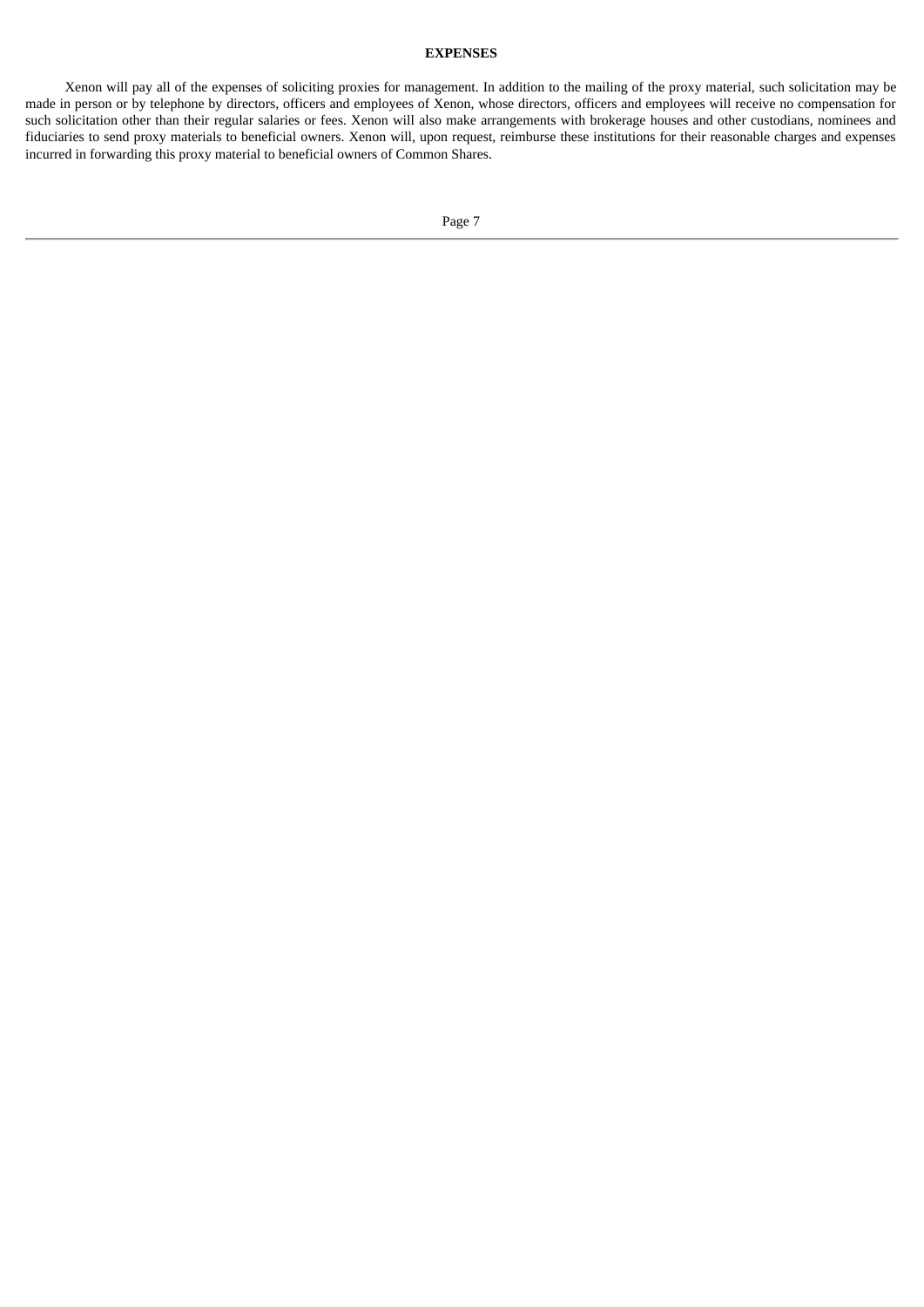# **PARTICULARS OF MATTERS TO BE ACTED UPON**

# <span id="page-11-0"></span>**ITEM 1 – RECEIPT OF FINANCIAL STATEMENTS**

The audited annual financial statements of the Corporation for the year ended December 31, 2021 and the report of the auditor will be placed before shareholders at the Meeting.

# <span id="page-11-1"></span>**ITEM 2 – ELECTION OF DIRECTORS**

The directors of the Corporation are elected each year at the annual meeting of the Corporation and hold office until their successors are elected or appointed. The Board has nominated each of the eight (8) persons listed below for election as a director of the Corporation and, in the absence of contrary instructions contained therein, the persons named as proxyholders in the enclosed forms of proxy intend to vote for the election of these nominees. The current term of office for each of our current directors will end at the conclusion of the Meeting.

Each nominee elected to the Board at the Meeting will hold office until the next annual meeting of the Corporation, subject to earlier death, resignation, retirement, disqualification or removal.

The following table sets out the names of the nominees for election as directors of the Corporation, all major offices and positions with the Corporation each now holds, each nominee's principal occupation, business or employment for the five preceding years, the period of time during which each has been a director of the Corporation and the number of voting securities of the Corporation beneficially owned by each nominee, directly or indirectly, or over which each exercised control or direction, in accordance with National Instrument 51-102 – *Continuous Disclosure Obligations*, as of the Record Date.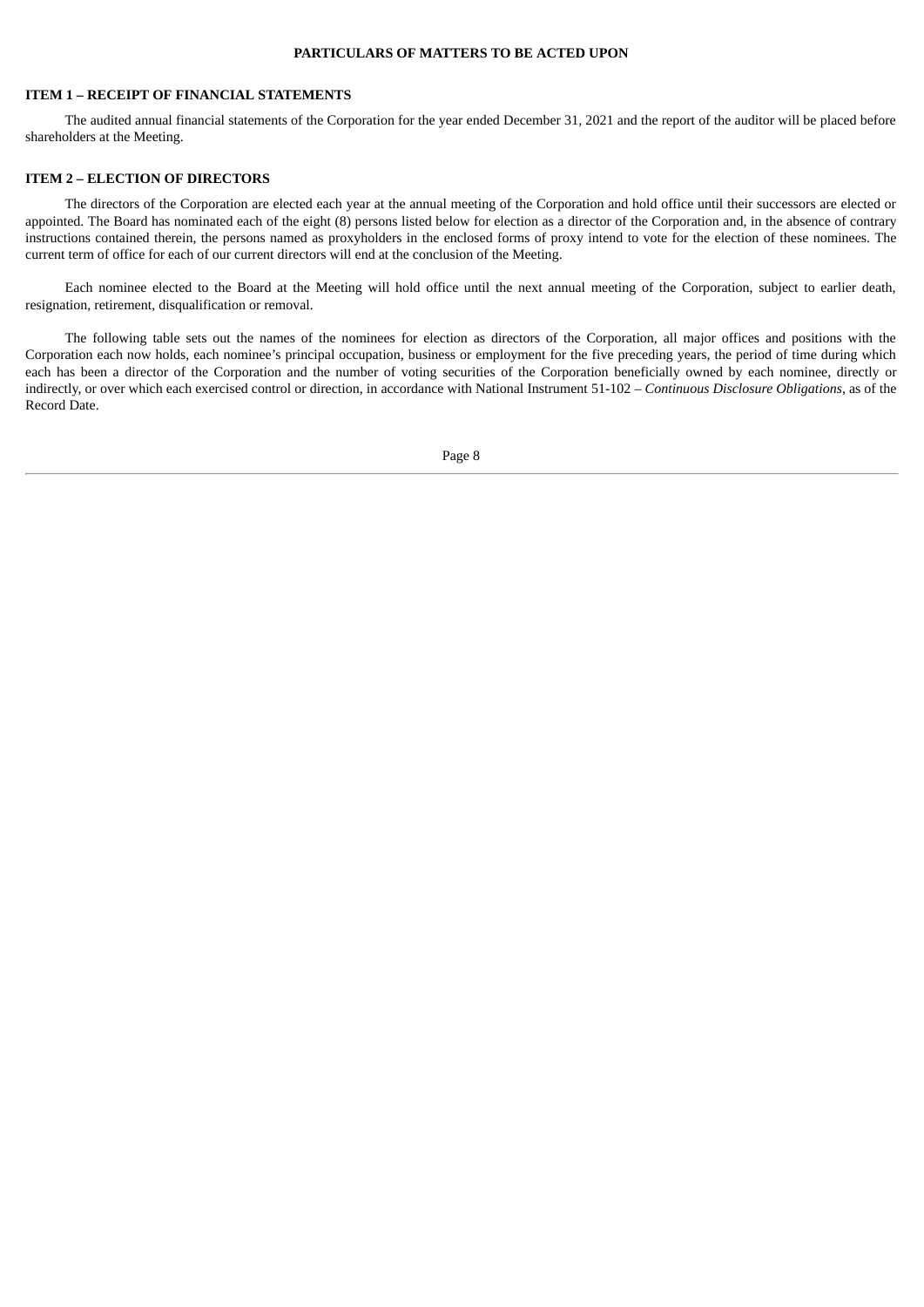| Name and<br><b>Municipality of</b><br>Residence <sup>(1)</sup> | Current<br><b>Position with</b><br>the<br>Corporation(1) | Age <sub>(1)</sub> | <b>Principal Occupation or Employment in</b><br>past 5 years(1)                      | Previous<br>Service as a<br>Director | <b>Number of</b><br><b>Voting</b><br><b>Securities</b><br><b>Beneficially</b><br>Owned,<br><b>Controlled or</b><br>Directed(1)(2) |
|----------------------------------------------------------------|----------------------------------------------------------|--------------------|--------------------------------------------------------------------------------------|--------------------------------------|-----------------------------------------------------------------------------------------------------------------------------------|
| Simon N.                                                       | Executive                                                | 54                 | Dr. Pimstone has served as Executive Chair of our Board since June 2021 and Director |                                      | 183,135                                                                                                                           |
| Pimstone                                                       | Chair of the                                             |                    | as a Board member since November 1996, and previously served as our Chief since      |                                      | Common                                                                                                                            |
| Vancouver, BC                                                  | Board and                                                |                    | Executive Officer from January 2003 to June 2021 and as our President from November  |                                      | <b>Shares</b>                                                                                                                     |
| Canada                                                         | <b>Director</b>                                          |                    | January 2003 to March 2018. Effective on the date of the Meeting and subject 1996    |                                      |                                                                                                                                   |
|                                                                |                                                          |                    | to his re-election as a director, Dr. Pimstone will transition from serving as       |                                      |                                                                                                                                   |
|                                                                |                                                          |                    | Executive Chair to Chair of the Board. Since 2012, Dr. Pimstone has been a           |                                      |                                                                                                                                   |
|                                                                |                                                          |                    | Consultant Physician at the University of British Columbia Hospital,                 |                                      |                                                                                                                                   |
|                                                                |                                                          |                    | Cardiology Clinic, and since 2014, he has held the position of Clinical              |                                      |                                                                                                                                   |
|                                                                |                                                          |                    | Associate Professor at the University of British Columbia, Division of               |                                      |                                                                                                                                   |
|                                                                |                                                          |                    | General Internal Medicine. Currently, Dr. Pimstone is an Investigator at the         |                                      |                                                                                                                                   |
|                                                                |                                                          |                    | Centre for Heart Lung Innovation (HLI) research centre. Dr. Pimstone                 |                                      |                                                                                                                                   |
|                                                                |                                                          |                    | currently serves as Chair of the board of Eupraxia Pharmaceuticals Inc., a           |                                      |                                                                                                                                   |
|                                                                |                                                          |                    | publicly traded specialty biotechnology company, Alpha-9 Theranostics Inc.,          |                                      |                                                                                                                                   |
|                                                                |                                                          |                    | a private radiopharmaceutical company, where he has served as a director             |                                      |                                                                                                                                   |
|                                                                |                                                          |                    | since May 2020 as well as XYON Health Inc., a private digital health                 |                                      |                                                                                                                                   |
|                                                                |                                                          |                    | company, where he has served as a director since 2019. Dr. Pimstone holds an         |                                      |                                                                                                                                   |
|                                                                |                                                          |                    | MBChB from the University of Cape Town, a FRCPC from the University of               |                                      |                                                                                                                                   |
|                                                                |                                                          |                    | British Columbia, and a Ph.D. from the University of Amsterdam in                    |                                      |                                                                                                                                   |
|                                                                |                                                          |                    | cardiovascular genetics. Previously, Dr. Pimstone was director and Chair of          |                                      |                                                                                                                                   |
|                                                                |                                                          |                    | the board of directors of Life Sciences British Columbia, a non-profit               |                                      |                                                                                                                                   |
|                                                                |                                                          |                    | industry association that supports the life science community, and a former          |                                      |                                                                                                                                   |
|                                                                |                                                          |                    | director of the Providence Healthcare Research Trust, BC Advantage Life              |                                      |                                                                                                                                   |
|                                                                |                                                          |                    | Sciences Fund, Centre for Molecular Medicine and Therapeutics,                       |                                      |                                                                                                                                   |
|                                                                |                                                          |                    | BIOTECanada, and BC Health Research Strategy Advisory Board of the                   |                                      |                                                                                                                                   |
|                                                                |                                                          |                    | Michael Smith Foundation for Health Research. Our Board believes that Dr.            |                                      |                                                                                                                                   |
|                                                                |                                                          |                    | Pimstone is qualified to serve as a director because of his executive                |                                      |                                                                                                                                   |
|                                                                |                                                          |                    | leadership experience, many years of service on our Board and as our Chief           |                                      |                                                                                                                                   |
|                                                                |                                                          |                    | Executive Officer and his knowledge and perspective of the Corporation.              |                                      |                                                                                                                                   |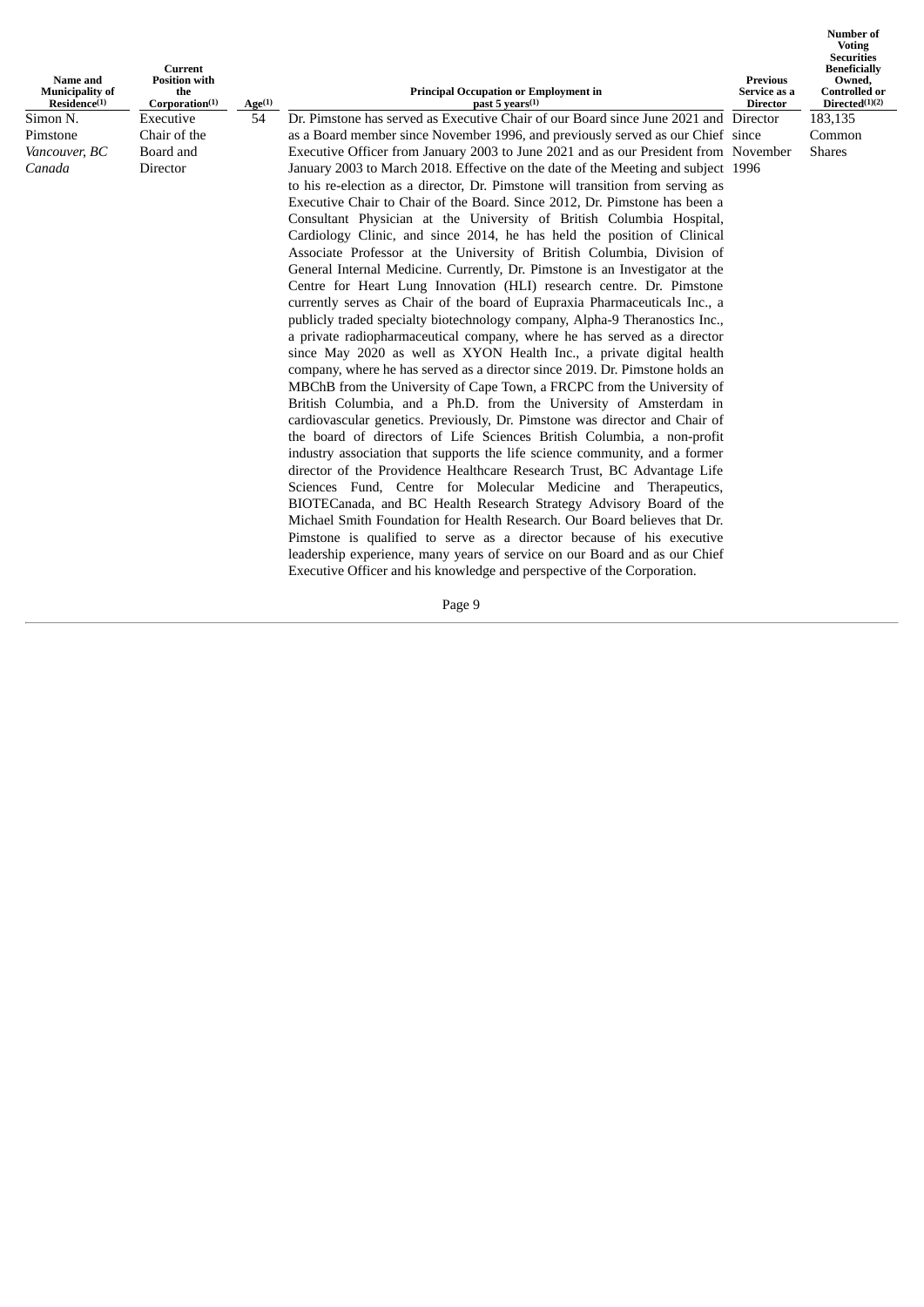| Dawn Svoronos <sup>(3)</sup> Lead<br>(5)<br>Hudson, QC<br>Canada      | Independent<br>Director | 68 | Ms. Svoronos has served as our Lead Independent Director since June 2021 Director<br>and as a member of our Board since September 2016. Ms. Svoronos sits on since<br>the board of directors of several publicly-traded biopharmaceutical September<br>companies: PTC Therapeutics, Global Blood Therapeutics, Adverum 2016<br>Biotechnologies, and Theratechnologies Inc., where she is currently the Chair<br>of its board of directors. Ms. Svoronos retired in 2011 from Merck & Co.,<br>Inc. following a 23-year career in commercial positions of increasing<br>seniority, most recently as President of Europe and Canada. Her previously<br>held positions with Merck include Vice President of Asia Pacific and Vice<br>President of Global Marketing for the Arthritis, Analgesics and Osteoporosis<br>franchise. Ms. Svoronos previously sat on the board of Endocyte, Inc. and<br>Medivation Inc. Ms. Svoronos received a B.A. in English and French<br>Literature from Carleton University. Our Board believes that Ms. Svoronos is<br>qualified to serve as a director because of her experience in<br>commercialization of pharmaceutical products and her senior management<br>experience in the pharmaceutical industry.                                                                                                                                                                                                                                                                                                                                                                                                                                   | 50,000<br>Common<br><b>Shares</b> |
|-----------------------------------------------------------------------|-------------------------|----|-----------------------------------------------------------------------------------------------------------------------------------------------------------------------------------------------------------------------------------------------------------------------------------------------------------------------------------------------------------------------------------------------------------------------------------------------------------------------------------------------------------------------------------------------------------------------------------------------------------------------------------------------------------------------------------------------------------------------------------------------------------------------------------------------------------------------------------------------------------------------------------------------------------------------------------------------------------------------------------------------------------------------------------------------------------------------------------------------------------------------------------------------------------------------------------------------------------------------------------------------------------------------------------------------------------------------------------------------------------------------------------------------------------------------------------------------------------------------------------------------------------------------------------------------------------------------------------------------------------------------------------------------------------------------------|-----------------------------------|
| Mohammad<br>Azab <sup>(4)</sup><br>San Francisco,<br>CA<br><b>USA</b> | Director                | 66 | Dr. Azab has served as a member of our Board since October 2003. In July Director<br>2009, Dr. Azab joined Astex Pharmaceuticals, Inc., a pharmaceutical since<br>company focused on the discovery and development of drugs in oncology October<br>and other areas, as its Chief Medical Officer. Dr. Azab served as President 2003<br>and Chief Medical Officer of Astex from January 2014 to November 2020,<br>and has since been serving as the Chair of its board of directors. Since June<br>2021, Dr. Azab has served on the board of directors for Sernova Corp., a<br>publicly traded, clinical-stage regenerative medicine therapeutics company.<br>Since January 2021, Dr. Azab has served on the board of directors of Durect<br>Corporation, a publicly traded biopharmaceutical company committed to<br>transforming the treatment of acute organ injury and chronic liver diseases.<br>Previously, Dr. Azab served as President and Chief Executive Officer of<br>Intradigm Corporation, a developer of siRNA cancer therapeutics. Prior to<br>this, Dr. Azab served as Executive Vice President of Research and<br>Development, and Chief Medical Officer of QLT Inc., and in several<br>leadership positions at Astra Zeneca in the United Kingdom and Sanofi<br>Pharmaceuticals in France. Dr. Azab holds an M.B.A. from the Richard Ivey<br>School of Business, University of Western Ontario, and an MB ChB from<br>Cairo University. He received post-graduate training and degrees in oncology<br>research from the University of Paris-Sud and biostatistics from the<br>University of Pierre et Marie Curie in Paris, France. Our Board believes Dr. | 66,819<br>Common<br><b>Shares</b> |

Azab is qualified to serve as a director because of his scientific background and his senior management experience in the pharmaceutical industry.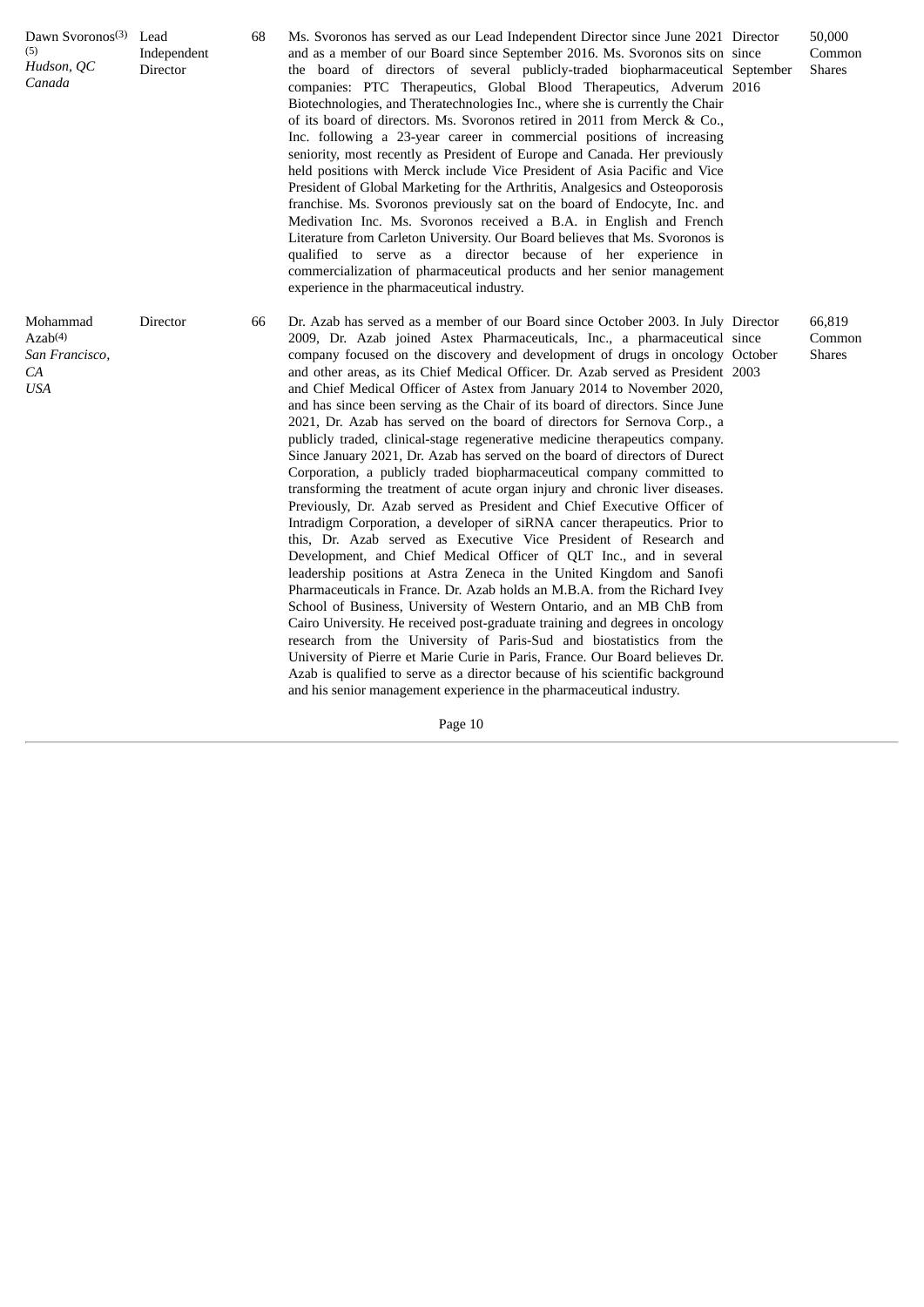| Steven Gannon <sup>(3)</sup><br>Montreal, QC<br>Canada | Director | 60 | Mr. Gannon has served as a member of our Board since May 2015. Mr. Director<br>Gannon has served as Chairman of the board of directors of RiteDose since May<br>Corporation, a private pharmaceutical formulation and packaging CMO 2015<br>company, since March 2022, and Altasciences, a private CRO/CDMO<br>company, since April 2021. He has also served on the boards of directors of<br>Fusion Pharmaceuticals, a publicly-traded biopharmaceutical company, since<br>January 2020, enGene Inc., a private biotechnology company, since February<br>2017, and Laborie Medical Technologies, a private company, since 2016. Mr.<br>Gannon also served on the board of directors of Aerogen Limited, a medical<br>technology company, from November 2018 to July 2020. From June 2014 to<br>March 2018, Mr. Gannon served on the board of directors of Advanced<br>Accelerator Applications SA, a healthcare company acquired by Novartis in<br>January 2018. He received a Bachelor of Commerce in accounting and<br>business systems from Concordia University in Montreal, Canada in 1983,<br>and completed the Executive Program at the Richard Ivey School of Business<br>at the University of Western Ontario in Ontario, Canada in 1995. He has been<br>a CPA, CA since 1985. Our Board believes that Mr. Gannon is qualified to<br>serve as a director because of his financial expertise and his senior<br>management experience in the pharmaceutical industry.                                                                                                                                                                                                                                                                         |  | 15,000<br>Common<br><b>Shares</b> |
|--------------------------------------------------------|----------|----|-------------------------------------------------------------------------------------------------------------------------------------------------------------------------------------------------------------------------------------------------------------------------------------------------------------------------------------------------------------------------------------------------------------------------------------------------------------------------------------------------------------------------------------------------------------------------------------------------------------------------------------------------------------------------------------------------------------------------------------------------------------------------------------------------------------------------------------------------------------------------------------------------------------------------------------------------------------------------------------------------------------------------------------------------------------------------------------------------------------------------------------------------------------------------------------------------------------------------------------------------------------------------------------------------------------------------------------------------------------------------------------------------------------------------------------------------------------------------------------------------------------------------------------------------------------------------------------------------------------------------------------------------------------------------------------------------------------------------------------------------------|--|-----------------------------------|
| Elizabeth<br>Garofalo<br>Ann Arbor, MI<br>USA          | Director | 64 | Dr. Garofalo has served as a member of our Board since June 2021. Since Director<br>2016, Dr. Garofalo has served as the principal for EAG Pharma Consulting since June<br>LLC. Previously, she served in numerous leadership roles including as Senior 2021<br>Vice President and Global Head of Clinical Development for Novartis and as<br>a member of its Global Development Leadership Team; Chair of the Novartis<br>Portfolio Stewardship Board; Co-Head of the Novartis Neuroscience<br>Franchise; Head of the Neuroscience Therapy Area at Astellas; Ann Arbor<br>Site Head of Worldwide Regulatory Affairs at Pfizer; and Ann Arbor Site<br>Head of Neuroscience at Pfizer. Since September 2020, Dr. Garofalo has<br>served on the board of directors of Acadia Pharmaceuticals Inc. and, since<br>September 2021, as a director of Alector, Inc. In March 2021 she joined the<br>board of directors of Exicure Inc., a biotechnology company, and in February<br>2022 was named the Chair of its board of directors and a member of its audit<br>and compensation committees. She is a director of the non-profit Institute for<br>Advanced Clinical Trials for Children (I-ACT) where she is Chair of the<br>Pediatric Oversight Committee. For several years, she was the Chair of the<br>Business Advisory Board for the Epilepsy Foundation of America. She has<br>an M.D. from the Indiana University School of Medicine and completed<br>fellowships in pediatric neurology and epilepsy at the University of Michigan<br>Medical School. Our Board believes that Dr. Garofalo is qualified to serve as<br>a director because of her experience in the pharmaceutical industry with a<br>particular focus on neurology development. |  | Nil                               |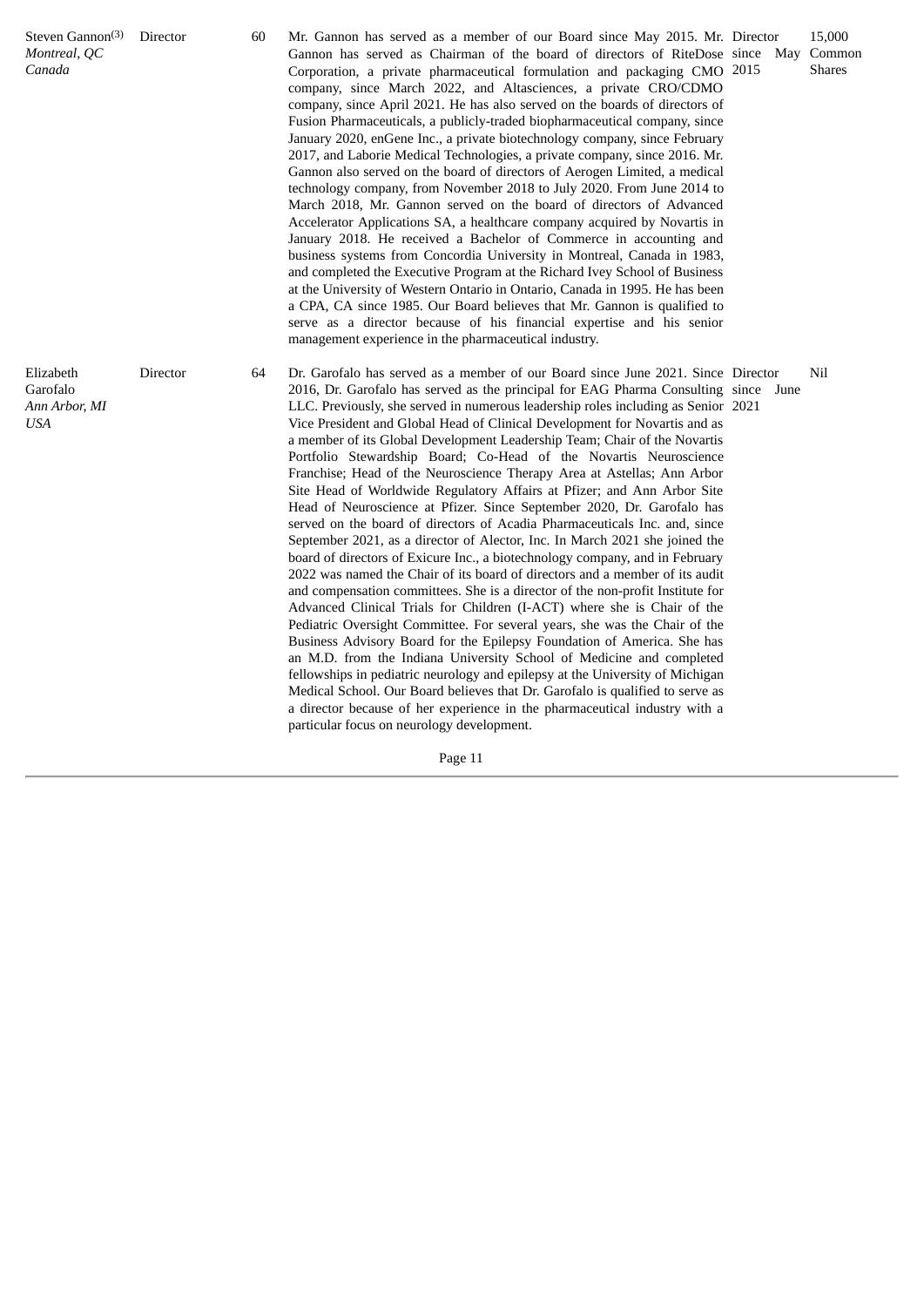| Patrick<br>Machado $(3)(4)$<br>Sydney, NSW<br>Australia | Director                                                       | 58 | Mr. Machado has served as a member of our Board since November 2020. Director<br>Mr. Machado co-founded and served as Chief Financial Officer and Chief since<br>Business Officer at Medivation, Inc. until his retirement in 2014 and served November<br>as a member of Medivation's board of directors from 2014 until its 2020<br>acquisition for approximately \$14 billion by Pfizer in 2016. During his tenure<br>at Medivation, Mr. Machado helped lead the company through substantial<br>growth and challenges, providing strong leadership during the clinical<br>development and successful commercial launch of XTANDI®. Mr. Machado<br>serves on multiple public company boards, including as Chair of the board of<br>directors of Adverum Biotechnologies, Inc., and as member of the boards of<br>directors of Arcus Biosciences, Inc., Turning Point Therapeutics, Chimerix,<br>Inc. and Roivant Sciences. Mr. Machado will be stepping off the board of<br>directors of Roivant Sciences in June 2022. Additionally, Mr. Machado is a<br>member of the board of directors of Acelyrin, Inc and Turnstone Biologics,<br>both private companies. Earlier in his career, from 1998 to 2001, Mr.<br>Machado worked with ProDuct Health, Inc., a medical device company as<br>Senior Vice President, Chief Financial Officer and earlier as General<br>Counsel. He served as a consultant to Cytyc to assist with transitional matters<br>from 2001 to 2002. Mr. Machado worked for Morrison & Foerster LLP, a<br>leading international law firm, and for the Massachusetts Supreme Judicial<br>Court. Mr. Machado received his J.D. degree from Harvard Law School and<br>holds both a Bachelor of Science degree in Economics and a Bachelor of Arts<br>degree in German from Santa Clara University in California. Our Board<br>believes Mr. Machado is qualified to serve as a director because of his<br>financial expertise and his senior management experience in the<br>pharmaceutical industry.                                  | Nil                                  |
|---------------------------------------------------------|----------------------------------------------------------------|----|---------------------------------------------------------------------------------------------------------------------------------------------------------------------------------------------------------------------------------------------------------------------------------------------------------------------------------------------------------------------------------------------------------------------------------------------------------------------------------------------------------------------------------------------------------------------------------------------------------------------------------------------------------------------------------------------------------------------------------------------------------------------------------------------------------------------------------------------------------------------------------------------------------------------------------------------------------------------------------------------------------------------------------------------------------------------------------------------------------------------------------------------------------------------------------------------------------------------------------------------------------------------------------------------------------------------------------------------------------------------------------------------------------------------------------------------------------------------------------------------------------------------------------------------------------------------------------------------------------------------------------------------------------------------------------------------------------------------------------------------------------------------------------------------------------------------------------------------------------------------------------------------------------------------------------------------------------------------------------------------------------------------------------------------------------|--------------------------------------|
| Ian Mortimer<br>North Vancouver,<br>ВC<br>Canada        | President and<br>Chief<br>Executive<br>Officer and<br>Director | 46 | Mr. Mortimer has served as our President and Chief Executive Officer since Director<br>June 2021, previously serving as President and Chief Financial Officer since since June<br>March 2018. Mr. Mortimer previously served as our Corporate Secretary 2021<br>from June 2015 to March 2021, as our Chief Financial Officer and Chief<br>Operating Officer from March to June 2015 and as our Chief Financial<br>Officer from October 2013 to March 2015. Prior to joining us, Mr. Mortimer<br>served as Executive Vice President and Chief Financial Officer at Tekmira<br>Pharmaceuticals Corporation (now Arbutus Biopharma Corporation), a<br>Nasdaq-listed biotechnology company, from 2007 until October 2013. Mr.<br>Mortimer was responsible for all aspects of Tekmira's finance and capital<br>markets activities and led Tekmira's listing on Nasdaq in 2010. From 2004 to<br>2007, Mr. Mortimer was Chief Financial Officer at Inex Pharmaceuticals and<br>held various other positions at Inex Pharmaceuticals from 1997 to 2004.<br>Since July 2020, Mr. Mortimer has served on the board of directors of<br>Perimeter Medical Imaging AI, Inc., a publicly-traded medical device<br>company focused on advanced medical imaging tools. Since November 2017,<br>Mr. Mortimer has served on the board of directors of Appili Therapeutics,<br>Inc., a publicly-traded biopharmaceutical company focused on developing<br>treatments for infectious diseases. Mr. Mortimer has an M.B.A. from Queen's<br>University, a B.Sc. in Microbiology from the University of British Columbia<br>and is a Chartered Professional Accountant, Certified Management<br>Accountant. Our Board believes that Mr. Mortimer is qualified to serve as a<br>director because of his executive leadership experience in the pharmaceutical<br>industry, his many years of service as our President and Chief Financial<br>Officer, his current service as our President and Chief Executive Officer and<br>his knowledge and perspective of the Corporation. | 20,300(6)<br>Common<br><b>Shares</b> |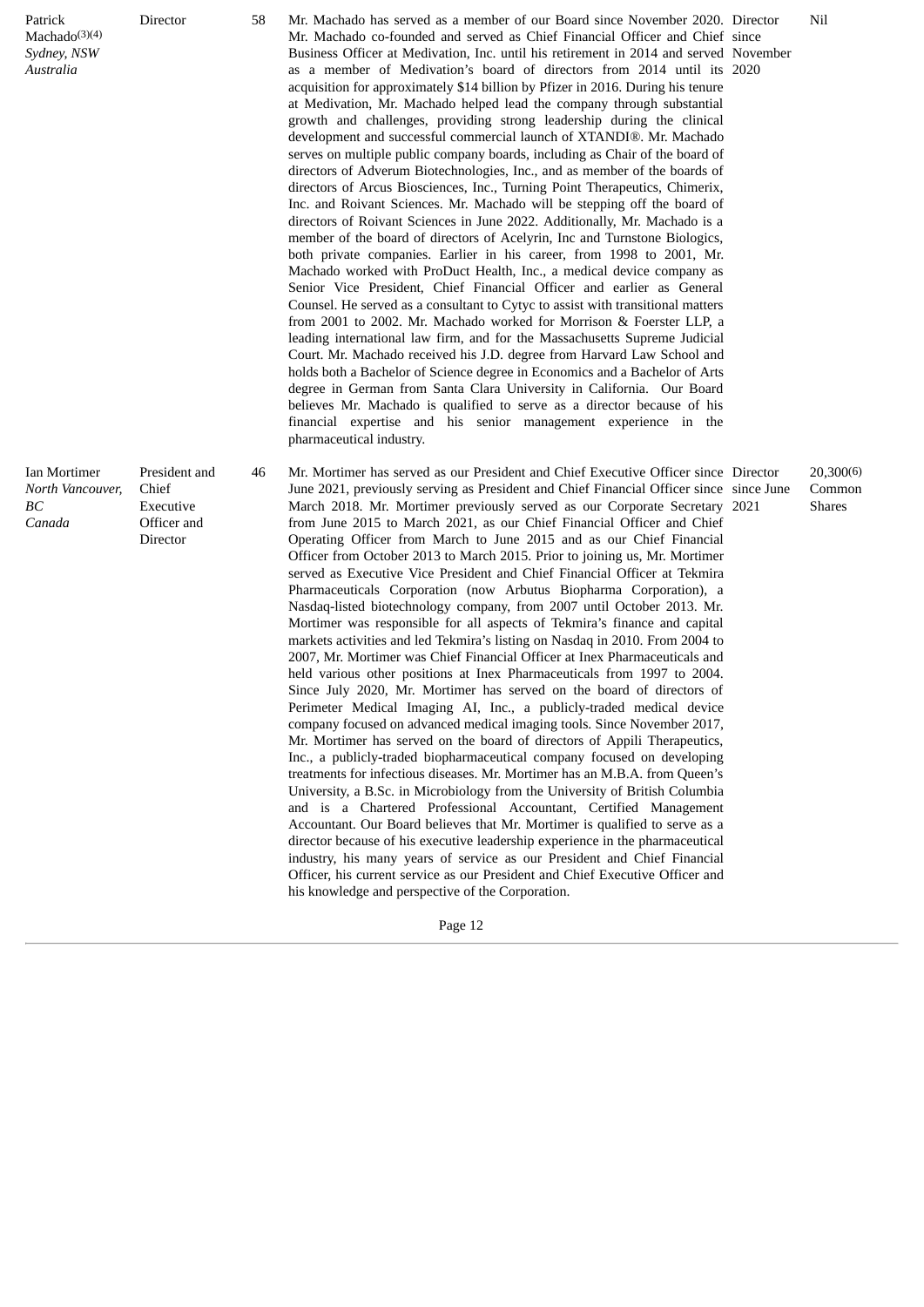Gary Patou<sup>(4)(5)</sup> *Los Altos Hills, CA USA*

Director 63 Dr. Patou has served as a member of our Board since January 2004. Dr. Patou Director has served as a Chief Medical Officer at Star Therapeutics Inc. and as an since Advisor at MPM Capital, a venture capital fund focused on life sciences January companies, since August 2020. Dr. Patou has served as a member of the 2004 board of directors and Chief Medical Officer for BioIntervene Inc., a preclinical-stage biopharmaceutical company, since January 2019. Previously, Dr. Patou was an Executive Partner at MPM Capital from 2005 until 2020, and has served as interim Chief Medical Officer in various MPM portfolio companies, including at Blade Therapeutics from October 2018 to December 2020. Prior to joining MPM, Dr. Patou was Executive Vice President and Chief Medical Officer of Oscient Pharmaceuticals Corp. from February 2004 to April 2005 following its merger with GeneSoft Pharmaceuticals, Inc. Prior to GeneSoft, Dr. Patou worked at SmithKline Beecham Pharmaceuticals, now a unit of GlaxoSmithKline, as Senior Vice President and Director, Project and Portfolio Management, managing all of the company's pharmaceutical development projects. Dr. Patou has held a number of academic appointments at University College & Middlesex School of Medicine and received his B.Sc. from University of London and his M.D. from University College London. Our Board believes that Dr. Patou is qualified to serve as a director because of his scientific background and his senior management experience in the pharmaceutical industry.

- (1) This information has been provided by the respective nominee as of the Record Date.
- (2) The number of Common Shares set forth in this table have been presented in accordance with National Instrument 51-102 *– Continuous Disclosure Obligations* and do not include derivative securities that may be held by the persons included in the table. Such figures have not been calculated pursuant to the beneficial ownership rules promulgated by the SEC. For additional information regarding ownership of Common Shares presented in accordance with the SEC's beneficial ownership rules, please see the section of this Circular captioned "Security Ownership of Certain Beneficial Owners and Management."
- (3) Current member of the Audit Committee of the Board.
- (4) Current member of the Compensation Committee of the Board.
- (5) Current member of the Nominating and Corporate Governance Committee of the Board.
- (6) Consists of (i) 6,000 Common Shares held by Mr. Mortimer and (ii) 14,300 Common Shares held by Mr. Mortimer's spouse.
- (7) Consists of (i) 25,630 Common Shares held by Dr. Patou and (ii) 12,500 Common Shares held by the Patou Family Trust.

# **YOUR BOARD OF DIRECTORS UNANIMOUSLY RECOMMENDS:**

# **A VOTE "FOR" THE PROPOSED DIRECTORS**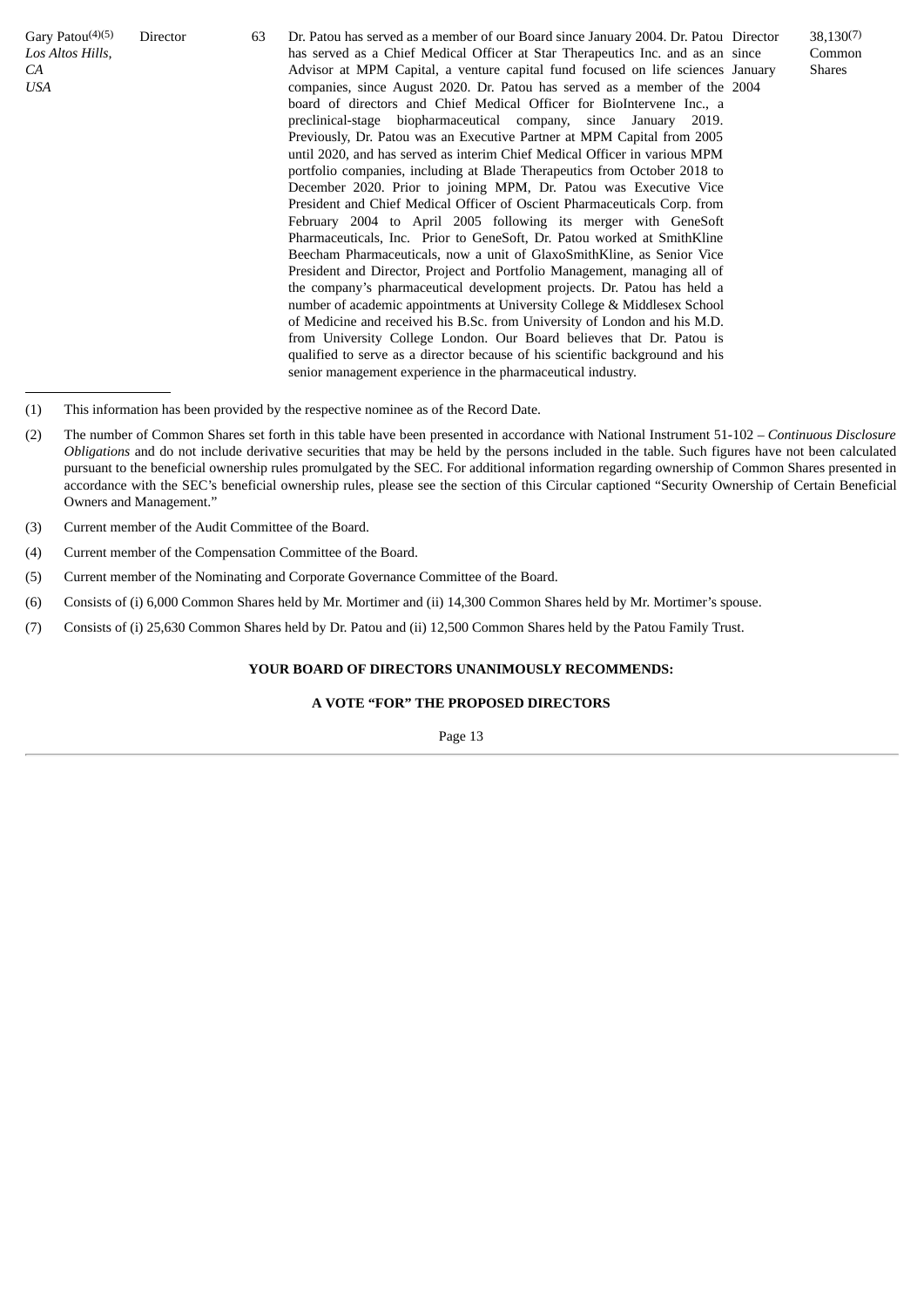# **Biography of Non-Continuing Director**

The following table sets out the name of the director of the Corporation who has not been nominated for re-election at the Meeting, all major offices and positions with the Corporation such director now holds, such director's principal occupation, business or employment for the five preceding years, the period of time during which such director has been a director of the Corporation and the number of voting securities of the Corporation beneficially owned by such director, directly or indirectly, or over which such director exercised control or direction, in accordance with National Instrument 51-102 -*Continuous Disclosure Obligations*, as of the Record Date.

| Name and<br><b>Municipality of</b><br>Residence <sup>(1)</sup> | Current<br><b>Position with</b><br>the<br>Corporation(1) | Age <sup>(1)</sup> | <b>Principal Occupation or Employment in</b><br>past 5 years(1)                                                                                                                                                                                                                                                                                                                                                                                                                                                                                                                                                                                                                                                                                                                                                                                                                                                                                                                                                                                                                                                                                                                                                                                                                                                                                                                                                       | Previous<br>Service as a<br><b>Director</b> | <b>Number of</b><br><b>Voting</b><br><b>Securities</b><br><b>Beneficially</b><br>Owned.<br><b>Controlled or</b><br>Directed(1)(2) |
|----------------------------------------------------------------|----------------------------------------------------------|--------------------|-----------------------------------------------------------------------------------------------------------------------------------------------------------------------------------------------------------------------------------------------------------------------------------------------------------------------------------------------------------------------------------------------------------------------------------------------------------------------------------------------------------------------------------------------------------------------------------------------------------------------------------------------------------------------------------------------------------------------------------------------------------------------------------------------------------------------------------------------------------------------------------------------------------------------------------------------------------------------------------------------------------------------------------------------------------------------------------------------------------------------------------------------------------------------------------------------------------------------------------------------------------------------------------------------------------------------------------------------------------------------------------------------------------------------|---------------------------------------------|-----------------------------------------------------------------------------------------------------------------------------------|
| Michael                                                        | Director                                                 | 70                 | Dr. Hayden has served as a member of our Board since November 1996. Dr. Director                                                                                                                                                                                                                                                                                                                                                                                                                                                                                                                                                                                                                                                                                                                                                                                                                                                                                                                                                                                                                                                                                                                                                                                                                                                                                                                                      |                                             | 322,685(4)                                                                                                                        |
| Hayden <sup>(3)</sup>                                          |                                                          |                    | Hayden previously served as our Chief Scientific Officer from January 1997 since                                                                                                                                                                                                                                                                                                                                                                                                                                                                                                                                                                                                                                                                                                                                                                                                                                                                                                                                                                                                                                                                                                                                                                                                                                                                                                                                      |                                             | Common                                                                                                                            |
| Vancouver, BC                                                  |                                                          |                    | to September 2012. From September 2012 to December 2017, Dr. Hayden November                                                                                                                                                                                                                                                                                                                                                                                                                                                                                                                                                                                                                                                                                                                                                                                                                                                                                                                                                                                                                                                                                                                                                                                                                                                                                                                                          |                                             | <b>Shares</b>                                                                                                                     |
| Canada                                                         |                                                          |                    | served as President of Global R&D and Chief Scientific Officer of Teva 1996<br>Pharmaceutical Industries Ltd. and was employed by Teva Pharmaceutical in<br>an advisory capacity until August 2018. Since October 2018, Dr. Hayden has<br>served as the Chief Executive Officer of Prilenia Therapeutics, which is a<br>Forbion portfolio company. Dr. Hayden was appointed a Venture Partner of<br>Forbion in March 2022. Dr. Hayden currently serves on the board of directors<br>publicly-traded<br>biopharmaceutical<br>several<br>companies:<br>of<br>Ionis<br>Pharmaceuticals, Inc. since September 2018; 89bio Inc. since October 2018;<br>and AbCellera since October 2019. Dr. Hayden is also currently the Killam<br>Professor of Medical Genetics at the University of British Columbia and<br>Canada Research Chair in Human Genetics and Molecular Medicine. He is<br>also the founder and a Senior Scientist of the Centre for Molecular Medicine<br>and Therapeutics at the University of British Columbia. Dr. Hayden received<br>his MB ChB in Medicine in 1975, Ph.D. in Genetics in 1979 and DCH<br>Diploma in Child Health in 1979 from the University of Cape Town. He<br>received his American Board Certification in both internal medicine and<br>clinical genetics from Harvard Medical School in 1982 and an FRCPC in<br>internal medicine from the University of British Columbia in 1984. |                                             |                                                                                                                                   |

<sup>(1)</sup> This information has been provided as of the Record Date.

(4) Consists of (i) 116,206 Common Shares held by Dr. Hayden, (ii) 114,403 Common Shares held by Dr. Hayden's spouse and (iii) 92,076 Common Shares held by Genworks Inc. ("**Genworks**"), Dr. Hayden's consulting company.

<sup>(2)</sup> The number of Common Shares set forth in this table have been presented in accordance with National Instrument 51-102 *– Continuous Disclosure Obligations* and do not include derivative securities that may be held by the persons included in the table. Such figures have not been calculated pursuant to the beneficial ownership rules promulgated by the SEC. For additional information regarding ownership of Common Shares presented in accordance with the SEC's beneficial ownership rules, please see the section of this Circular captioned "Security Ownership of Certain Beneficial Owners and Management."

<sup>(3)</sup> Current member of the Nominating and Corporate Governance Committee of the Board.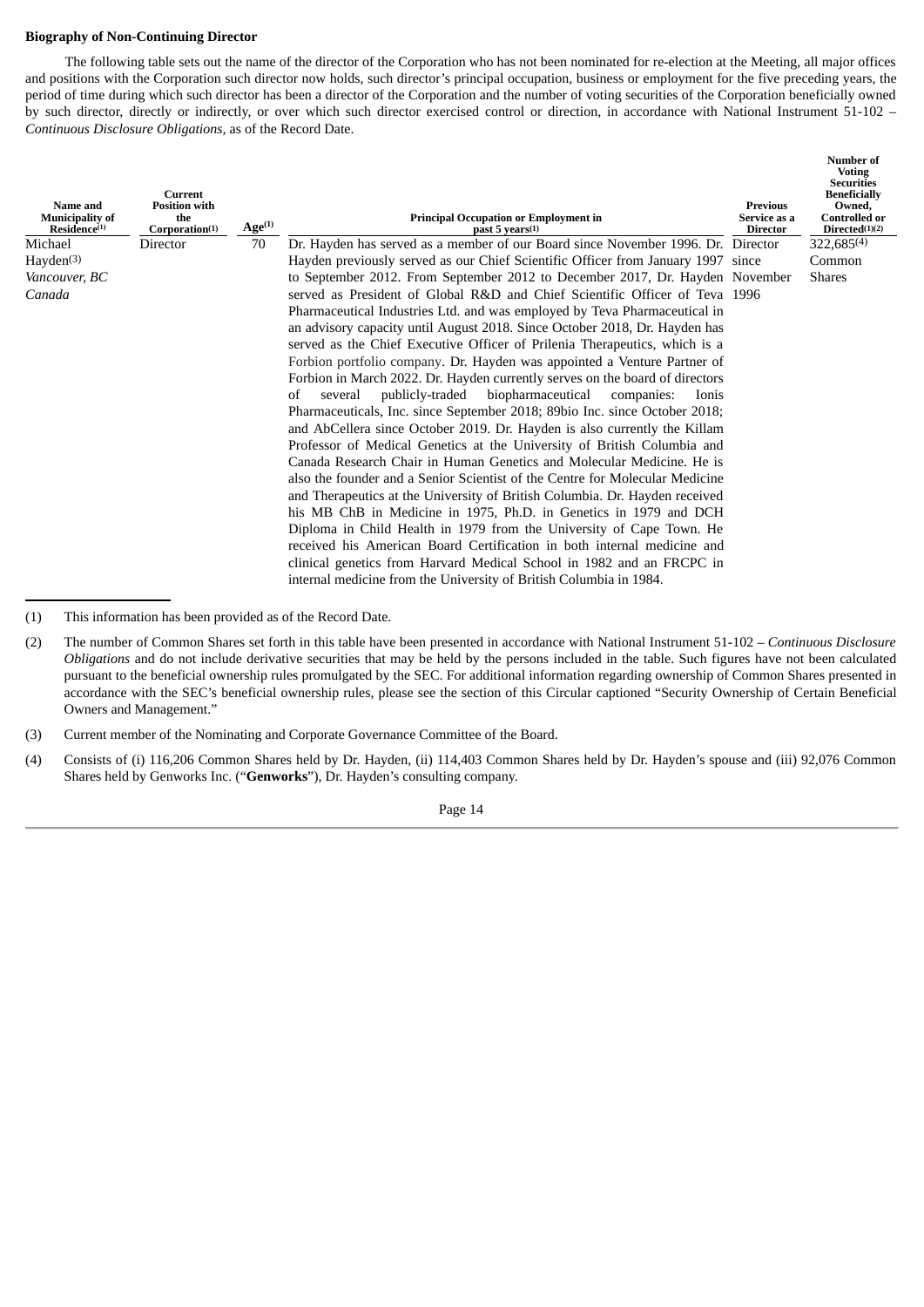# **Penalties, Sanctions and Orders**

As at the date of this Circular and within the past 10 years before the date of this Circular, other than as disclosed herein, no proposed nominee for election as a director of the Corporation:

- (a) is or was a director, chief executive officer or chief financial officer of any company (including the Corporation) that:
	- i. was subject to a cease trade or similar order or an order denying the relevant company access to any exemptions under securities legislation, that was in effect for a period of more than 30 consecutive days (any such order being an "**Order**"), that was issued while the proposed nominee was acting in the capacity as director or executive officer; or
	- ii. was subject to an Order that was issued after the proposed nominee ceased to be a director, chief executive officer or chief financial officer and which resulted from an event that occurred while the proposed nominee was acting in the capacity as director, chief executive officer or chief financial officer;
- (b) is or was a director or executive officer of any company (including the Corporation) that while the proposed nominee was acting in that capacity or within a year of the proposed nominee ceasing to act in that capacity, became bankrupt, made a proposal under any legislation relating to bankruptcy or insolvency or was subject to or instituted any proceedings, arrangement or compromise with creditors or had a receiver, receiver manager or trustee appointed to hold its assets; or
- (c) is or has become bankrupt, made a proposal under any legislation relating to bankruptcy or insolvency, or become subject to or instituted any proceedings, arrangement or compromise with creditors, or had a receiver, receiver manager or trustee appointed to hold the assets of the proposed nominee.

No proposed nominee for election as a director of the Corporation has been subject to:

- (a) any penalties or sanctions imposed by a court relating to securities legislation or by a securities regulatory authority or has entered into a settlement agreement with a securities regulatory authority; or
- (b) any other penalties or sanctions imposed by a court or a regulatory body that would likely be considered important to a reasonable shareholder in deciding whether to vote for a proposed director.

# **Security Ownership of Certain Beneficial Owners and Management**

The following table sets forth certain information regarding the beneficial ownership of our Common Shares outstanding as of the Record Date for:

- each person who, to the knowledge of the directors and officers of the Corporation, owns more than 5% of our Common Shares;
- each of our current directors and each nominee for election to our Board:
- each of our executive officers named in the Summary Compensation Table included in this Circular; and
- all current directors and executive officers as a group.

The percentages of Common Shares shown as beneficially owned in the table are based on 53,074,111 Common Shares outstanding as of the Record Date. The holders of Common Shares are entitled to one vote per Common Share.

Information with respect to beneficial ownership has been furnished by each director, director nominee, executive officer and, to the knowledge of the Corporation, each beneficial owner of more than 5% of our Common Shares. We have determined beneficial ownership in accordance with the rules of the SEC. These rules generally attribute beneficial ownership of securities to persons who possess sole or shared voting power or investment power with respect to those securities. In addition, the rules take into account Common Shares issuable pursuant to the exercise of stock options or conversion of other convertible securities that are either immediately exercisable or convertible or exercisable or convertible within 60 days of the Record Date. These Common Shares are deemed to be outstanding and beneficially owned by the persons holding the stock options or other convertible securities for the purpose of computing the percentage ownership of that person, but they are not treated as outstanding for the purpose of computing the beneficial ownership of any other person. Unless otherwise indicated, the persons or entities identified in this table have sole voting and investment power with respect to all shares shown as beneficially owned by them, subject to applicable common property laws.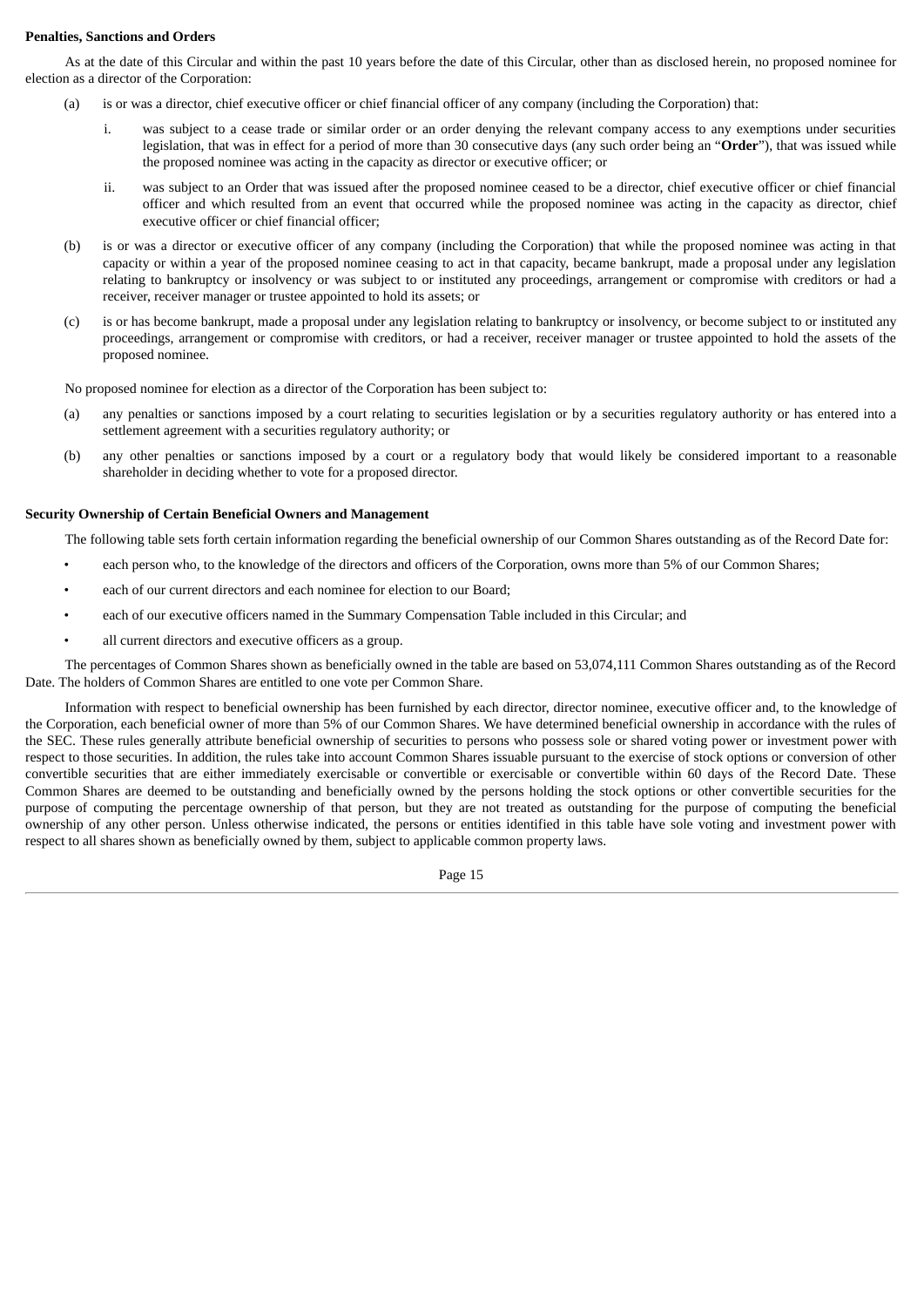Except as otherwise noted below, the address for each person or entity listed in the table is c/o Xenon Pharmaceuticals Inc., 200 - 3650 Gilmore Way, Burnaby, British Columbia V5G 4W8.

|                                                                      | <b>Common Shares</b> |        |  |  |  |
|----------------------------------------------------------------------|----------------------|--------|--|--|--|
| <b>Name of Beneficial Owner</b>                                      | <b>Number</b>        | $\%$   |  |  |  |
| 5% and Greater Shareholders                                          |                      |        |  |  |  |
| Avoro Capital Advisors LLC(1)                                        | 4,985,000            | 9.39%  |  |  |  |
| BVF Partners $L.P.$ <sup>(2)</sup>                                   | 4,305,540            | 8.11%  |  |  |  |
| FMRLLC <sup>(3)</sup>                                                | 3,910,017            | 7.37%  |  |  |  |
| Driehaus Capital Management LLC <sup>(4)</sup>                       | 3,123,229            | 5.88%  |  |  |  |
| Point72 Asset Management <sup>(5)</sup>                              | 3,007,138            | 5.67%  |  |  |  |
| <b>Named Executive Officers and Directors</b>                        |                      |        |  |  |  |
| Simon Pimstone                                                       | $1,266,505$ (6)      | 2.34%  |  |  |  |
| <b>Ian Mortimer</b>                                                  | 692,660 (7)          | 1.29%  |  |  |  |
| Michael Hayden                                                       | 391,862 (8)          | $\ast$ |  |  |  |
| Mohammad Azab                                                        | $124,454$ (9)        | $\ast$ |  |  |  |
| Gary Patou                                                           | 99,674 (10)          |        |  |  |  |
| Dawn Svoronos                                                        | 93,643 (11)          | $\ast$ |  |  |  |
| <b>Sherry Aulin</b>                                                  | 72,397 (12)          | $\ast$ |  |  |  |
| <b>Steven Gannon</b>                                                 | $62,143$ $(13)$      | $\ast$ |  |  |  |
| Patrick Machado                                                      | 9,999 (14)           | $\ast$ |  |  |  |
| Elizabeth Garofalo                                                   | $6,666$ (15)         | $\ast$ |  |  |  |
| <b>Christopher Kenney</b>                                            | $700^{(16)}$         | $\ast$ |  |  |  |
| All current executive officers and directors as a group (14 persons) | 3,376,143 (17)       | 6.06%  |  |  |  |
| $\ast$ Denotes lass than 10/ handfield as manking                    |                      |        |  |  |  |

\* Denotes less than 1% beneficial ownership

(1) According to a Schedule 13G/A filed with the SEC on February 11, 2022, as of December 31, 2021, Avoro Capital Advisors LLC ("**Avoro**") and Behzad Aghazadeh ("**Dr. Aghazadeh**") are the beneficial owners of 4,985,000 Common Shares. Dr. Aghazadeh serves as the portfolio manager and controlling person of Avoro. The address for Avoro is 110 Greene Street, Suite 800, New York, NY 10012, USA.

- (2) According to a Schedule 13G/A filed with the SEC on March 21, 2022, as of December 31, 2021, Biotechnology Value Fund, L.P. ("**BVF**"), BVF I GP LLC ("**BVF GP**"), Biotechnology Value Fund II, L.P. ("**BVF2**"), BVF II GP LLC ("**BVF2 GP**"), Biotechnology Value Trading Fund OS LP ("**Trading Fund OS**"), BVF Partners OS Ltd. ("**Partners OS**"), BVF GP Holdings LLC ("**BVF GPH**"), BVF Partners L.P. ("**Partners**"), BVF Inc. and Mark N. Lampert ("**Mr. Lampert**") (referred to collectively as the "**Reporting Persons**") are the beneficial owners of 3,289,540 Common Shares and held an aggregate of 1,016,000 Series 1 preferred shares, which were converted to 1,016,000 Common Shares on March 16, 2022. The address of each of BVF Inc., Partners, BVF, BVF GP, BVF GPH, BVF2, BVF2 GP and Mr. Lampert is 44 Montgomery St., 40th Floor, San Francisco, California 94104, USA. The address of each of Trading Fund OS and Partners OS is PO Box 309 Ugland House, Grand Cayman, KY1- 1104, Cayman Islands.
- (3) According to a Schedule 13G/A filed with the SEC on February 9, 2022, as of December 31, 2021, by FMR LLC ("**FMR**") is the beneficial owner of 3,910,017 Common Shares. Abigail P. Johnson ("**Ms. Johnson"**) is a director, the Chairman and the Chief Executive Officer of FMR. Members of the Johnson family, including Ms. Johnson, are the predominant owners, directly or through trusts, of Series B voting common shares of FMR, representing 49% of the voting power of FMR. Accordingly, through their ownership of voting common shares and the execution of the shareholders' voting agreement, members of the Johnson family may be deemed, under the Investment Company Act of 1940, to form a controlling group with respect to FMR. Neither FMR nor Ms. Johnson has the sole power to vote or direct the voting of the shares owned directly by the various investment companies registered under the Investment Company Act ("**Fidelity Funds**") advised by Fidelity Management & Research Company LLC, a wholly owned subsidiary of FMR, which power resides with the Fidelity Funds' boards of trustees. The address for FMR is 245 Summer Street, Boston, Massachusetts, 02210, USA.
- (4) According to a Schedule 13G/A filed with the SEC on February 14, 2022, as of December 31, 2021, Driehaus Capital Management LLC ("**DCM**") is the beneficial owner of 3,123,229 Common Shares. The shares reported by DCM are held by numerous clients on a fully discretionary basis in accounts managed by DCM. Securities held in these clients' accounts are denoted as beneficially owned by DCM to reflect that DCM may have voting power and has dispositive power. The address for DCM is 25 East Erie Street, Chicago, Illinois, 60611, USA.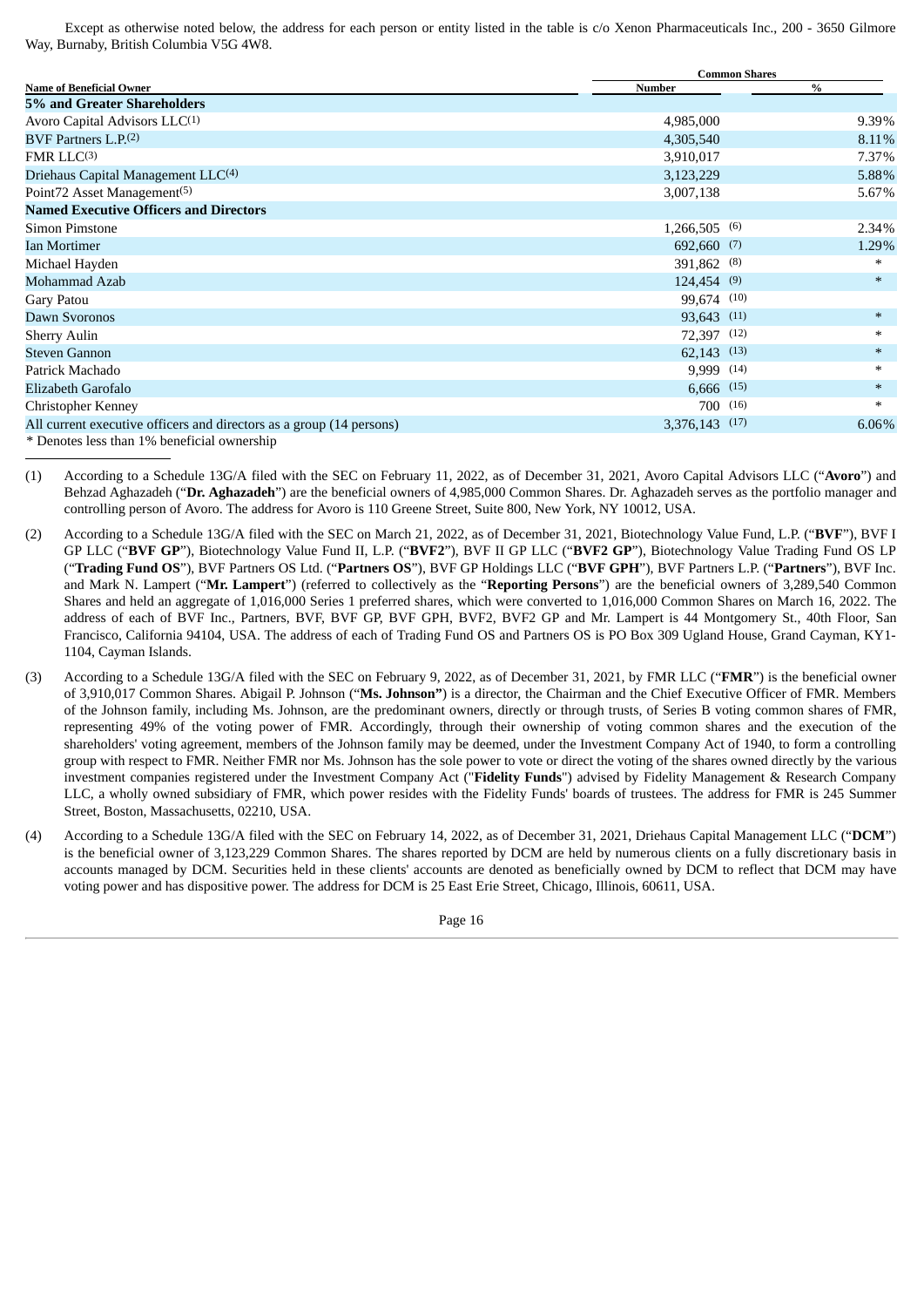- (5) According to a Schedule 13G/A filed with the SEC on February 14, 2022, as of December 31, 2021, Point72 Asset Management, L.P. ("**Point72 Asset Management**"), Point72 Capital Advisors, Inc. ("**Point72 Capital Advisors**"), Cubist Systematic Strategies, LLC ("**Cubist Systematic Strategies**"), and Steven A. Cohen ("**Mr. Cohen**") (referred to as collectively as the "**Point72 Reporting Persons**") are the beneficial owners of 3,007,138 Common Shares. Point72 Asset Management maintains investment and voting power with respect to the securities held by certain investment funds it manages. Point72 Capital Advisors is the general partner of Point72 Asset Management. Pursuant to an investment management agreement, Cubist Systematic Strategies maintains investment and voting power with respect to the securities held by certain investment funds it manages. Mr. Cohen controls each of Point72 Asset Management, Point72 Capital Advisors, and Cubist Systematic Strategies. The address of the principal business office of Point72 Asset Management, Point72 Capital Advisors, and Mr. Cohen is 72 Cummings Point Road, Stamford, Connecticut, 06902, USA, and Cubist Systematic Strategies is 55 Hudson Yards, New York, New York, 10001, USA.
- (6) Consists of (i) 183,135 Common Shares held by Dr. Pimstone; and (ii) 1,083,370 Common Shares issuable upon exercise of options exercisable within 60 days of the Record Date.
- (7) Consists of (i) 6,000 Common Shares held by Mr. Mortimer; (ii) 14,300 Common Shares held by Mr. Mortimer's spouse; and (iii) 672,360 Common Shares issuable upon exercise of options exercisable within 60 days of the Record Date.
- (8) Consists of (i) 116,206 Common Shares held by Dr. Hayden; (ii) 114,403 Common Shares held by Dr. Hayden's spouse; (iii) 92,076 Common Shares held by Genworks, Dr. Hayden's consulting company; and (iv) 69,177 Common Shares issuable upon exercise of options exercisable within 60 days of the Record Date held by Dr. Hayden.
- (9) Consists of (i) 66,819 Common Shares held by Dr. Azab; and (ii) 57,635 Common Shares issuable upon exercise of options exercisable within 60 days of the Record Date.
- (10) Consists of (i) 25,630 Common Shares held by Dr. Patou; (ii) 12,500 Common Shares held by Patou Family Trust; and (iii) 61,544 Common Shares issuable upon exercise of options exercisable within 60 days of the Record Date.
- (11) Consists of (i) 50,000 Common Shares held by Ms. Svoronos; and (ii) 43,643 Common Shares issuable upon exercise of options exercisable within 60 days of the Record Date.
- (12) Consists of 72,397 Common Shares issuable upon exercise of options exercisable within 60 days of the Record Date held by Ms. Aulin.
- (13) Consists of (i) 15,000 Common Shares held by Mr. Gannon; and (ii) 47,143 Common Shares issuable upon exercise of options exercisable within 60 days of the Record Date.
- (14) Consists of 9,999 Common Shares issuable upon exercise of options exercisable within 60 days of the Record Date held by Mr. Machado.
- (15) Consists of 6,666 Common Shares issuable upon exercise of options exercisable within 60 days of the Record Date held by Dr. Garofalo.
- (16) Consists of 700 Common Shares held by Dr. Kenney.
- (17) Consists of (i) 728,001 Common Shares held; and (ii) 2,648,142 Common Shares issuable upon exercise of options exercisable within 60 days of the Record Date.

#### **Information about the Board and Corporate Governance**

Our Board oversees the management of the business and affairs of Xenon as required under the applicable rules and regulations of the SEC and Nasdaq and under applicable Canadian laws. Our Board conducts its business through meetings of the Board and three standing committees: the Audit Committee, the Compensation Committee and the Nominating and Corporate Governance Committee. Our Board adopted a set of Corporate Governance Guidelines as a framework within which the Board and its committees conduct business. A copy of the Corporation's Corporate Governance Guidelines is attached hereto as Schedule A.

Our Board has established guidelines for determining director independence, and all current directors, with the exception of Dr. Pimstone and Mr. Mortimer, have been determined by our Board to be independent under applicable Nasdaq rules, the Board's governance principles and Canadian securities laws. Mr. Mortimer is not considered independent due to his role as President and Chief Executive Officer. Dr. Pimstone is not considered independent due to his role as Executive Chair of the Board and, under Nasdaq corporate governance rules, the earliest Dr. Pimstone could be considered independent is the third anniversary of the date he ceased to serve as an employee. Subject to his re-election, Dr. Pimstone, will be appointed as the Chair of the Board effective immediately following the Meeting, and Ms. Svoronos will continue to serve as the Lead Independent Director of the Board.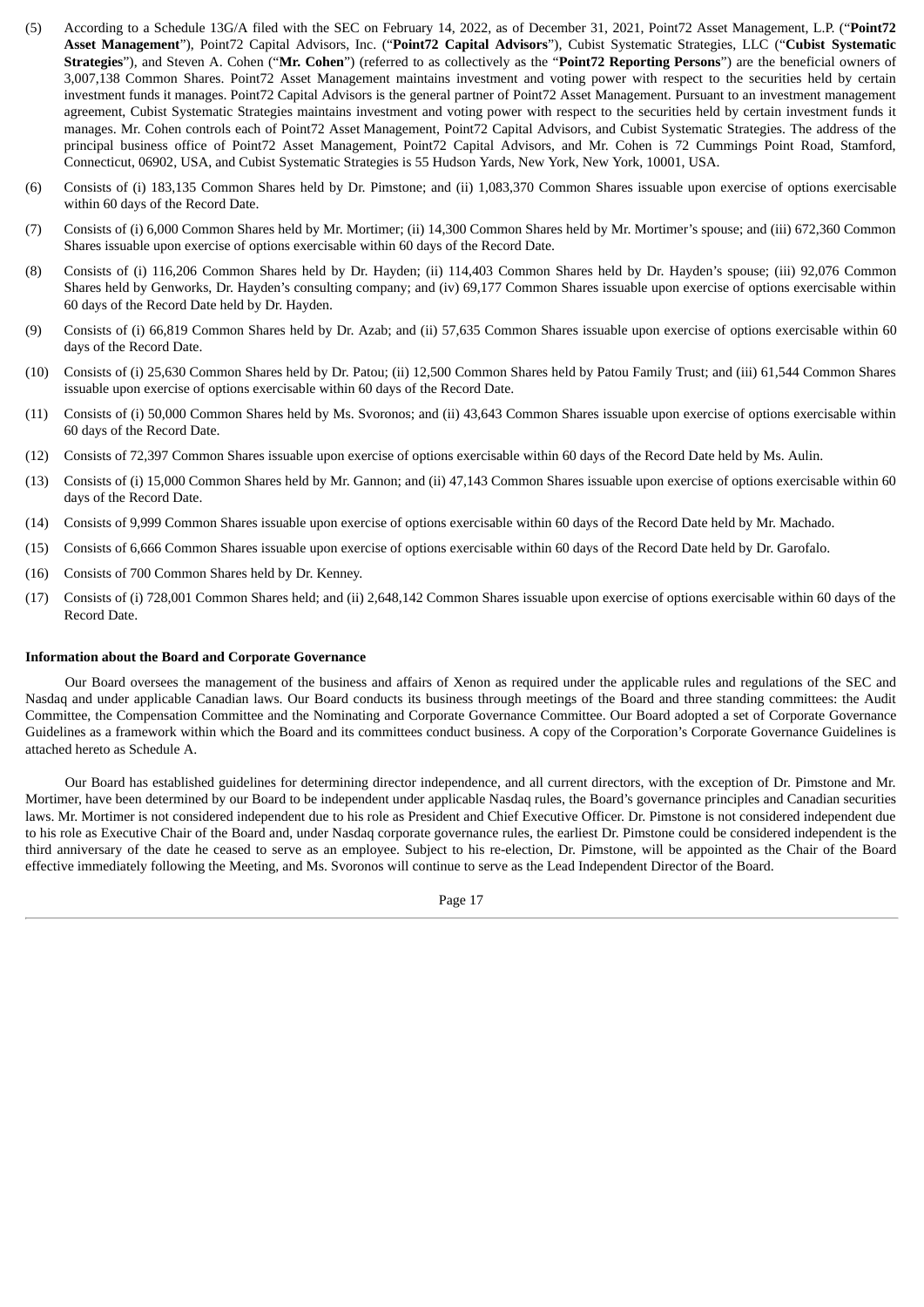Xenon has also adopted a written Code of Conduct in order to help directors, officers and employees resolve ethical issues in an increasingly complex business environment. The Code of Conduct applies to all of our and our subsidiaries' directors, officers and employees. The Code of Conduct covers topics including, but not limited to, conflicts of interest, confidentiality and compliance with laws. The Corporation's Chief Financial Officer is responsible for overseeing and monitoring compliance with the Code of Conduct. The Chief Financial Officer reports directly to the Chief Executive Officer with respect to these matters and also will make periodic reports to the Corporation's Audit Committee regarding the implementation and effectiveness of the Code of Conduct as well as the policies and procedures put in place to ensure compliance with the Code of Conduct.

In addition, the Nominating and Corporate Governance Committee reviews actual and potential conflicts of interests of officers and members of our Board, other than related party transactions, which are reviewed by our Audit Committee. The Corporation is committed to maintaining high standards of corporate governance and this philosophy is continually communicated by our Board to management which in turn is emphasized to the employees of the Corporation on a continuous basis.

A copy of the most up-to-date version of our Code of Conduct is available within the "Investors" section on our website located at *https://www.xenon-pharma.com* and on SEDAR at *http://www.sedar.com*. We will post amendments to our Corporate Governance Guidelines and Code of Conduct or waivers of the same for directors and executive officers on the "Investors" section on our website located at *https://www.xenon-pharma.com*.

# *Risk Management*

Our Board has an active role, as a whole and also at the committee level, in overseeing the management of our risks. Our Board is responsible for general oversight of risks and regular review of information regarding our risks, including operational risks. The Compensation Committee is responsible for overseeing the management of risks relating to our executive compensation plans and arrangements. The Audit Committee is responsible for overseeing the management of risks relating to investments, credit, liquidity, enterprise risks including cybersecurity, accounting matters and financial reporting. The Nominating and Corporate Governance Committee is responsible for overseeing the management of risks associated with the independence of our Board and potential conflicts of interest. While each committee is responsible for evaluating certain risks and overseeing the management of such risks, the entire Board is regularly informed through discussions from committee members about such risks. Our Board believes its administration of its risk oversight function has not affected the Board's leadership structure.

# *Meetings*

Our Board held ten (10) meetings in 2021. Most directors attended all Board meetings with the exception of Dr. Azab, who attended eight (8) of the ten (10) Board meetings, Ms. Svoronos, who attended nine (9) of the ten (10) Board meetings, Dr. Desjardins, who attended three (3) of the six (6) Board meetings that were held before her departure from the Board on June 3, 2021, and Dr. Garofalo, who attended three (3) of the four (4) Board meetings that have been held since her appointment to the Board on June 3, 2021. Mr. Mortimer has attended all Board meetings that have been held since his appointment to the Board on June 3, 2021.

The three standing Board committees met the number of times shown in parentheses in 2021: Audit Committee (6); Compensation Committee (4); and Nominating and Corporate Governance Committee (2). Each incumbent director attended all meetings of all Board committees on which they served during such period.

No incumbent director attended fewer than 75% of the aggregate of (1) the total number of meetings of the Board held in 2021 during the period for which he or she has been a director and (2) the total number of meetings held by all committees in 2021 on which he or she served during the periods that he or she served. Dr. Desjardins attended 50% of the total number of meetings of the Board held in 2021 prior to her departure in June 2021.

We have a formal policy regarding attendance by directors at our annual meetings of shareholders which states that all directors are expected to attend, provided that a director who is unable to attend such a meeting is expected to notify the Chair of the Board in advance of any such meeting. In 2021, two of our directors attended our annual general meeting.

Our Board has held two (2) meetings in 2022 up to the Record Date. Each incumbent director attended all Board meetings held in 2022 up to the Record Date.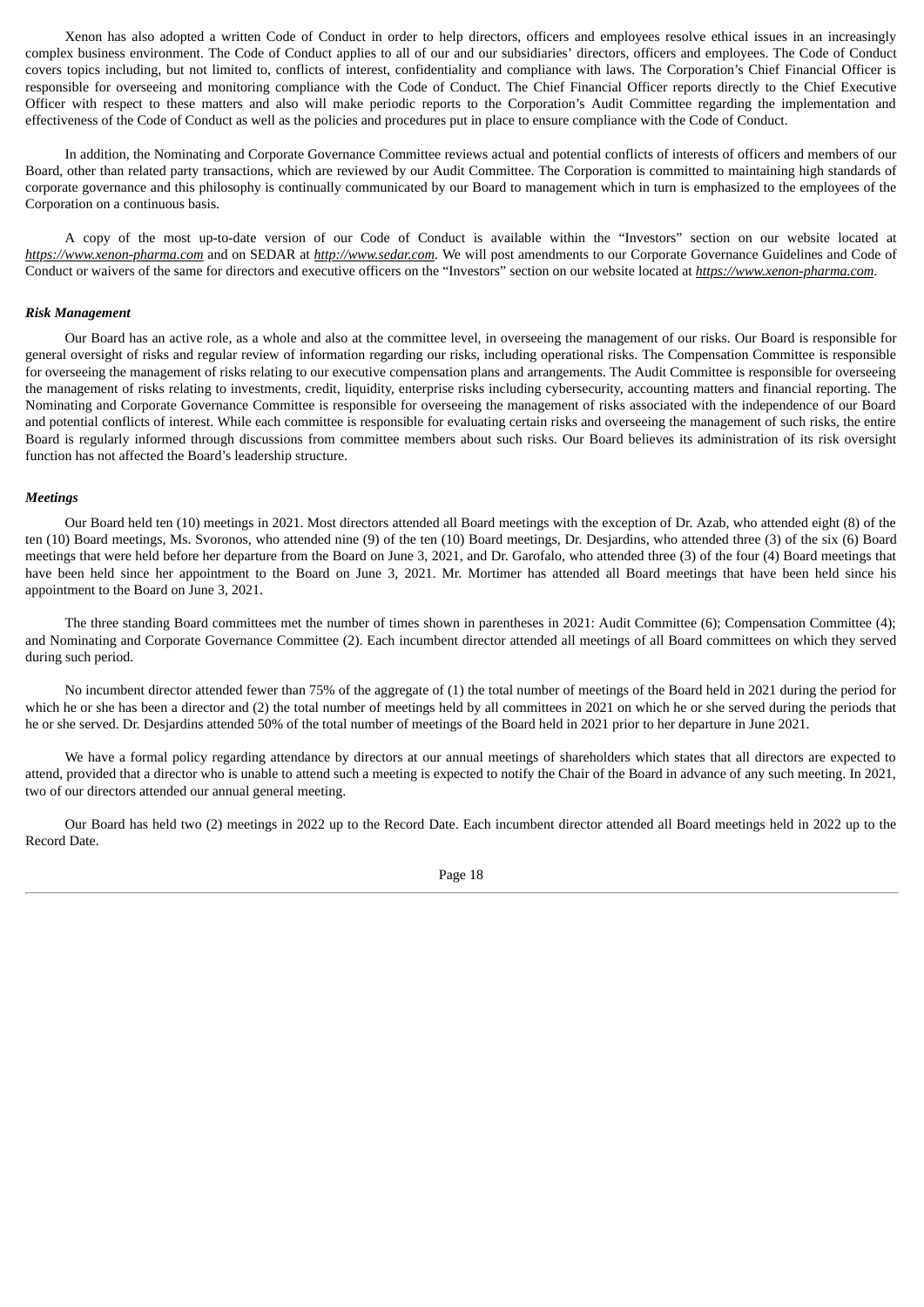# *Committees of the Board*

Our Board currently has three standing committees: the Audit Committee, the Nominating and Corporate Governance Committee and the Compensation Committee. Our Board has not historically adopted descriptions for the positions Chair for each of the Board committees; however, the roles and responsibilities for each of the committees of the Board is set forth in the charter for each committee of the Board, which are summarized below.

# *Audit Committee*

Our Audit Committee oversees our corporate accounting and financial reporting process. Among other matters, our Audit Committee:

- approves the hiring, discharging and compensation of our independent auditors;
- oversees the work of our independent auditors;
- approves engagements of the independent auditors to render any audit or permissible non-audit services;
- reviews on a periodic basis, or as appropriate, our investment policy and recommends to our Board any changes to such policy;
- reviews compliance with our investment policy;
- reviews the qualifications, independence and performance of the independent auditors;
- reviews and/or approves financial statements, critical accounting policies and estimates;
- reviews the adequacy and effectiveness of our internal controls;
- reviews and discusses with management and the independent auditors the results of our annual audit, our quarterly financial statements and our publicly filed reports; and
- oversees risk assessment and risk management.

The current members of our Audit Committee are Mr. Gannon, Mr. Machado and Ms. Svoronos. Mr. Gannon serves as the Chair of our Audit Committee. All members of our Audit Committee meet the requirements for financial literacy under the applicable rules and regulations of the SEC and Nasdaq and under applicable Canadian securities laws. Each of Mr. Gannon (Chair) and Mr. Machado is an Audit Committee financial expert, as that term is defined under the SEC rules implementing Section 407 of the Sarbanes-Oxley Act of 2002, and possesses financial sophistication, as defined under Nasdaq rules. Under the rules of the SEC and Nasdaq, members of our Audit Committee must also meet heightened independence standards. Our Board has determined that each of Mr. Gannon (Chair), Mr. Machado and Ms. Svoronos meet these heightened independence standards, as well as the independence standards of Canadian securities laws. See the biographies for each member of our Audit Committee under the section of this Circular captioned "Item 2 – Election of Directors" for more information regarding their respective skills and experience with respect to financial statements, accounting principles and financial reporting.

Our Audit Committee operates under a written charter that satisfies the applicable standards of the SEC and Nasdaq and applicable Canadian securities laws. The Audit Committee's current charter is attached hereto as Schedule B and is available under the "Investors" tab on our website at *https://www.xenon-pharma.com*. We will disclose any amendments to, or waivers of, the charter on our website at *https://www.xenon-pharma.com* in accordance with applicable law and the requirements of the Nasdaq corporate governance standards.

# *Nominating and Corporate Governance Committee*

Our Nominating and Corporate Governance Committee oversees and assists our Board in reviewing and recommending nominees for election as directors. Among other matters, our Nominating and Corporate Governance Committee:

- evaluates and makes recommendations regarding the organization and governance of our Board and its committees;
- assesses the performance of members of our Board and makes recommendations regarding committee and Chair assignments;
- recommends desired qualifications for Board membership and conducts searches for potential members of the Board;
- reviews and makes recommendations with regard to our Corporate Governance Guidelines;
- assesses and sets targets regarding the diversity of the Corporation and required disclosure; and
- oversee the Corporation's environmental, social and governance strategy, initiatives, and policies.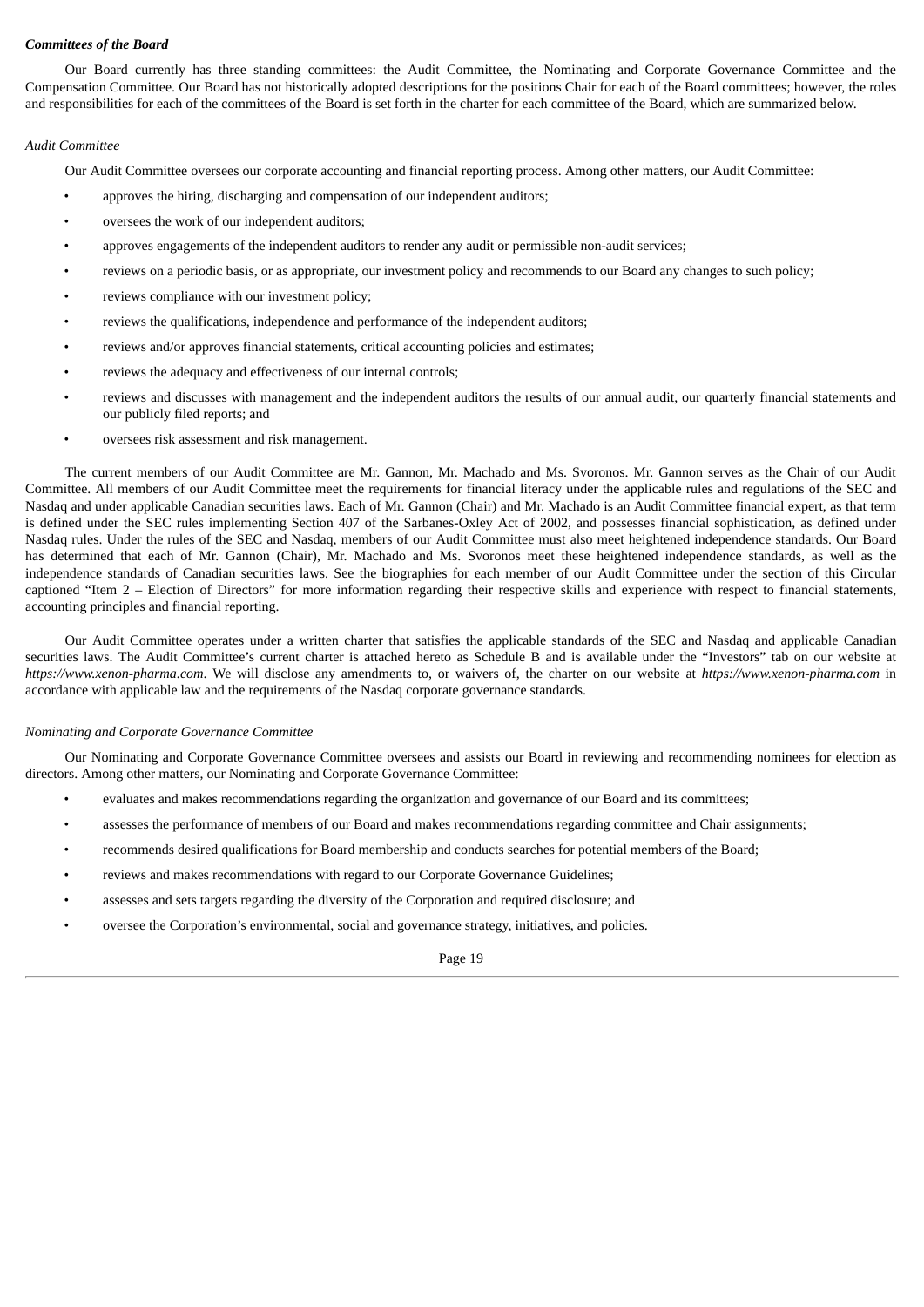The current members of our Nominating and Corporate Governance Committee are Dr. Patou, Dr. Hayden and Ms. Svoronos. Dr. Patou serves as the Chair of our Nominating and Corporate Governance Committee. Each member of our Nominating and Corporate Governance Committee is an independent director under the applicable rules and regulations of the SEC and Nasdaq and applicable Canadian securities laws.

Effective upon the completion of the Meeting and subject to their election to the Board, our Nominating and Corporate Governance Committee will be comprised of Dr. Patou, Dr. Garofalo and Ms. Svoronos, with Dr. Patou serving as Chair of the Nominating and Corporate Governance Committee. The Board has determined that each of Dr. Patou, Dr. Garofalo and Ms. Svoronos is an independent director under the applicable rules and regulations of the SEC and Nasdaq and applicable Canadian securities laws.

Our Nominating and Corporate Governance Committee operates under a written charter that satisfies the applicable standards of the SEC and Nasdaq and applicable Canadian securities laws. Our Nominating and Corporate Governance Committee's current charter is available under the "Investors" tab on our website at *https://www.xenon-pharma.com.* We will disclose any amendments to, or waivers of, the charter on our website at *https://www.xenonpharma.com* in accordance with applicable law and the requirements of the Nasdaq corporate governance standards.

# *Compensation Committee*

Our Compensation Committee oversees our compensation policies, plans and benefits programs. Among other matters, our Compensation Committee:

- reviews and recommends policies relating to compensation and benefits of our directors, officers and employees;
- reviews and approves, after consultation with the Board, corporate objectives relevant to compensation of our Chief Executive Officer;
- reviews and approves, after consultation with the Board and the Chief Executive Officer, corporate objectives related to compensation of other senior officers;
- evaluates, after consultation with the Board and Chief Executive Officer, the performance of our officers in light of established goals and objectives;
- recommends compensation of our officers based on its evaluations; and
- reviews, approves and administers the issuance of stock options and other awards under our equity incentive plans to our employees and after consultation with the Board to our officers and directors.

The current members of our Compensation Committee are Dr. Azab, Mr. Machado and Dr. Patou. Dr. Azab serves as the Chair of our Compensation Committee. Pursuant to its charter, the Compensation Committee may form subcommittees and delegate to such subcommittees any power and authority the Compensation Committee deems appropriate, excluding any power or authority required by law, regulation or listing standard to be exercised by the Compensation Committee as a whole. Each of the members of our Compensation Committee is an independent director under the applicable rules and regulations of the SEC and Nasdaq and applicable Canadian securities laws and a non-employee director within the meaning of Rule 16b-3 under the Exchange Act. See the biographies for each member of our Compensation Committee under the section of this Circular captioned "Item 2 – Election of Directors" for more information regarding their respective skills and senior management and board experience related to compensation policies and practices in our industry.

Our Compensation Committee operates under a written charter that satisfies the applicable standards of the SEC and Nasdaq and applicable Canadian securities laws. Our Compensation Committee's current charter is available under the "Investors" tab on our website at *https://www.xenonpharma.com.* We will disclose any amendments to, or waivers of, the charter on our website at *https://www.xenon-pharma.com* in accordance with applicable law and the requirements of the Nasdaq corporate governance standards.

Our Board may from time to time establish other committees.

# *Compensation Committee Interlocks and Insider Participation*

During the fiscal year ended December 31, 2021, Dr. Azab, Mr. Machado and Dr. Patou served as members of our Compensation Committee. No such person is currently, or has been at any time, one of our officers or employees. None of our executive officers currently serve, or have served during the last completed three fiscal years, as a member of the board of directors or compensation committee of any other entity that has or had one or more executive officers serving as a member of our Board or Compensation Committee.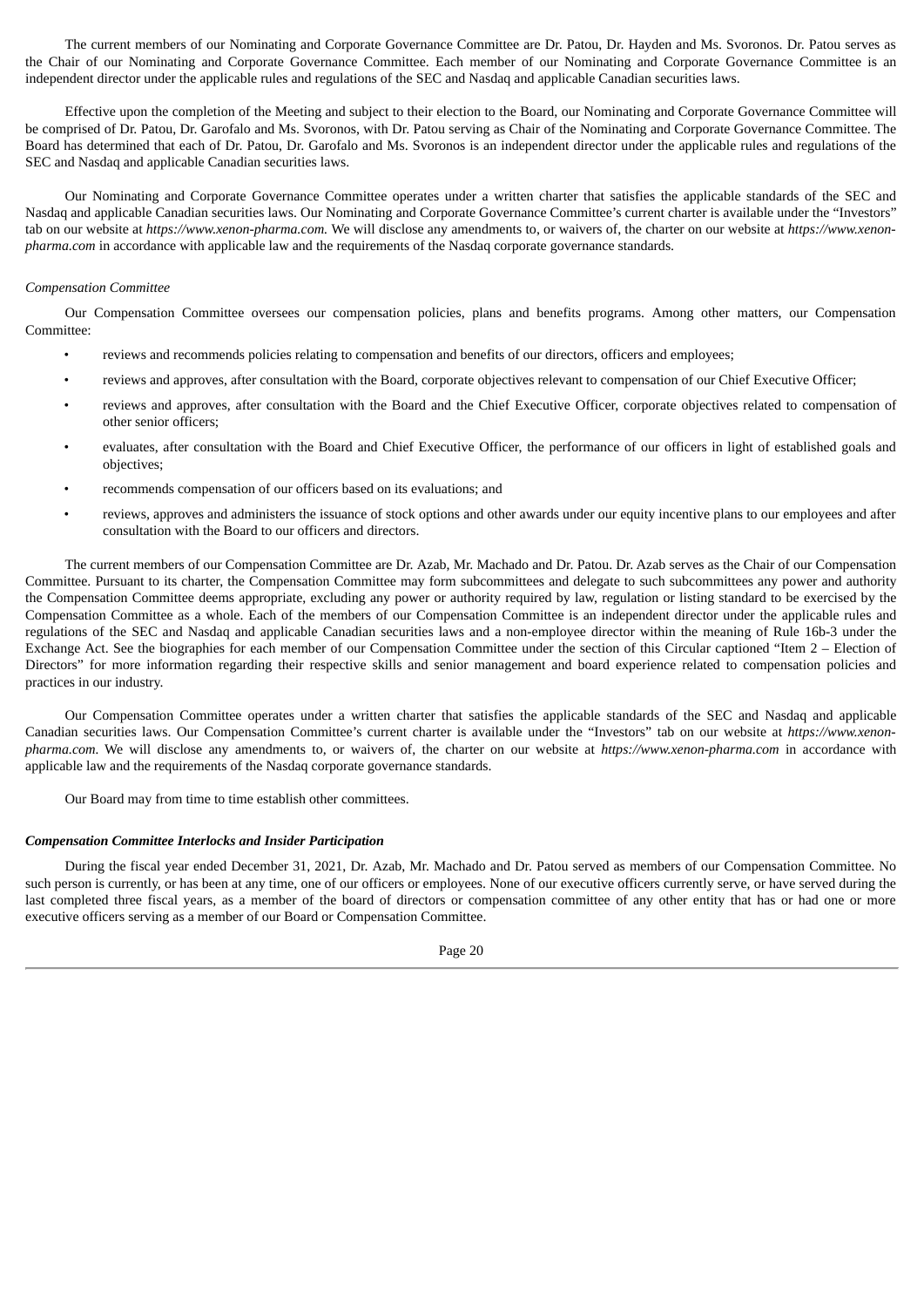#### *Director Nominations*

Our Nominating and Corporate Governance Committee identifies, selects and recommends to the Board individuals qualified to serve both on the Board and on Board committees, including persons suggested by shareholders and others. Please see the section of this Circular captioned "Item 2 – Election of Directors" below for additional information.

In identifying candidates for nominations to the Board, our Nominating and Corporate Governance Committee seeks to maintain at all times a Board with a diverse range of experience, talent, expertise and background appropriate for the business of the Corporation. Our Nominating and Corporate Governance Committee does not require any specific minimum qualifications or specific qualities or skills, but reviews each person's qualifications on the whole, including a candidate's particular experience, skills, expertise, diversity, personal and professional integrity, character, business judgment, time availability in light of other commitments, dedication, conflicts of interest and such other relevant factors that our Nominating and Corporate Governance Committee considers appropriate in the context of the needs of the Board. Following that review, our Nominating and Corporate Governance Committee then selects nominees and recommends them to the Board for election by the shareholders or appointment by the Board, as the case may be. Our Nominating and Corporate Governance Committee also reviews the suitability of each Board member for continued service as a director when that member's term expires or that member experiences a significant change in status (for example, a change in employment). Our Nominating and Corporate Governance Committee has not implemented any particular additional policies or procedures to address suggestions received from shareholders with respect to Board or committee nominees because the Committee intends to use the same criteria and manner of review to evaluate candidates (as outlined above), whether or not they are suggested by shareholders.

Pursuant to its charter, our Nominating and Corporate Governance Committee may conduct or authorize investigations or studies into matters within its scope of responsibilities and may retain, at the Corporation's expense, such independent counsel or other consultants or advisers as it may deem necessary from time to time.

The term of each director expires at the end of each annual meeting of shareholders, or when the successor of such director is elected or appointed to the Board, subject to earlier death, resignation, retirement, disqualification or removal of such director. The Corporation does not impose term limits on its directors as it takes the view that term limits are an arbitrary mechanism for removing directors which can result in valuable, experienced directors being forced to leave the Board solely because of length of service. Instead, the Corporation believes that directors should be assessed based on their ability to continue to make a meaningful contribution. Our Board's annual assessment of directors reviews the strengths and weaknesses of directors and is, in the Board's view, together with annual elections by the shareholders, a more meaningful way to evaluate the performance of directors and to make determinations about whether a director should be removed due to under-performance.

#### *Diversity*

Our Nominating and Corporate Governance Committee believes that having a diverse Board and senior management team offers a depth of perspective and enhances Board and management operations. Our Nominating and Corporate Governance Committee takes diversity, including business experience, geography, age, gender, visible minorities, Indigenous peoples, persons with disabilities, sexual orientation and other personal characteristics into consideration as part of its overall recruitment and selection process in respect of the Board and senior management. However, the Corporation does not have a formal policy nor measurable objectives on the representation of women or other Designated Groups (as defined in the Employment Equity Act (Canada)) on the Board or senior management of the Corporation as our Board does not believe that a formal policy and/or measurable objectives will necessarily result in the identification or selection of the best candidates. In searches for new directors and senior management, our Nominating and Corporate Governance Committee will consider the level of female and other Designated Groups representation and diversity on the Board and in management and this will be one of several factors used in its search process.

As of the date of this Circular, there are currently two (2) female directors of nine (9) directors on our Board (22%) and two (2) of the eight (8) nominees for election to our Board are female (25%). There is currently one (1) female executive officer of seven (7) executive officers (14%) of the Corporation. One (1) of nine (9) directors on our Board (10%) and one (1) out of seven (7) executive officers (14%) self-identify as a visible minority. The Corporation currently has no other Board members and no executive officers who self-identify as Indigenous peoples, visible minorities or persons with disabilities. Our Board has one (1) of nine (9) directors on our Board (11%) who self-identify as LGBTQ+ and one (1) of the eight (8) nominees for election to our Board self-identifies as LGBTQ+ (13%). The Corporation continues to be committed to ongoing review with respect to the diversity of its directors, executive officers and members of senior management.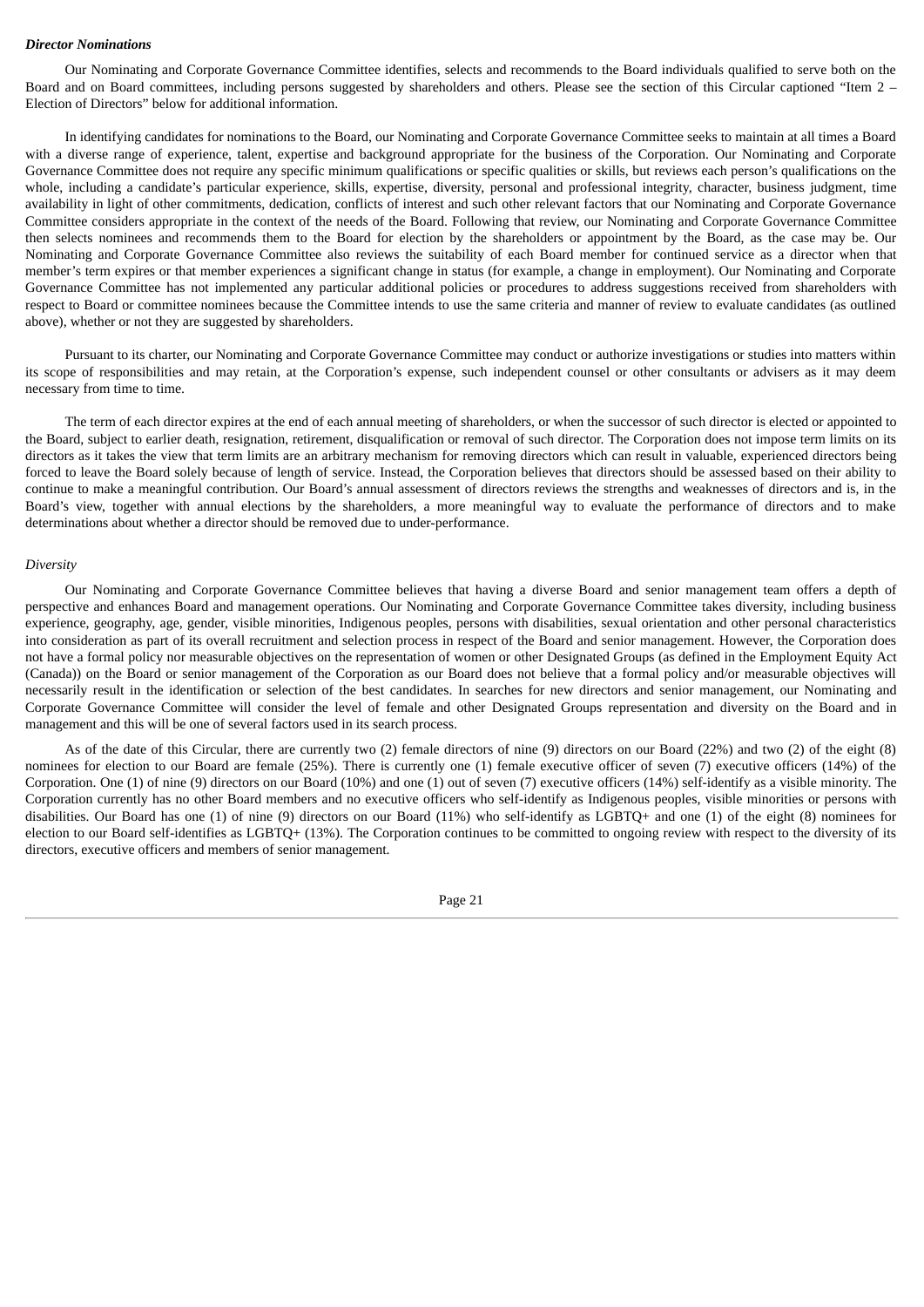| <b>Total Number of Directors</b> |        |      |                   |                                   |
|----------------------------------|--------|------|-------------------|-----------------------------------|
|                                  | Female | Male | <b>Non-Binary</b> | <b>Did Not Disclose</b><br>Gender |
| <b>Part I: Gender Identity</b>   |        |      |                   |                                   |
| <b>Directors</b>                 |        |      |                   |                                   |
| Part II: Demographic Background  |        |      |                   |                                   |
| White *                          |        |      |                   |                                   |
| LGBTQ+                           |        |      |                   |                                   |
|                                  |        |      |                   |                                   |

*\**White (not of Hispanic or Latinx origin) means a person having origins in any of the original peoples of Europe, the Middle East, or North Africa.

#### *Shareholder Recommendations for Nominations to the Board of Directors*

One or more shareholders holding in the aggregate not less than five percent (5%) of our Common Shares that are entitled to vote at a meeting of our shareholders may make a shareholder proposal for the nomination of a director in accordance with the requirements of the Canada Business Corporations Act (the "**CBCA**"). Upon receipt of a proposal in compliance with the requirements of the CBCA, the Corporation must set out such proposal in the proxy statement and management information circular sent to shareholders in advance of the Corporation's next annual meeting.

Nominations for directors not made in accordance with the shareholder proposal requirements of the CBCA shall be considered by our Nominating and Corporate Governance Committee in accordance with the requirements of our by-laws. Under our by-laws, shareholders of record may nominate a candidate for election as a director at an annual meeting of the Corporation by submitting a notice to our Corporate Secretary not less than 30 days and not more than 65 days prior to an annual meeting; provided however that in the event that the annual meeting is held less than 50 days after the first public announcement of the annual meeting is made, notice by shareholders must be given to the Corporation not later than 10 days following the date of such public announcement. A notice providing a nomination must include, among other things, certain prescribed information about the nominee and the recommending shareholder; a certification by the recommending shareholder that the recommending shareholder's notice does not contain an untrue statement and does not omit to state a material fact; and written consent of the nominee to serve as a director of the Corporation, if elected. Shareholders should refer to Section 5.5 of our by-laws for more details relating to the requirements for such notice.

Any nomination or shareholder proposal for the nomination of directors should be sent in writing to 200 - 3650 Gilmore Way, Burnaby, British Columbia, V5G 4W8, Canada, Attention: Corporate Secretary. Shareholder proposals for our 2023 annual meeting must be received by us on or before December 29, 2022 pursuant to Rule 14a-8 of the Exchange Act. Shareholders who do not wish to use the mechanism provided by the Exchange Act may submit proposals to be considered at the 2023 annual meeting of our shareholders under the provisions of the CBCA no earlier than January 2, 2023 and no later than March 3, 2023. Nominations for directors pursuant to our by-laws must be received by us no earlier than March 28, 2022 and no later than May 2, 2022 for consideration at the Meeting. Shareholders wishing to nominate a director for election should review the relevant provisions of the CBCA and our by-laws.

# *Shareholder Communications with the Board of Directors*

Shareholders wishing to communicate with a member of our Board may do so by writing to such director, and mailing the correspondence to: Xenon Pharmaceuticals Inc., 200 - 3650 Gilmore Way, Burnaby, British Columbia, V5G 4W8, Canada, Attention: Vice President, Legal Affairs. The Vice President, Legal Affairs will forward the messages to the appropriate member of our Board.

# *Director Independence*

Under Nasdaq rules, independent directors must comprise a majority of a listed company's board of directors within a specified period of the completion of its initial public offering. In addition, Nasdaq rules require that, subject to specified exceptions, each member of a listed company's audit, compensation and nominating and governance committees be independent. Audit committee members must also satisfy the independence criteria set forth in Rule 10A-3 under the Exchange Act. Under Nasdaq rules, a director will only qualify as an "independent director" if, in the opinion of that company's board of directors, that person does not have a relationship that would interfere with the exercise of independent judgment in carrying out the responsibilities of a director.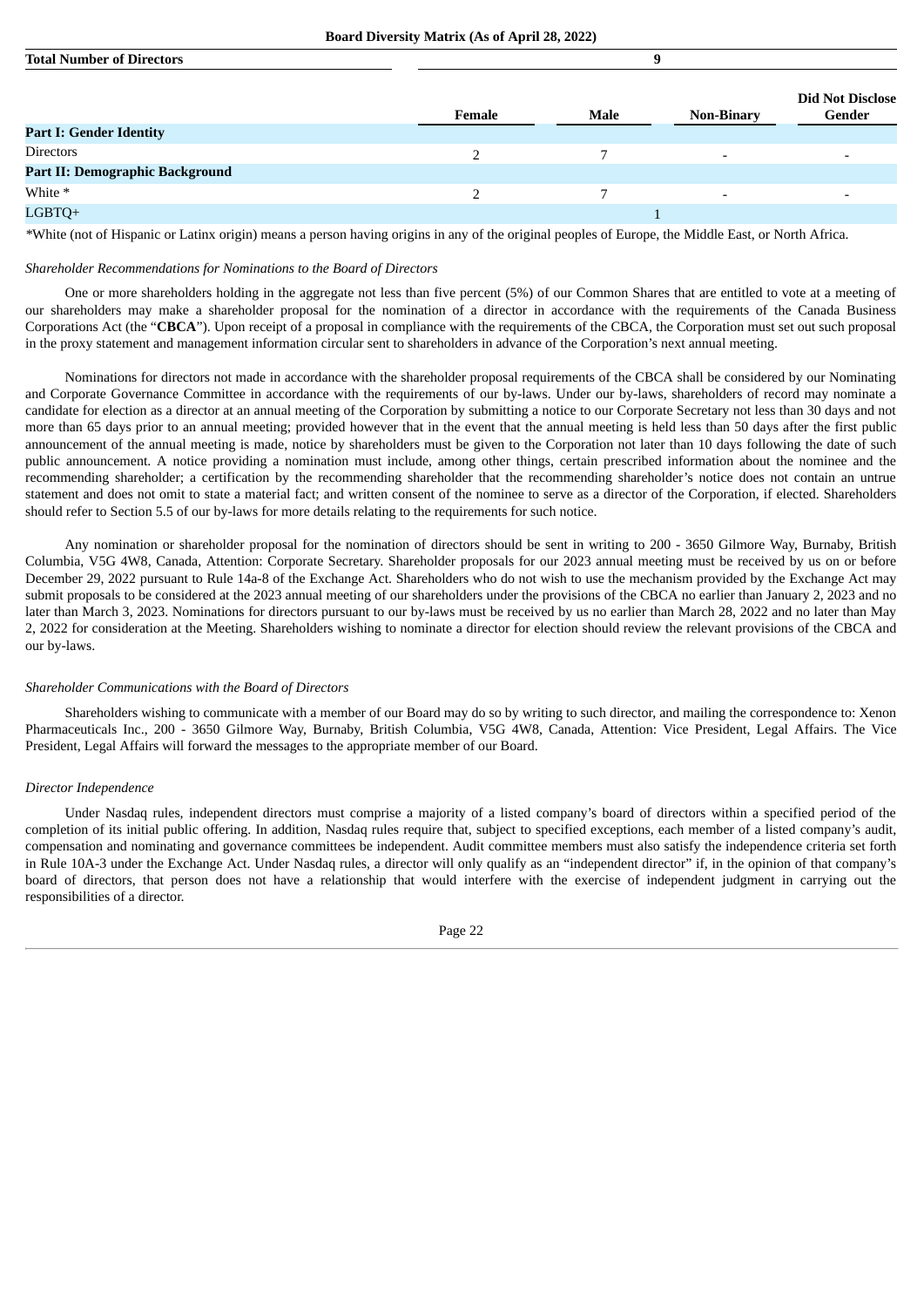To be considered independent for purposes of Rule 10A-3, a member of an audit committee of a listed company may not, other than in his or her capacity as a member of the audit committee, the board of directors or any other board committee: (1) accept, directly or indirectly, any consulting, advisory, or other compensatory fee from the listed company or any of its subsidiaries; or (2) be an affiliated person of the listed company or any of its subsidiaries.

Our Board has undertaken a review of its composition, the composition of its committees and the independence of current directors and considered whether any current director has a material relationship with us that could compromise his or her ability to exercise independent judgment in carrying out his or her responsibilities. Based upon information requested from and provided by each director concerning his or her background, employment and affiliations, including family relationships, our Board has determined that none of Dr. Azab, Mr. Gannon, Dr. Garofalo, Dr. Hayden, Mr. Machado, Dr. Patou, or Ms. Svoronos, being seven of our nine current directors, has a relationship that would interfere with the exercise of independent judgment in carrying out the responsibilities of a director and that each of these directors is "independent" as that term is defined under Nasdaq rules and Canadian securities laws. Our Board also determined that Mr. Gannon (Chair), Mr. Machado and Ms. Svoronos, who comprise our Audit Committee, Dr. Azab (Chair), Mr. Machado and Dr. Patou who comprise our Compensation Committee, Dr. Patou (Chair), Dr. Hayden and Ms. Svoronos who comprise our Nominating and Corporate Governance Committee, and Dr. Garofalo, who will replace Dr. Hayden on our Nominating and Corporate Governance Committee effective upon the completion of the Meeting and subject to her re-election to the Board, satisfy the independence standards for those committees established by applicable SEC and Nasdaq rules and Canadian securities laws.

In making this determination, our Board considered the relationships that each non-employee director has with us and all other facts and circumstances our Board deemed relevant in determining their independence, including the beneficial ownership of our Common Shares by each nonemployee director. Of the eight director nominees named in this Circular for election to our Board, only Dr. Pimstone and Mr. Mortimer would not be considered independent under Nasdaq rules and Canadian securities laws.

Dr. Pimstone is currently the Executive Chair of the Board, and subject to his re-election at the Meeting, he will become the Chair of the Board immediately following the Meeting. The roles of Chief Executive Officer and Chair of our Board are currently separated in recognition of the differences between the two roles. We believe that it is in the best interests of our shareholders for the Board to make a determination regarding the separation or combination of these roles each time it elects a new Chair or appoints a Chief Executive Officer, based on the relevant facts and circumstances at such time.

The Board made the determination that it would be in the best interests of our shareholders to continue Ms. Svoronos' appointment, subject to her re-election, as the Board's Lead Independent Director. Ms. Svoronos is "independent" as that term is defined under Nasdaq rules and Canadian securities laws.

In accordance with the Corporate Governance Guidelines, meetings of the independent directors of the Corporation, without the presence of nonindependent directors and members of management, are generally held following each regularly scheduled Board meeting and at such other times as requested by independent directors. The independent directors met six (6) times without the presence of non-independent directors and members of management during 2021. The independent directors met two (2) times without the presence of non-independent directors and members of management up to the Record Date in 2022.

We believe that the leadership structure of the Board, including Ms. Svoronos's role as Lead Independent Director, as well as the independent committees of the Board, is appropriate and enhances the Boards' ability to effectively carry out its roles and responsibilities on behalf of our shareholders.

# *Orientation and Continuing Education*

The Corporation has traditionally retained experienced people as directors and hence the orientation needed is minimized. When new directors are appointed, they are acquainted with the Corporation's operations, its charters and policies, and the expectations of directors. All new and continuing directors are encouraged to review the Board materials prepared by the Corporation consisting of filings, the charters of the Board's committees, the Corporate Governance Guidelines and the Corporation's Code of Conduct. Board meetings regularly include presentations or discussions with respect to the Corporation's corporate governance policies. Board meetings generally also include presentations by the Corporation's senior management in order to give the directors full insight into the Corporation's operations.

# *Assessments*

Our Nominating and Corporate Governance Committee assesses the participation, contributions and effectiveness of the Chair and the individual members of the Board on an annual basis. Our Board also annually monitors the effectiveness of the Board and its committees and the actions of the Board as viewed by the individual directors and senior management.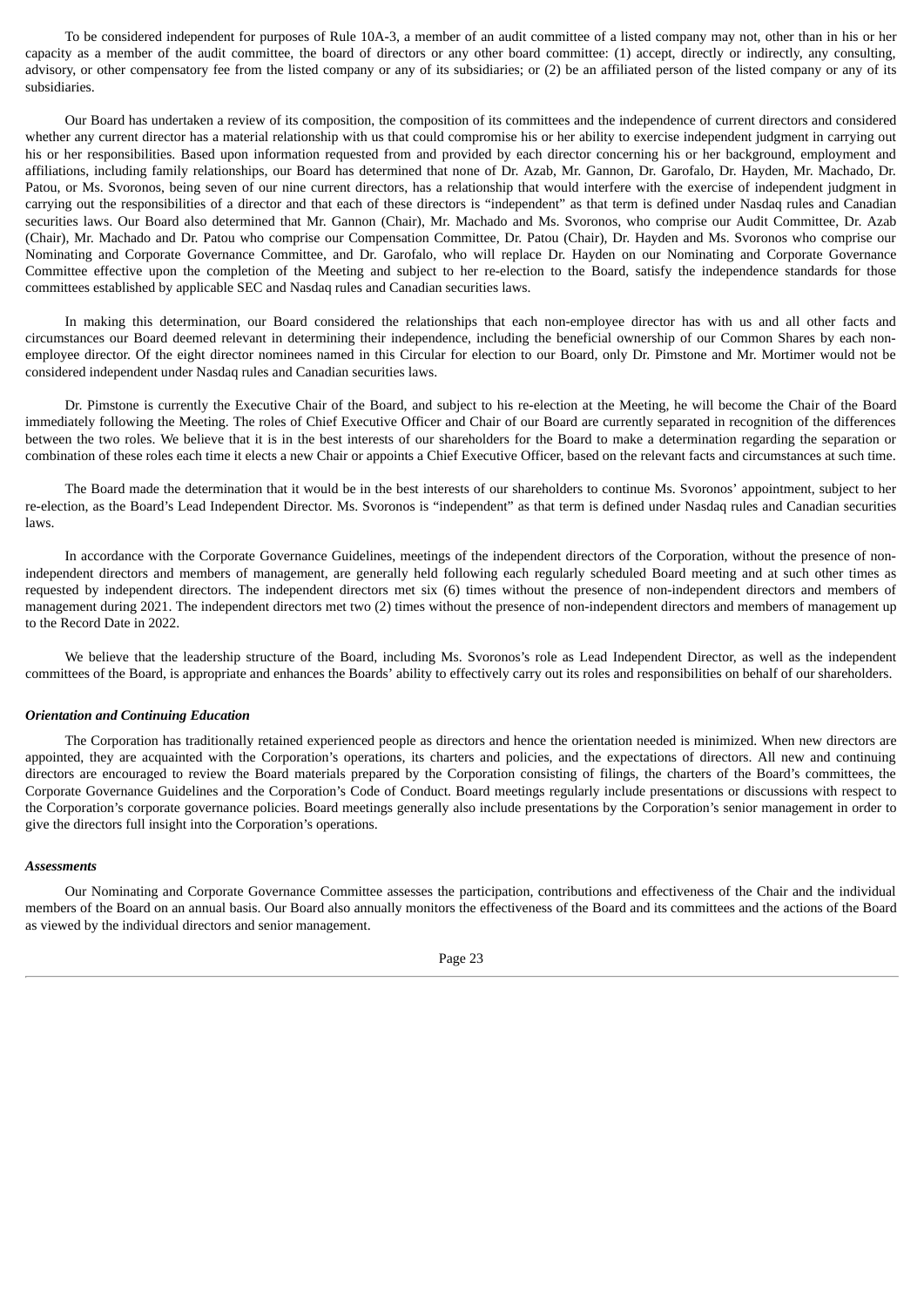# *Serving on other Boards*

The following directors and director nominees are also directors of the following public companies:

| Director            | Company                                |
|---------------------|----------------------------------------|
|                     | <b>Durect Corporation</b>              |
| Mohammad Azab       | Sernova Corp                           |
| Steven Gannon       | <b>Fusion Pharmaceuticals</b><br>٠     |
|                     | Acadia Pharmaceuticals<br>٠            |
|                     | Alector, Inc.                          |
| Elizabeth Garofalo  | Exicure, Inc.<br>٠                     |
|                     | AbCellera Biologics Inc.<br>٠          |
|                     | Ionis Pharmaceuticals, Inc.            |
| Michael Hayden      | 89bio Inc.                             |
|                     | Adverum Biotechnologies, Inc.<br>٠     |
|                     | <b>Arcus Biosciences</b>               |
|                     | Chimerix, Inc.                         |
|                     | Roivant Sciences Ltd.(1)               |
| Patrick Machado     | <b>Turning Point Therapeutics</b><br>٠ |
|                     | Appili Therapeutics, Inc.<br>٠         |
| <b>Ian Mortimer</b> | Perimeter Medical Imaging AI, Inc.     |
| Simon Pimstone      | Eupraxia Pharmaceuticals Inc.<br>٠     |
|                     | Adverum Biotechnologies<br>$\bullet$   |
|                     | Global Blood Therapeutics, Inc.<br>٠   |
|                     | PTC Therapeutics, Inc.                 |
| Dawn Svoronos       | Theratechnologies Inc.                 |

(1) As per a Form 10-Q filed by Roivant Sciences Ltd. on February 14, 2022, effective June 30, 2022, Mr. Machado will no longer be serving as a director of their board.

Gary Patou does not currently serve on the board of directors of any other publicly traded company.

# *Overseeing the Chief Executive Officer*

Dr. Pimstone was our Chief Executive Officer prior to his appointment as the Executive Chair of the Board on June 3, 2021. Mr. Mortimer, our current President and Chief Executive Officer, is responsible for managing the affairs of the Corporation. In accordance with its charter, our Compensation Committee, in consultation with the Board, annually establishes corporate objectives for our Chief Executive Officer and evaluates the performance of our Chief Executive Officer against these corporate objectives.

# **Director Compensation**

We have adopted a director compensation policy that provides for equity and cash compensation to our non-management directors (the "**director compensation policy**"), as described below. For the purposes of the director compensation policy, our Compensation Committee classifies each director into one of the two following categories: (1) a "management director" is a director who is also an officer or otherwise employed by us in a management role; and (2) a "non-management director" is a director who is not an officer and not otherwise employed by us in a management role.

Non-management directors (including our Lead Independent Director) are eligible to receive compensation in the form of equity and cash under the director compensation policy, as described below. Management directors receive no compensation for their services on our Board.

The Board approved market-competitive amendments to the director compensation policy, effective June 1, 2022 (the "**2022 Policy Amendment**"), based on Radford's assessment of publicly available director compensation data from companies in the biotechnology industry. In addition, the 2022 Policy Amendment confirms that the non-management Chair and Lead Independent Director will receive the same compensation.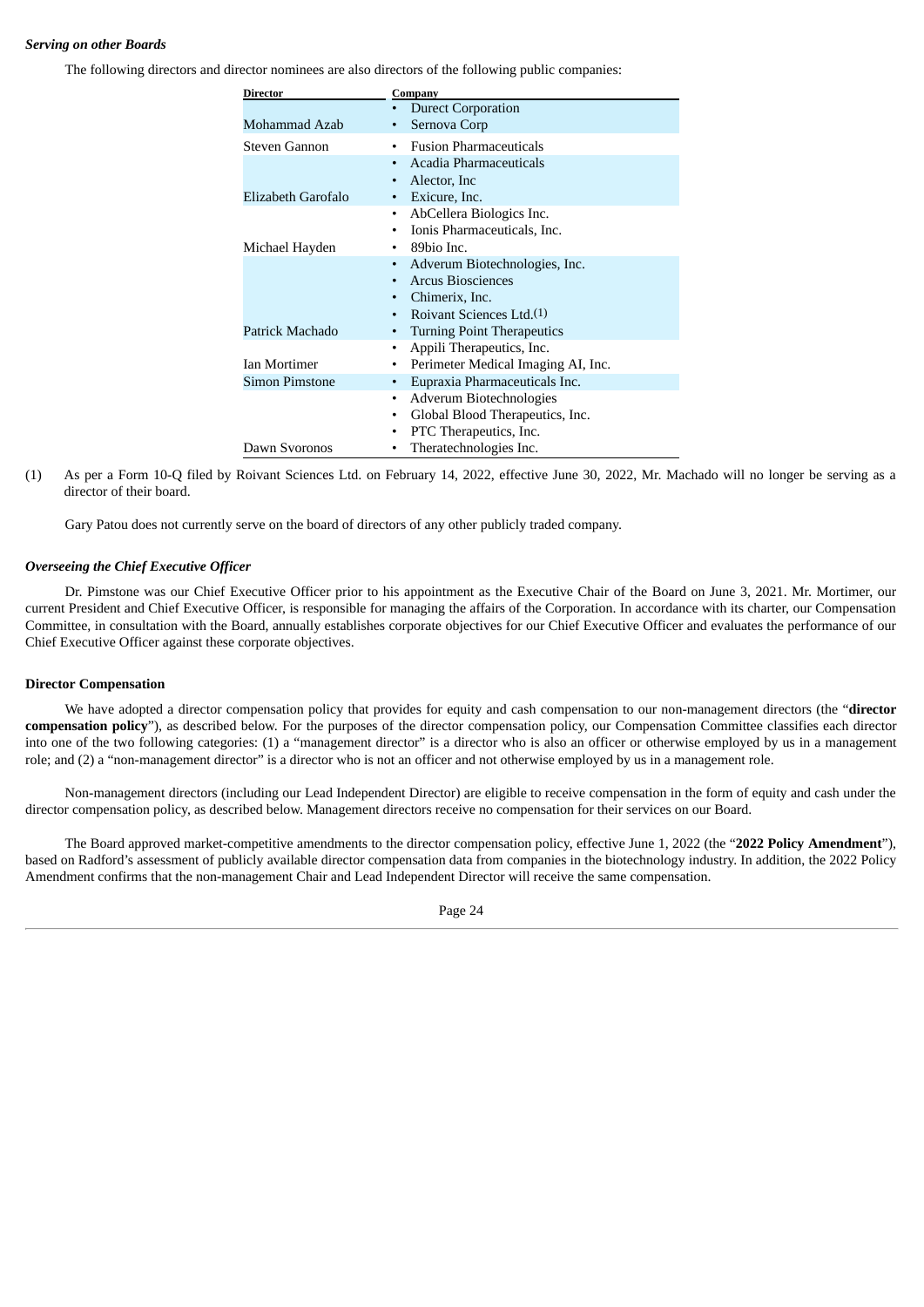In addition, our Board has approved the acceleration of the vesting of 18,334 Common Shares subject to Dr. Hayden's options effective as of the date of the Meeting, and an extension of the period following the termination of Dr. Hayden's service during which the vested portion of his options may be exercised, from 90 days to 12 months, subject to any such option's earlier original expiration date.

#### *Equity Compensation Under the Director Compensation Policy*

Pursuant to the director compensation policy, new non-management directors receive an option to purchase 20,000 Common Shares (increasing to 36,000 Common Shares as a result of the 2022 Policy Amendment) upon joining the Board and each non-management director receives, on an annual basis, an option to purchase 10,000 Common Shares (increasing to 18,000 Common Shares as a result of the 2022 Policy Amendment), which is granted immediately following the annual meeting.

The exercise price per share of each of the grants is the fair market value of one of our Common Shares (determined pursuant to our then-effective equity plan) on the date of the grant.

All of the stock options granted pursuant to the director compensation policy are made under our then-effective equity plan. The stock options underlying the initial and annual grants to each non-management director vest as to one-third of the total stock options on the one year anniversary of the grant date, one-third of the total stock options on the two year anniversary of the grant date and the balance of the total stock options on the three year anniversary of the grant date (with new annual grants to fully vest on the one year anniversary of the grant date as a result of the 2022 Policy Amendment).

The vesting of each grant described above is subject to the recipient's continued service as a director through each vesting date and the other terms and conditions of our then-effective equity plan and the applicable stock option agreement with that director.

# *Cash Compensation Under the Director Compensation Policy*

Pursuant to the director compensation policy for each fiscal year, each non-management director (including any non-executive Chair or Lead Independent Director of the Board) receives an annual cash retainer of CAD\$53,500 for serving on the Board. Any non-executive Chair or Lead Independent Director of the Board receives an additional annual cash retainer of CAD\$40,000, for a total of CAD\$93,500.

Pursuant to the director compensation policy, the Chairs and non-Chair members of the three standing committees of our Board are entitled to the following cash retainers for each fiscal year as follows:

|                                               | Chair Retainer |         |  | Member Retainer |  |  |
|-----------------------------------------------|----------------|---------|--|-----------------|--|--|
| <b>Board Committee</b>                        |                | (CAD\$) |  | (CAD\$)         |  |  |
| <b>Audit Committee</b>                        |                | 20,500  |  | 10,500          |  |  |
| <b>Compensation Committee</b>                 |                | 16,250  |  | 8,250           |  |  |
| Nominating and Corporate Governance Committee |                | 10,750  |  | 5,500           |  |  |

All cash payments are paid in four equal installments on the date of our annual meeting and on the last day of the third month, sixth month and ninth month thereafter, during which such individual served as a director or non-executive Chair or Lead Independent Director of the Board or on a committee (such payments to be prorated for service during a portion of such quarter).

All directors are reimbursed for standard travel expenses incurred in their capacities as directors and/or committee members.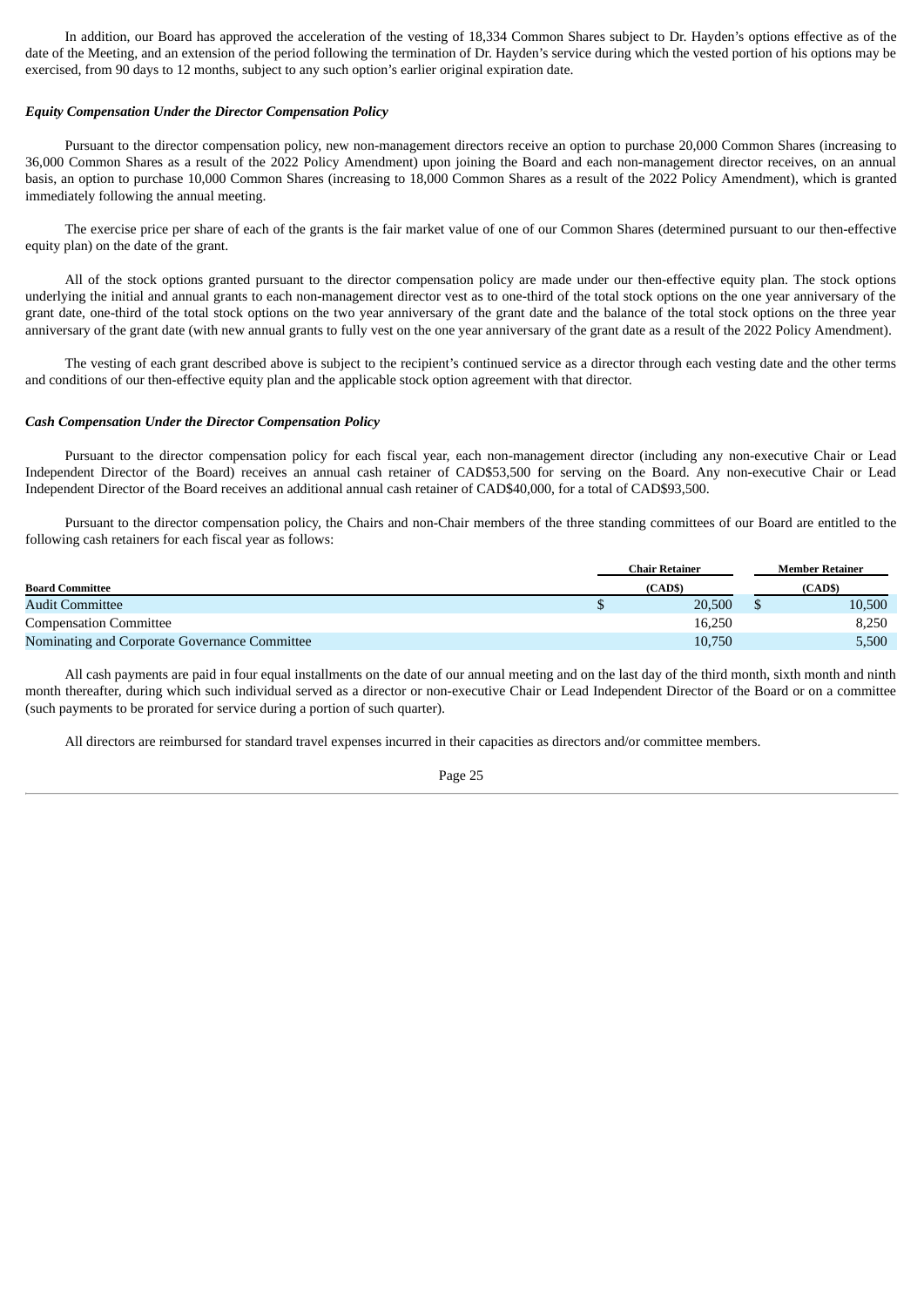The following table sets forth information concerning the compensation paid or accrued for services rendered to us by members of our Board for the year ended December 31, 2021. Dr. Pimstone, our current Executive Chair of the Board, and Mr. Mortimer, our current President and Chief Executive Officer, did not receive any additional compensation for service on our Board. Compensation paid or accrued for services rendered to us by Dr. Pimstone and Mr. Mortimer in their roles as Executive Chair of the Board and President and Chief Executive Officer, respectively, are included in our disclosures related to executive compensation under the section of this Circular captioned "Executive Compensation."

|                                    | <b>Fees Earned or Paid</b> |                                   |                        |  |
|------------------------------------|----------------------------|-----------------------------------|------------------------|--|
| Name                               | in $Cash(1)$<br>(S)        | <b>Option Awards(2)(3)</b><br>(5) | <b>Total</b><br>$($ \$ |  |
| Mohammad Azab                      | 55,661<br>D                | 124,630<br>S.                     | 180,291<br>\$.         |  |
| Clarissa Desjardins <sup>(4)</sup> | 20,791                     |                                   | 20,791                 |  |
| Steven Gannon                      | 55,685                     | 124,630                           | 180,315                |  |
| Elizabeth Garofalo                 | 24,680                     | 249,259                           | 273,939                |  |
| Michael Hayden                     | 45,230                     | 124,630                           | 169,860                |  |
| Frank Holler $(4)$                 | 24.915                     |                                   | 24.915                 |  |
| Patrick Machado                    | 54,993                     | 124,630                           | 179,623                |  |
| Gary Patou                         | 57,855                     | 124,630                           | 182,485                |  |
| Dawn Syoronos <sup>(5)</sup>       | 70,378                     | 124,630                           | 195,008                |  |
| Michael Tarnow $(4)$               | 36,868                     |                                   | 36,868                 |  |

(1) Compensation amounts denominated in Canadian dollars have been converted to U.S. dollars. For 2021, the U.S. dollar per Canadian dollar exchange rate used for such conversion was 0.7980 which was the average Bank of Canada foreign exchange rate for the 2021 fiscal year.

- (2) Represents the aggregate grant date fair value of stock option awards granted in 2021. These amounts have been computed in accordance with Financial Accounting Standards Board ("**FASB**") Accounting Standards Codification ("**ASC**") Topic 718, using the Black-Scholes option pricing model. For a discussion of valuation assumptions, see Note 10 to our financial statements which are included in our Annual Report on Form 10-K for the year ended December 31, 2021 filed with the SEC and on SEDAR. For further information regarding the equity compensation of our directors, please see the section of this Circular captioned "Director Compensation."
- (3) As of December 31, 2021, the following directors beneficially held outstanding stock options to purchase the number of Common Shares indicated: Dr. Azab (72,636 stock options); Dr. Desjardins (8,333 stock options); Mr. Gannon (62,144 stock options); Dr. Garofalo (20,000 options), Dr. Hayden (65,844 stock options); Mr. Holler (66,957 stock options); Mr. Machado (30,000 stock options); Dr. Patou (76,545 stock options); Ms. Svoronos (58,644 stock options); and Mr. Tarnow (10,000 stock options).
- (4) Dr. Desjardins, Mr. Holler and Mr. Tarnow each ceased to be members of the Board on June 3, 2021.
- (5) Current Lead Independent Director of our Board.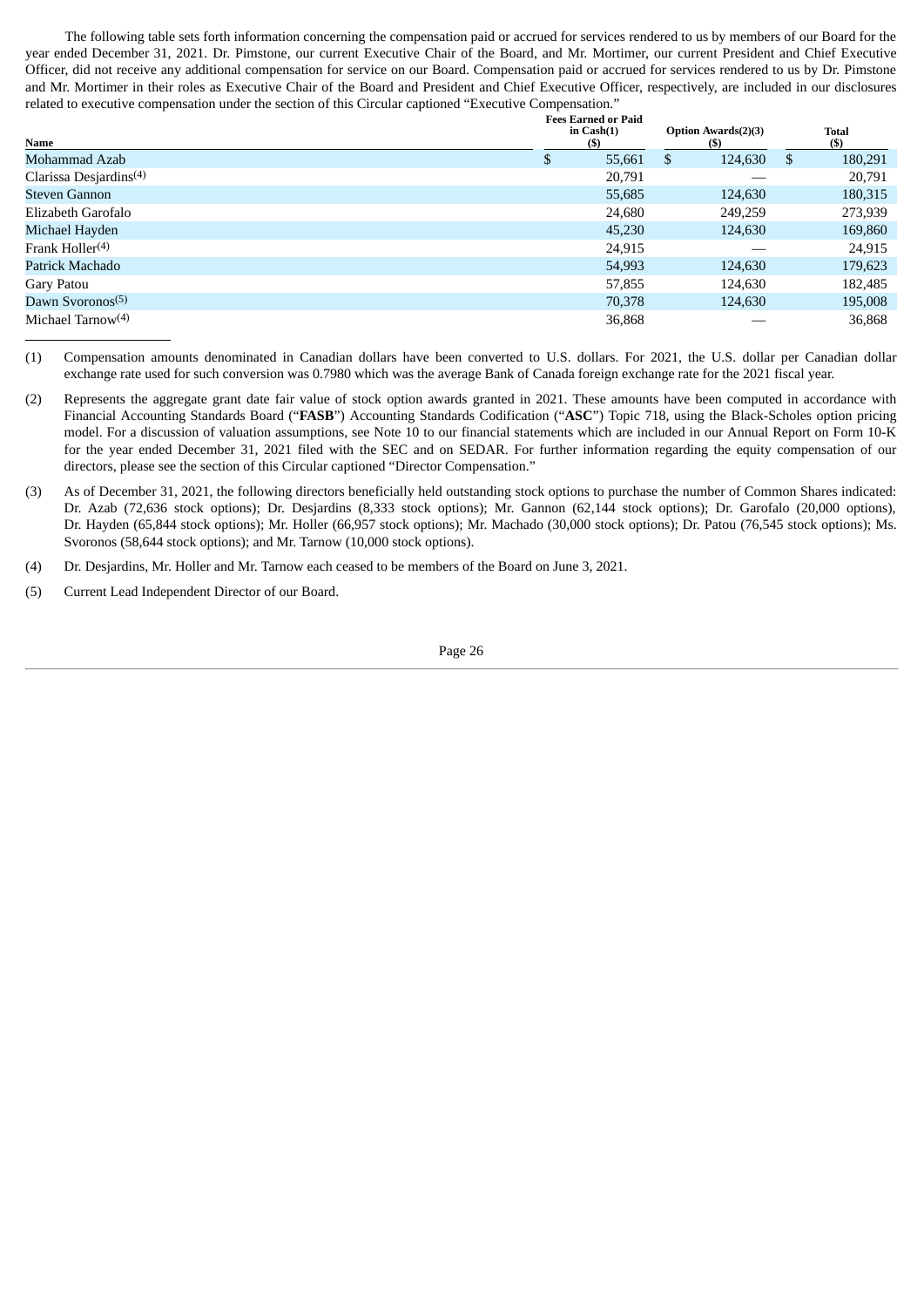# <span id="page-30-0"></span>**ITEM 3 – ADVISORY VOTE ON COMPENSATION OF NAMED EXECUTIVE OFFICERS ("SAY-ON-PAY")**

The Dodd-Frank Wall Street Reform and Consumer Protection Act of 2010 (the "**Dodd-Frank Act**") enables our shareholders to approve, on an advisory or non-binding basis, the compensation of our named executive officers ("**NEOs**") as disclosed pursuant to Item 402 of Regulation S-K. This proposal, commonly known as a "say-on-pay" proposal, gives our shareholders the opportunity to express their views on our NEOs' compensation as a whole. This vote is not intended to address any specific item of compensation or any specific NEO, but rather the overall compensation of all of our NEOs and the philosophy, policies and practices described in this Circular.

The say-on-pay vote is advisory, and therefore is not binding on us, the Compensation Committee or the Board. The say-on-pay vote will, however, provide information to us regarding investor sentiment about our executive compensation philosophy, policies, and practices, which the Compensation Committee will be able to consider when determining executive compensation for the remainder of the current fiscal year and beyond. The Board and the Compensation Committee value the opinions of our shareholders. To the extent there is any significant vote against the compensation of our NEOs as disclosed in this Circular, we will endeavor to communicate with shareholders to better understand the concerns that influenced the vote and consider our shareholders' concerns, and the Compensation Committee will evaluate whether any actions are necessary to address those concerns.

We believe that the information provided in the section titled "Executive Compensation" demonstrates that our executive compensation program was designed appropriately and is working to ensure management's interests are aligned with our shareholders' interests to support long-term value creation. Accordingly, we ask our shareholders to vote "FOR" the following resolution at the Meeting:

"RESOLVED, that the shareholders approve, on an advisory basis, the compensation paid to our named executive officers, as disclosed in the Circular for the 2022 Annual Meeting of Shareholders pursuant to the compensation disclosure rules of the SEC, including the compensation tables and narrative discussion and other related disclosure."

# **Vote Required**

The approval, on an advisory basis, of the compensation of our NEOs requires the affirmative vote of a majority of votes cast at the Meeting and entitled to vote thereon to be approved. Abstentions and broker non-votes will not be counted as votes cast and will have no effect on the outcome of the voting of this proposal.

As an advisory vote, the result of this proposal is non-binding. Although the vote is non-binding, the Board and the Compensation Committee value the opinions of our shareholders and will consider the outcome of the vote when making future compensation decisions for our NEOs.

# **YOUR BOARD OF DIRECTORS UNANIMOUSLY RECOMMENDS:**

# **A VOTE "FOR" THE APPROVAL, ON AN ADVISORY BASIS, OF THE COMPENSATION OF OUR NAMED EXECUTIVE OFFICERS**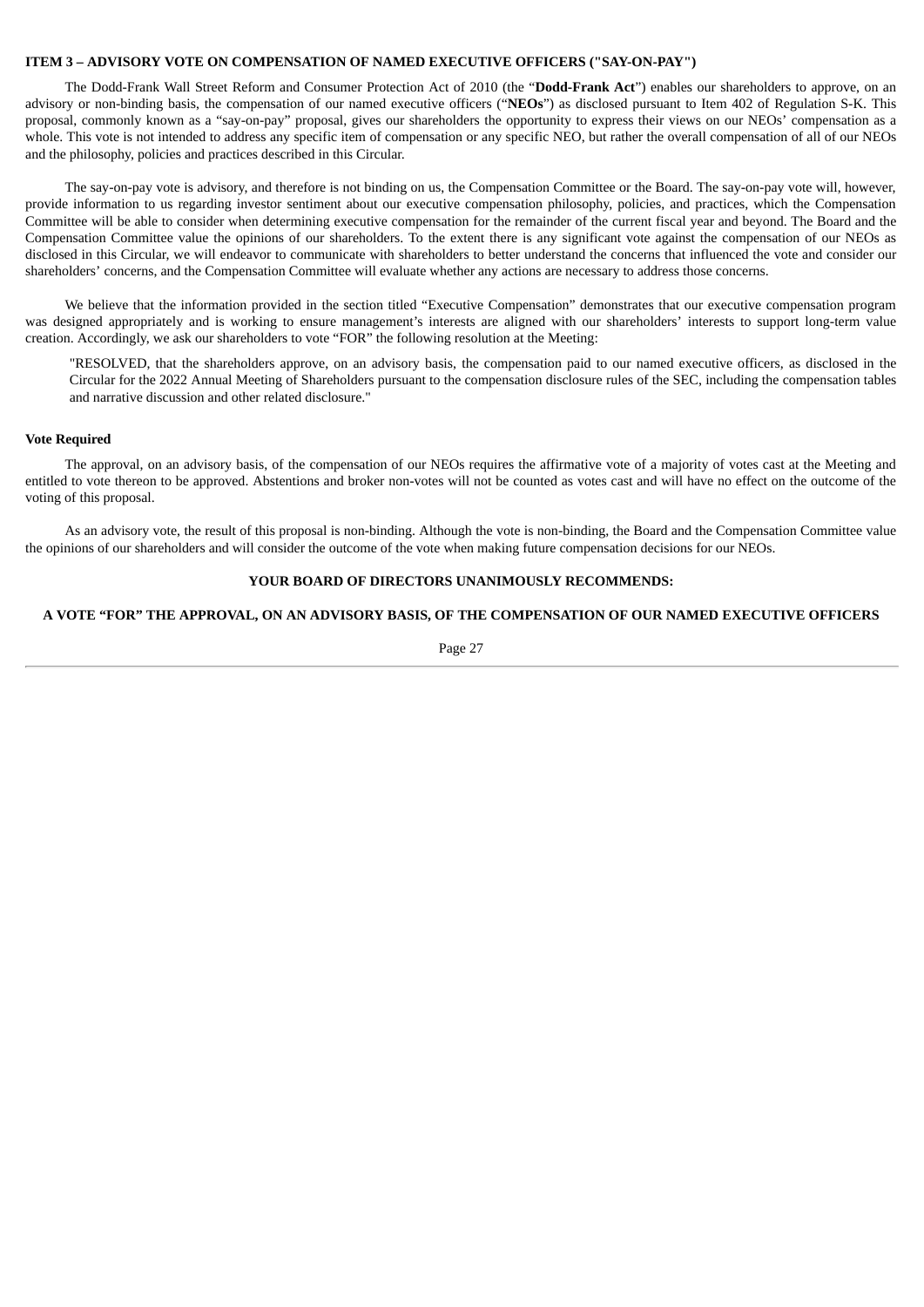# **Executive Officers**

The following table sets forth information about our executive officers as of the Record Date:

| Name                                        | Age | Position(s)                                        |
|---------------------------------------------|-----|----------------------------------------------------|
| Ian Mortimer, M.B.A., CPA, CMA              | 46  | President and Chief Executive Officer and Director |
| Sherry Aulin, CPA, CA                       | 39  | Chief Financial Officer                            |
| Christopher Kenney, MD, FAAN                | 51  | Chief Medical Officer                              |
| Christopher Von Seggern, Ph.D., MPH, M.B.A. | 43  | Chief Commercial Officer                           |
| Robin Sherrington, Ph.D.                    | 61  | Executive Vice President, Strategy & Innovation    |
| James Empfield, Ph.D.                       | 61  | <b>Executive Vice President, Drug Discovery</b>    |
| Simon Pimstone, MBChB, Ph.D.                | 54  | <b>Executive Chair of the Board and Director</b>   |

The biographies of Dr. Pimstone and Mr. Mortimer can be found under "Item 2 – Election of Directors." The biographies of our other executive officers are as follows:

*Sherry Aulin, CPA, CA,* has served as our Chief Financial Officer since June 2021, and has led our finance function since June 2015, previously serving as our Vice President, Finance from March 2019 to June 2021. From 2011 until 2015, Ms. Aulin provided independent financial consulting and advisory services to various publicly-traded companies including Xenon where she supported the company through its initial public offering process. From 2004 to 2011, Ms. Aulin was at KPMG LLP, most recently as Senior Manager in the assurance practice, where she provided professional services to publicly-traded companies across various industries including in the life sciences sector. Ms. Aulin holds a BCom from the University of British Columbia and is a Chartered Professional Accountant, Chartered Accountant.

*Christopher Kenney, MD, FAAN* is employed by our wholly owned subsidiary, Xenon Pharmaceuticals USA Inc., and has served as our Chief Medical Officer since August 2021. Dr. Kenney is a board-certified neurologist with extensive clinical research experience within neuroscience in both industry and academic roles spanning more than 20 years. Most recently, Dr. Kenney served as Chief Medical Officer at Cadent Therapeutics, a biotech company focused on creating breakthrough therapies for neurological and psychiatric conditions, from 2019 until December 2020 when it was acquired by Novartis. Previously, Dr. Kenney was Senior Vice President of Medical Affairs, from 2018-2019, and Senior Vice President, Clinical Development, from 2016 to 2018, at Acorda Therapeutics, a biotechnology company focused on developing and commercializing neurology therapies for Parkinson's disease, migraine and multiple sclerosis. Prior to that position, from 2013 to 2016, Dr. Kenney served as Vice President/Senior Vice President of Clinical Development at Biotie Therapies, a biotechnology company focused on neurodegenerative and psychiatric disorders that was acquired by Acorda Therapeutics in January 2016. Before joining Biotie, Dr. Kenney worked in clinical development at Novartis and Merck Serono. Dr. Kenney's core medical and neurology training took place at Boston University School of Medicine and at University of California, San Diego (UCSD). Dr. Kenney held faculty positions at Baylor University, from 2005 to 2007, and the University of California, San Diego, from 2003 to 2005. In 2020, Dr. Kenney was appointed as a Fellow of the American Academy of Neurology.

*Christopher Von Seggern, Ph.D., MPH, M.B.A.* is employed by our wholly owned subsidiary, Xenon Pharmaceuticals USA Inc., and has served as our Chief Commercial Officer since August 2020. Prior to joining Xenon, Dr. Von Seggern was a Partner at ClearView Healthcare Partners from 2011 to 2019, where he developed broad experience overseeing a range of commercial engagements involving multiple therapeutic areas as well as strategic due diligence on in-licensing and M&A opportunities. Through his tenure from 2008 to 2019 at ClearView in various roles, Dr. Von Seggern worked across the pharmaceutical sector with emphasis in orphan diseases and transformational technologies. From 2006 to 2008, Dr. Von Seggern served as a Consultant for Leerink Swann Strategic Advisors. Dr. Von Seggern began his career at the National Institutes of Health where he served as an AAAS Science Policy Fellow within the National Institute of Diabetes, Digestive, and Kidney Diseases from 2005 to 2006. While at the NIDDK, Dr. Von Seggern helped set strategic direction for the Institute focusing on diabetes research and translational medicine. Dr. Von Seggern received his Ph.D. in pharmacology and molecular sciences as well as his Master of Public Health from Johns Hopkins University School of Medicine. Dr. Von Seggern received his MBA from Northeastern University and earned his B.S. in biochemistry and molecular biology from Pennsylvania State University.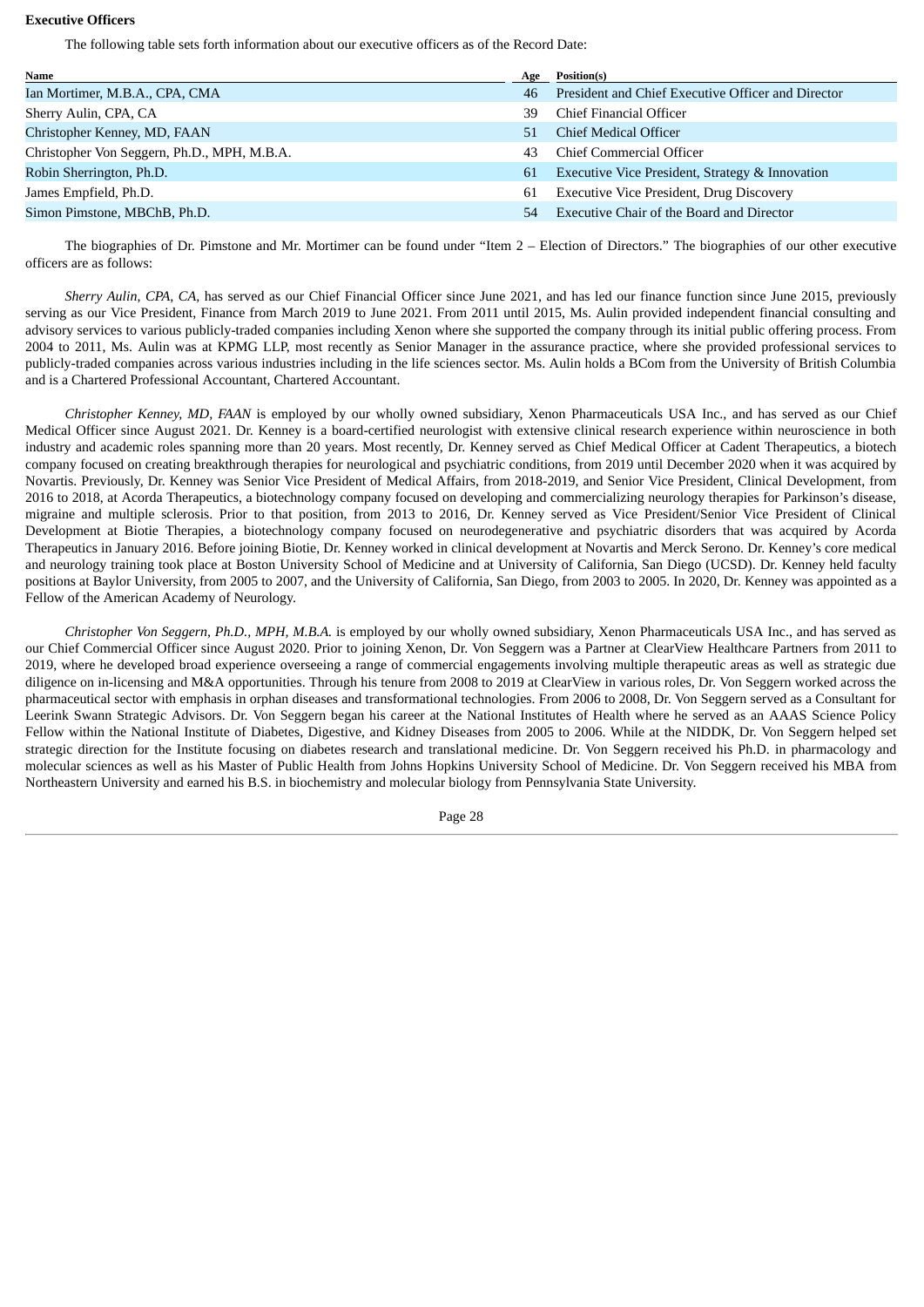*Robin Sherrington, Ph.D.* has served as our Executive Vice President, Strategy & Innovation since March 2019. Dr. Sherrington previously served as our Executive Vice President, Business & Corporate Development from March 2018 to March 2019, as our Senior Vice President, Business & Corporate Development from February 2012 to March 2018, as our Vice President, Business & Corporate Development from January 2010 to February 2012, and has held various positions in business development and other departments since joining us in March 2001. Prior to joining us, Dr. Sherrington worked at Pfizer, Inc., a global pharmaceutical company, as a neuroscientist from 1999 to 2001. Dr. Sherrington also previously served as Director of Neuroscience, from 1996 to 1999, at the biotechnology companies Axys Pharmaceuticals and Sequana Therapeutics. Prior to 1996 Dr. Sherrington was a post-doctoral fellow at the University of Toronto and received his Ph.D. from the University College London, and his B.Sc. with honors from the University of Reading.

*James Empfield, Ph.D.* is employed by our wholly owned subsidiary, Xenon Pharmaceuticals USA Inc., and has served as our Executive Vice President, Drug Discovery since January 2021, and previously as our Senior Vice President, Drug Discovery from February 2016 to January 2021. Prior to joining us, Dr. Empfield served as Vice President, Drug Discovery and Chemistry; Co-Site Head of Research, Boston at Vertex Pharmaceuticals Inc. from 2011 until August 2015, where he was jointly responsible for the entire Boston research organization and for delivery of lead optimization projects into preclinical development. From 2006 to 2011, Dr. Empfield was Director, CNS Chemistry Department at Astrazeneca Pharmaceuticals LP and held various other positions at Astrazeneca Pharmaceuticals from 1990 to 2006. Dr. Empfield has a Ph.D. in Chemistry from the University of Pennsylvania, a M.S. in Chemistry from Bucknell University and a B.Sc. in Chemistry from Lebanon Valley College.

Our executive officers are appointed by, and serve at the discretion of, our Board. There are no family relationships among any of our directors or executive officers.

# **EXECUTIVE COMPENSATION**

# <span id="page-32-0"></span>**Discussion of Executive Compensation Practices**

This section discusses the principles underlying our policies and decisions with respect to the compensation of our NEOs and the most important factors relevant to an analysis of these policies and decisions. This section also describes the material elements of compensation awarded to, earned by or paid to our NEOs for 2021, consisting of the following persons:

- Ian Mortimer, our current President and Chief Executive Officer, effective June 3, 2021 (previously our President and Chief Financial Officer);
- Sherry Aulin, our current Chief Financial Officer, effective June 3, 2021 (previously our Vice President, Finance);
- Simon Pimstone, our current Executive Chair of the Board, effective June 3, 2021 (previously our Chief Executive Officer); and
- Christopher Kenney, our Chief Medical Officer.

Effective as of the date of the Meeting, Dr. Pimstone will cease serving as an executive officer of the Corporation, and subject to his re-election, will begin serving as the Chair of the Board, and his compensation will be in accordance with the director compensation policy.

Mr. Mortimer, Ms. Aulin, Dr. Pimstone and Dr. Kenney are included in this Circular as NEOs for 2021 for purposes of Item 402(m) of Regulation S-K promulgated by the SEC and National Instrument 51-102 – *Continuous Disclosure Requirements*. In addition, this section provides qualitative information regarding the manner and context in which compensation is awarded to and earned by our NEOs and is intended to place in perspective the data presented in the tables and narrative that follow.

# **Executive Summary**

# *2021 Business Highlights*

During 2021, we achieved several important milestones in our business and financial plans, including the following:

We achieved positive results from our Phase 2b X-TOLE clinical trial, which evaluated the clinical efficacy, safety and tolerability of XEN1101 administered as an adjunctive treatment for adult patients with focal epilepsy. The topline data showed all primary and secondary seizure reduction endpoints were statistically significant across all dose groups, including the primary endpoint of median reduction from baseline in monthly seizure frequency and in the key secondary endpoint of patients with at least a 50% reduction in monthly focal seizure frequency from baseline, with p-values of <0.001 for both the 20 mg and 25 mg dose groups;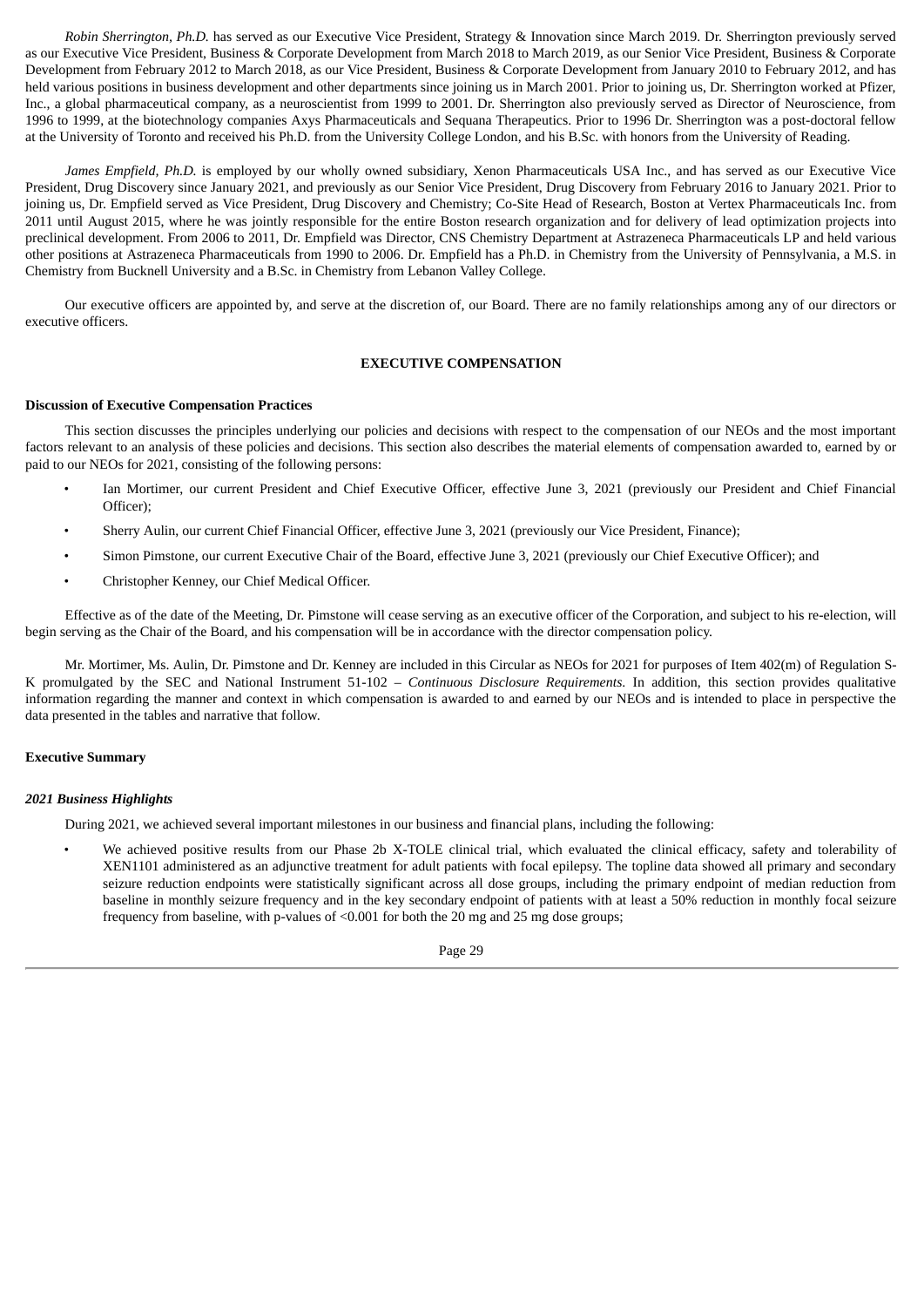- We continued to make progress in our Phase 3 randomized, double-blind, placebo-controlled, parallel group, multicenter clinical trial called the "EPIK" study, evaluating the efficacy, safety, and tolerability of XEN496 administered as adjunctive treatment in approximately 40 pediatric patients aged one month to less than six years with KCNQ2 developmental and epileptic encephalopathy ("**KCNQ2-DEE**");
- We continued to make progress in our collaboration with Neurocrine Biosciences, Inc. ("**Neurocrine Biosciences**"). Neurocrine Biosciences initiated a Phase 2 clinical trial, which is currently ongoing, evaluating NBI-921352 in adult patients with focal onset seizures, with data expected in 2023. In addition, a second Phase 2 clinical trial is now underway evaluating NBI-921352 in patients aged between 2 and 21 years with SCN8A developmental and epileptic encephalopathy ("**SCN8A-DEE**"). We received an aggregate regulatory milestone payment of \$10.0 million in 2021, and we are eligible to receive up to an additional \$1.7 billion in potential development, regulatory and commercial milestone payments as well as royalties on commercial sales;
- We achieved a number of pre-clinical research goals; and
- We raised approximately \$447.3 million, net of underwriting discounts, commissions and offering expenses, from sales under an at-themarket equity offering and underwritten public offerings in March 2021 and October 2021.

# *2021 Executive Compensation Highlights*

We continued to follow the executive compensation policies and procedures that we put in place in connection with becoming a public company, including:

- *Emphasis on Pay for Performance*. Our Compensation Committee is focused on ensuring that a significant portion of total compensation for our NEOs is performance-based (consisting of performance-based non-equity bonus opportunities and time-based stock options). For 2021, all of our NEOs' variable non-equity compensation (cash bonus opportunity) was solely based on the achievement of corporate objectives and ranged from 30% to 60% of their base salaries. Other forms of compensation (base salary and equity compensation) were based on individual performance, among a number of other factors.
- *No Guaranteed Increases in Compensation*. Although we have signed employment agreements with each of our NEOs, none of these agreements provides any guarantees relating to salary increases or the amounts of incentive pay or equity awards.
- *Independent Compensation Consultant*. Our Compensation Committee engages its own independent compensation consultant, which provides the Compensation Committee with valuable data regarding market compensation trends and guidance about executive compensation.
- *Limited Perquisites*. We do not provide any special perquisites to any of our NEOs, except where it serves a legitimate business purpose.
- *Risk Analysis*. We believe the structure of our executive compensation program motivates our executives to make thoughtful and appropriate decisions with measured risks balanced by appropriate rewards for the Corporation.
- *No Hedging or Pledging*. Our Insider Trading Policy prohibits our executives from engaging in "hedging" or "pledging" transactions with respect to our Common Shares.

# *Objectives and Philosophy of Our Executive Compensation Program*

The primary objectives of our Compensation Committee with respect to executive compensation are to:

- attract, retain and motivate experienced and talented executives;
- ensure executive compensation is aligned with our corporate strategies, research and development programs and business goals;
- recognize the individual contributions of executives, but foster a shared commitment among executives by aligning their individual goals with our corporate objectives;
- promote the achievement of key strategic and operational performance measures by linking compensation to the achievement of measurable corporate and individual performance goals; and
- align the interests of our executives with our shareholders by rewarding performance that leads to the creation of shareholder value.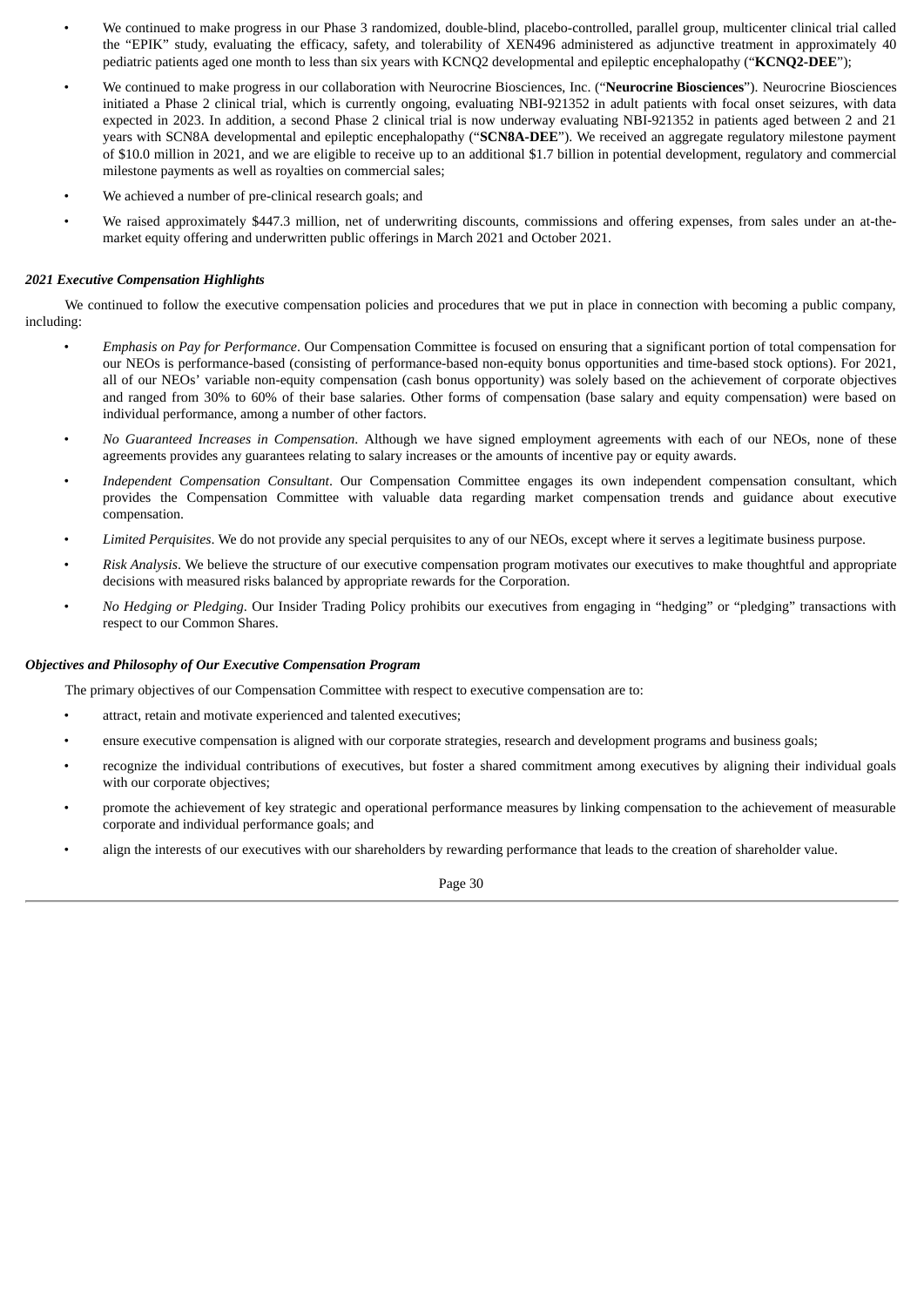To achieve these objectives, our Compensation Committee evaluates our executive compensation program with the goal of setting compensation at levels that are justifiable based on each executive's level of experience, performance and responsibility and that our Compensation Committee believes are competitive with those of other companies in our industry and our region that compete with us for executive talent. In addition, our executive compensation program ties a portion of each executive's overall compensation to the achievement of key corporate objectives. We provide a portion of our executive compensation in the form of stock options that vest over time, which we believe helps to retain our executives and aligns their interests with those of our shareholders by allowing them to participate in our long-term success as reflected in the appreciation of the price of our Common Shares.

# *Compensation Committee Process and Role of Chief Executive Officer*

Our Compensation Committee oversees our policies governing the compensation of our executive officers. In this role, our Compensation Committee reviews and, following consultation with the remaining non-management directors, approves all compensation decisions relating to our executive officers. Our Compensation Committee consists of three members of our Board, all of whom have extensive experience in our industry and each of whom is an independent director. Our Compensation Committee uses its judgment and experience and considers the recommendations of our Chief Executive Officer when determining the amount and appropriate mix of compensation for each of our executive officers. Specifically, our Chief Executive Officer provides input and recommendations, via an annual review of executive performance and otherwise, regarding salary adjustments, the goals used to determine annual performance-based cash bonuses and appropriate equity incentive compensation levels. Our Chief Executive Officer provides input to the Compensation Committee on his own compensation, but has not had any control over setting the amount or mix of his compensation and is not present when the Compensation Committee discusses and determines his compensation. No other NEO participates in portions of any meetings during which decisions are made regarding their own compensation. See the section of this Circular captioned "Information about the Board and Corporate Governance — Committees of the Board — Compensation Committee" for additional information as to the composition and skills of our Compensation Committee.

At the beginning of each year, the Compensation Committee meets and approves strategic, operational and financial objectives for the Corporation for the upcoming year. The corporate objectives are developed by our Chief Executive Officer, the NEOs and other members of senior management and our Chief Executive Officer presents them to the Compensation Committee for its approval after consultation with the Board. The Chief Executive Officer also develops annual individual goals for each NEO. Although no rating is specifically attached to those individual goals for the non-equity bonuses, they are factored into the final assessment for each NEO's performance for that year and taken into consideration in determining base salary increases and equity incentive compensation.

Our Compensation Committee periodically evaluates the need for revisions to our executive compensation program to ensure our program is competitive with the companies with which we compete for executive talent.

# *Use of Compensation Consultants and Market Benchmarking*

In designing our executive compensation program, our Compensation Committee considers publicly available compensation data for companies in the biotechnology industry to help guide its executive compensation decisions at the time of hiring and for subsequent adjustments in compensation. Our Compensation Committee has also retained the services of Radford to provide it with additional comparative data on executive compensation practices in our industry and to advise it on our executive compensation program generally. Although our Compensation Committee considers Radford's advice and recommendations about our executive compensation program, our Compensation Committee ultimately makes its own decisions about these matters. None of our Compensation Committee members and none of our executive officers or directors have any relationship with Radford or the individual consultants employed by Radford. Radford has not provided any other services to the Corporation other than compensation consulting services to the Compensation Committee for executive compensation analysis and to management for non-executive compensation analysis. Our Compensation Committee has determined that no conflicts of interest exist between the Corporation and Radford.

Radford was retained by the Corporation as part of our annual compensation review in 2020 and 2021 to provide our Compensation Committee with comparative data showing where our total compensation and each element of our compensation ranked among (1) public companies in the biotechnology industry generally, according to compensation data from Radford, and (2) a peer group of publicly traded companies in the biotechnology industry at a stage of development, market capitalization or company size comparable to ours at the time with which our Compensation Committee believed we competed for executive talent, according to publicly available compensation data.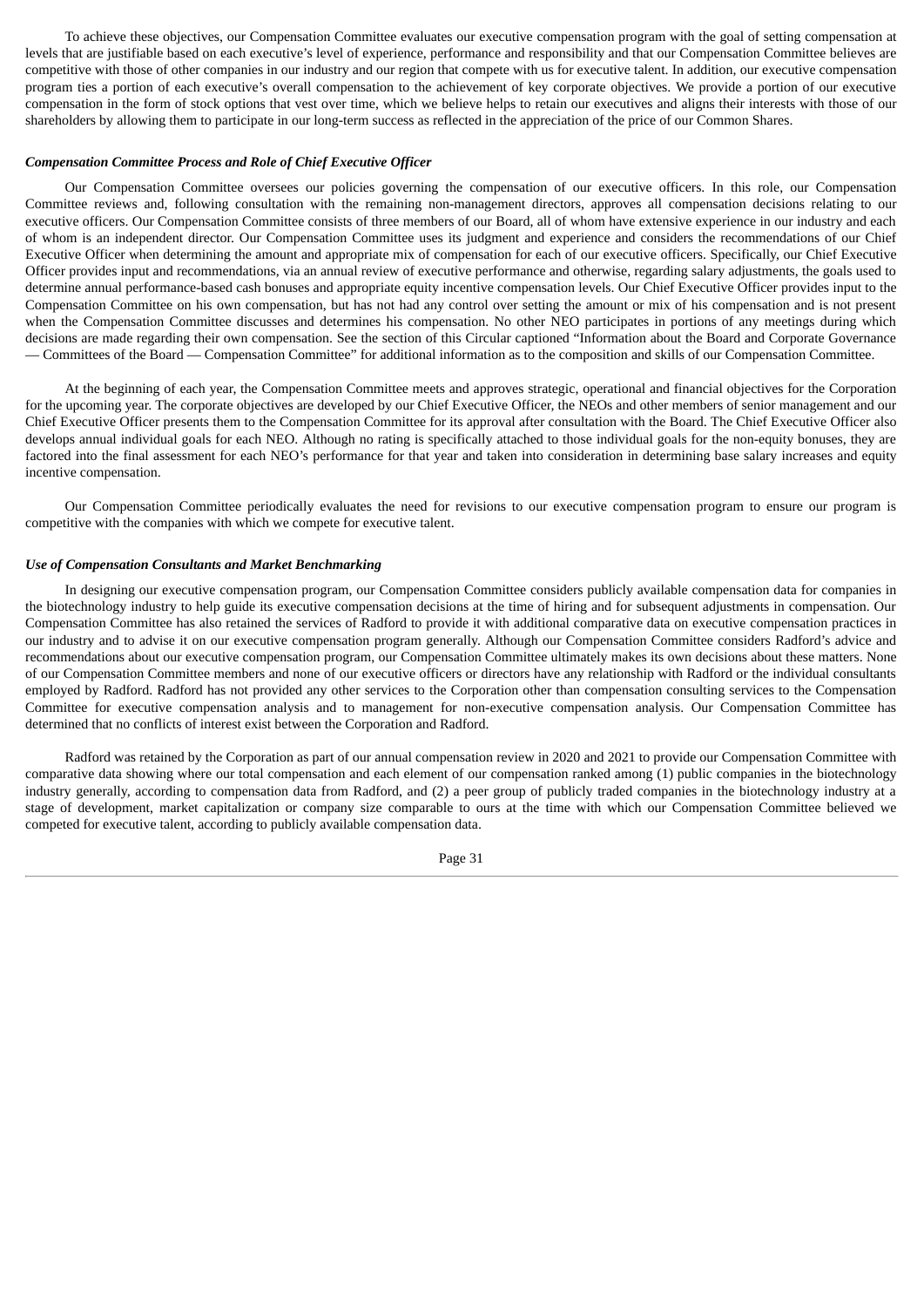The peer group is used for purposes of gathering data to compare against our existing executive compensation practices and for guiding future compensation decisions. Radford also makes suggestions for changes to our executive compensation practices based on the data they provide to us as well as compensation trends in our industry. However, although our Compensation Committee may consider peer group and other industry compensation data and the recommendations of Radford when making decisions related to executive compensation, to date, it has not made and does not intend to make adjustments to overall executive compensation or any element thereof solely or primarily either to target a specified threshold level of compensation or market benchmark within the peer group, our larger industry or some other group of comparable companies or to act solely on the recommendations of Radford.

For the 2021 annual compensation review, the companies included in the peer group in the Radford 2021 analysis were Abeona Therapeutics Inc., Adamas Pharmaceuticals, Inc., Calithera Biosciences, Inc., ChemoCentryx, Inc., Concert Pharmaceuticals, Inc., Constellation Pharmaceuticals, Inc., Correvio Pharma Corp., GlycoMimetics, Inc., Homology Medicines, Inc., Kura Oncology, Inc., Marinus Pharmaceuticals, Inc., Ovid Therapeutics Inc., Pieris Pharmaceuticals, Inc., Prothena Corporation plc, Replimune Group Inc., Revance Therapeutics, Inc., Scholar Rock Holding Corp., Syros Pharmaceuticals, Inc., Voyager Therapeutics, Inc. and Zynerba Pharmaceuticals, Inc.

In November 2021, Radford was retained, and changes were made to the peer group for 2022. The Compensation Committee, with input from management, approved the changes to the peer group. The companies included in the peer group in the 2022 annual compensation review are Alector, Inc., Annexon, Inc., Arvinas, Inc., Aurinia Pharmaceuticals Inc., Axsome Therapeutics, Inc., BioXcel Therapeutics, Inc., Cerevel Therapeutics Holdings Inc., ChemoCentryx, Inc., Fulcrum Therapeutics, Inc., ImmunoGen, Inc., Intra-Cellular Therapies, Inc., Karuna Therapeutics, Inc., Kura Oncology, Inc., Praxis Precision Medicines, Inc., Prothena Corporation plc, Repare Therapeutics Inc., Replimune Group Inc., Sage Therapeutics, Inc., Zogenix, Inc., and Zymeworks Inc.

The following table sets forth the fees paid to Radford in 2021 and 2020:

|                                                           | <b>Year ended December</b><br>31, 2021 |        |  | <b>Year ended December</b><br>.2020 |  |
|-----------------------------------------------------------|----------------------------------------|--------|--|-------------------------------------|--|
| <b>Executive and Director Compensation - Related Fees</b> |                                        | 50.731 |  | 63,367                              |  |
| All Other Fees <sup>(1)</sup>                             |                                        | 7,384  |  | 7,100                               |  |

(1) These fees were for an update to compensation information for non-executive employees.

# *Annual Compensation Review Process*

After the end of each calendar year, we evaluate each executive officer's performance for the completed year. Our Chief Executive Officer, with respect to each executive other than himself, prepares a written evaluation based on his evaluation of the executives and input from others within the Corporation. Our Chief Executive Officer also prepares his own self-assessment. This process leads to a recommendation by our Chief Executive Officer to our Compensation Committee with respect to each executive officer, including himself, as to:

- the achievement of stated corporate and any individual performance goals;
- the level of contributions made to the general management and guidance of the Corporation;
- the need for salary increases and the amount of salary increases;
- the performance-based non-equity bonus targets for the next calendar year; and
- whether or not stock option awards should be made and a recommended number of stock options to be granted.

These recommendations are reviewed by our Compensation Committee and are taken into account along with input from the Board when it makes a final determination on all such matters.

# *Components of Our Executive Compensation Program*

The primary elements of our executive compensation program are:

- base salary;
- annual performance-based non-equity bonuses;
- equity incentive awards;
- broad-based health benefits; and
- severance and change of control benefits.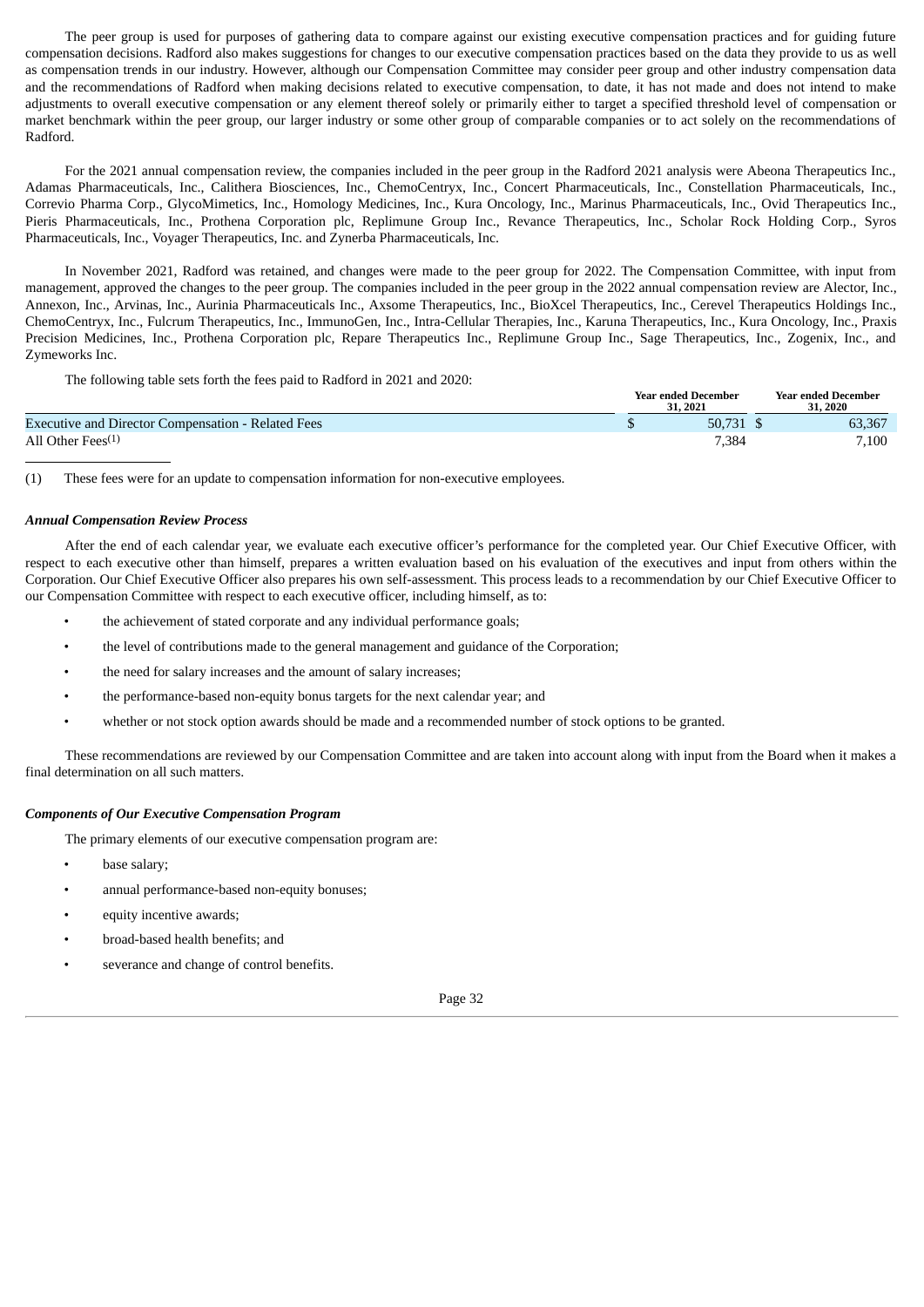We do not have a formal or informal policy for allocating between long-term and short-term compensation, between cash and non-cash compensation or among different forms of non-cash compensation. Instead, our Compensation Committee, after reviewing information provided by Radford and other relevant data, determines what it believes to be the appropriate level and mix of the various compensation components. We generally strive to provide our executive officers with a balance of short-term and long-term incentives to encourage consistently strong performance. Ultimately, the objective in allocating between long-term and currently paid compensation is to ensure adequate base compensation to attract and retain personnel, while providing incentives to maximize long-term value for the Corporation and our shareholders. Therefore, we provide cash compensation in the form of base salary to meet competitive salary norms and reward good performance on an annual basis and in the form of non-equity bonus compensation to incent and reward superior performance based on specific annual goals.

To further focus our executives on longer-term performance and the creation of shareholder value, we rely upon equity-based awards that vest over a meaningful period of time. In addition, we provide our executive officers with benefits that are generally available to our salaried employees and severance benefits to incentivize them to continue to strive to achieve shareholder value in connection with change of control situations.

#### *Base salary*

We use base salaries to compensate for services rendered on a day-to-day basis and to recognize the experience, skills, knowledge and responsibilities of our employees, including our executive officers. Base salaries for our executive officers are typically established through arm's length negotiation at the time the executive is hired, taking into account the position for which the executive is being considered and the executive's qualifications, prior experience and prior salary. None of our executive officers is currently party to an employment agreement that provides for automatic or scheduled increases in base salary.

On an annual basis, our Compensation Committee reviews and evaluates, with input from our Chief Executive Officer, the need for adjustment of the base salaries of our executives based on changes and expected changes in the scope of an executive's responsibilities, including promotions, the individual contributions made by and performance of the executive during the prior fiscal year, the executive's performance over a period of years, overall labor market conditions, the relative ease or difficulty of replacing the executive with a well-qualified person, our overall growth and development as a company and general salary trends in our industry and among our peer group and where the executive's salary falls in the salary range presented by that data. In making decisions regarding salary increases, we may also draw upon the experience of members of our Board with other companies. No formulaic base salary increases are provided to our executive officers, and we do not target the base salaries of our executive officers at a specified compensation level within our peer group or other market benchmark. All of our executive officers' base salaries are benchmarked to the U.S. dollar, with Canadian resident executive officers paid in Canadian dollars and U.S. resident executive officers paid in U.S. dollars. The U.S. dollar amount of our Canadian resident executive officers' semi-monthly pay is converted to Canadian dollars at the Bank of Canada exchange rate five (5) days prior to each pay date and paid to Canadian resident executive officers in Canadian dollars. The base salary of our Chief Executive Officer is reviewed by the Compensation Committee annually based on the same factors and input.

During its annual review of our executives' target compensation in 2021, the Compensation Committee reviewed market compensation data provided by Radford, as well as a variety of other factors as noted above, including performance, length of service and criticality of role. The table below shows the changes to the annualized base salaries of our NEOs between 2020 and 2021:

|                                   | $2021$ Base Salary $(1)$ |                            |  |                          |  |                                              |                                                   |                                                 |
|-----------------------------------|--------------------------|----------------------------|--|--------------------------|--|----------------------------------------------|---------------------------------------------------|-------------------------------------------------|
| <b>Named Executive Officer</b>    |                          | <b>2020 Base</b><br>Salary |  | Prior to June 3,<br>2021 |  | <b>Effective from</b><br><b>June 3, 2021</b> | Total<br>Annualized<br><b>2021 Base</b><br>Salary | % Increase<br><b>Annualized</b><br>2021 vs 2020 |
| Ian Mortimer $(2)$                |                          | 462,000                    |  | 500,000                  |  | 541,000                                      | 523.814                                           | 13.4%                                           |
| Sherry $\text{Aulin}^{(3)}$       |                          | 193.986                    |  | 231,826                  |  | 320,000                                      | 283,039                                           | 45.9%                                           |
| Simon Pimstone $(2)$              |                          | 498.149                    |  | 525,000                  |  | 525,000                                      | 525,000                                           | 5.4%                                            |
| Christopher Kenney <sup>(4)</sup> |                          | N/A                        |  | N/A                      |  | 450,000                                      | 450,000                                           | $N/A\%$                                         |

(1) Effective June 3, 2021, Mr. Mortimer, Ms. Aulin and Dr. Pimstone began serving as our President and Chief Executive Officer, Chief Financial Officer and Executive Chair of the Board, respectively.

(2) The U.S. dollar amount of Dr. Pimstone and Mr. Mortimer's semi-monthly pay is converted to Canadian dollars at the Bank of Canada exchange rate five (5) days prior to each pay date and paid to Dr. Pimstone and Mr. Mortimer in Canadian dollars.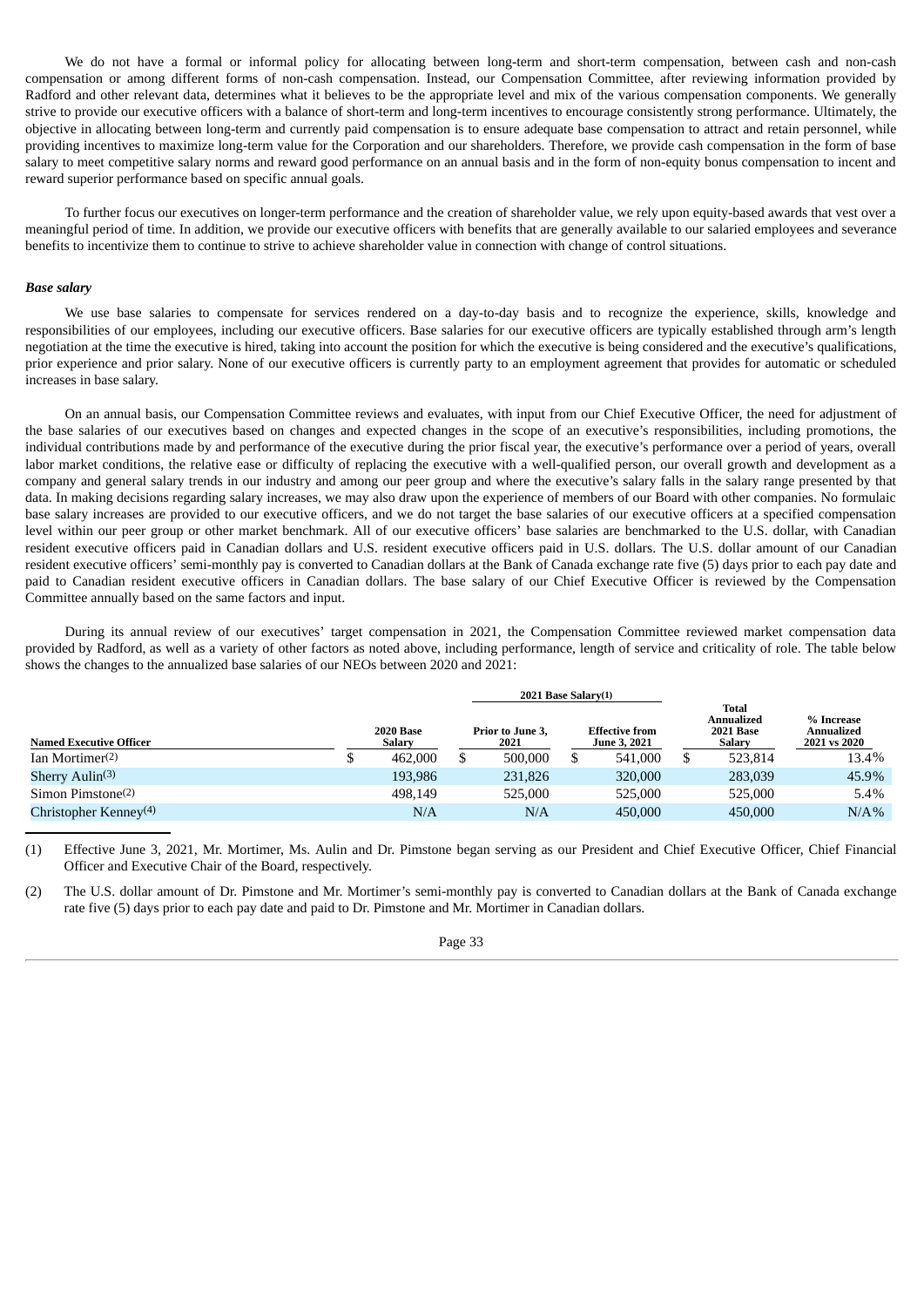- (3) Ms. Aulin's 2020 base salary was CAD\$260,000. The U.S. dollar per Canadian dollar exchange rate used for such conversion was 0.7461 which was the average Bank of Canada foreign exchange rate for the 2020 fiscal year. For the period from January 1, 2021 to June 2, 2021, Ms. Aulin's base salary was CAD\$290,000. The U.S. dollar per Canadian dollar exchange rate used for such conversion was 0.7994 which was the average Bank of Canada foreign exchange rate for the period. Effective June 3, 2021, Ms. Aulin's base salary was USD\$320,000. The U.S. dollar amount of Ms. Aulin's semi-monthly pay is converted to Canadian dollars at the Bank of Canada exchange rate five (5) days prior to each pay date and paid to Ms. Aulin in Canadian dollars.
- (4) Dr. Kenney is employed by our wholly owned subsidiary, Xenon Pharmaceuticals USA Inc. Dr. Kenney joined the Corporation as the Chief Medical Officer in August 2021.

## *Non-Equity Incentive Plan Compensation and Bonuses*

We have designed our annual performance-based non-equity bonus program to emphasize pay-for-performance and to reward our executive officers for the achievement of specified annual corporate objectives. Each executive officer is eligible to receive an annual performance-based non-equity bonus, which we refer to as an annual cash bonus, in an amount equal to a percentage of his or her base salary, or bonus percentage.

The annual cash bonus is based on the achievement of corporate objectives that focus on specific research, clinical, regulatory, operational and financial milestones, with a focus on the advancement of our product candidates in preclinical and clinical development, the pursuit of various internal initiatives and ensuring the adequate funding of the Corporation. The corporate objectives are proposed by the Chief Executive Officer, the NEOs and other members of senior management each year in our annual operating plan that is reviewed and approved, following consultation with the Board, by our Compensation Committee, with such modifications as the Compensation Committee deems appropriate. In determining whether the corporate objectives for each year have been met, our Compensation Committee takes into consideration the percentage achievement of each specific corporate objective, including in circumstances where achievement of the particular goal was exceeded, as well as any additional objectives that were not contemplated when the corporate objectives were initially determined.

Our Compensation Committee has the authority to shift corporate objectives to subsequent fiscal years and eliminate them from the current year's bonus calculation if it determines that circumstances that were beyond the control of the executives were the primary cause of a goal being unattainable. The corporate objectives are designed to require significant effort and operational success on the part of our executives and the Corporation, but also to be achievable with hard work and dedication.

### *2021 Non-Equity Incentive Plan Payments*

Our 2021 Non-Equity Incentive Plan provides our NEOs with an opportunity for an annual incentive compensation payment solely upon consideration of achievement of our corporate objectives. The corporate objectives comprised the entirety of each NEO's annual non-equity incentive award opportunity because our NEOs are in the position to influence and drive overall corporate performance and shareholder value, and therefore the Compensation Committee believes it is appropriate that all of their annual non-equity incentive payments be awarded on this basis. Each NEO's target award is set based on a percentage of the NEO's base salary.

Our NEOs' target awards for 2020 and 2021 were as follows:

| <b>Named Executive Officer</b>    |                                                                             | <b>2021 Target Award Opportunity</b><br>(as a Percentage of Base Salary)(1) |                                              |  |  |  |  |  |
|-----------------------------------|-----------------------------------------------------------------------------|-----------------------------------------------------------------------------|----------------------------------------------|--|--|--|--|--|
|                                   | 2020 Target Award<br>Opportunity (as a<br><b>Percentage of Base Salary)</b> | Prior to<br><b>June 3, 2021</b>                                             | <b>Effective from</b><br><b>June 3, 2021</b> |  |  |  |  |  |
| <b>Ian Mortimer</b>               | 45%                                                                         | 45%                                                                         | 55%                                          |  |  |  |  |  |
| Sherry Aulin                      | 30%                                                                         | 30%                                                                         | 40%                                          |  |  |  |  |  |
| Simon Pimstone                    | 60%                                                                         | 60%                                                                         | 55%                                          |  |  |  |  |  |
| Christopher Kenney <sup>(2)</sup> | N/A                                                                         | N/A                                                                         | 40%                                          |  |  |  |  |  |

(1) Effective June 3, 2021, Mr. Mortimer, Ms. Aulin and Dr. Pimstone began serving as our President and Chief Executive Officer, Chief Financial Officer and Executive Chair of the Board, respectively.

(2) Dr. Kenney is employed by our wholly owned subsidiary, Xenon Pharmaceuticals USA Inc. Dr. Kenney joined the Corporation as the Chief Medical Officer in August 2021.

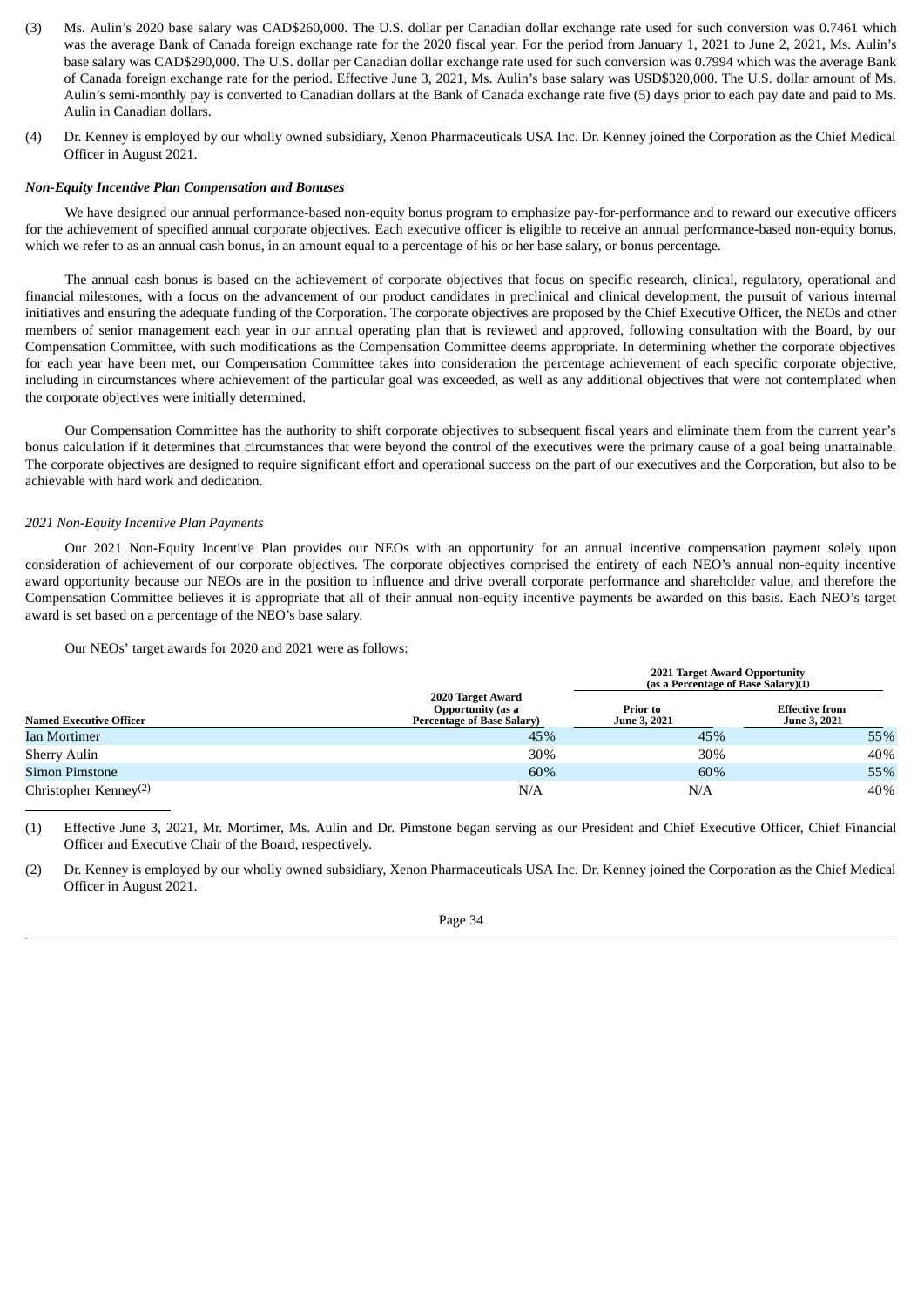The 2021 performance goals for our NEOs are based on the achievement of the following corporate objectives: (i) XEN1101 Phase 2b clinical trial top-line data readout; (ii) XEN496 Phase 3 clinical trial ongoing recruitment; (iii) XEN007 Phase 2 proof-of-concept data in childhood absence epilepsy and decision around future development; (iv) partnership milestones including two Investigational New Drug ("**IND**") acceptance milestones in addition to providing research collaboration support to Neurocrine Biosciences; (v) transition one discovery stage project to lead optimization and one clinical candidate into IND-enabling studies; and (vi) execution against the Corporation's capital markets plan and cash-runway objective. The 2021 non-equity incentive plan payments for Mr. Mortimer, Dr. Pimstone and Dr. Kenney were based solely on the achievement of corporate objectives, and the 2021 nonequity incentive plan payment for Ms. Aulin was based on 75% corporate and 25% individual objectives for the period prior to her transition to the role as Chief Financial Officer and based solely on the achievement of corporate objectives after June 3, 2021.

The 2021 corporate objectives can be classified into three categories: (i) Clinical, (ii) Pre-Clinical Research, and (iii) Business/Financial Operations. The Compensation Committee determined that the majority of Clinical goals were met and that the Pre-Clinical Research and Business/Financial Operations goals were exceeded. In addition to the stated corporate objectives, the Compensation Committee determined that a number of additional goals were achieved during the year specifically related to successful completion and positive results from the Phase 2b X-TOLE clinical trial discussed under "2021 Business Highlights", significant capital raises and the successful build out of the organization including new hires in key leadership positions, and therefore determined an aggregate achievement of 150% for corporate objectives in 2021.

Both qualitative and quantitative guidelines were established for purposes of evaluating performance relative to the corporate and individual objectives during 2021. As a result, 150% of each NEO's bonus eligibility was earned for achievement of objectives during fiscal 2021. For 2021, the aggregate annual payments earned by our NEOs under our 2021 Non-Equity Incentive Plan were the following:

|                                | <b>Target Award</b> |               | <b>Actual Award</b> |
|--------------------------------|---------------------|---------------|---------------------|
| <b>Named Executive Officer</b> | Opportunity(1)      | % Achievement | Amount              |
| Ian Mortimer                   | 266,979             | 150%          | 400,469             |
| <b>Sherry Aulin</b>            | 103,182             | 150           | 154,773             |
| <b>Simon Pimstone</b>          | 300,259             | 150           | 450,389             |
| Christopher Kenney             | 64.846(2)           | 150           | 97,269(2)           |

(1) Except for Dr. Kenney, compensation amounts were paid in Canadian dollars and have been converted to U.S. dollars for purposes of the table. The U.S. dollar per Canadian dollar exchange rate used for such conversion was 0.7980 which was the average Bank of Canada foreign exchange rate for the 2021 fiscal year.

(2) Dr. Kenney's compensation amount was denominated in U.S. dollars pursuant to his employment agreement with Xenon Pharmaceuticals USA Inc. The compensation amounts in the column titled "Actual Award Amount" reflect the actual U.S. dollar amounts paid to Dr. Kenney.

#### *2022 Non-Equity Incentive Plan Goals*

The 2022 performance goals are related to various corporate objectives, including: (i) XEN1101 "end-of-Phase 2" meeting with U.S. Food and Drug Administration and initiation of a Phase 3 clinical program in epilepsy; (ii) XEN1101 company-sponsored major depressive disorder proof-of-concept clinical trial initiation and recruitment; (iii) on track for XEN496 Phase 3 clinical trial completion in the first half of 2023; (iv) achieve partnership milestones and complete collaboration support to Neurocrine Biosciences; (v) transition one discovery stage project to nomination of a development track candidate and one clinical candidate into Phase 1 clinical studies; and (vi) execute against the Corporation's capital markets plan and cash-runway objective. The 2022 non-equity incentive plan payment for each executive officer is based solely on the achievement of corporate objectives. Dr. Pimstone, Mr. Mortimer, Ms. Aulin and Dr. Kenney are eligible to receive payments under the Corporation's 2022 Non-Equity Incentive Plan of up to 55%, 55%, 40% and 40% of their base salaries, respectively. Any 2022 non-equity incentive plan payment that Dr. Pimstone is eligible to receive will be based on his actual base salary as an employee between January 1 and June 1, 2022.

#### *Discretionary Bonuses*

Our Board may, in certain circumstances, authorize the payment of discretionary bonuses to our executive officers and other employees. No discretionary bonuses were awarded to NEOs in 2021.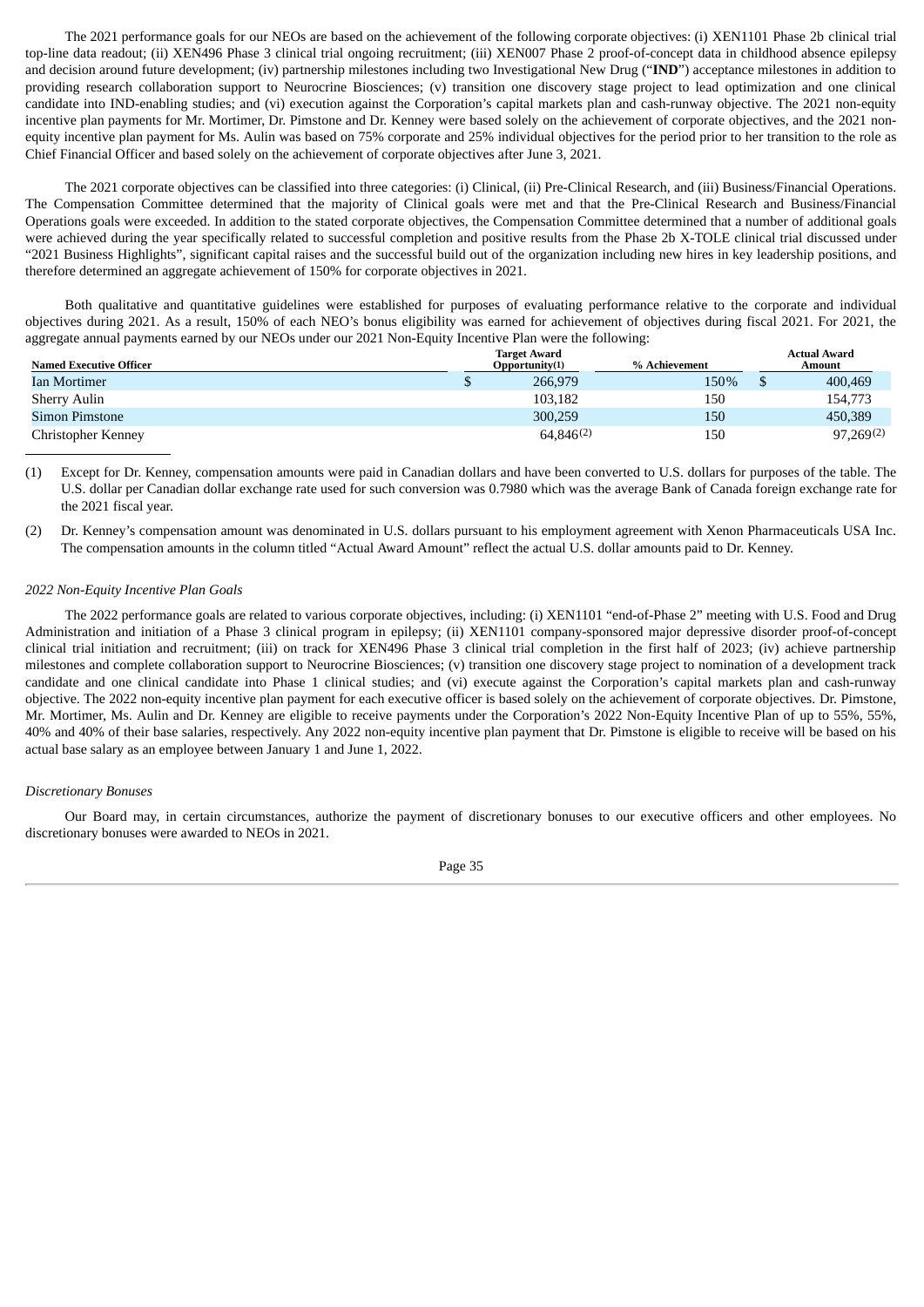#### *Equity Incentive Awards*

Our equity award program is the primary vehicle for offering long-term incentives to our executives. While we do not currently have any equity ownership guidelines for our executives, we believe that equity grants provide our executives with a strong link to our long-term performance, create an ownership culture and help to align the interests of our executives and our shareholders. Because our executive officers profit from stock options only if the price per share of our Common Shares increases relative to the stock option's exercise price, we believe that stock options provide meaningful incentives to our executives to achieve increases in the value of our Common Shares over time. In addition, the vesting feature of our equity grants contributes to executive retention by providing an incentive to our executives to remain employed by us during the vesting period.

We use stock options to compensate our executive officers both in the form of initial grants in connection with the commencement of employment and generally on an annual basis thereafter. Our Compensation Committee may also make additional discretionary grants to reward an employee, for retention purposes or for other circumstances recommended by management. Typically, one quarter of the stock options that we grant to our executive officers vest on the one-year anniversary of grant for new employee grants and on January 1 of the following year for annual grants, with, in each case, the remaining three-quarters of the stock options vesting in equal monthly installments over the next three years. Vesting and exercise rights cease shortly after termination of employment, except in the case of mutual agreement, death or disability. Prior to the exercise of a stock option, the holder has no rights as a shareholder with respect to the Common Shares subject to such stock option, including voting rights or the right to receive dividends or dividend equivalents.

The exercise price of stock options granted is equal to the fair market value of our Common Shares on the date of grant, which generally is determined by reference to the closing market price of our Common Shares on the date of grant. It is our intention to grant equity awards on, at minimum, an annual basis.

In determining the size of the annual stock option grants to our executive officers, our Compensation Committee considers recommendations developed by Radford, including information regarding comparative stock ownership of and equity grants received by the executives in our peer group and our industry. In addition, our Compensation Committee considers our corporate and individual performance, the potential for enhancing the creation of value for our shareholders, the amount of equity previously awarded to the executives and the vesting of such awards.

In January 2021, our Compensation Committee approved a one-time grant of stock options to Mr. Mortimer and Ms. Aulin for their role changes to President and Chief Executive Officer and Chief Financial Officer, respectively, commencing on June 3, 2021. Each of these grants vests over four years, with 25% of the stock options vesting on June 3, 2022, and the remaining 75% vesting in equal monthly installments over the following three years, subject to continued service with us, and covers the following number of Common Shares:

| <b>Named Executive Officer</b> | es Subiect to Option .<br>Shart |
|--------------------------------|---------------------------------|
| Ian Mortimer                   | .000                            |
| <b>Sherry Aulin</b>            | 0.000<br>Ωſ                     |

In March 2021, our Compensation Committee approved the annual grant of stock options to our NEOs. Each of these grants vests over four years, with 25% of the stock options vesting on January 1, 2022, and the remaining 75% vesting in equal monthly installments over the following three years, subject to continued service with us, and covers the following number of Common Shares:

| <b>Named Executive Officer</b> | <b>Shares Subiect to Option</b> |
|--------------------------------|---------------------------------|
| Ian Mortimer                   | 100,000                         |
| <b>Sherry Aulin</b>            | 22,000                          |
| <b>Simon Pimstone</b>          | 225,000                         |
|                                |                                 |

In August 2021, our Compensation Committee approved the grant of 150,000 stock options to Dr. Kenney upon commencement of his employment in August 2021. The grant vests over four years, with 25% of the stock options vesting on August 23, 2022, and the remaining 75% vesting in equal monthly installments over the following three years, subject to continued service with us.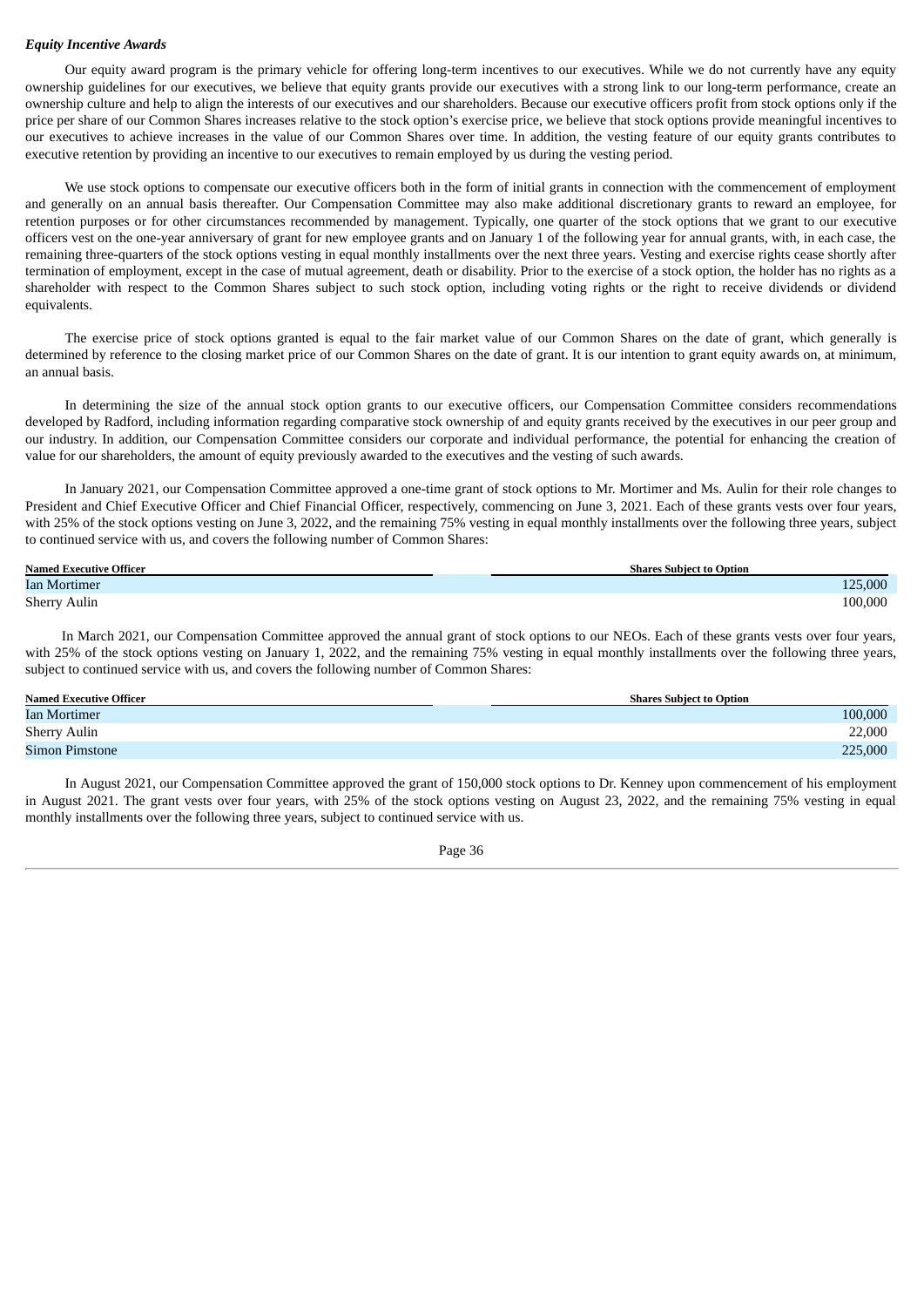#### *Executive Employment Arrangements*

On March 19, 2019, in connection with its annual review of executive compensation, the Compensation Committee reviewed an analysis of current market practice with respect to executive employment agreements, including input from Radford and advice from external legal counsel with respect to the terms included in the form of executive employment agreement previously approved in October 2014. As a result of this review, the Compensation Committee recommended that we enter into amended and restated employment agreements (the "**previous employment agreements**") to (i) adjust foreign exchange currency terms for Canadian executives, including Mr. Mortimer and Dr. Pimstone, (ii) obtain a release in exchange for the severance payments and benefits in the event of a termination without cause, in connection with or not in connection with a change of control, or resignation for good reason in connection with a change of control and (iii) limit to three (3) months the period of time during which a termination without cause or a resignation for good reason can occur prior to a change of control.

On January 13, 2021, we entered into our current employment agreements with Mr. Mortimer, Ms. Aulin and Dr. Pimstone in connection with their role changes to President and Chief Executive Officer, Chief Financial Officer and Executive Chair of the Board, respectively, commencing on June 3, 2021. The current employment agreements replace and supersede the previous employment agreements.

### *Mr. Ian Mortimer*

We entered into a previous employment agreement on March 19, 2019, with Mr. Mortimer, our then President and Chief Financial Officer. Effective January 1, 2021, Mr. Mortimer's annual base salary was \$500,000, and he was eligible for an annual incentive payment up to 45% of his base salary, subject to achievement of performance metrics.

Effective on June 3, 2021, Mr. Mortimer began serving as our President and Chief Executive Officer. Mr. Mortimer's current employment agreement, entered into on January 13, 2021 in connection with his appointment as our President and Chief Executive Officer, is for an indefinite term. Effective on June 3, 2021, Mr. Mortimer's annual base salary was increased to \$541,000, and he is eligible for an annual incentive payment up to 55% of his base salary, subject to achievement of performance metrics. In connection with his appointment to President and Chief Executive Officer, Mr. Mortimer was granted a one-time option grant to purchase 125,000 Common Shares on June 3, 2021. Effective January 1, 2022, Mr. Mortimer's base salary was increased to \$594,000 and his annual incentive payment eligibility has not changed. Mr. Mortimer's salary increase was based on a number of factors, including an analysis of our updated peer group, which is benchmarked in U.S. dollars. The U.S. dollar amount of Mr. Mortimer's semi-monthly pay will be converted to Canadian dollars at the Bank of Canada exchange rate five (5) days prior to each pay date and paid to Mr. Mortimer in Canadian dollars. Additionally, his employment agreement provides for severance benefits if Mr. Mortimer is terminated without cause or resigns for good reason in connection with a change of control. For details regarding the Corporation's obligations to Mr. Mortimer under such circumstances, please see the section captioned "Potential Payments upon a Termination or Change in Control" below.

#### *Ms. Sherry Aulin*

We entered into a previous employment agreement on March 20, 2019, with Ms. Aulin, our then Vice President, Finance. Effective January 1, 2021, Ms. Aulin's annual base salary was CAD\$290,000, and she was eligible for an annual incentive payment up to 30% of her base salary, subject to achievement of corporate and individual objectives, as discussed above.

Effective on June 3, 2021, Ms. Aulin began serving as our Chief Financial Officer. Ms. Aulin's current employment agreement, entered into on January 13, 2021 in connection with her appointment as our Chief Financial Officer, is for an indefinite term. Effective on June 3, 2021, Ms. Aulin's annual base salary was increased to \$320,000, and she is eligible for an annual incentive payment up to 40% of her base salary, subject to achievement of performance metrics. In connection with her appointment to Chief Financial Officer, Ms. Aulin was granted a one-time option grant to purchase 100,000 Common Shares on June 3, 2021. Effective January 1, 2022, Ms. Aulin's annual base salary was increased to \$425,000, and her annual incentive payment eligibility has not changed. Ms. Aulin's salary increase was based on a number of factors, including an analysis of our updated peer group, which is benchmarked in U.S. dollars. The U.S. dollar amount of Ms. Aulin's semi-monthly pay will be converted to Canadian dollars at the Bank of Canada exchange rate five (5) days prior to each pay date and paid to Ms. Aulin in Canadian dollars. Additionally, her employment agreement provides for severance benefits if Ms. Aulin is terminated without cause or resigns for good reason in connection with a change of control. For details regarding the Corporation's obligations to Ms. Aulin under such circumstances, please see the section captioned "Potential Payments upon a Termination or Change in Control" below.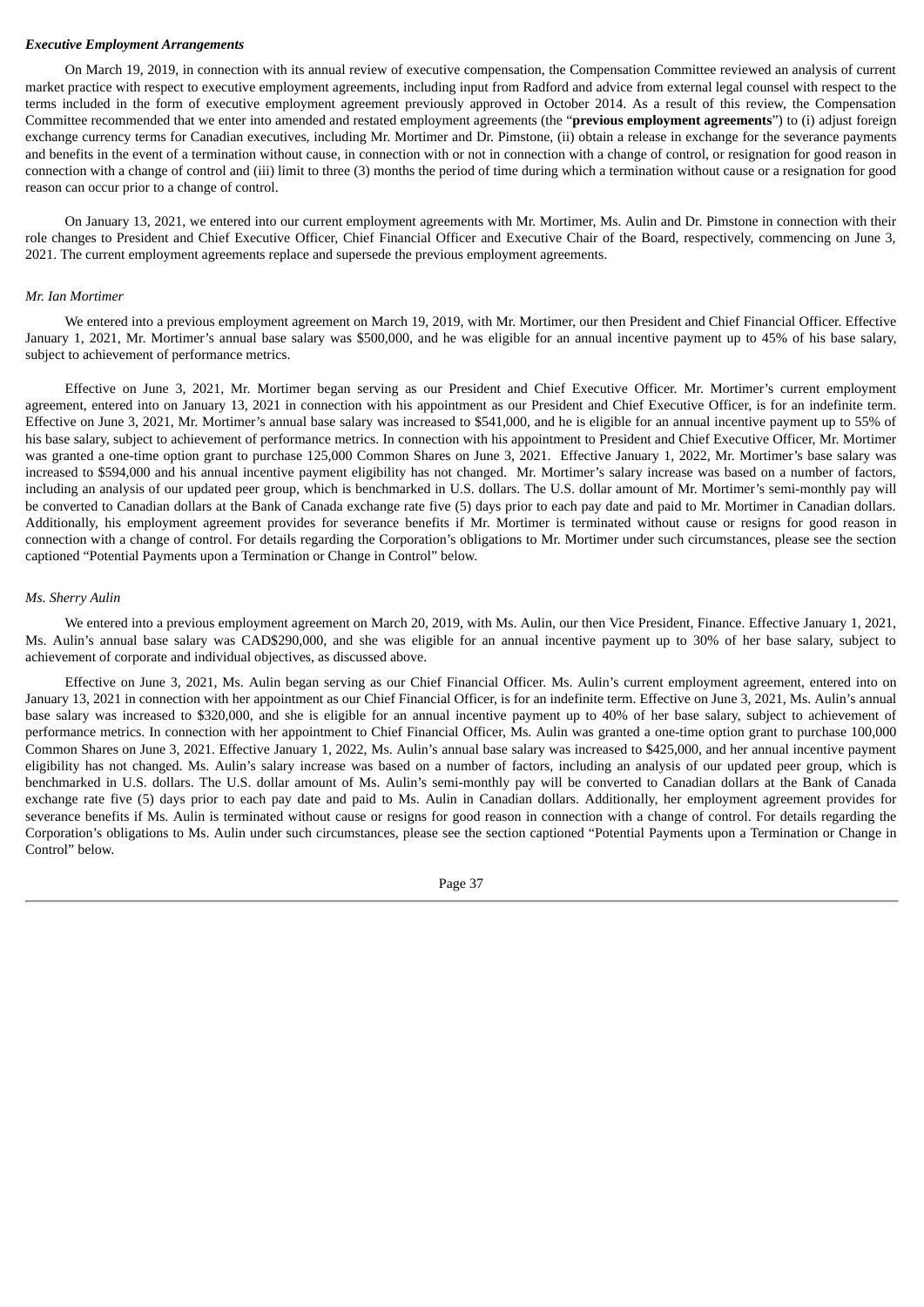## *Dr. Simon Pimstone*

We entered into a previous employment agreement on March 19, 2019, with Dr. Pimstone, our then Chief Executive Officer. Effective January 1, 2021, Dr. Pimstone's annual base salary was \$525,000, and he was eligible for an annual incentive payment up to 60% of his base salary, subject to achievement of performance metrics.

Effective on June 3, 2021, Dr. Pimstone began serving as our Executive Chair of the Board. Dr. Pimstone's current employment agreement for his position as Executive Chair of the Board is for a fixed period beginning on June 3, 2021 and ending on June 1, 2022, unless terminated earlier in accordance with the terms of the employment agreement. Effective June 3, 2021, Dr. Pimstone's annual base salary continues to be \$525,000, and he is eligible for an annual incentive payment up to 55% of his base salary, subject to achievement of performance metrics. For 2022, any bonus that Dr. Pimstone may be entitled to will be based on the period he is employed as the Executive Chair of the Board in 2022, and any such bonus would be evaluated and paid in the first quarter of 2023. The U.S. dollar amount of Dr. Pimstone's semi-monthly pay will be converted to Canadian dollars at the Bank of Canada exchange rate five (5) days prior to each pay date and paid to Dr. Pimstone in Canadian dollars. Additionally, his employment agreement provides for severance benefits if Dr. Pimstone is terminated without cause or resigns for good reason in connection with a change of control. For details regarding the Corporation's obligations to Dr. Pimstone under such circumstances, please see the section captioned "Potential Payments upon a Termination or Change in Control" below.

### *Dr. Christopher Kenney*

We entered into an employment agreement on August 18, 2021 with Dr. Kenney, our Chief Medical Officer. The employment agreement is for an indefinite term. Dr. Kenney's annual base salary for 2021 was \$450,000 and he was eligible for an annual incentive payment up to 40% of his base salary, subject to achievement of performance metrics. Effective January 1, 2022, Dr. Kenney's annual base salary was increased to \$465,000, and his annual incentive payment eligibility has not changed. Additionally, his employment agreement provides for severance benefits if Dr. Kenney is terminated without cause or resigns for good reason in connection with a change of control. For details regarding the Corporation's obligations to Dr. Kenney under such circumstances, please see the section captioned "Potential Payments upon a Termination or Change in Control" below.

#### *Benefits and Other Compensation*

We believe that establishing competitive benefit packages for our employees is an important factor in attracting and retaining highly qualified personnel. We maintain broad-based benefits that are provided to all employees, including medical insurance, dental insurance, vision insurance, life insurance, accidental death and dismemberment insurance, long term disability insurance, paramedical coverage and contributions equivalent to 5% of base salary intended for retirement savings. All of our executive officers are eligible to participate in all of our employee benefit plans, in each case on the same basis as other employees. Certain of our executive officers are also entitled to supplemental long-term disability insurance, life insurance and critical illness insurance coverage that is not available to our other employees of the Corporation. Consistent with our compensation philosophy, we intend to continue to maintain our current benefits for our executive officers. Our Compensation Committee in its discretion may revise, amend or add to the executive officer's benefits and perquisites if it deems it advisable.

In particular circumstances, we sometimes award cash signing bonuses when executive officers first join us or cash bonuses in connection with the achievement of major corporate objectives. Such cash signing bonuses typically must be repaid in full if the executive officer voluntarily terminates employment with us or is terminated for cause prior to the first anniversary of the date of hire. Whether a signing bonus is paid and the amount of the bonus is determined on a case-by-case basis under the specific hiring circumstances. For example, we will consider paying signing bonuses to compensate for amounts forfeited by an executive upon terminating prior employment, to assist with relocation expenses or to create additional incentive for an executive to join the Corporation in a position where there is high market demand. Cash bonuses made outside of our annual performance-based cash bonus program may sometimes be awarded in connection with the achievement of major corporate objectives.

#### *Retirement and Pension Benefits*

We provide our employees with contributions of up to 5% of their base salary intended for retirement savings, including for example contributions to an RRSP for our Canadian employees, a Canadian retirement plan with features similar to a 401(k) plan, or to a 401(k) plan for employees in the United States. All of our NEOs are eligible to participate in all of our employee benefit plans, in each case on the same basis as other employees.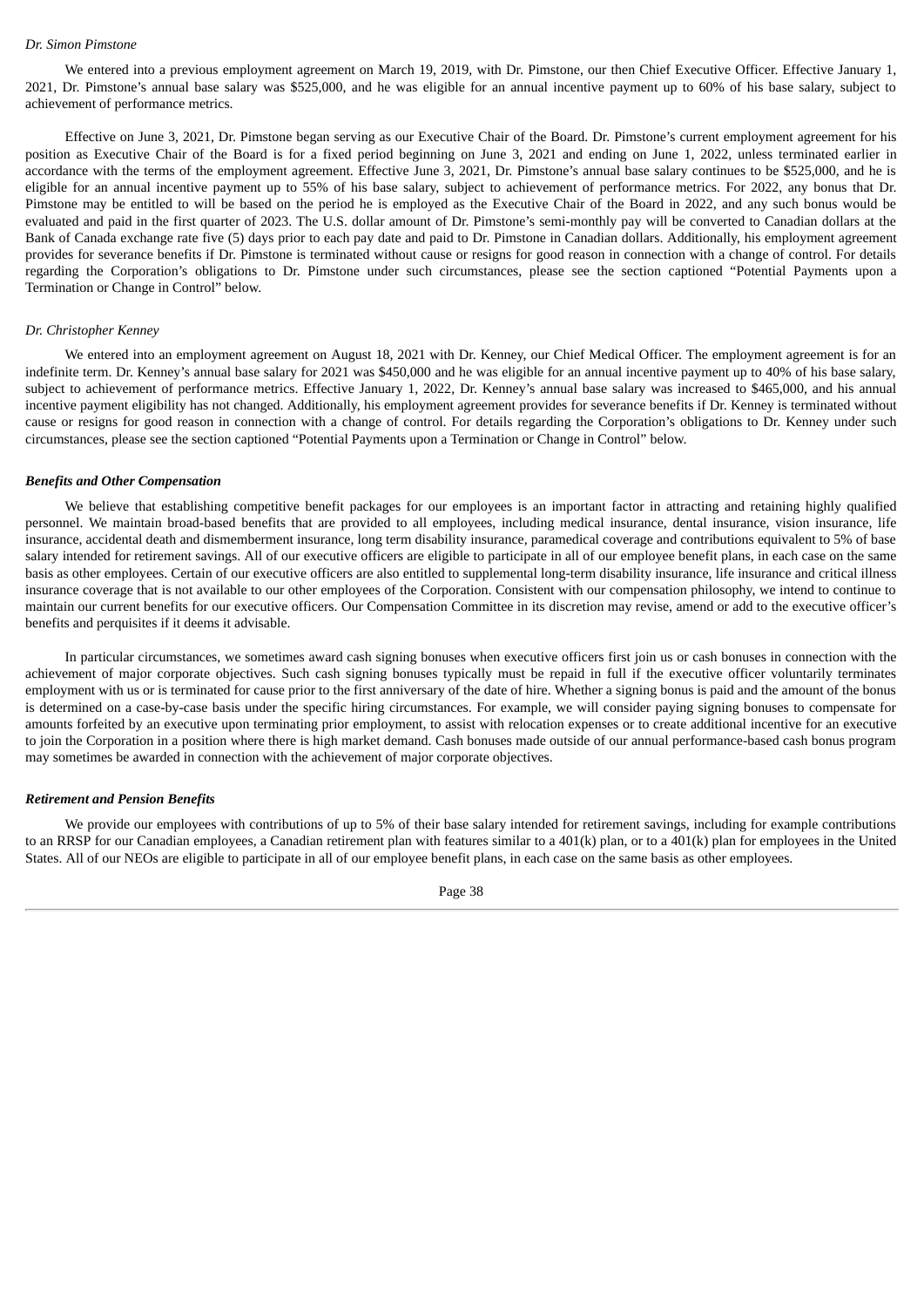# *Severance and Change of Control Benefits*

Pursuant to the current employment agreements we have entered into with our executive officers, our executive officers are entitled to specified benefits in the event of the termination of their employment under specified circumstances. We believe that providing these benefits helps us compete for executive talent. After reviewing the practices of companies represented in the compensation peer group, we believe that our severance and change of control benefits are generally in-line with severance packages offered to executives of the companies in our peer group. Please refer to the section of this Circular captioned "Executive Compensation — Potential Payments upon a Termination or Change in Control" for a more detailed discussion of these benefits.

## **Limits on Hedging and Pledging**

As part of our insider trading policy, all employees, including executive officers, and members of our Board are prohibited from engaging in transactions in publicly-traded options, such as puts and calls, and other derivative securities with respect to the Corporation's securities. This prohibition extends to any hedging or similar transaction designed to decrease the risks associated with holding Corporation securities. Stock options, share appreciation rights, other securities issued pursuant to Corporation benefit plans or other compensatory arrangements with the Corporation, and broadbased index options, futures or baskets are not subject to this prohibition. Our insider trading policy also prohibits certain types of pledges of our securities by certain of our employees, including executive officers and members of our Board, specifically holding our securities in margin accounts or pledging our securities as collateral for a loan.

### **Risk Considerations in Our Compensation Program**

Our Compensation Committee has reviewed and evaluated the philosophy and standards on which our compensation plans have been developed and implemented across the Corporation. It is our belief that our compensation programs do not encourage inappropriate actions or risk taking by our executive officers. We do not believe that any risks arising from our employee compensation policies and practices are reasonably likely to have a material adverse effect on the Corporation. In addition, we do not believe that the mix and design of the components of our executive compensation program encourage management to assume excessive risks. We believe that our current business process and planning cycle fosters the behaviors and controls that would mitigate the potential for adverse risk caused by the action of our executives, including the following:

- annual establishment of corporate objectives for our performance-based cash bonus programs for our executive officers that are consistent with our annual operating and strategic plans, that are designed to achieve the proper risk/reward balance, and that should not require excessive risk taking to achieve;
- the mix between fixed and variable, annual and long-term and cash and equity compensation are designed to encourage strategies and actions that balance our short-term and long-term best interests; and
- stock option awards vest over a period of time, which we believe encourages executives to take a long-term view of our business.

### **Compensation Committee Report**

The Compensation Committee has reviewed and discussed the section captioned "Executive Compensation" that appears in this Circular with management and, based on such review and discussion, the Compensation Committee has recommended to our Board that this "Executive Compensation" section be included in this Circular and incorporated by reference into the Corporation's 2021 Annual Report on Form 10-K for filing with the SEC.

Respectfully submitted by the members of the Compensation Committee of the Board:

# **The Compensation Committee**

Dr. Mohammad Azab (Chair) Mr. Patrick Machado Dr. Gary Patou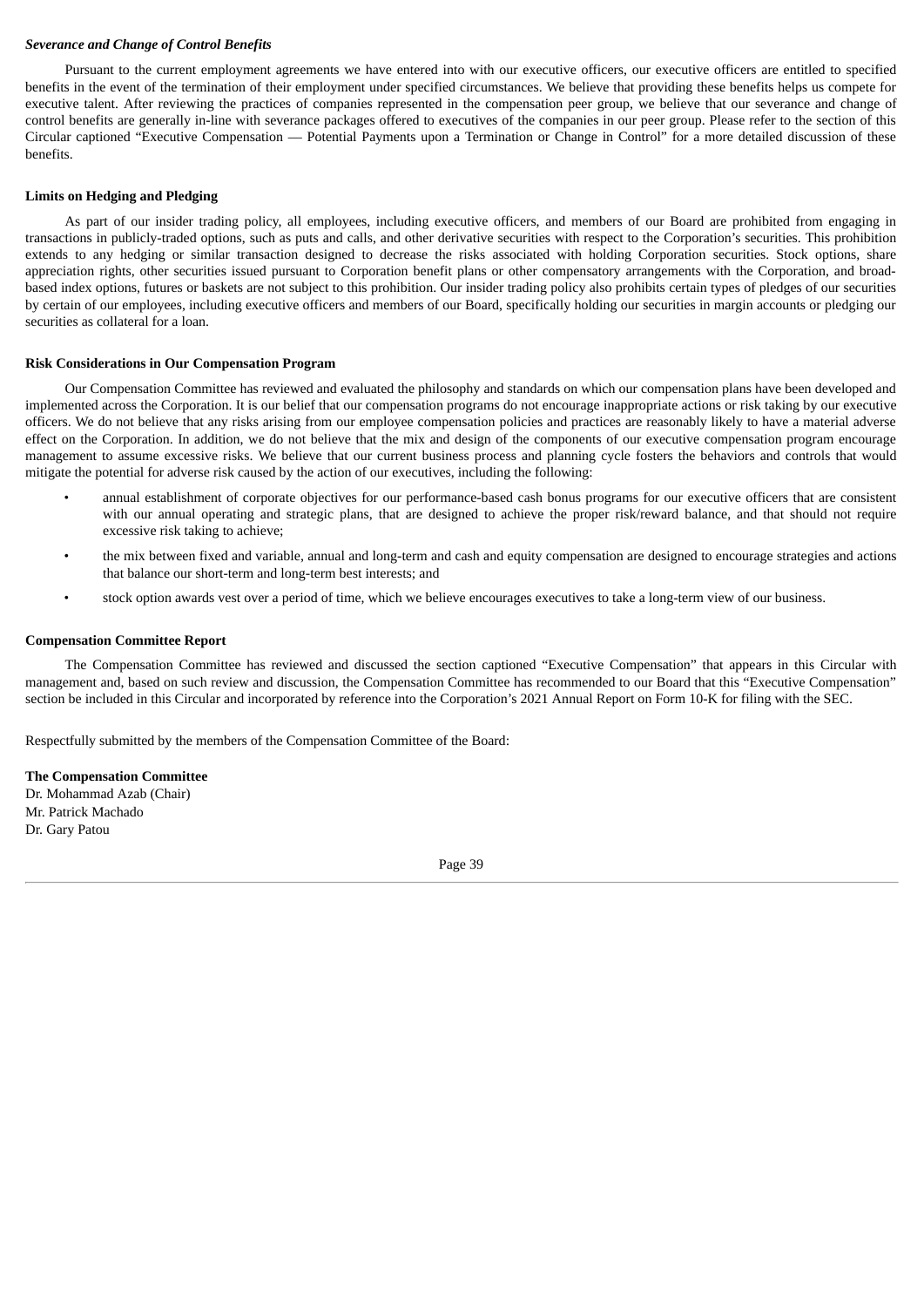## **Summary Compensation Table**

The table below sets forth compensation information for our NEOs for 2021:

|                                                                                                |      |           | Non-equity<br>Incentive | Option      |                               | All Other          |             |
|------------------------------------------------------------------------------------------------|------|-----------|-------------------------|-------------|-------------------------------|--------------------|-------------|
| <b>Name and Principal Position</b>                                                             | Year | Salarv(1) | Plan(1)(2)              | Awards(3)   | Bonus(1)                      | Compensation(1)    | Total       |
| Ian Mortimer                                                                                   | 2021 | \$524,297 | \$400,469               | \$2,937,835 | $\overbrace{\phantom{12332}}$ | 32,396<br>(4)<br>D | \$3,894,997 |
| President and Chief Executive Officer                                                          | 2020 | 461.970   | 176,704                 | 1,115,534   |                               | $28,876$ (4)       | 1,783,084   |
|                                                                                                | 2019 | 420,861   | 236,734                 | 868,553     |                               | 27.234(4)          | 1,553,382   |
| <b>Sherry Aulin</b><br>Chief Financial Officer                                                 | 2021 | 282,729   | 154,773                 | 1,549,888   |                               | $21,135$ (5)       | 2,008,525   |
| Simon Pimstone                                                                                 | 2021 | 525,511   | 450,389                 | 3,104,921   |                               | $35,595$ (6)       | 4,116,416   |
| Executive Chair of the Board                                                                   | 2020 | 498,117   | 254,040                 | 2,154,135   | $2,120$ (7)                   | (6)<br>33,499      | 2,941,911   |
|                                                                                                | 2019 | 445,688   | 334,266                 | 1,801,444   |                               | 31,322<br>(6)      | 2,612,720   |
| Christopher Kenney <sup>(8)</sup><br>$C_{\text{high}}$ Madical $\bigcap_{\alpha\in\mathbb{N}}$ | 2021 | 162,115   | 97,269                  | 1,667,542   |                               | (9)<br>8,483       | 1,935,409   |

Chief Medical Officer

- (1) Except for Dr. Kenney and as otherwise indicated, compensation amounts were paid in Canadian dollars and have been converted to U.S. dollars for purposes of the table. For 2021, the U.S. dollar per Canadian dollar exchange rate used for such conversion was 0.7980 which was the average Bank of Canada foreign exchange rate for the 2021 fiscal year. For 2020, the U.S. dollar per Canadian dollar exchange rate used for such conversion was 0.7461 which was the average Bank of Canada foreign exchange rate for the 2020 fiscal year. For 2019, the U.S. dollar per Canadian dollar exchange rate used for such conversion was 0.7537 which was the average Bank of Canada foreign exchange rate for the 2019 fiscal year.
- (2) The amount represents payments earned in 2021, 2020 and 2019 under the 2021, 2020 and 2019 Non-Equity Incentive Plan, which were paid in March 2022, March 2021 and March 2020, respectively, as discussed under the section of this Circular captioned "Non-Equity Incentive Plan Compensation and Bonuses."
- (3) Represents the aggregate grant date fair value of stock options granted. These amounts have been computed in accordance with FASB ASC Topic 718, using the Black-Scholes option pricing model. For a discussion of valuation assumptions, see Note 10 to our financial statements included in our Annual Report on Form 10-K and the critical accounting policy discussions in the section captioned "Management's Discussion and Analysis of Financial Condition and Results of Operation — Critical Accounting Policies and Significant Judgments and Estimates — Stock-based compensation."
- (4) Of the total amount for 2021, (i) \$546 represents life insurance premiums through our group extended benefit plan, (ii) \$5,635 represents other insurance premiums, and (iii) \$26,215 represents contributions intended for retirement savings. Of the total amount for 2020, (i) \$510 represents life insurance premiums through our group extended benefit plan, (ii) \$5,267 represents other insurance premiums, and (iii) \$23,099 represents contributions intended for retirement savings. Of the total amount for 2019, (i) \$516 represents life insurance premiums through our group extended benefit plan, (ii) \$678 represents provincial health care premiums, (iii) \$4,997 represents other insurance premiums, and (iv) \$21,043 represents contributions intended for retirement savings.
- (5) Of the total amount for 2021, (i) \$546 represents life insurance premiums through our group extended benefit plan, (ii) \$6,453 represents other insurance premiums, and (iii) \$14,136 represents contributions intended for retirement savings.
- (6) Of the total amount for 2021, (i) \$546 represents life insurance premiums through our group extended benefit plan, (ii) \$8,773 represents other insurance premiums, and (iii) \$26,276 represents contributions intended for retirement savings. Of the total amount for 2020, (i) \$510 represents life insurance premiums through our group extended benefit plan, (ii) \$8,083 represents other insurance premiums, and (iii) \$24,906 represents contributions intended for retirement savings. Of the total amount for 2019, (i) \$516 represents life insurance premiums through our group extended benefit plan, (ii) \$678 represents provincial health care premiums, (iii) \$7,844 represents other insurance premiums, and (iv) \$22,284 represents contributions intended for retirement savings.
- (7) Dr. Pimstone received a tenure award for the achievement of 20 years of service pursuant to a company-wide tenure recognition program.
- (8) Dr. Kenney is employed by our wholly owned subsidiary, Xenon Pharmaceuticals USA Inc. Dr. Kenney joined the Corporation as the Chief Medical Officer in August 2021. Compensation amounts, except amounts in the column titled "Option Awards," reflect the actual U.S. dollar amounts paid to Dr. Kenney.
- (9) Of the total amount for 2021, (i) \$377 represents life insurance premiums through our group extended benefit plan, and (ii) 8,106 represents contributions intended for retirement savings.

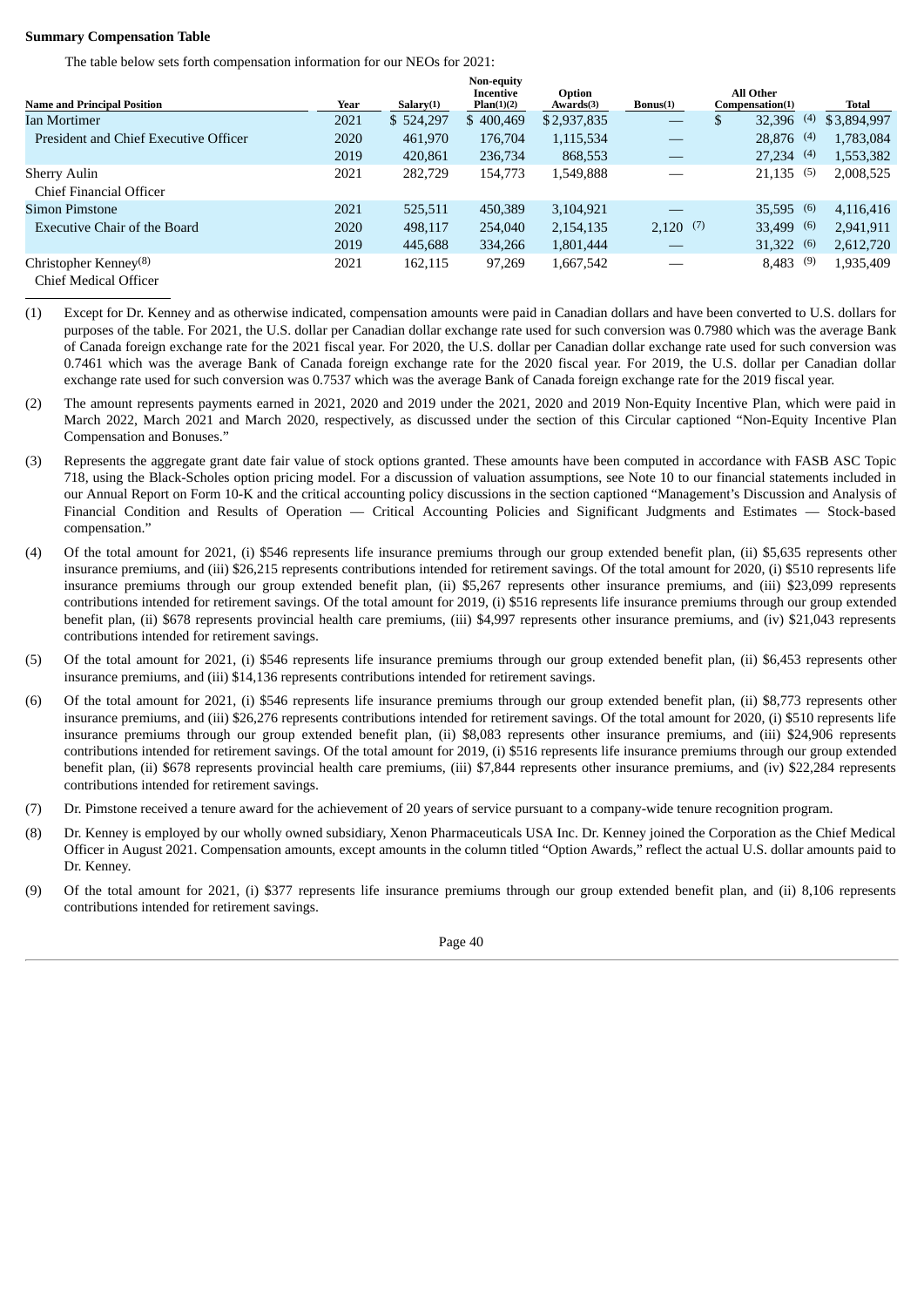# **Outstanding Equity Awards at Fiscal Year-End**

The following table presents information concerning all equity awards held by our NEOs at December 31, 2021:

|                       |                                            |                                        | <b>Number of Securities</b><br><b>Underlying Unexercised</b><br><b>Options</b> (#) |                                            |       |                                            |
|-----------------------|--------------------------------------------|----------------------------------------|------------------------------------------------------------------------------------|--------------------------------------------|-------|--------------------------------------------|
| Name                  | <b>Vesting Commencement</b><br><b>Date</b> | Exercisable                            | Unexercisable                                                                      | <b>Option Exercise Price</b><br>(\$/share) |       | Option<br><b>Expiration</b><br><b>Date</b> |
| <b>Ian Mortimer</b>   | 8/1/2013                                   | 42,592 (1)                             |                                                                                    | CAD\$                                      | 9.76  | 7/31/2023                                  |
|                       | 1/1/2014                                   | $6,172$ (1)                            |                                                                                    | CAD\$                                      | 10.78 | 1/13/2024                                  |
|                       | 1/14/2014                                  | $20,576$ (1)                           |                                                                                    | CAD\$                                      | 10.78 | 1/13/2024                                  |
|                       | 1/1/2015                                   | $55,000$ (1)                           |                                                                                    | USD\$                                      | 17.76 | 3/16/2025                                  |
|                       | 12/18/2015                                 | $25,000$ (1)                           |                                                                                    | USD\$                                      | 7.69  | 12/17/2025                                 |
|                       | 1/1/2016                                   | $40,000$ (1)                           |                                                                                    | USD\$                                      | 7.49  | 3/10/2026                                  |
|                       | 1/1/2017                                   | $75,000$ (1)                           |                                                                                    | USD\$                                      | 8.40  | 3/12/2027                                  |
|                       | 10/23/2017                                 | $25,000$ (1)                           |                                                                                    | USD\$                                      | 3.10  | 10/22/2027                                 |
|                       | 1/1/2018                                   | $105,000$ (1)                          | $\equiv$                                                                           | USD\$                                      | 4.75  | 3/11/2028                                  |
|                       | 9/16/2019                                  | $105,000$ (2)                          | $30,000$ (2)                                                                       | USD\$                                      | 9.44  | 9/15/2029                                  |
|                       | 1/1/2020                                   | $72,500$ (1)                           | $72,500$ (1)                                                                       | USD\$                                      | 11.58 | 3/11/2030                                  |
|                       | 1/1/2021                                   |                                        | $100,000$ (1)                                                                      | USD\$                                      | 20.55 | 3/11/2031                                  |
|                       | 6/3/2021                                   |                                        | $125,000$ (1)                                                                      | USD\$                                      | 18.56 | 6/2/2031                                   |
| <b>Sherry Aulin</b>   | 1/1/2016                                   | 32(1)                                  |                                                                                    | USD\$                                      | 7.49  | 3/10/2026                                  |
|                       | 1/1/2017                                   | 813 (1)                                |                                                                                    | USD\$                                      | 8.40  | 3/12/2027                                  |
|                       | 10/23/2017                                 | $2,292$ (1)                            | $\overline{\phantom{0}}$                                                           | USD\$                                      | 3.10  | 10/22/2027                                 |
|                       | 1/1/2018                                   | 6,511(1)                               |                                                                                    | USD\$                                      | 4.75  | 3/11/2028                                  |
|                       | 9/16/2019                                  | (2)<br>13,889                          | 4,445 (2)                                                                          | USD\$                                      | 9.44  | 9/15/2029                                  |
|                       | 1/1/2020                                   | $11,000$ (1)                           | $11,000$ (1)                                                                       | USD\$                                      | 11.58 | 3/11/2030                                  |
|                       | 1/1/2021                                   |                                        | $22,000$ (1)                                                                       | USD\$                                      | 20.55 | 3/11/2031                                  |
|                       | 6/3/2021                                   |                                        | $100,000$ (1)                                                                      | USD\$                                      | 18.56 | 6/2/2031                                   |
| <b>Simon Pimstone</b> | 1/1/2012                                   | $10,288$ (1)                           |                                                                                    | CAD\$                                      | 3.74  | 3/10/2022                                  |
|                       | 1/1/2012                                   | $20,576$ (1)                           |                                                                                    | CAD\$                                      | 3.74  | 3/10/2022                                  |
|                       | 1/1/2013                                   | $41,152$ (1)                           |                                                                                    | CAD\$                                      | 2.67  | 12/31/2022                                 |
|                       | 3/10/2013                                  | $30,864$ (1)                           |                                                                                    | CAD\$                                      | 2.67  | 3/9/2023                                   |
|                       | 1/1/2014                                   | $14,403$ (1)                           |                                                                                    | CAD\$                                      | 10.78 | 1/13/2024                                  |
|                       | 1/14/2014                                  | $15,432$ (1)                           |                                                                                    | CAD\$                                      | 10.78 | 1/13/2024                                  |
|                       | 1/1/2015                                   | $95,000$ (1)                           |                                                                                    | USD\$                                      | 17.76 | 3/16/2025                                  |
|                       | 12/18/2015                                 | $40,000$ (1)                           |                                                                                    | USD\$                                      | 7.69  | 12/17/2025                                 |
|                       | 1/1/2016                                   | $50,000$ (1)                           |                                                                                    | USD\$                                      | 7.49  | 3/10/2026                                  |
|                       | 1/1/2017                                   | $140,000$ (1)                          |                                                                                    | USD\$                                      | 8.40  | 3/12/2027                                  |
|                       | 10/23/2017                                 | $11,000$ (1)                           |                                                                                    | USD\$                                      | 3.10  | 10/22/2027                                 |
|                       | 1/1/2018                                   | $140,000$ <sup>(1)</sup>               | $\equiv$                                                                           | USD\$                                      | 4.75  | 3/11/2028                                  |
|                       | 9/16/2019                                  | 217,777 (2)                            | $62,223$ (2)                                                                       | USD\$                                      | 9.44  | 9/15/2029                                  |
|                       | 1/1/2020                                   | $140,000$ (1)                          | $140,000$ (1)                                                                      | USD\$                                      | 11.58 | 3/11/2030                                  |
|                       |                                            | (1)                                    |                                                                                    | (1)                                        |       |                                            |
|                       | 1/1/2021                                   | (3)<br>(1)<br>$\overline{\phantom{0}}$ | 225,000<br>$150,000$ (1)                                                           | USD\$<br>(3)                               | 20.55 | 3/11/2031                                  |
| Christopher Kenney    | 8/23/2021                                  |                                        |                                                                                    | USD\$                                      | 16.64 | 8/22/2031                                  |

(1) Stock options vest over four years as follows: 25% of the stock options vest one year following the vesting commencement date, with the remaining 75% vesting in equal monthly installments over the following three years.

(2) Stock options vest over three (3) years in equal monthly installments.

(3) Pursuant to the terms of a Separation Agreement, a portion of the stock options are held for the benefit of the reporting person's ex-spouse.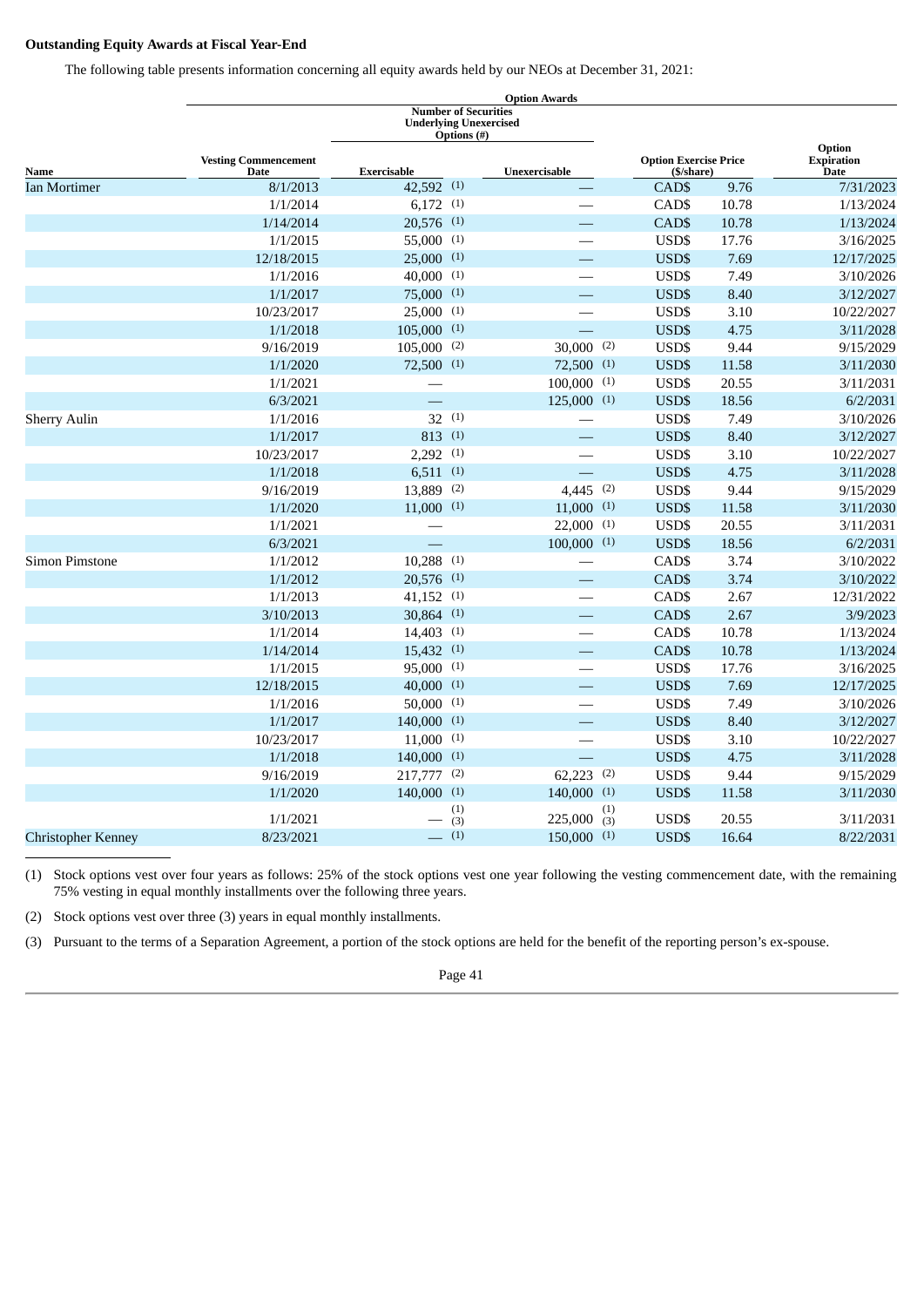## **Securities Authorized for Issuance under Equity Compensation Plans**

The following table contains information about our equity compensation plans as of December 31, 2021. As of December 31, 2021, we have three (3) equity compensation plans, two (2) of which were approved by our shareholders: (i) our pre-existing Amended and Restated Stock Option Plan (the "**Stock Option Plan**") and (ii) the 2014 Equity Incentive Plan which was amended and restated in June 2020 (the "**Amended and Restated 2014 Plan**"). In connection with our initial public offering ("**IPO**"), we ceased granting stock options pursuant to the Stock Option Plan. In addition, our 2019 Inducement Equity Incentive Plan (the "**2019 Inducement Plan**") has not been approved by our shareholders and was terminated in June 2020 in connection with the shareholder approval of the Amended and Restated 2014 Plan.

# **Equity Compensation Plan Information**

| <b>Plan category</b>          | Number of securities to be issued<br>upon exercise of outstanding<br>options, warrants and rights | Weighted-average exercise price of<br>outstanding options, warrants and<br>rights | <b>Number of securities remaining</b><br>available for future issuance under<br>equity compensation plans<br>(excluding securities reflected in the<br>first column) |
|-------------------------------|---------------------------------------------------------------------------------------------------|-----------------------------------------------------------------------------------|----------------------------------------------------------------------------------------------------------------------------------------------------------------------|
| Equity compensation plans     |                                                                                                   |                                                                                   |                                                                                                                                                                      |
| approved by security holders  | 5.509.445                                                                                         | 12.60                                                                             | 2,416,591                                                                                                                                                            |
| Equity compensation plans not |                                                                                                   |                                                                                   |                                                                                                                                                                      |
| approved by security holders  | 128.787                                                                                           | 10.08                                                                             |                                                                                                                                                                      |
| Total                         | 5,638,232                                                                                         | 12.55                                                                             | 2,416,591                                                                                                                                                            |

#### **Potential Payments upon Termination or Change in Control**

We entered into our current employment agreements with Mr. Mortimer, Ms. Aulin and Dr. Pimstone on January 13, 2021 and Christopher Kenney on August 18, 2021. Each of the current employment agreements with our NEOs provides that if we terminate the applicable NEO's employment without cause (or in the case Dr. Kenney, Cause as such term is defined in his employment agreement) outside of the period beginning three months before a Change of Control (as such term is defined in the NEO's employment agreement) and ending 12 months after the Change of Control (the "**change of control period**"), we will provide (i) in the cases of Mr. Mortimer, Dr. Pimstone and Ms. Aulin, a working notice of termination (in which case all terms and conditions of employment including compensation and benefits, subject to the applicable insurer's terms of coverage), base salary continuance, a lump sum payment of base salary, or an equivalent combination of any of the foregoing, in the amount of 12 months plus 1 additional month for every 1 year of consecutive service (up to a combined maximum of 18 months) (the "**Payment Period**"), with the amount of notice and/or payment in excess of the amount to which the NEO is entitled under the British Columbia Employment Standards Act (the "**Statutory Notice**") conditional upon the NEO signing and returning a full and final release of all claims, and (ii) in the case of Dr. Kenney, a lump sum severance payment equal to the Payment Period conditional upon Dr. Kenney signing and returning a full and final release of all claims. If we provide to Mr. Mortimer, Dr. Pimstone or Ms. Aulin the working notice of termination, base salary continuance, and/or lump sum payment of base salary in excess of the Statutory Notice or to Dr. Kenney the lump sum severance payment, we will also provide the NEO with the following: (i) in the cases of Mr. Mortimer, Dr. Pimstone or Ms. Aulin, continued coverage for the NEO under our group benefits insurance until the Payment Period ends or the NEO commences full-time employment, subject to the applicable insurer's terms of coverage (and if the insurer does not continue coverage, payment to the NEO of an amount equal to what the monthly premiums for such continued coverage would have cost), or in the case of Dr. Kenney, pay on his behalf or otherwise reimburse him for the cost of the monthly premiums for him and his eligible dependents to continue health care benefits pursuant under the Consolidated Omnibus Budget Reconciliation Act of 1985, as amended ("**COBRA**"), for up to the end of the Payment Period, (ii) payment to the NEO of a pro-rated portion of his or her Average Bonus (as defined below), (iii) payment to the NEO of the contributions for retirement savings that we would have paid on his or her behalf for the balance of the Payment Period, (iv) in the cases of Mr. Mortimer and Dr. Pimstone, continued exercisability of stock options granted under our Stock Option Plan (as defined below) for up to three months following the end of the Payment Period, and (v) continued vesting of stock options and other deferred compensation granted under our Amended and Restated 2014 Plan or any subsequent incentive compensation plan for three months following the date the NEO's employment terminates and continued exercisability of such options and deferred compensation for up to six months following termination of employment. "Average Bonus" means an amount that is (i) the sum of the annual bonus awards (expressed as a percentage of the applicable year's base salary) that the NEO earned in each of the three completed calendar years preceding the date the NEO's employment terminates (or if the NEO has been employed for more than one but fewer than three completed calendar years of service, then the number of completed calendar year(s) preceding the date the NEO's employment with us terminates), divided by (ii) three, and multiplied by (iii) the NEO's base salary at the time his or her employment terminates. In Dr. Kenney's case, if his employment with us terminates before the one-year anniversary of his start date with us, then his "Average Bonus" would be his target bonus.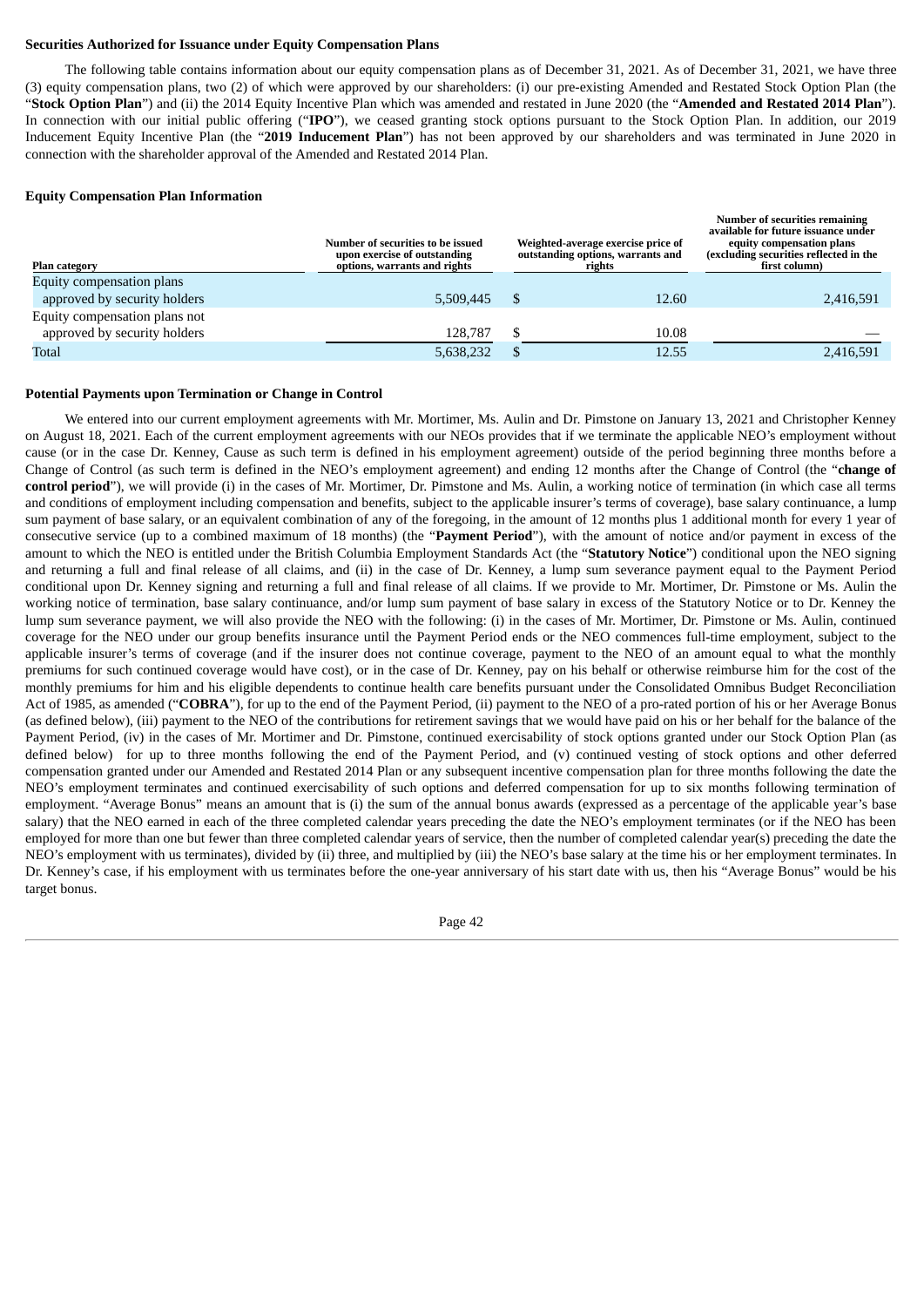If, during the change of control period, the NEO's employment is terminated without cause (or in the case of Dr. Kenney, Cause as such term is defined in his employment agreement) or the NEO resigns for Good Reason (as such term is defined in the NEO's employment agreement), we will, in exchange for and conditional upon receipt of a full and final release of all claims, (i) pay the NEO his or her base salary for the Payment Period (or in the cases of Mr. Mortimer and Dr. Pimstone, for 24 months), (ii) pay the NEO 100% of his or her applicable target bonus, (iii) pay the NEO the contributions for retirement savings that we would have paid on his or her behalf for the balance of the Payment Period (or in the cases of Mr. Mortimer and Dr. Pimstone, for the 24-month period after the termination of the NEO's employment), (iv) fully accelerate the vesting of all of the NEO's unvested stock options and other deferred compensation awards, (v) in the cases of Mr. Mortimer or Dr. Pimstone, provide for the continued exercisability of the NEO's stock options for (A) 90 days from the end of the Payment Period for such stock options and awards granted under our Stock Option Plan or (B) the longer of the period stipulated in the applicable plan or grant, (vi) provide for the continued exercisability of the NEO's stock options for (A) six months from the termination of the NEO's employment for such stock options and awards granted under our 2014 Equity Incentive Plan or any subsequent deferred compensation plan or (B) the longer of the period stipulated in the applicable plan or grant, and (vii) in the cases of Mr. Mortimer, Dr. Pimstone or Ms. Aulin, arrange for continued coverage for the NEO under our group benefits insurance until the Payment Period (or in the cases of Mr. Mortimer and Dr. Pimstone, for the 24-month period after the termination of the NEO's employment) ends or the NEO commences full-time employment, subject to the applicable insurer's terms of coverage (and if the insurer does not continue coverage, pay the NEO an amount equal to what the monthly premiums for such continued coverage would have cost), or in the case of Dr. Kenney, pay on his behalf or otherwise reimburse him for the cost of the monthly premiums for him and his eligible dependents to continue health care benefits pursuant under COBRA for up to the end of the Payment Period. Pursuant to the terms of Dr. Pimstone's employment agreement, the automatic termination of his employment agreement at the end of the term shall not constitute Good Reason, even if such automatic termination occurs within three months prior to a Change of Control or within 12 months after a Change of Control.

#### **Employee Benefit and Stock Plans**

## *Amended and Restated 2014 Equity Incentive Plan*

In October 2013, our Compensation Committee adopted our 2014 Equity Incentive Plan, which was amended by our Board in April 2014. The 2014 Equity Incentive Plan was approved by our shareholders in June 2014 and became effective on November 3, 2014.

In June 2020, the shareholders of the Corporation approved the Amended and Restated 2014 Plan, amending certain provisions of the Corporation's 2014 Equity Incentive Plan. The Amended and Restated 2014 Plan continues to permit the grant of incentive share options, which are "incentive stock options" within the meaning of Section 422 of the U.S. Internal Revenue Code of 1986, as amended, to our employees and any subsidiary corporation's employees, and for the grant of nonstatutory stock options, restricted share, restricted share units, share appreciation rights, and performance shares to employees, officers, directors and consultants of the Corporation or of any of its subsidiaries. Under the Amended and Restated 2014 Plan, options granted generally vest on a graduated basis over a four-year period or less. The exercise price of the options is determined by the Board but must at least be equal to the fair market value of the Common Shares on the date of grant. Options may be exercised over a maximum term of ten years. The annual share increase provision of the 2014 Equity Incentive Plan was eliminated and the maximum number of Common Shares available for issuance (the "**Share Reserve**") was increased by 4,000,000 over the existing Share Reserve under the 2014 Equity Incentive Plan to 8,065,328 Common Shares. The number of Common Shares that can be issued through restricted share awards, restricted share unit awards, or performance share awards was amended to be limited to 1,000,000 Common Shares, in the aggregate. Other amendments were made to terms of the 2014 Equity Incentive Plan with respect to repricing, change of control and payment of dividends and other distributions.

At the Meeting, we are seeking shareholder approval of an increase of the Share Reserve under the Amended and Restated 2014 Plan by an additional 5,300,000 Common Shares. For a description of the 2014 Equity Incentive Plan and proposed increase, please see "Item 4 - Approval of Amendment to the Amended and Restated 2014 Equity Incentive Plan" in this Circular.

#### *2019 Inducement Equity Incentive Plan*

On September 9, 2019, the Board adopted the 2019 Inducement Plan. The 2019 Inducement Plan was adopted without shareholder approval pursuant to Rule 5635(c)(4) and Rule 5635(c)(3) of the Nasdaq Listing Rules. The 2019 Inducement Plan was terminated in connection with the shareholder approval of the Amended and Restated 2014 Plan in June 2020, and the 2019 Inducement Plan will continue to govern the terms and conditions of outstanding stock options granted thereunder.

*Authorized Shares*. As of December 31, 2021, the maximum aggregate number of our Common Shares reserved for issuance under the 2019 Inducement Plan was 128,787 Common Shares. Any Common Shares for which a stock option is exercised reduce the number of Common Shares available for issuance. No further options will be granted under the 2019 Inducement Plan.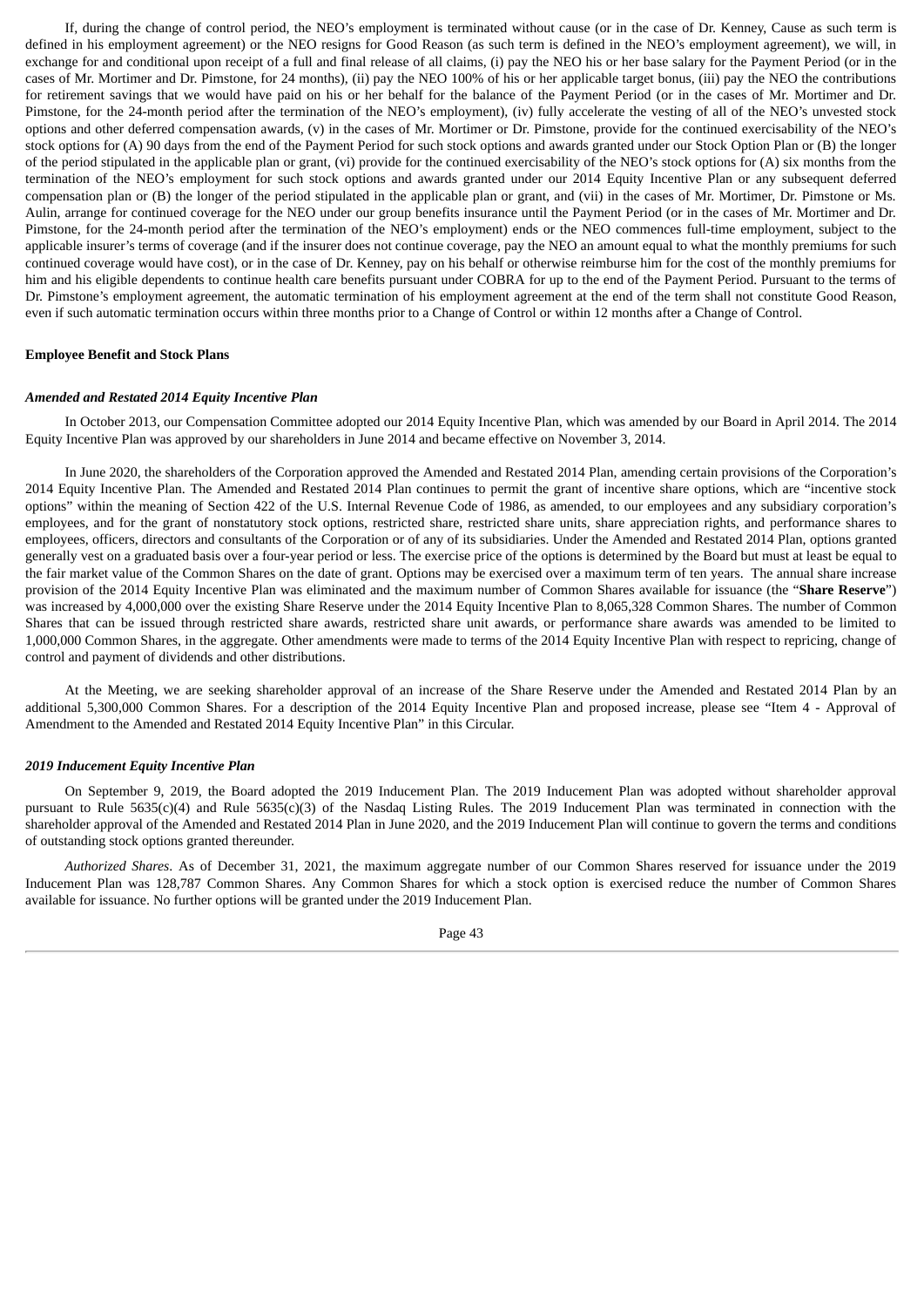*Inducement Awards*. The Inducement Plan provided for the grant of equity-based awards, including share options, share appreciation rights, restricted share awards, restricted share unit awards and performance share awards, and its terms are substantially similar to the Amended and Restated 2014 Plan, including with respect to treatment of equity awards in the event of a "merger" or "change of control" as defined under the Inducement Plan, but with such other terms and conditions intended to comply with the Nasdaq inducement award exception or to comply with the Nasdaq acquisition and merger exception. However, the Amended and Restated 2014 Plan permits certain exchange programs (which includes repricings) without shareholder approval, while the Inducement Plan requires shareholder approval for such exchange programs.

In accordance with Rule 5635(c)(4) and Rule 5635(c)(3) of the Nasdaq Listing Rules, awards under the Inducement Plan could only be made to individuals not previously employees or non-employee directors of the Corporation (or following such individuals' bona fide period of non-employment with the Corporation), as an inducement material to the individuals' entry into employment with the Corporation, or, to the extent permitted by Rule 5635(c)(3) of the Nasdaq Listing Rules, in connection with a merger or acquisition.

### *Stock Option Plan*

Our Stock Option Plan was initially adopted by our Board and shareholders in June 1999. Our Stock Option Plan permitted the grant of stock options to our directors, officers and other Service Providers (as defined in the Stock Option Plan). Our Stock Option Plan was most recently amended and restated in September 2014. In connection with our IPO in November 2014, we terminated our Stock Option Plan with respect to any future grant of stock options and as such, no other securities will be granted pursuant to the Stock Option Plan; however, our Stock Option Plan will continue to govern the terms and conditions of outstanding stock options granted thereunder.

*Authorized Shares*. As of December 31, 2021, the maximum aggregate number of our Common Shares reserved for issuance under the Stock Option Plan was 275,734 Common Shares. Any Common Shares for which a stock option is exercised reduce the number of Common Shares available for issuance.

*Plan Administration*. Subject to the provisions of our Stock Option Plan, our Board has the power to determine the directors, officers and other Service Providers to whom stock options may be granted; to determine terms and conditions of stock options; and to extend the period of time following an optionee's termination of service within which the optionee's stock option may be exercised.

*Stock Options*. The per share exercise price of each stock option equals the market price of our Common Shares on the date of grant, and each stock option has a term of up to ten years, subject to earlier termination upon an optionee's termination of service. After an optionee's termination of service, the optionee may exercise his or her stock option, to the extent vested as of such date of termination, (i) until 5:00 p.m. Vancouver time on the date of termination if the optionee's service was terminated for cause (as determined by us in our sole discretion), (ii) for 365 days following a termination of the optionee's service due to death or disability, or (iii) 90 days following a termination of the optionee's service for any other reason. In no event may a stock option be exercised later than the expiration of its term except in certain circumstances where the expiration occurs during a blackout period as described in greater detail in the Stock Option Plan. Our Board determined the remaining terms and conditions of a stock option, as our Board, in its discretion, deemed to be consistent with the Stock Option Plan. The specific terms of any grant of shares are set forth in an award agreement between us and the recipient.

*Transferability*. Optionees may not assign their stock options or their rights under the Stock Option Plan.

*Certain Adjustments*. In the event of certain changes in our capitalization, to prevent diminution or enlargement of the benefits or potential benefits available under the Stock Option Plan, our Board may make proportional adjustments to the number of Common Shares that may be delivered under the Stock Option Plan and/or the number and price of shares covered by each outstanding stock option.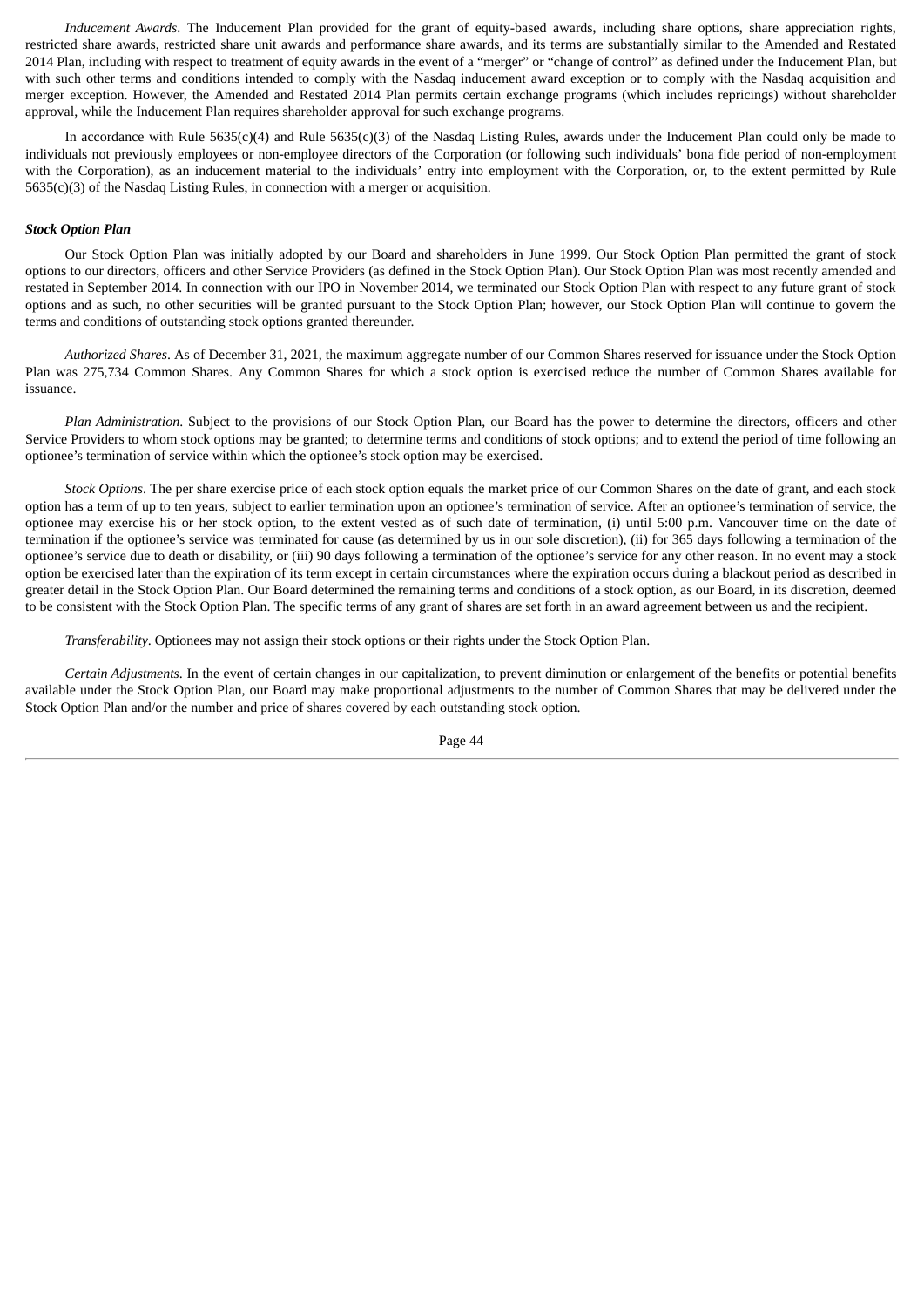*Merger, Dissolution, Liquidation, or other Change of Control*. Our Stock Option Plan provides that in the event of a dissolution, liquidation, sale of all or substantially all of our assets; merger, consolidation, amalgamation, arrangement or reorganization in which we are not the surviving corporation; reverse merger in which we are the surviving corporation but our Common Shares are converted into other property; or an acquisition by any person, entity or group within the meaning of Section 13(d) of the Exchange Act of our securities representing at least 35% of the combined voting power entitled to vote in an election of directors, which we collectively refer to as a Change of Control, any successor corporation shall assume our obligations in respect of all outstanding stock options under our Stock Option Plan or shall substitute an equivalent stock option for all outstanding stock options under the Stock Option Plan. If a successor corporation does not assume or substitute for an outstanding stock option, then any stock options held by persons who are directors, officers, or Service Providers generally will fully vest and the time during which such stock option may be exercised shall be accelerated prior to the completion of the Change of Control. All stock options that are not assumed or are not substituted for will terminate unless exercised prior to the Change of Control. In the event of our merger into another corporation or other entity or any other Change of Control in which the stock options are assumed or substituted for by a successor corporation, the assumed stock options or the substitute stock options held by a director, officer or Service Provider will become fully vested and exercisable if, within 12 months following the Change of Control, either (i) the optionee's service is terminated by us or the successor corporation other than for Cause (as defined in the Stock Option Plan) or (ii) the optionee resigns for Good Reason (as defined in the Stock Option Plan).

*Plan Amendment*. Subject to any required regulatory approval, we may amend the Stock Option Plan at any time, provided that such amendment does not impair the existing rights of any optionee under any then-outstanding option.

### **Indemnification Agreements and Directors' and Officers' Liability Insurance**

Under the CBCA, we may indemnify our current or former directors or officers or any other individuals who act or have acted at our request as a director or officer, or an individual acting in a similar capacity, of another entity, against all costs, charges, and expenses, including an amount paid to settle an action or satisfy a judgment, reasonably incurred by the individual in respect of any civil, criminal, administrative, investigative or other proceeding in which the individual is involved because of his or her association with us or the other entity. The CBCA also provides that we may advance moneys to a director, officer or other individual for costs, charges and expenses reasonably incurred in connection with such a proceeding. The individual shall repay the moneys to us if indemnification of the individual is ultimately prohibited under the CBCA, as described below.

Indemnification is prohibited under the CBCA unless the individual:

- acted honestly and in good faith with a view to our best interests, or the best interests of the other entity for which the individual acted as director or officer or in a similar capacity at our request;
- in the case of a criminal or administrative action or proceeding that is enforced by a monetary penalty, the individual had reasonable grounds for believing that his or her conduct was lawful; and
- was not judged by the court or other competent authority to have committed any fault or omitted to do anything that the individual ought to have done.

Our by-laws require us to indemnify each of our directors, officers, former directors or officers or persons who act or acted at our request as a director or officer, or an individual acting in a similar capacity, of another body corporate to the fullest extent permitted under the CBCA. We will indemnify such individual against all costs, charges and expenses, including an amount paid to settle an action or proceeding to which the individual is made a party by reason of being or having been a director of officer of us or such body corporate. However, we shall not indemnify such individual if the individual did not act honestly and in good faith with a view to our best interests or, in the case of a criminal or administrative action or proceeding that is enforced by a monetary penalty, the individual did not have reasonable grounds for believing that his or her conduct was lawful.

We have entered into indemnification agreements with each of our directors and officers. As provided by our by-laws, these agreements, among other things, require us to indemnify each director and officer to the fullest extent permitted under the CBCA.

Our by-laws authorize us, with the approval of our Board, to purchase and maintain insurance for the benefit of any persons our Board may from time to time determine.

## **Certain Relationships and Related Transactions**

In addition to the arrangements described below, we have also entered into the arrangements which are described where required in the section of this Circular captioned "Executive Compensation".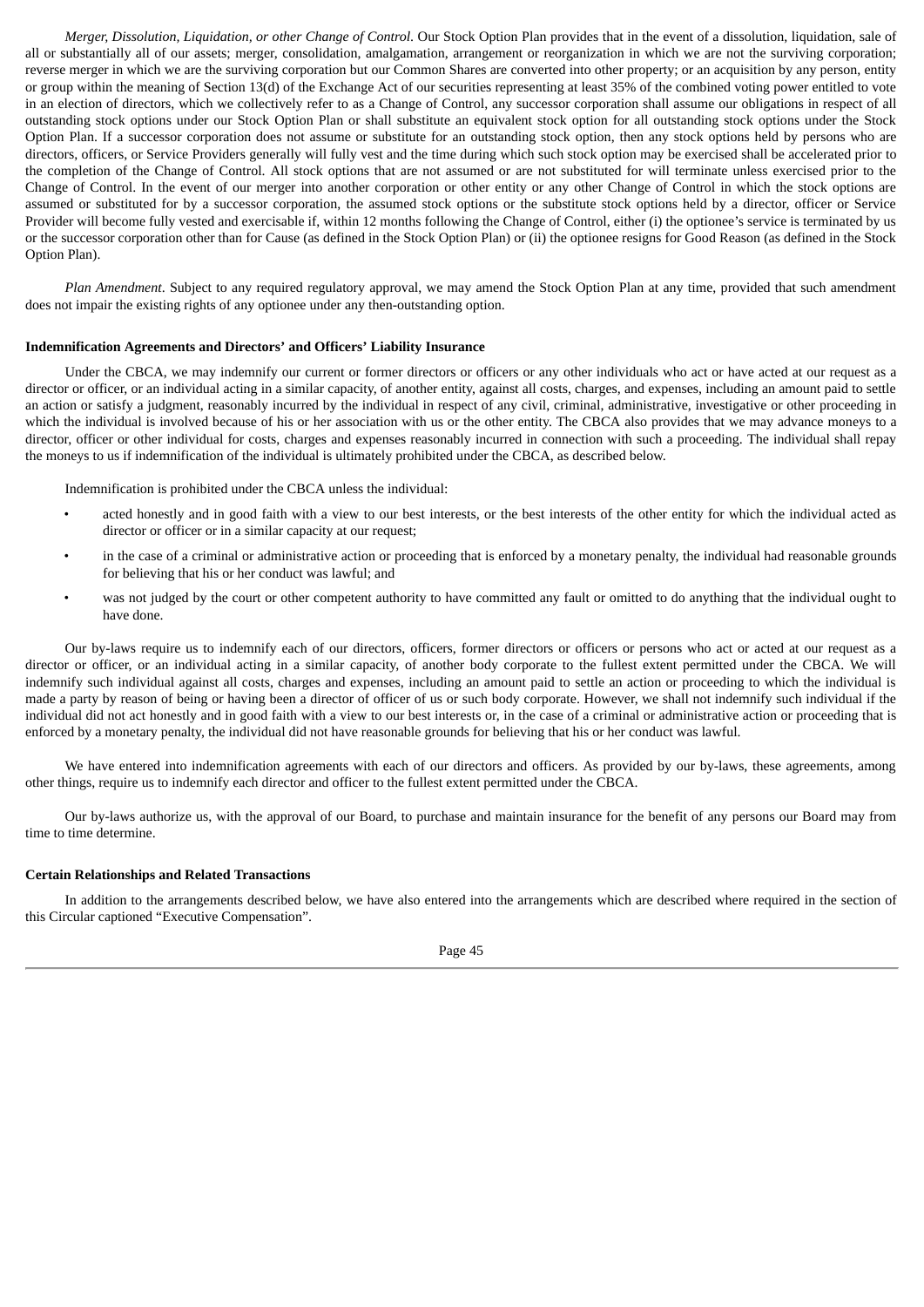### *Related Person Transaction Policy*

Pursuant to a formal, written policy, which became effective on November 4, 2014, our executive officers, directors, holders of more than 5% of any class of our voting securities, and any member of the immediate family of or any entities affiliated with any of the foregoing persons, are not permitted to enter into a related party transaction with us without the prior approval or, in the case of pending or ongoing related party transactions, ratification of our Audit Committee. For purposes of our policy, as amended from time to time, a related party transaction is a transaction, arrangement or relationship where we were, are or will be involved and in which a related party had, has or will have a direct or indirect material interest, other than transactions available to all of our employees.

### *License and Collaboration Agreement and Share Purchase Agreements with Neurocrine Biosciences*

On December 2, 2019, we entered into a license and collaboration agreement and related share purchase agreement with Neurocrine Biosciences pursuant to which we issued 1,408,847 Common Shares, representing approximately 5.4% of our then outstanding Common Shares. Prior to entering into these transactions, Neurocrine Biosciences did not own more than 5% of any class of our voting securities.

Under the terms of the license and collaboration agreement and the related share purchase agreement, Neurocrine Biosciences made an upfront payment to us of \$50.0 million, which included a \$30.0 million payment in cash and an aggregate purchase price of \$20.0 million for the 1,408,847 Common Shares.

In January 2021, we entered into an amendment with Neurocrine Biosciences pursuant to which we revised certain IND acceptance criteria relating to NBI-921352 for the potential treatment of SCN8A-DEE. We agreed to collaborate with Neurocrine Biosciences to identify, research and develop sodium channel inhibitors, including our clinical candidate XEN901, now known as NBI-921352, and preclinical candidates XEN393, XPC'535 and XPC'391 (collectively, the "**DTCs**"), which compounds Neurocrine Biosciences now has the exclusive right to further develop and commercialize under the terms and conditions set forth in agreement. Pursuant to the terms of the license and collaboration agreement, as amended in January 2021, based on the regulatory approval of a clinical trial application in Europe for NBI-921352 for focal-onset seizures in adults, in September 2021 we received an aggregate milestone payment of \$10.0 million in the form of \$4.5 million in cash and a \$5.5 million in equity investment, whereby we issued and sold 275,337 Common Shares. In January 2022, we received an aggregate milestone payment of \$15.0 million in the form of a \$6.75 million payment in cash and a \$8.25 million equity investment, whereby we issued and sold 258,986 Common Shares, based on the FDA's acceptance of a protocol amendment to expand the study population of a clinical trial in pediatric patients with SCN8A-DEE.

In February 2022, we entered into a second amendment with Neurocrine Biosciences pursuant to which the restrictions imposed on Neurocrine Biosciences prohibiting it from developing, seeking regulatory approval for, marketing or promoting certain early compounds (as the term is defined in the Collaboration Agreement) in the pain field (as the term is defined in the Collaboration Agreement) were removed.

The license and collaboration agreement also provides for potential aggregate development and regulatory milestone payments from Neurocrine Biosciences to us of up to \$325.0 million for a NBI-921352 product and up to \$247.5 million for each other compound up to a maximum of three other compounds. Sales-based milestones of up to \$150.0 million for each compound, including a NBI-921352 product, will be paid from Neurocrine Biosciences to us upon the achievement of certain net sales targets, up to a maximum of four compounds. Neurocrine Biosciences has further agreed to pay us royalties based on future net sales of any pharmaceutical product that contains a compound. Such royalty percentages, for net sales in and outside the United States, range from (i) for a NBI-921352 product, a low double-digit percentage to a mid-teen percentage and a high-single digit percentage to low double-digit percentage, respectively; (ii) for each DTC product, a high-single digit percentage to a low double-digit percentage and a mid-single digit percentage to a high-single digit percentage, respectively; and (iii) for each research compound product, a mid-single digit percentage to a high-single digit percentage and a tiered mid-single digit percentage, respectively.

For additional information regarding the license and collaboration agreement, related share purchase agreements and subsequent amendments with Neurocrine Biosciences, please see our Current Reports on Form 8-K, Annual Report on Form 10-K and the exhibits thereto, filed with the Securities and Exchange Commission on December 2, 2019, January 14, 2021, January 12, 2022 and March 1, 2022.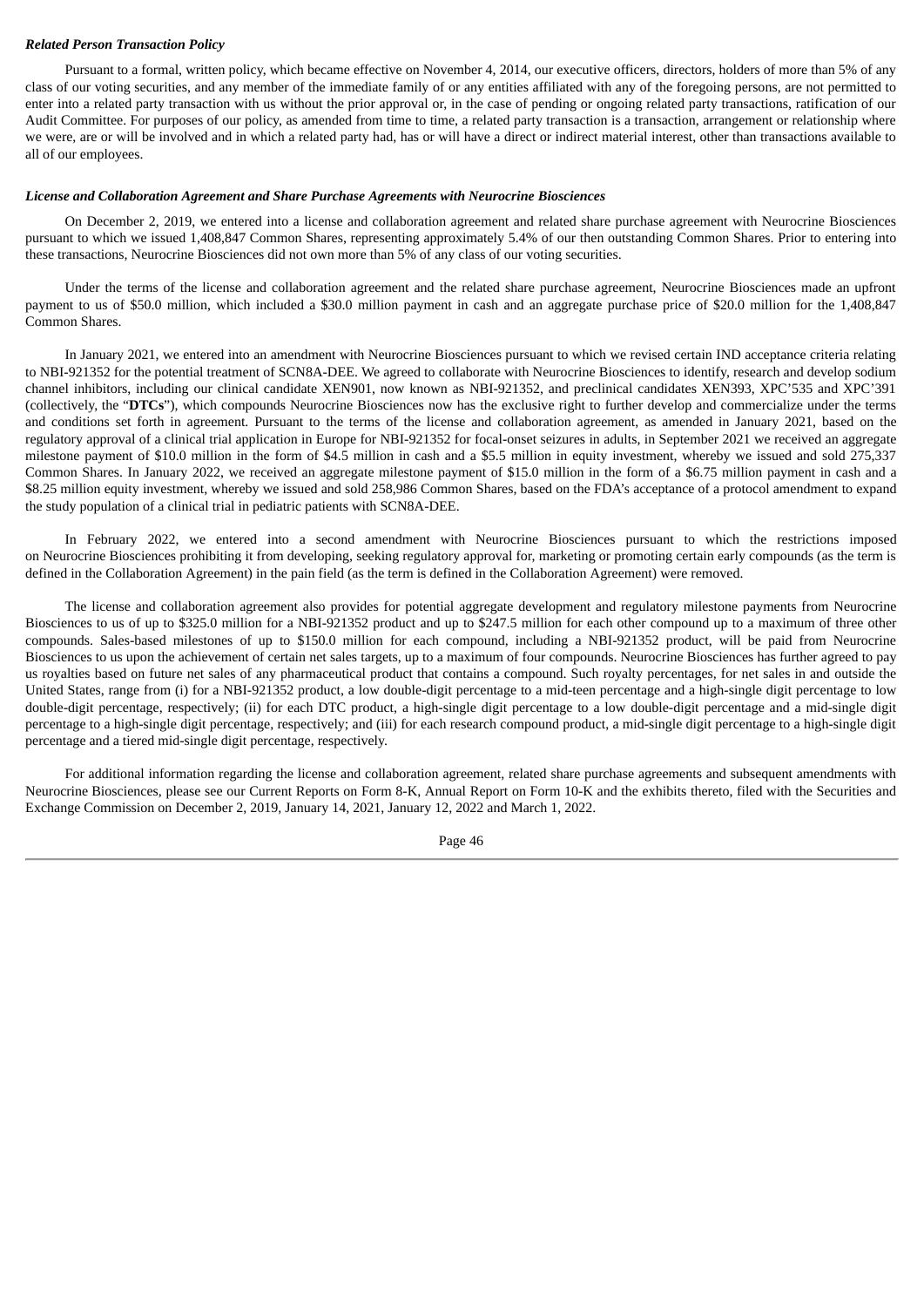## *Exchange Agreement with entities affiliated with BVF Partners*

On March 23, 2018, we entered into an exchange agreement with Biotechnology Value Fund, L.P., Biotechnology Value Fund II, L.P., Biotechnology Value Trading Fund O.S., L.P., Investment 10, L.L.C. and MSI BVF SPV, L.L.C. (collectively, "**BVF**"), pursuant to which we issued 2,868,000 Series 1 preferred shares in exchange for 2,868,000 Common Shares (the "**Exchange**"). The Exchange closed on March 27, 2018 and the closing price per share of our Common Shares was \$4.80 on March 26, 2018, immediately before the closing date of the Exchange. Prior to the closing of the Exchange, BVF held a number of Common Shares representing approximately 19.9% of our then outstanding Common Shares. During the year ended December 31, 2018, BVF converted 1,852,000 Series 1 preferred shares in exchange for an equal number of Common Shares. In March 2022, BVF converted its remaining 1,016,000 Series 1 preferred shares in exchange for an equal number of Common Shares.

### *Indebtedness of Directors and Officers*

No current or former director, officer or employee of the Corporation, or any associate of any such individual, is, or was at any time during the most recently completed financial year, indebted to the Corporation, nor is any indebtedness of any such person to another entity the subject of a guarantee, support agreement, letter of credit or other similar arrangement or understanding provided by the Corporation.

### *Other Transactions*

We have granted stock options to our NEOs, other executive officers and certain of our directors.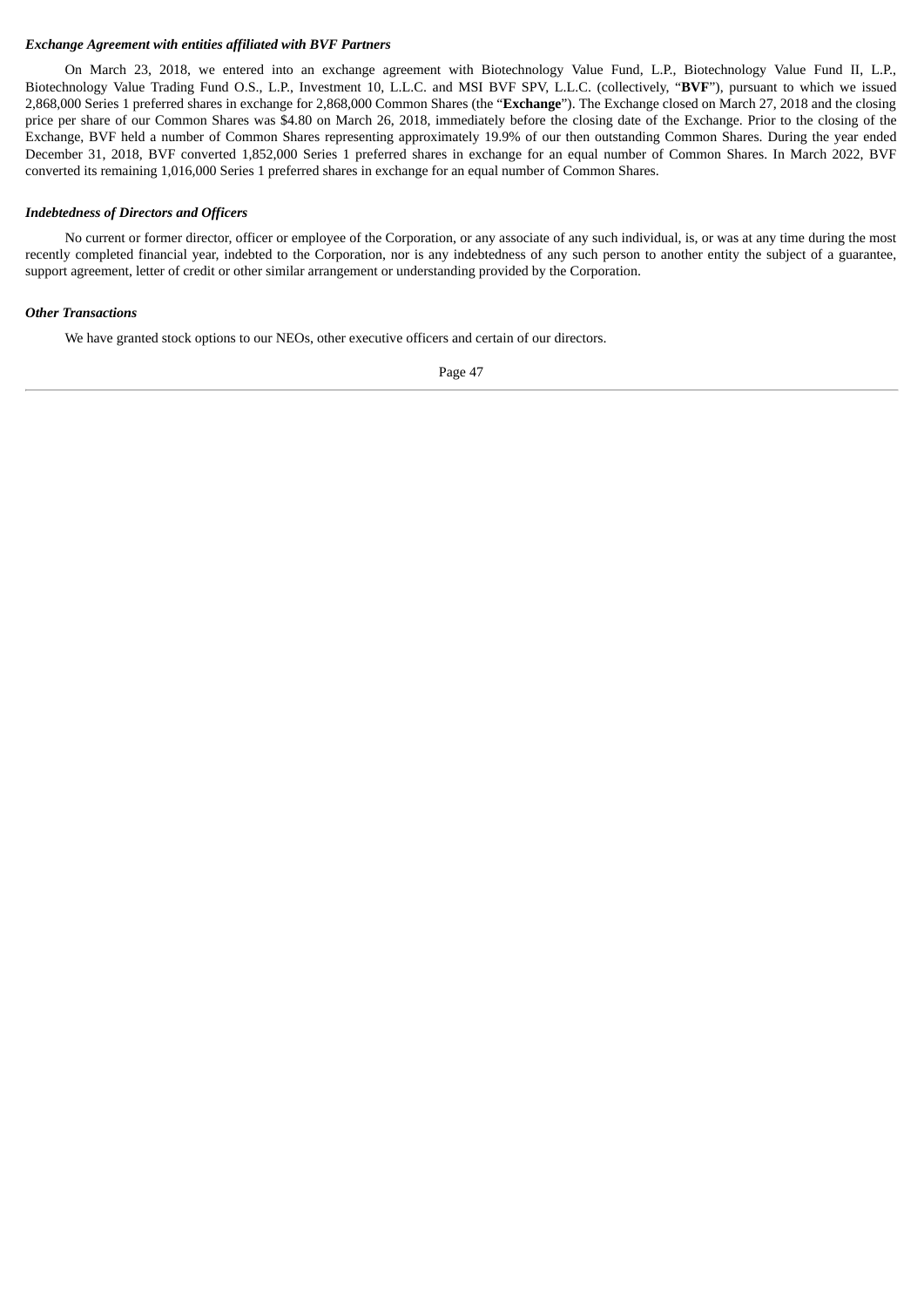#### **REPORT OF THE AUDIT COMMITTEE OF THE BOARD**

The following Report of the Audit Committee does not constitute soliciting material and should not be deemed filed or incorporated by reference into any other filing by Xenon under the Securities Act of 1933, as amended, or the Securities Exchange Act of 1934, as amended, except to the extent *Xenon specifically incorporates this Report by reference therein.*

The Audit Committee of the Board is comprised solely of independent directors and operates under a written charter which is reviewed on an annual basis and amended as necessary by the Board upon recommendation by the Audit Committee. The composition of the Audit Committee, the attributes of its members and the responsibilities of the Audit Committee, as reflected in its charter, are intended to be in accordance with all applicable requirements for corporate audit committees.

The Audit Committee is responsible for assisting the Board in serving as an oversight to Xenon's accounting, auditing, financial reporting, internal control and legal compliance functions. The Audit Committee has implemented procedures to ensure that during the course of each fiscal year, it devotes the attention that it deems necessary or appropriate to each of the matters assigned to it under its charter including, whenever appropriate, meeting in executive sessions with Xenon's independent auditors without the presence of Xenon's management.

Management is responsible for the financial reporting process, including the system of internal controls, and for the preparation of financial statements in accordance with U.S. generally accepted accounting principles ("**GAAP**"). The Corporation's independent auditors are responsible for auditing those financial statements and expressing an opinion as to their conformity with GAAP. The independent auditors also are responsible for performing an independent audit of the Company's internal control over financial reporting in accordance with the auditing standards of the Public Company Accounting Oversight Board ("**PCAOB**"). The Audit Committee's responsibility is to oversee and review the financial reporting process, including the Company's systems of internal controls.

In overseeing the preparation of Xenon's financial statements, the Audit Committee reviewed the financial statements and met with both management and Xenon's outside auditors to review and discuss all financial statements prior to their issuance and to discuss significant accounting issues. Management advised the Audit Committee that all financial statements were prepared in accordance with GAAP, and the Audit Committee discussed the statements with both management and the outside auditors.

The Audit Committee discussed with the independent registered public accounting firm the matters required to be discussed by the applicable requirements of the PCAOB, and the Securities and Exchange Commission.

The Audit Committee has also received the written disclosures and the letter from the independent registered public accounting firm, KPMG, required by applicable requirements of the PCAOB regarding the independent registered public accounting firm's communications with the Audit Committee concerning independence, and has discussed with KPMG that firm's independence.

On the basis of their reviews and discussions, the Audit Committee recommended to the Board that the Board approve (and the Board has approved) the inclusion of Xenon's audited financial statements in Xenon's Annual Report on Form 10-K for the fiscal year ended December 31, 2021, for filing with the SEC and the securities commissions in British Columbia, Alberta and Ontario.

Effective November 15, 1999, the Corporation engaged KPMG as its independent registered public accounting firm. The decision to engage KPMG was made by the Audit Committee and the Board. The Committee and the Board have also approved, and submitted for shareholder approval, the selection of KPMG as Xenon's independent auditors to hold office until the next annual meeting of shareholders of the Corporation.

The Audit Committee's current charter is appended to this Circular as Schedule B.

**Audit Committee of the Board** Mr. Steven Gannon (Chair) Mr. Patrick Machado Ms. Dawn Svoronos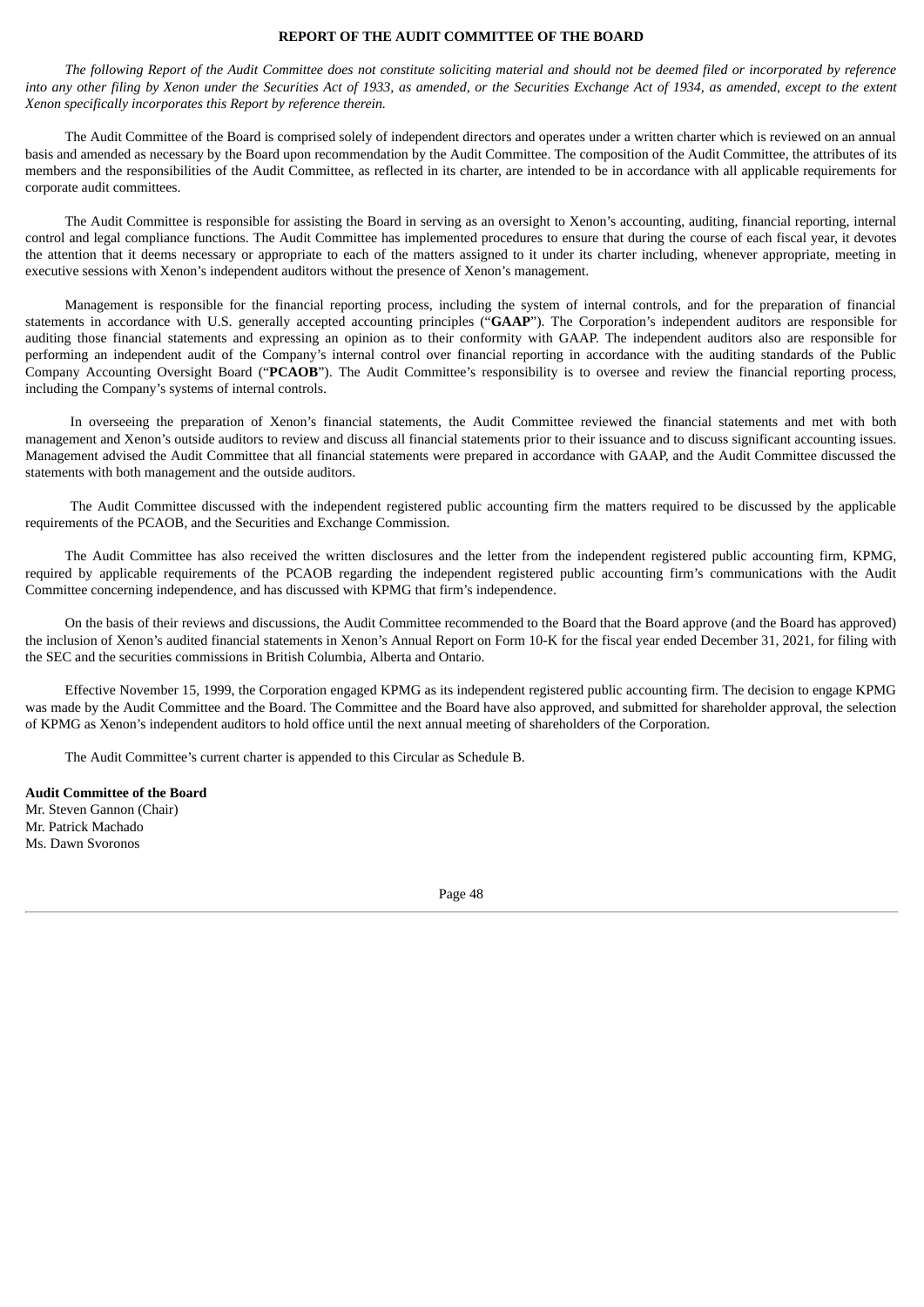#### **ITEM 4 – APPROVAL OF AMENDMENT TO THE AMENDED AND RESTATED 2014 EQUITY INCENTIVE PLAN**

We grant share options as an incentive to our employees and directors to promote increased shareholder value. The Board and management believe that share options and other types of equity awards are one of the primary ways to attract and retain key personnel responsible for the continued development and growth of our business, and to motivate all employees to increase shareholder value. In addition, share options and other types of equity awards are necessary to remain competitive in our industry and are essential to recruiting and retaining the highly qualified employees who help our company meet its goals. At the Meeting, we are requesting that shareholders approve an amendment to the Amended and Restated 2014 Plan to increase the Share Reserve under the Amended and Restated 2014 Plan by an additional 5,300,000 Common Shares (the "**Proposed Amendment**"). Other than this increase the Share Reserve, there are no other changes to the Amended and Restated 2014 Plan proposed.

In October 2013, our Compensation Committee adopted our 2014 Equity Incentive Plan, which was amended by our Board in April 2014. The 2014 Equity Incentive Plan was approved by our shareholders in June 2014 and became effective on November 3, 2014. In June 2020, our shareholders approved the Amended and Restated 2014 Plan, amending certain provisions of the Corporation's 2014 Equity Incentive Plan. Subject to certain provisions of the Amended and Restated 2014 Plan, the current Share Reserve is equal to 8,065,328 Common Shares and the number of Common Shares that can be issued through restricted share awards, restricted share unit awards, or performance share awards ("**full-value awards**") is limited to 1,000,000 Common Shares, in the aggregate. This limitation on full-value awards was a new shareholder-favorable term included in our Amended and Restated 2014 Plan. Other amendments favorable to our shareholders were made to terms of the 2014 Equity Incentive Plan, including eliminating the annual "evergreen", removing the ability to conduct repricing or exchange programs, and specifying that no payment of dividends and other distributions may be made with respect to unvested awards. We also amended the terms of the 2014 Equity Incentive Plan to clarify the definition of change of control.

If the Proposed Amendment is approved by our shareholders, we expect to have sufficient shares to grant equity awards to our employees and directors at levels that are necessary to meet our recruitment and retention needs over the next several years. If the Proposed Amendment is not approved by our shareholders, then we will not have enough Common Shares to be able to grant equity awards at levels we think are necessary, and this could hinder our ability to recruit and retain qualified employees.

Our executive officers and non-employee directors have an interest in this proposal as they are eligible to receive equity awards under the Amended and Restated 2014 Plan.

The Amended and Restated 2014 Plan, as amended by the Proposed Amendment, is set forth on Schedule C.

### **Considerations of the Board in Making its Recommendation**

In determining whether to approve the Proposed Amendment, the Board considered a number of factors, including the following:

- **Ability to Grant Future Equity Awards is Limited**. As of the Record Date, a total of 820,366 Common Shares remained available for future issuance under the Amended and Restated 2014 Plan. The number of Common Shares that remain available for future issuance under the Amended and Restated 2014 Plan will not allow us to make equity awards at levels that we think are necessary to meet our current expected new hire and retention needs.
- **Historical Grant Practices**. The Board considered the historical amount of Common Shares subject to equity awards granted in the past three years. In 2019, 2020 and 2021, equity awards representing a total of 1,225,575 Common Shares, 1,482,250 Common Shares, and 1,775,450 Common Shares, respectively, were granted under our equity plans, for an annual equity burn rate of 4.4%, 4.2% and 3.4%, respectively. This level of equity awards represents a three-year average burn rate of 4.0%. Equity burn rate is calculated by dividing the number of Common Shares subject to equity awards granted during the fiscal year by the number of Common Shares outstanding at the end of the fiscal year.

Our three-year average burn rate is below industry guidelines published by Institutional Shareholder Services. Our senior management, Compensation Committee and Radford reviewed our burn rate as compared to our industry peer companies and our Board ultimately approved an amendment to the Amended and Restated 2014 Plan to increase the Share Reserve by an additional 5,300,000 Common Shares, subject to shareholder approval at the Meeting.

• **Forecasted Grant Practices.** We expect an increase to the Share Reserve under the Amended and Restated 2014 Plan will provide us with enough shares for equity awards for approximately the next several years, assuming we continue to grant awards consistent with our current practices and further dependent on the future price of our Common Shares, hiring activity during the next few years, and cancellations and forfeitures of outstanding awards during the next few years. However, future circumstances may require us to change our current equity grant practices. We cannot predict our future equity grant practices, the future price of our shares or future hiring or termination activity with any degree of certainty at this time, and the increase in Share Reserve may last us for a shorter or longer time than currently anticipated.

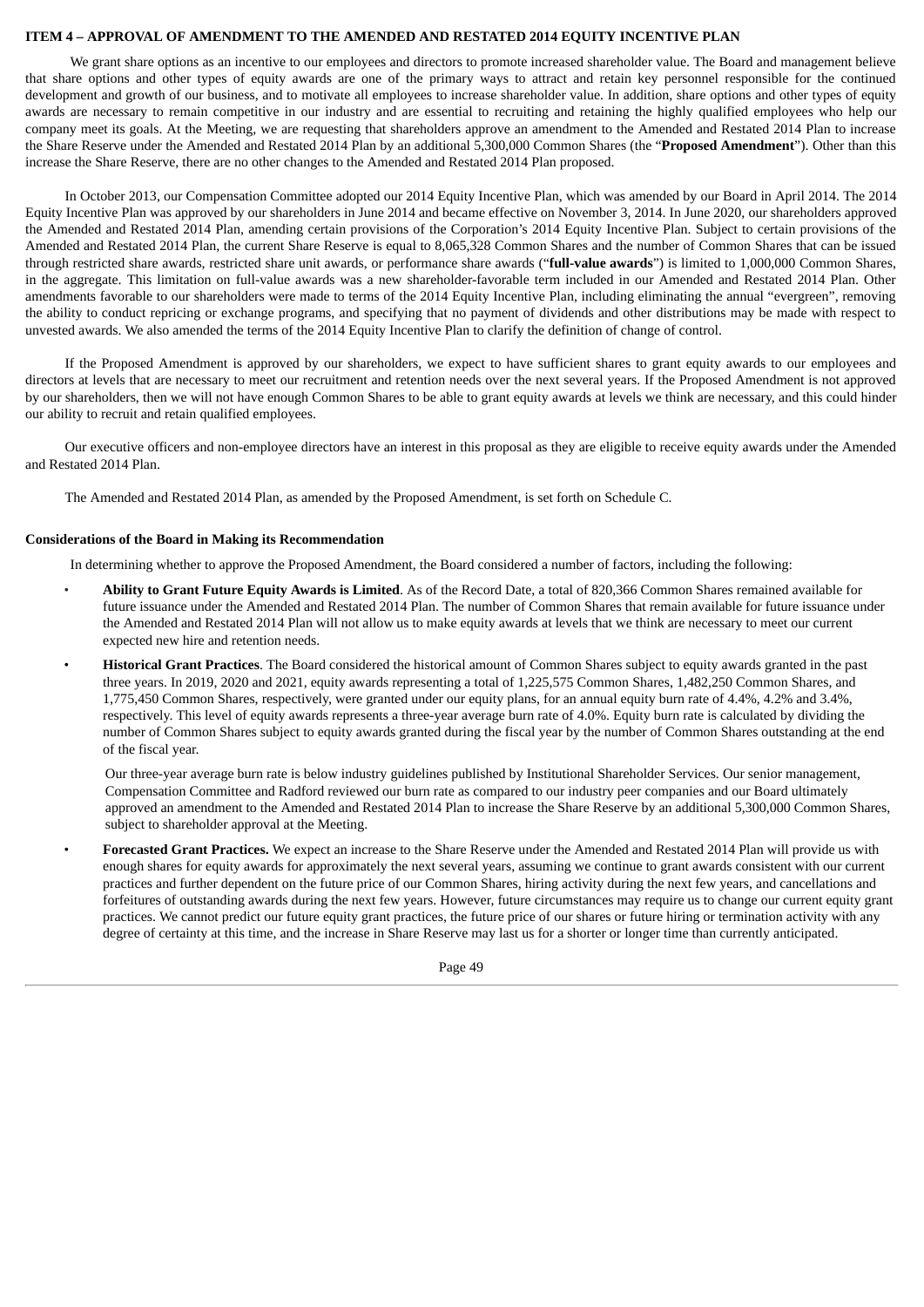• **Awards Outstanding Under Existing Grants and Dilutive Impact.** As of the Record Date, we have outstanding share options covering approximately 7,061,928 Common Shares at a weighted average exercise price of \$16.78 per share and a weighted average remaining term of 7.8 years, which represents approximately 11.2% of our fully diluted outstanding Common Shares. The dilutive impact of the currently available 820,366 Common Shares available for issuance under the Amended and Restated 2014 Plan and an additional 5,300,000 Common Shares that would be available for issuance under the Amended and Restated 2014 Plan if the Proposed Amendment is approved increases the overhang percentage by an additional 7.9% to approximately 19.1%, based on our fully diluted outstanding Common Shares as of the Record Date. The calculation of our fully diluted outstanding Common Shares includes 2,775,996 Pre-Funded Warrants (without giving effect to any exercise limitations included in the Pre-Funded Warrants) and 40,000 warrants outstanding as of the Record Date.

In light of the factors described above, and the fact that the ability to continue to grant equity awards is vital to our ability to continue to attract and retain employees in the extremely competitive labor markets in which we compete, our Board has determined that the Proposed Amendment is reasonable and appropriate.

#### **Summary of the Amended and Restated 2014 Plan**

The following is a summary of the principal features of the Amended and Restated 2014 Plan (as amended to increase the Share Reserve) and its operation. The summary is qualified in its entirety by reference to the Amended and Restated 2014 Plan set forth in Schedule C.

The Amended and Restated 2014 Plan provides for the grant of incentive share options, which are "incentive stock options" within the meaning of Section 422 of the U.S. Internal Revenue Code of 1986, as amended, to our employees and any subsidiary corporation's employees, and for the grant of nonstatutory share options, restricted share, restricted share units, share appreciation rights, and performance shares to our employees, officers, directors and consultants. As of the Record Date, approximately (i) 172 employees (including officers), (ii) seven (7) non-employee directors, and (iii) one consultant was eligible to receive awards under the Amended and Restated 2014 Plan. Except in certain limited circumstances, the Corporation's current practice is generally not to grant equity awards to consultants.

If approved by our shareholders at the Annual Meeting, the Amended and Restated 2014 Plan will continue until April 16, 2030, the tenth anniversary of the date our Board approved the Amended and Restated 2014 Plan, unless terminated earlier as permitted under the Amended and Restated 2014 Plan's provisions.

#### **Authorized Shares**

As of December 31, 2021, we have reserved a total of 8,065,328 Common Shares for issuance pursuant to the Amended and Restated 2014 Plan, of which options to purchase 5,233,711 Common Shares were issued and outstanding, and 2,416,591 Common Shares remained available for future issuance.

Subject to the adjustment provisions in the Amended and Restated 2014 Plan, the total number of Common Shares that may be issued pursuant to the Amended and Restated 2014 Plan, as amended will equal 13,365,328 Common Shares (which represents the sum of (i) the 411,522 Common Shares initially reserved for issuance under the 2014 Equity Incentive Plan, *plus* (ii) the 3,653,806 Common Shares that had been automatically added to the Share Reserve under the 2014 Equity Incentive Plan's evergreen provision on the first business day of the 2015 through 2020 fiscal years, *plus* (iii) the 4,000,000 Common Shares that were added to the Share Reserve under the Amended and Restated 2014 Plan in June 2020, *plus* (iv) the 5,300,000 Common Shares that are being added to the Share Reserve as a result of the Proposed Amendment). Subject to the adjustment provisions in the Amended and Restated 2014 Plan, no more than 1,000,000 Common Shares, in the aggregate, may be issued through full-value awards. Any Common Shares that are issued through full-value awards and later become available for issuance under the Amended and Restated 2014 Plan as described in the next paragraph will cease to count as Common Shares issued for purposes of this limitation.

If an award which has not been exercised in full or, with respect to a full-value award, is forfeited to or repurchased by us due to failure to vest, the number of unpurchased Common Shares reserved for issuance under that award (or for awards other than share options or share appreciation rights that are forfeited or repurchased Common Shares) will become available for future grant or sale under the Amended and Restated 2014 Plan (unless the Amended and Restated 2014 Plan has terminated). With respect to share appreciation rights, only the net Common Shares actually issued will cease to be available under the Amended and Restated 2014 Plan and all remaining Common Shares under share appreciation rights will remain available for future grant or sale under the Amended and Restated 2014 Plan (unless the Amended and Restated 2014 Plan has terminated). Common Shares used to pay the exercise price of an award or to satisfy the tax withholding obligations related to an award will become available for future grant or sale under the Amended and Restated 2014 Plan. To the extent an award under the Amended and Restated 2014 Plan is paid out in cash rather than Common Shares, such cash payment will not reduce the number of Common Shares available for issuance under the Amended and Restated 2014 Plan.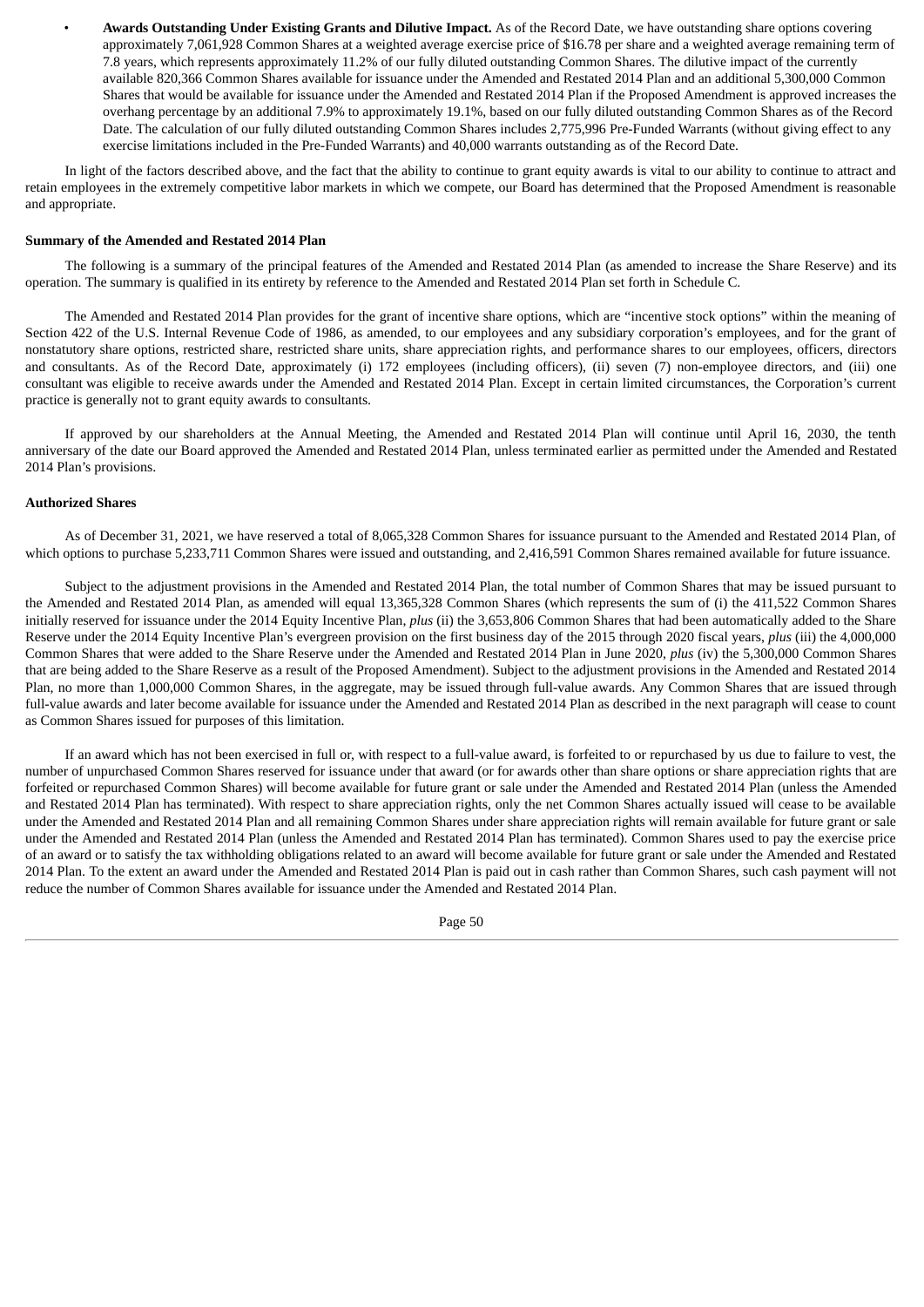#### **Plan Administration**

Our Board, or the Compensation Committee, administers the Amended and Restated 2014 Plan. If our Board determines it is desirable to qualify transactions under the Amended and Restated 2014 Plan as exempt under Rule 16b-3 of the Exchange Act, such transactions will be structured to satisfy the requirements for exemption under Rule 16b-3.

Subject to the provisions of our Amended and Restated 2014 Plan, the administrator has the power to administer the Amended and Restated 2014 Plan, including the power to determine the eligible persons to whom awards may be granted and the terms and conditions of each award, such as the number of Common Shares to be covered by the award, the vesting conditions that apply to the award, and the award's exercise price. The administrator also has the power to approve the forms of award agreements for use under the Amended and Restated 2014 Plan, to modify or amend awards, to allow a participant to defer the receipt of the payment of cash or the delivery of shares that would otherwise be due to such participant under an award, to interpret the terms of the Amended and Restated 2014 Plan and awards granted under it, and to create, amend and revoke rules relating to the Amended and Restated 2014 Plan, including creating sub-plans. The administrator has the power to make all other determinations deemed necessary or advisable for administering the Amended and Restated 2014 Plan, and the administrator's interpretations and determinations will be conclusive and binding on us and all other affected persons.

The administrator may not implement an exchange program by which outstanding awards may be surrendered or cancelled in exchange for awards of the same type, which may have a higher or lower exercise price and/or different terms, awards of a different type, and/or cash or by which the exercise price of an outstanding award is increased or reduced. In addition, no dividends or other distributions will be paid or credited with respect to any Common Shares subject to any unvested portion of an award.

In addition, the Compensation Committee has delegated to our Chief Financial Officer or the Chief Executive Officer, the authority to approve grants of share options to newly hired non-executive employees. The share options granted pursuant to this delegation may not exceed a certain number for each new employee and a certain aggregate number for each fiscal quarter, must have an exercise price equal to the fair market value of our Common Shares as defined in our Amended and Restated 2014 Plan and may not deviate from the standard vesting terms provided for in our Amended and Restated 2014 Plan.

#### **Share Options**

We may grant nonstatutory share options and incentive share options under the Amended and Restated 2014 Plan. The exercise price of share options granted under our Amended and Restated 2014 Plan must at least be equal to the fair market value of our Common Shares on the date of grant and also may not be less than the lowest exercise price permitted under applicable rules and regulations of all regulatory authorities to which we are subject. The term of a share option may not exceed ten years. However, any incentive share option granted to a participant who owns 10% or more of the voting power of all classes of our outstanding shares will not have a term of more than five years or an exercise price less than 110% of the fair market value on the grant date. The administrator will determine the methods of payment of the exercise price of a share option, which may include cash, shares or other property acceptable to the administrator to the extent permitted by applicable securities laws and all applicable rules and regulations of all regulatory authorities to which we are subject. After the termination of service of an employee, director or consultant, he or she may exercise the vested portion of his or her share option for the period of time stated in his or her share option agreement, which generally will be for 365 days after a termination due to disability, 180 days after a termination due to retirement, or for 90 days following any other termination without cause or a resignation. In the case of the death of a participant before the participant's termination of service or before the expiration of the period described in the previous sentence, the vested portion of the participant's share option will remain exercisable for 365 days after the participant's death or such other date specified in the participant's share option agreement. The share option will be forfeited immediately in the event of a termination for cause. However, in no event may a share option be exercised later than the expiration of its term except in certain circumstances where the expiration occurs during a blackout period as described more fully in the Amended and Restated 2014 Plan. Subject to the provisions of our Amended and Restated 2014 Plan, the administrator determines the other terms of share options.

#### **Share Appreciation Rights**

We may grant share appreciation rights under our Amended and Restated 2014 Plan. Share appreciation rights allow the recipient to receive the appreciation in the fair market value of our Common Shares between the exercise date and the date of grant. Subject to the provisions of our Amended and Restated 2014 Plan, the administrator determines the other terms of share appreciation rights, including when such rights become exercisable and whether to pay any increased appreciation in cash or with our Common Shares, or a combination thereof, except that the per share exercise price for the shares to be issued pursuant to the exercise of a share appreciation right will be no less than 100% of the fair market value per share on the date of grant. Share appreciation rights may not have a term exceeding ten years. After the termination of service of an employee, director or consultant, the same expiration rules described above for share options apply to share appreciation rights.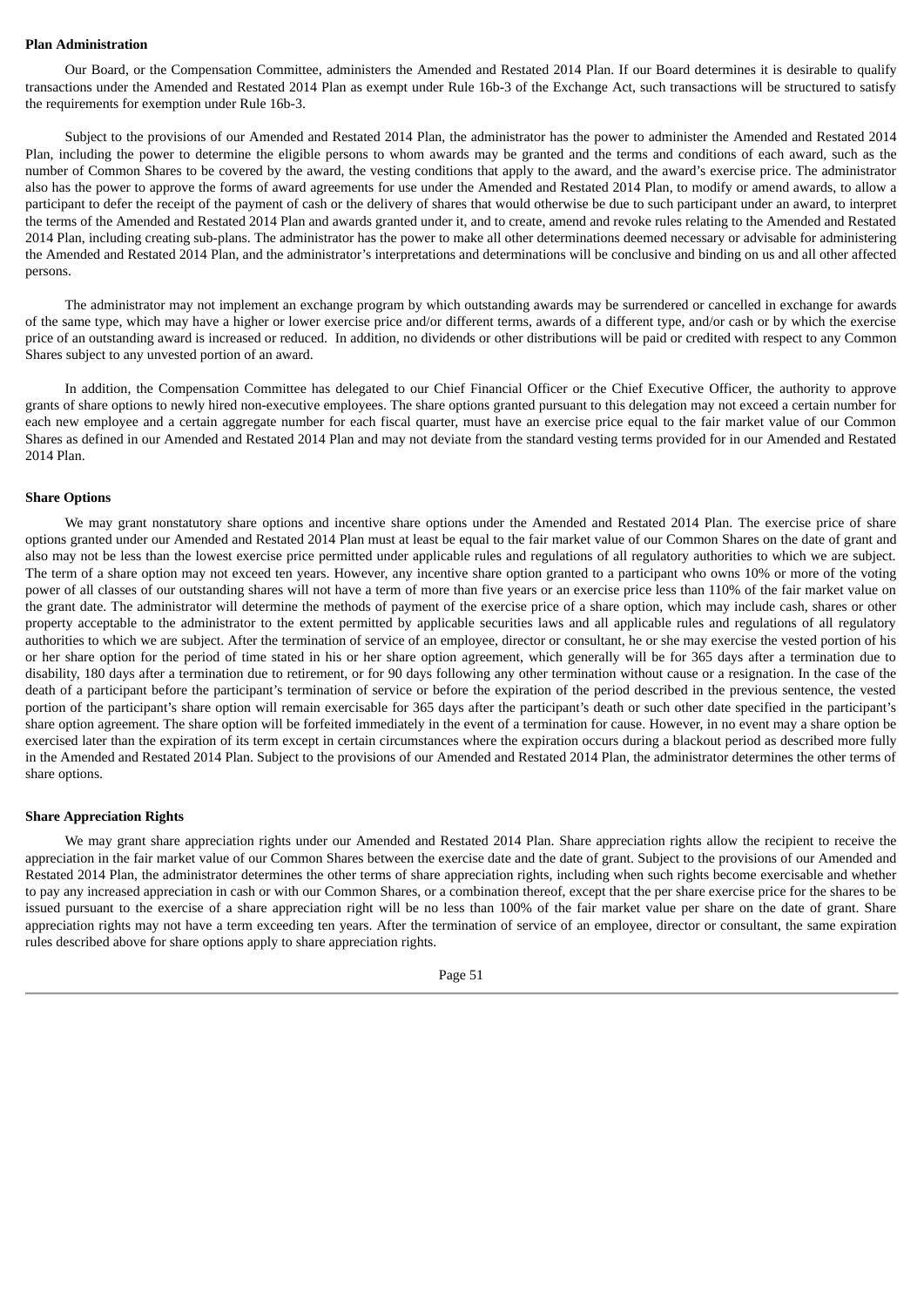#### **Restricted Share Awards**

We may grant restricted share awards under our Amended and Restated 2014 Plan. Restricted share awards are grants of Common Shares that vest in accordance with terms and conditions established by the administrator. The administrator will determine the number of restricted share awards granted to any employee, director or consultant and, subject to the provisions of our Amended and Restated 2014 Plan, will determine the terms and conditions of such awards. The administrator may impose whatever conditions to vesting it determines to be appropriate (for example, the administrator may set restrictions based on the achievement of specific performance goals or continued service to us), but the administrator has the discretion to accelerate the time at which any restrictions will lapse or be removed. A recipient of a restricted share award generally will have voting rights with respect to unvested Common Shares underlying such restricted share award, unless the administrator provides otherwise. Dividends or other distributions may not be paid with respect to any unvested Common Shares underlying a restricted share award. Restricted share awards that do not vest are subject to our right of repurchase or forfeiture.

#### **Restricted Share Units**

We may grant restricted share units under our Amended and Restated 2014 Plan. Restricted share units are bookkeeping entries representing an amount equal to the fair market value of one of our Common Shares. Subject to the provisions of our Amended and Restated 2014 Plan, the administrator determines the terms and conditions of restricted share units, including the vesting criteria (which may include accomplishing specified performance criteria or continued service to us) and the form and timing of payment (which may consist of any combination of cash or Common Shares). However, the administrator has the discretion to accelerate the time at which any restrictions will lapse or be removed. Dividend equivalents may not be credited with respect to Common Shares covered by a restricted share unit award.

#### **Performance Shares**

We may grant performance shares under our Amended and Restated 2014 Plan. Performance shares are awards that will result in a payment to a participant only if performance goals established by the administrator are achieved or the awards otherwise vest. The administrator will establish organizational or individual performance goals or other vesting criteria in its discretion, which, depending on the extent to which they are met, will determine the number and/or the value of performance shares to be paid out to participants. After the grant of performance shares, the administrator, in its sole discretion, may reduce or waive any performance criteria or other vesting provisions for such performance shares. Performance shares will have an initial value equal to the fair market value of our Common Shares on the grant date. The administrator has the discretion to pay earned performance shares in the form of cash, in Common Shares or in some combination thereof. Dividend equivalents may not be credited with respect to Common Shares covered by a performance share award.

#### **Outside Directors**

Our Amended and Restated 2014 Plan provides that all outside directors will be eligible to receive all types of awards (except for incentive share options) under the Amended and Restated 2014 Plan. In 2014, we implemented a formal policy pursuant to which our outside directors are eligible to receive equity awards under the Amended and Restated 2014 Plan. Our Amended and Restated 2014 Plan provides that, in any given fiscal year of ours, an outside director will not receive (i) cash-settled awards having a grant date fair value greater than \$500,000, increased to \$1,000,000 in connection with his or her initial service; and (ii) share-settled awards having a grant date fair value greater than \$500,000, increased to \$1,000,000 in connection with his or her initial service, in each case, as determined under generally accepted accounting principles.

### **Non-Transferability of Awards**

Unless the administrator provides otherwise, our Amended and Restated 2014 Plan generally does not allow for the transfer of awards and only the recipient of an award may exercise an award during his or her lifetime.

#### **Certain Adjustments**

In the event of certain changes in our capitalization, to prevent diminution or enlargement of the benefits or potential benefits available under the Amended and Restated 2014 Plan, the administrator will adjust the number and class of shares that may be delivered under the Amended and Restated 2014 Plan and/or the number, class, and price of shares covered by each outstanding award, and the numerical share limits set forth in the Amended and Restated 2014 Plan.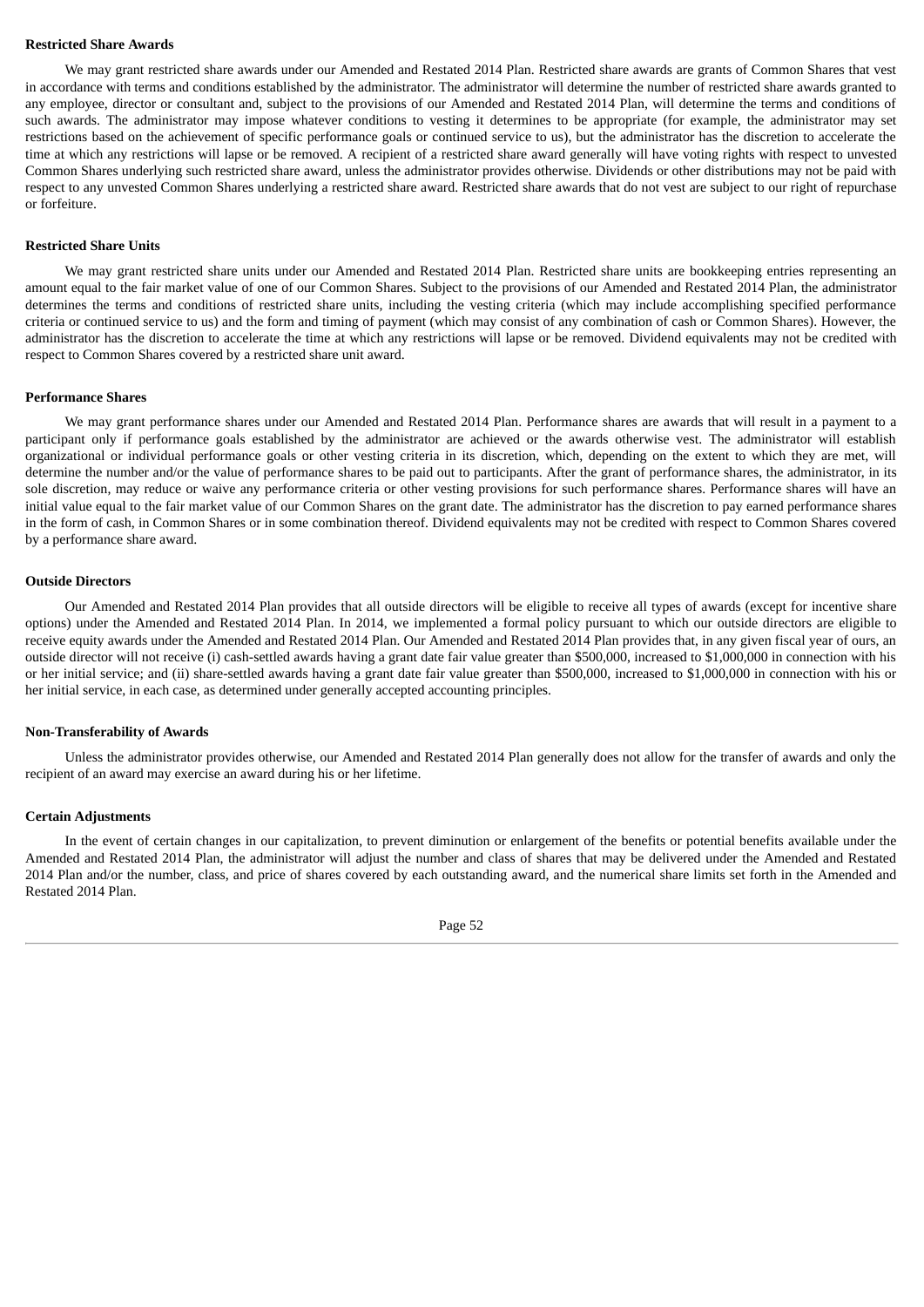### **Merger or Change of Control**

Our Amended and Restated 2014 Plan provides that in the event of a merger or change of control, as defined under the Amended and Restated 2014 Plan, each outstanding award will be treated as the administrator determines, except that if a successor corporation or its parent or subsidiary does not assume or substitute an equivalent award for any outstanding award, then such award will fully vest, all restrictions on such award will lapse, all performance goals or other vesting criteria applicable to such award will be deemed achieved at 100% of target levels and such award will become fully exercisable, if applicable, for a specified period prior to the transaction. The award will then terminate upon the expiration of the specified period of time. If the service of an outside director is terminated on or following a change of control, other than pursuant to a voluntary resignation, his or her share options and share appreciation rights will vest fully and become immediately exercisable, all restrictions on his or her restricted shares and restricted share units will lapse, and with respect to his or her performance shares, all performance goals or other vesting requirements will be deemed achieved at 100% of target levels and all other terms and conditions met.

#### **Amendment and Termination**

The administrator will have the authority to amend, suspend or terminate the Amended and Restated 2014 Plan provided such action does not impair the existing rights of any participant. Our Amended and Restated 2014 Plan will automatically terminate in 2030, unless we terminate it sooner pursuant to the provisions of the Amended and Restated 2014 Plan.

#### **Clawback**

Awards granted under the Amended and Restated 2014 Plan will be subject to recoupment in accordance with any clawback policy that the Corporation is required to adopt pursuant to applicable laws. Our Board may require other, recovery or recoupment provisions as the Board deems necessary or appropriate, including but not limited to a reacquisition right in respect of previously acquired Common Shares.

#### **Summary of U.S. Federal Income Tax Consequences**

The following summary is intended only as a general guide to the material U.S. federal income tax consequences of participation in the Amended and Restated 2014 Plan. The summary is based on existing U.S. laws and regulations, and there can be no assurance that those laws and regulations will not change in the future. The summary does not purport to be complete and does not discuss the tax consequences upon a participant's death, or the provisions of the income tax laws of any municipality, state or non-U.S. jurisdiction to which the participant may be subject. As a result, tax consequences for any particular participant may vary based on individual circumstances.

#### *Incentive Share Options*

No taxable income is reportable when an incentive share option is granted or exercised, although the exercise may subject the participant to the alternative minimum tax or may affect the determination of the participant's alternative minimum tax (unless the shares are sold or otherwise disposed of in the same year). If the participant exercises the option and then later sells or otherwise disposes of the shares acquired more than two years after the grant date and more than one year after the exercise date, the difference between the sale price and the exercise price will be taxed as capital gain or loss. If the participant exercises the option and then later sells or otherwise disposes of the shares before the end of the two or one year holding periods described above, he or she generally will have ordinary income at the time of the sale equal to the fair market value of the shares on the exercise date (or the sale price, if less) minus the exercise price of the option. For purposes of the alternative minimum tax, the difference between the option exercise price and the fair market value of the shares on the exercise date is treated as an adjustment item in computing the participant's alternative minimum taxable income in the year of exercise. In addition, special alternative minimum tax rules may apply to certain subsequent disqualifying dispositions of the shares or provide certain basis adjustments or tax credits for alternative minimum tax purposes.

#### *Nonstatutory Share O*p*tions*

No taxable income is reportable when a nonstatutory share option with a per share exercise price at least equal to the fair market value of an underlying share on the date of grant is granted to a participant. Upon exercise, the participant will recognize ordinary income in an amount equal to the excess of the fair market value (on the exercise date) of the shares purchased over the exercise price of the exercised shares subject to the option. Any taxable income recognized in connection with an option exercise by an employee of the Corporation is subject to tax withholding by us. Any additional gain or loss recognized upon any later disposition of the shares would be capital gain or loss to the participant.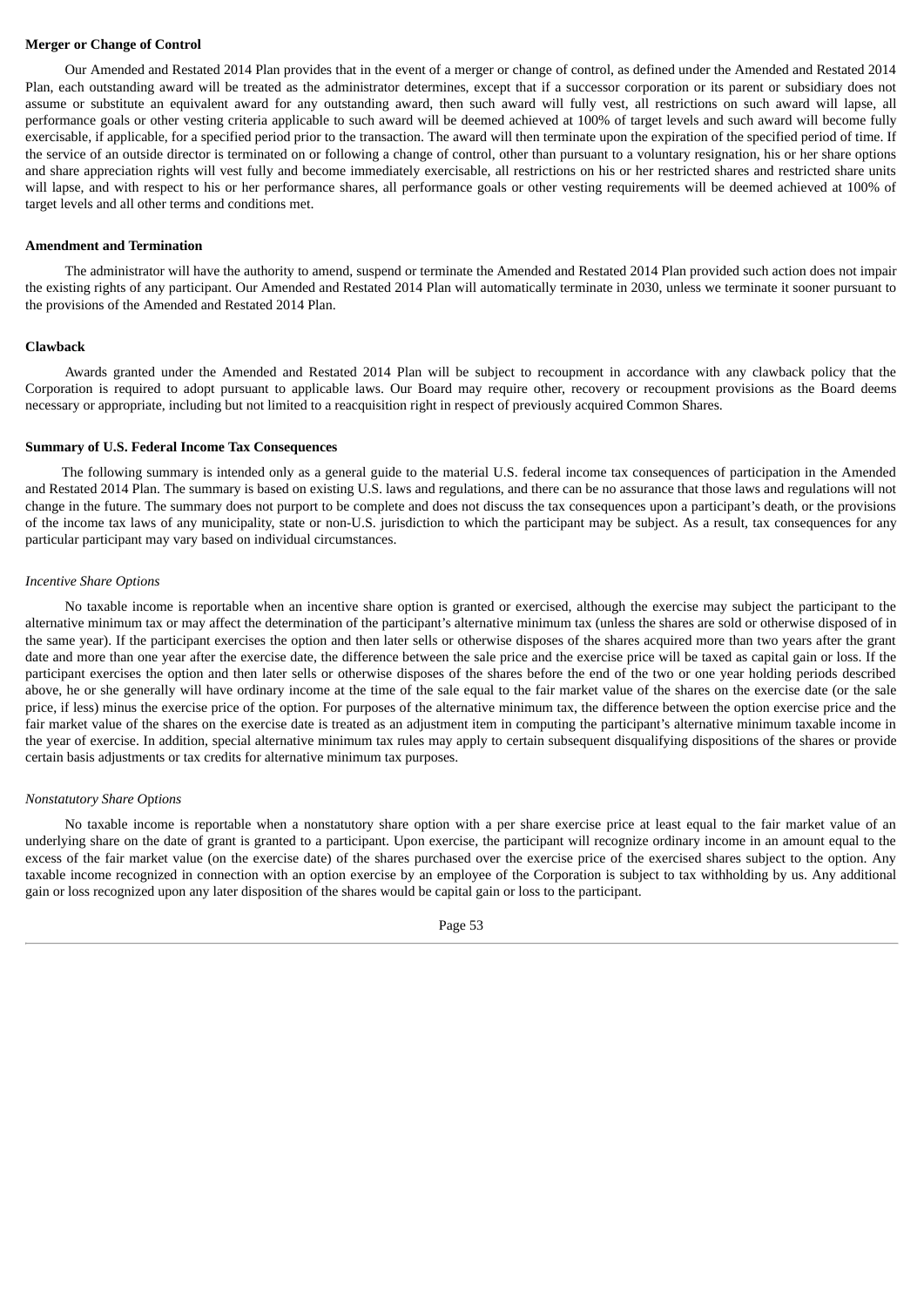#### *Share Appreciation Rights*

No taxable income is reportable when a share appreciation right with a per share exercise price equal to at least the fair market value of an underlying share on the date of grant is granted to a participant. Upon exercise, the participant will recognize ordinary income in an amount equal to the amount of cash received and the fair market value of any shares received. Any taxable income recognized in connection with the exercise of a share appreciation right by an employee of the Corporation is subject to tax withholding by us. Any additional gain or loss recognized upon any later disposition of the shares would be capital gain or loss to the participant.

#### *Restricted Share Awards, Restricted Share Unit Awards, and Performance Share Awards*

A participant generally will not have taxable income at the time restricted share awards, restricted share unit awards, or performance share awards are granted. Instead, he or she will recognize ordinary income in the first taxable year in which his or her interest in the shares underlying the award becomes either (i) freely transferable, or (ii) no longer subject to substantial risk of forfeiture. If the participant is an employee, such ordinary income generally is subject to tax withholding by us. However, the recipient of a restricted share award may elect to recognize income at the time he or she receives the award in an amount equal to the fair market value of the shares underlying the award (less any cash paid for the shares) on the date the award is granted.

#### *Medicare Surtax*

A participant's annual "net investment income," as defined in Section 1411 of the Code may be subject to a 3.8% federal surtax (generally referred to as the "Medicare Surtax"). Net investment income may include capital gain and/or loss arising from the disposition of shares subject to a participant's awards under the Amended and Restated 2014 Plan. Whether a participant's net investment income will be subject to the Medicare Surtax will depend on the participant's level of annual income and other factors.

## *Section 409A*

Section 409A of the Internal Revenue Code ("Code Section 409A") provides certain requirements for nonqualified deferred compensation arrangements with respect to an individual's deferral and distribution elections and permissible distribution events. Awards granted under the Amended and Restated 2014 Plan with a deferral feature will be subject to the requirements of Code Section 409A. Code Section 409A also generally provides that distributions must be made on or following the occurrence of certain events (e.g., the individual's separation from service, a predetermined date, or the individual's death). For certain individuals who are officers, subject to certain exceptions, Code Section 409A requires that distributions in connection with the officer's separation from service commence no earlier than 6 months after such officer's separation from service.

If an award granted under the Amended and Restated 2014 Plan is subject to and fails to satisfy the requirements of Code Section 409A, the recipient of that award may recognize ordinary income on the amounts deferred under the award, to the extent vested, which may be prior to when the compensation is actually or constructively received. Also, if an award that is subject to Code Section 409A fails to comply with Code Section 409A's provisions, Code Section 409A imposes an additional 20% federal income tax on compensation recognized as ordinary income, as well as interest on such deferred compensation. Certain states, such as California, have enacted laws similar to Code Section 409A which impose additional taxes, interest and penalties on nonqualified deferred compensation arrangements. The Corporation will also have withholding and reporting requirements with respect to such amounts. In no event will the Corporation or any of its parents or subsidiaries have any responsibility, obligation, or liability under the terms of the Amended and Restated 2014 Plan to reimburse, indemnify, or hold harmless a participant or any other person in respect of awards for any taxes, interest or penalties imposed, or other costs incurred, as a result of Code Section 409A.

#### *Tax Effect for the* Corporation

We generally will be entitled to a tax deduction in connection with an award under the Amended and Restated 2014 Plan in an amount equal to the ordinary income realized by a participant and at the time the participant recognizes such income (for example, the exercise of a nonstatutory share option). Special rules limit the deductibility of compensation paid to our Chief Executive Officer and other "covered employees" within the meaning of Code Section 162(m), if applicable. Under Code Section 162(m) (to the extent applicable), the annual compensation paid to any of these specified employees will be deductible only to the extent that it does not exceed \$1,000,000.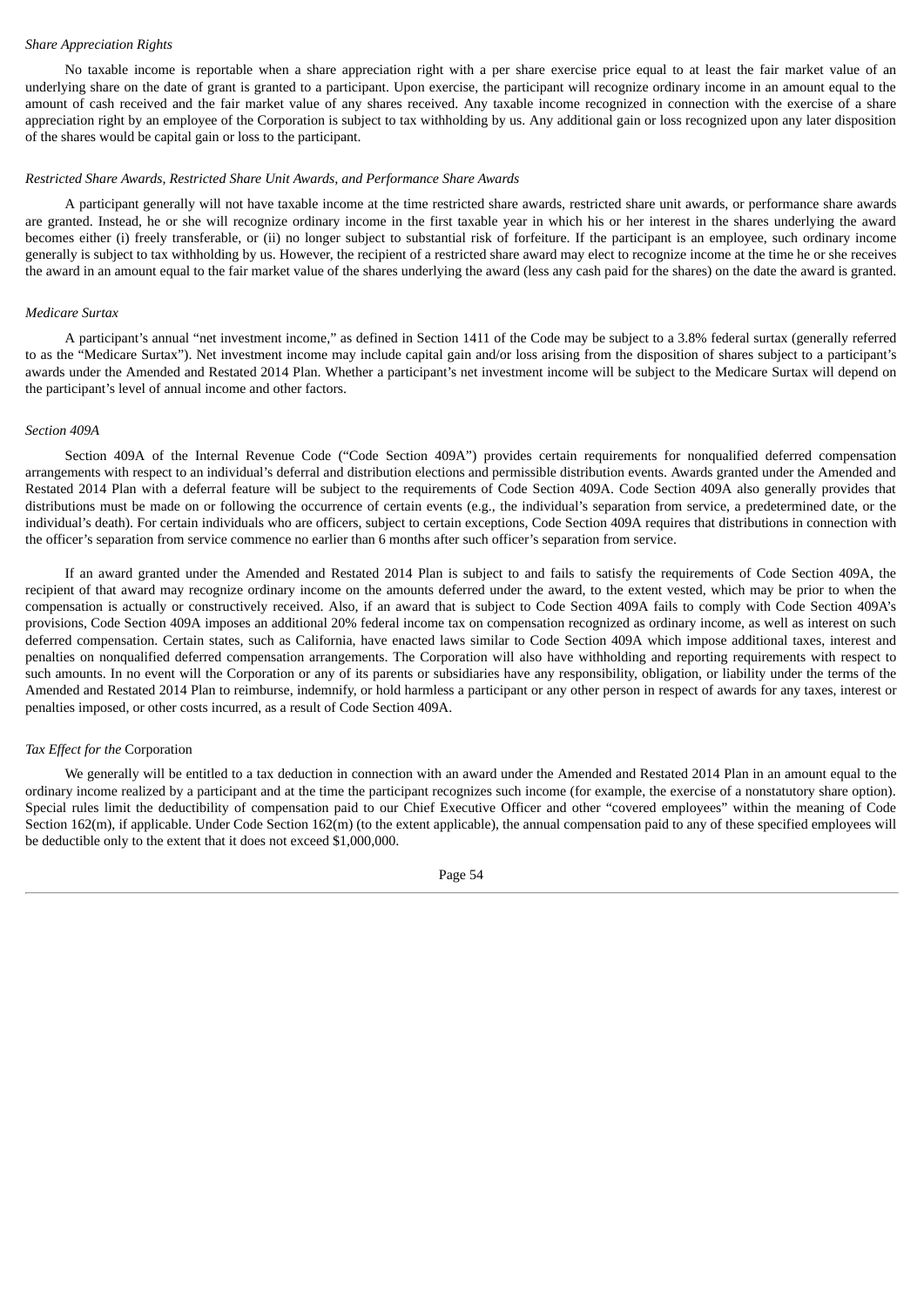## **Plan Benefits**

All awards to employees, directors, and consultants under the Amended and Restated 2014 Plan will be made at the discretion of the administrator. Therefore, the benefits and amounts that will be received or allocated under the Amended and Restated 2014 Plan are not determinable at this time. The following table sets forth the aggregate number of Common Shares covered by options granted under the Amended and Restated 2014 Plan in fiscal 2021 to the following individuals or groups of individuals, and the weighted average per share exercise price of such options: (i) each of our NEOs, (ii) our executive officers, as a group, (iii) our directors who are not executive officers, as a group, and (iv) all employees who are not executive officers, as a group. As of April 5, 2022, the closing sales price of one Common Share as reported on the Nasdaq Stock Market was \$35.16.

| Name of Individual or Group                              | <b>Number of Stock Options</b><br>Granted (#) | <b>Weighted Average Per</b><br><b>Share Exercise Price of</b><br><b>Options</b> |       |  |
|----------------------------------------------------------|-----------------------------------------------|---------------------------------------------------------------------------------|-------|--|
| Ian Mortimer                                             | 225,000                                       |                                                                                 | 19.44 |  |
| <b>Sherry Aulin</b>                                      | 122,000                                       |                                                                                 | 18.92 |  |
| Simon Pimstone                                           | 225,000                                       |                                                                                 | 20.55 |  |
| Christopher Kenney                                       | 150,000                                       |                                                                                 | 16.64 |  |
| All executive officers, as a group                       | 912,000                                       |                                                                                 | 19.42 |  |
| All directors who are not executive officers, as a group | 80,000                                        |                                                                                 | 18.56 |  |
| All employees who are not executive officers, as a group | 783,450                                       |                                                                                 | 20.41 |  |

### **Vote Required; Recommendation of the Board**

Upon recommendation of the Compensation Committee, the Board has approved the Proposed Amendment, subject to shareholder approval at the Meeting. The affirmative vote of the holders of a majority of the votes cast by shareholders present in person or represented by Proxy and entitled to vote at the Annual Meeting will be required to approve this proposal. Abstentions and broker non-votes will not be counted as votes cast and will have no effect on the outcome of the voting of this proposal.

## **YOUR BOARD OF DIRECTORS UNANIMOUSLY RECOMMENDS:**

## **A VOTE "FOR" THE APPROVAL OF THE AMENDMENT TO THE AMENDED AND RESTATED 2014 PLAN**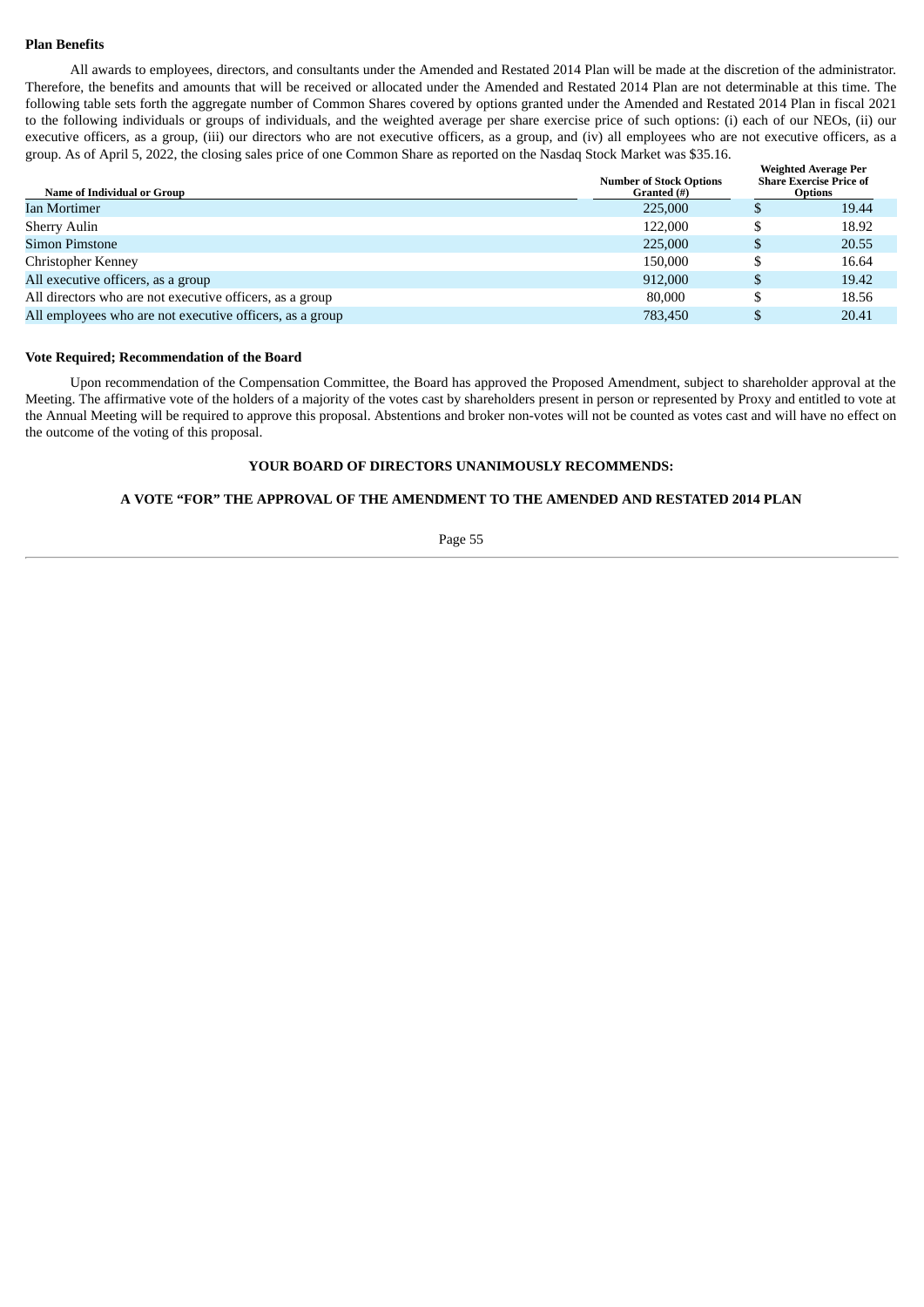## **ITEM 5 AND ITEM 6 – APPOINTMENT AND REMUNERATION OF AUDITOR**

The Corporation proposes that KPMG be appointed as auditor of the Corporation for the ensuing year and that the Audit Committee of the Board be authorized to fix their remuneration. KPMG has been the auditor of the Corporation since November 15, 1999. Prior to KPMG being appointed as auditor of the Corporation, shareholders of the Corporation waived the appointment of an auditor. Representatives of KPMG will be present at the Meeting, and they will have an opportunity to make statements and will be available to respond to appropriate questions from shareholders.

The following tables set forth the aggregate fees billed to the Corporation by KPMG for professional services in fiscal years 2021 and 2020.

|                           |   | 2021(1) | 2020(1) |         |
|---------------------------|---|---------|---------|---------|
| Audit Fees <sup>(2)</sup> | ч | 355,910 | ۵D      | 191,291 |
| Tax Fees $(3)$            |   | 88,090  |         | 111,317 |
| <b>Audit Related Fees</b> |   |         |         |         |
| All Other Fees            |   |         |         |         |
| <b>Total</b>              |   | 444,000 |         | 302,608 |

- (1) The dollar amounts shown in these columns have been converted from Canadian dollars to U.S. dollars. For 2021, the U.S. dollar per Canadian dollar exchange rate used for such conversion was 0.7980 which was the average Bank of Canada foreign exchange rate for the 2021 fiscal year. For 2020, the U.S. dollar per Canadian dollar exchange rate used for such conversion was 0.7461 which was the average Bank of Canada foreign exchange rate for the 2020 fiscal year.
- (2) "Audit Fees" include fees necessary to perform the annual audit and quarterly reviews of the Corporation's consolidated financial statements. Audit Fees include fees for review of tax provisions and for accounting consultations on matters reflected in the financial statements. Audit Fees also include audit or other attest services required by legislation or regulation, such as comfort letters, consents, reviews of securities filings and statutory audits.
- (3) "Tax Fees" include fees for tax compliance and tax advisory services.

#### Audit Committee Policy on Pre-Approval of Audit and Permissible Non-Audit Services of Independent Registered Public Accounting Firm

Pursuant to its charter, the Audit Committee must review and approve, in advance, the scope and plans for the audits and the audit fees and approve in advance (or, where permitted under the rules and regulations of the SEC and applicable Canadian securities laws, subsequently) all non-audit and tax services to be performed by the independent auditor that are not otherwise prohibited by law or regulation and any associated fees. The Audit Committee may delegate to one or more members of the Audit Committee the authority to pre-approve permissible non-audit and tax services, as long as the preapproved services are presented to the full Audit Committee at its next regularly scheduled meeting. The Audit Committee may, in accordance with applicable law, adopt specific policies and procedures for the engagement of the independent auditor for non-audit services, provided that the pre-approval policies and procedures are detailed as to the particular service, the Audit Committee is informed of each non-audit service, and the procedures do not include delegation of the Audit Committee's responsibilities to management. In considering whether to pre-approve any non-audit services, the Audit Committee or its delegates shall consider whether the provision of such services is compatible with maintaining the independence of the auditor. During 2020 and 2021 all services billed by KPMG LLP were pre-approved by the Audit Committee in accordance with this policy.

#### **Vote Required; Recommendation of the Board**

The proposed appointment of KPMG LLP must receive votes "FOR" to pass, and to authorize the Audit Committee to fix the remuneration paid to KPMG LLP requires that a majority of the votes cast vote "FOR" to pass. Abstentions, withhold votes and broker non-votes will have no effect on the outcome of the voting on either of these proposals.

#### **YOUR BOARD OF DIRECTORS UNANIMOUSLY RECOMMENDS:**

## **A VOTE "FOR" THE APPOINTMENT OF KPMG LLP AS AUDITOR OF THE CORPORATION**

**AND**

## **A VOTE "FOR" THE REMUNERATION OF THE AUDITOR TO BE SET BY THE AUDIT COMMITTEE OF THE BOARD**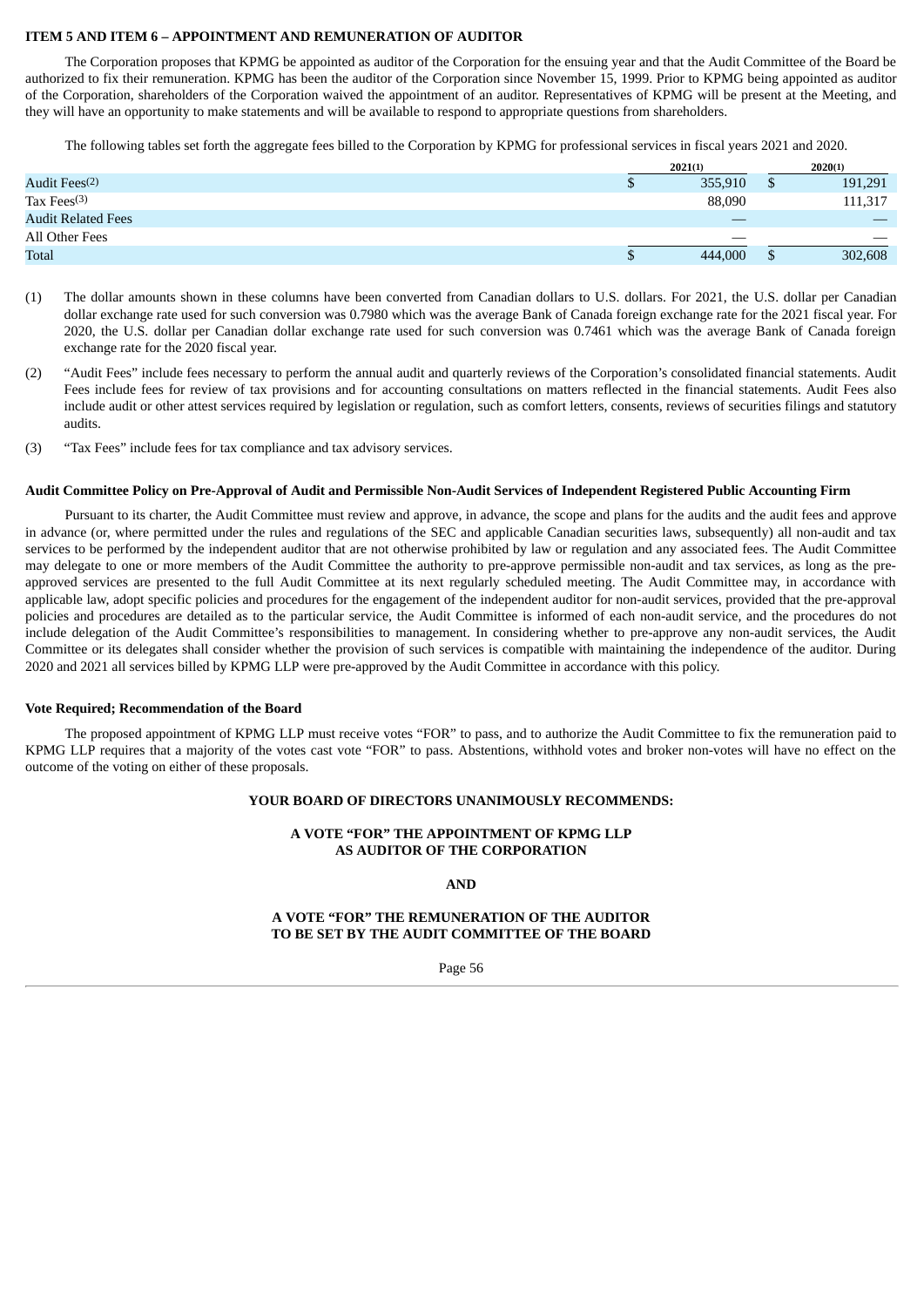#### **INTEREST OF INFORMED PERSONS IN MATERIAL TRANSACTIONS**

Except as otherwise disclosed herein, no director, officer, shareholder holding 5% or more of our Common Shares (or any director or officer or principal shareholder thereof), nor any associate or affiliate of the foregoing persons has or has had any material interest, direct or indirect, in any transaction since the beginning of the Corporation's most recently completed financial year or in any proposed transaction which, in either such case, has materially affected or will materially affect the Corporation.

#### **THIRD PARTY COMPENSATION OF DIRECTORS**

None of our directors is a party to any agreement or arrangement that would require disclosure pursuant to Nasdaq Rule 5250(b)(3).

### **INTEREST OF CERTAIN PERSONS IN MATTERS TO BE ACTED UPON**

Except as otherwise disclosed herein, no current director or officer of the Corporation, no person who has been a director or officer of the Corporation at any time since the beginning of the Corporation's last completed financial year and no associate or affiliate of any of the foregoing has any other material interest, direct or indirect, in any matter to be acted upon at the Meeting.

### **SHAREHOLDER PROPOSALS**

Shareholder proposals to be considered at the 2023 annual meeting of our shareholders must be received by the Corporation no later than December 29, 2022 in order to be included in the proxy materials pursuant to Rule 14a-8 of the Exchange Act. Shareholders who do not wish to use the mechanism provided by the Exchange Act may submit proposals to be considered at the 2023 annual meeting of our shareholders under the provisions of the CBCA. Such shareholder proposals must be received at the principal offices of the Corporation no earlier than January 2, 2023 and no later than March 3, 2023 in order to be included in the proxy materials for such annual meeting pursuant to the requirements of the CBCA. Please see "Item 2 Election of Directors" for additional information regarding shareholder nominees to the board of directors.

## **IMPORTANT NOTICE REGARDING THE AVAILABILITY OF PROXY MATERIALS FOR THE SHAREHOLDER MEETING TO BE HELD ON JUNE 1, 2022**

This Circular and our annual report for the year ended December 31, 2021 are available at *http://investor.xenon-pharma.com/investor-overview*.

## **ADDITIONAL INFORMATION**

Additional information relating to the Corporation, including financial information provided in the Corporation's annual financial statements and related management discussion and analysis for the year ended December 31, 2021, is available on *http://www.sedar.com* under the Corporation's profile. We also make available, free of charge, through our website at *http://investor.xenon-pharma.com/investor-overview*, our annual reports, quarterly reports, current reports, proxy statements and all amendments to those reports as soon as reasonably practicable after such material is electronically filed or furnished with the SEC and the securities commissions in British Columbia, Alberta and Ontario. Our website and information contained therein or incorporated therein is not intended to be incorporated into this Circular.

Copies of all exhibits to the annual report for the year ended December 31, 2021, may be obtained for a nominal fee, which fee will not exceed our reasonable expenses in furnishing such copies, by contacting: Legal Affairs, Xenon Pharmaceuticals Inc., 200 - 3650 Gilmore Way, Burnaby, British Columbia, Canada V5G 4W8, email: legalaffairs@xenon-pharma.com.

Copies of the Corporation's annual financial statements for the year ended December 31, 2021, including the auditor's report thereon, and the Corporation's management discussion and analysis, as well as other reports of the Corporation, may be obtained, free of charge, by contacting: Legal Affairs, Xenon Pharmaceuticals Inc., 200 - 3650 Gilmore Way, Burnaby, British Columbia, Canada V5G 4W8, email: legalaffairs@xenon-pharma.com.

The SEC maintains an internet site that contains reports, proxy and information statements and other information regarding reports that we file or furnish with them electronically at http://www.sec.gov.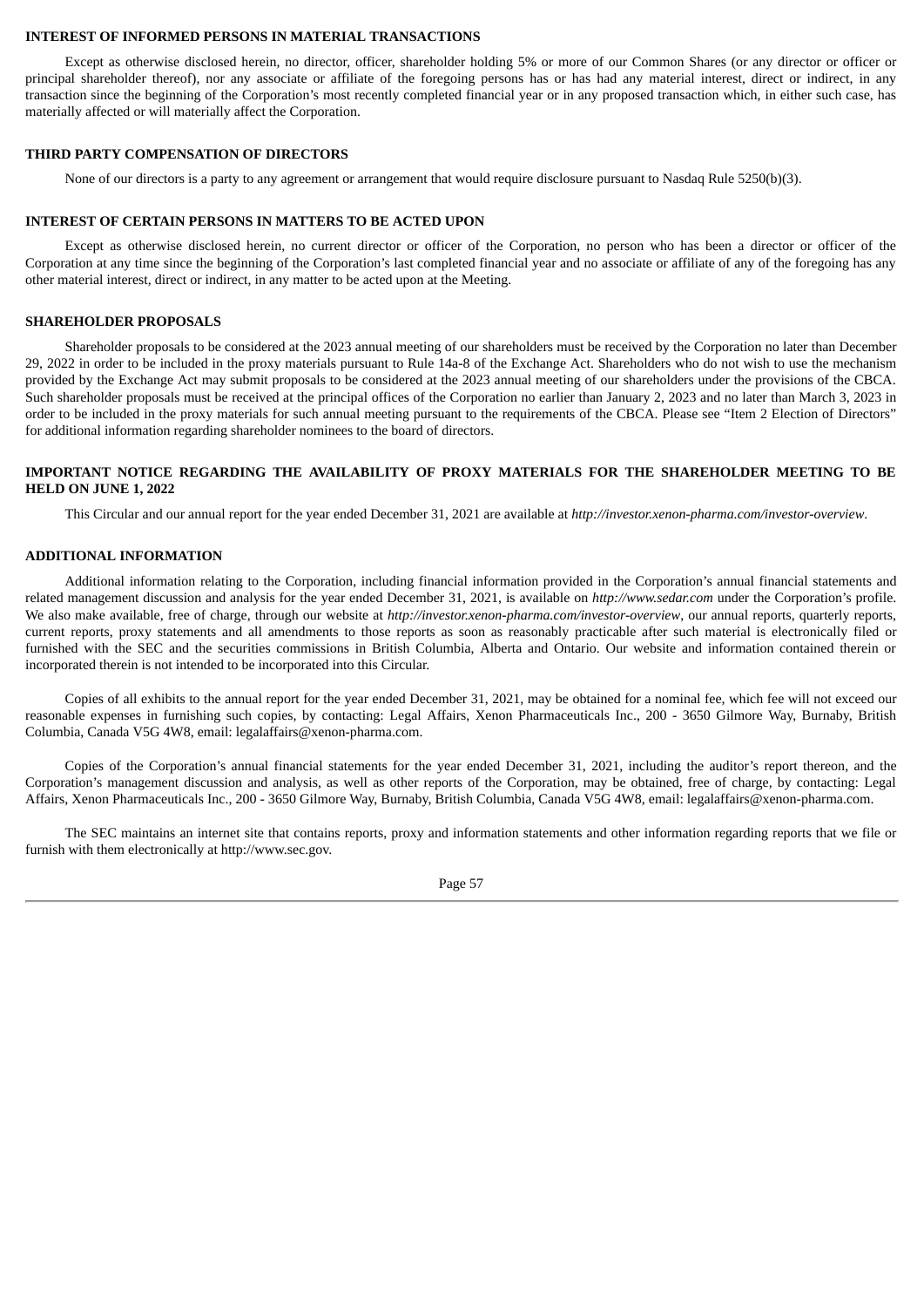# **GENERAL**

The Board is not aware of any other matters which it anticipates will come before the Meeting as of the date of mailing of this Circular. The contents and the sending of the Notice of Meeting and this Circular have been approved by the directors of the Corporation.

DATED as of April 28, 2022

/s/ Ian Mortimer

Ian Mortimer President and Chief Executive Officer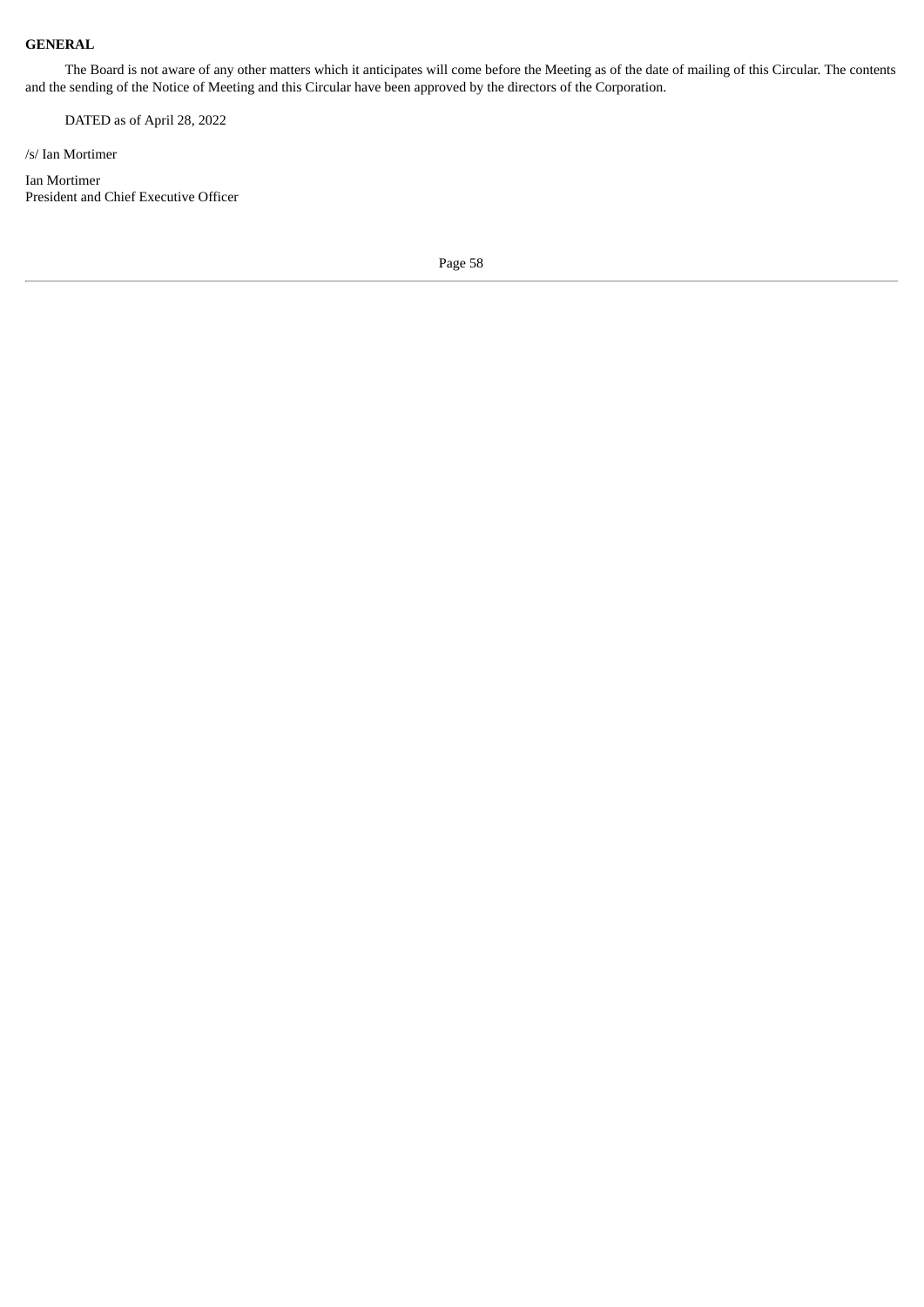# **SCHEDULE A**

# **XENON PHARMACEUTICALS INC. CORPORATE GOVERNANCE GUIDELINES**

The following corporate governance guidelines have been approved and adopted by the Board of Directors (the "**Board**") of Xenon Pharmaceuticals Inc. ("**Xenon**" and, together with its subsidiaries, the "**Corporation**") for the purpose of establishing the corporate governance policies pursuant to which the Board intends to conduct its oversight of the business of the Corporation in accordance with its fiduciary responsibilities.

#### **A. Role of the Board**

The role of the Board is to oversee the performance of the Chief Executive Officer ("**CEO**") and other senior management and to assure that the best interests of shareholders are being served and that all such officers are creating a culture of integrity throughout the Corporation. To satisfy this responsibility, the directors are expected to take a proactive approach to their duties and function as active monitors of corporate management. Accordingly, the directors provide oversight in the formulation of the long term strategic, financial and organizational goals of the Corporation and of the plans designed to achieve those goals. In addition, the Board reviews and approves standards and policies to ensure that the Corporation is committed to achieving its objectives through the maintenance of the highest standards of responsible conduct and ethics and to assure that management carries out their day-to-day operational duties in a competent and ethical manner. Furthermore, the Board or a Board committee will identify and document the financial risks and other risks, including environmental, social and governance, or ESG, risks that the Corporation faces in the course of its business and work with management to monitor and control the identified risks. The Board reports to the shareholders of the Corporation.

The day-to-day business of the Corporation is carried out by its employees, managers and officers, under the direction of the CEO and the oversight of the Board, to enhance the long-term value of the Corporation for the benefit of shareholders. The Board and management also recognize that creating long term enterprise value is advanced by considering the interests and concerns of other stakeholders, including the Corporation's employees, customers, creditors and suppliers as well as the community generally.

The Board understands that effective directors act on an informed basis after thorough inquiry and careful review, appropriate in scope to the magnitude of the matter being considered. The directors know their position requires them to ask probing questions of management and outside advisors. The directors also rely on the advice, reports and opinions of management, counsel and expert advisers. In doing so, the Board evaluates the qualifications of those it relies upon for information and advice and also looks to the processes used by managers and advisors in reaching their recommendations. In addition, the Board has the authority to hire outside advisors at the Corporation's expense if they feel it is appropriate.

#### **B. Selection of Chair of the Board and CEO**

The Board shall appoint the Chair of the Board on an annual basis and shall fill the CEO position based upon the Board's view of what is in the best interests of the Corporation. The CEO and Chair may, but need not be, the same person.

# **C. Lead Independent Director**

In order to facilitate communication between management and the independent directors, in the event that the Chair of the Board is not an independent Director, the Board should elect a "Lead Independent Director," who will have the responsibility to schedule and prepare agendas for meetings of independent directors. The Lead Independent Director will communicate with the CEO, disseminate information to the rest of the Board in a timely manner and raise issues with management on behalf of the independent directors when appropriate. In addition, the Lead Independent Director may have other responsibilities, including calling meetings of independent directors when necessary and appropriate, being available, when appropriate, for consultation and direct communication with the Corporation's shareholders, building a productive relationship between the Board and the CEO, ensuring that the Board fulfills its oversight responsibilities in Corporation strategy, risk oversight and succession planning, and performing such other duties as the Board may from time to time designate. All members of the Board are encouraged to communicate with the CEO. As long as the Chair of the Board is an independent, non-employee director, the "Lead Independent Director" responsibility may be assigned to the Chair.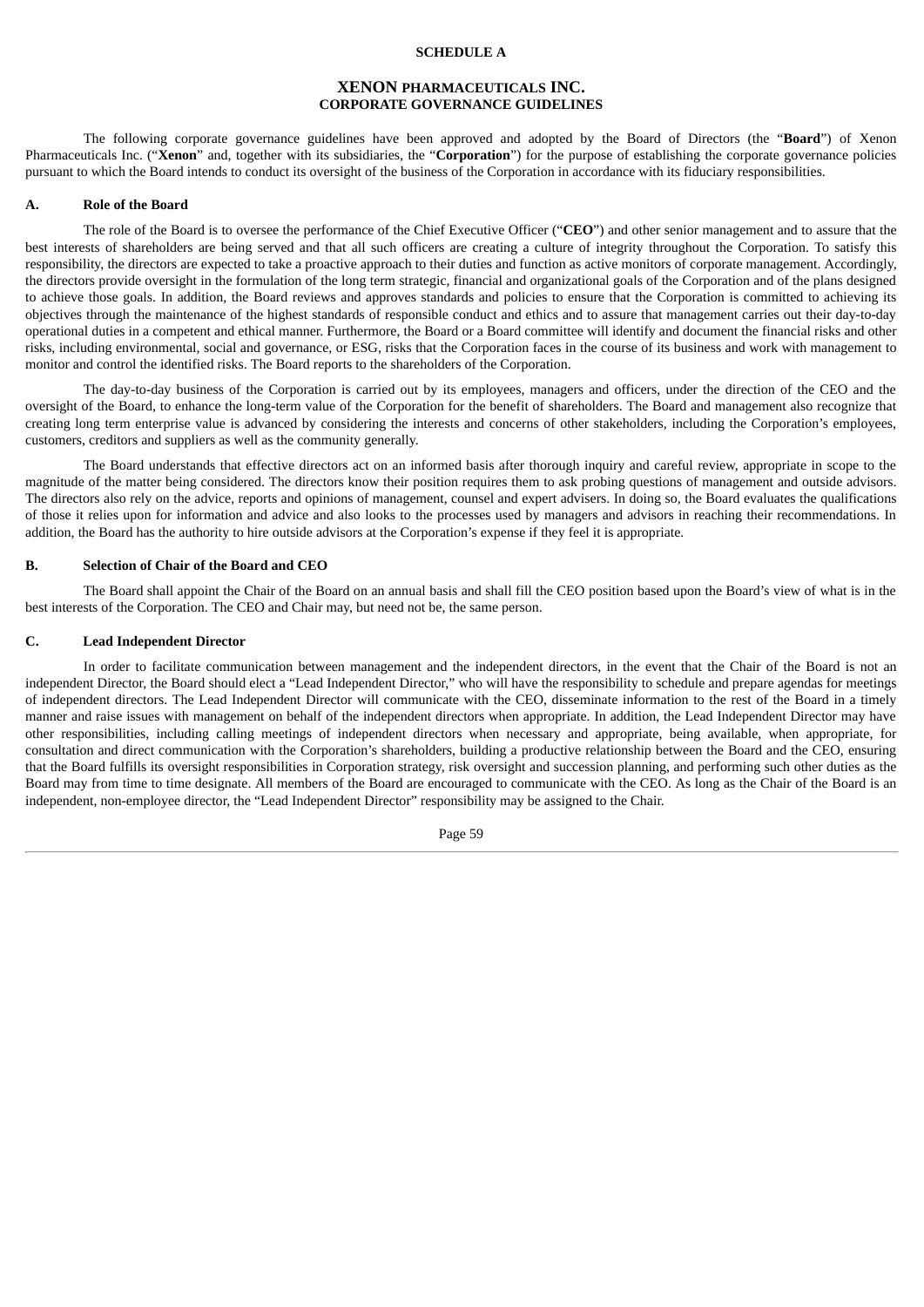#### **D. Committees**

The Board has three standing committees: the Audit Committee; the Compensation Committee; and the Nominating and Corporate Governance Committee. The Board will continue to delegate substantial responsibilities to each committee, and each committee should consist solely of independent directors, as defined by the rules of The Nasdaq Stock Market ("**Nasdaq Rules**") and applicable Canadian securities laws, and in the case of the Audit Committee as defined by the rules and regulations of the Securities and Exchange Commission ("**SEC Rules**") and applicable Canadian securities laws. The members of these committees shall also meet the other membership criteria specified in the respective charters for these committees. Additional committees may be formed from time to time as determined by the Board.

## **E. Assignment of Committee Members**

Committees should be appointed (or re-appointed), and chairs of each committee designated, by the full Board, upon recommendation by the Nominating and Corporate Governance Committee, annually. While the composition of the committees of the Board should be looked at each year in making certain that these committees are not stagnant or without fair representation, it is the Board's belief that continuity of experience in the specific functions of these committees provides a significant benefit to the shareholders and to management.

# **F. Frequency and Length of Committee Meetings**

Each committee chair, in consultation with committee members, will determine the frequency and length of meetings of his or her committee, considering all relevant factors such as the committee's mandate, nature of current committee business to be discussed and the like. Notwithstanding the foregoing, each committee shall meet at least as frequently as is required by the applicable charter adopted by the Board for such committee. Moreover, the committee chair should feel free to call additional committee meetings at times other than the scheduled meetings of the full Board.

### **G. Committee Charters and Agendas**

Each committee shall have its own charter, which will set forth the purpose, membership requirements, authority and responsibilities of the committee. Annually, the chair of each committee should review the existing committee charter and determine, in consultation with the rest of the committee, whether any amendments are required. Committee charters should be within the scope of authority granted by the Board and should be approved by the Board. The chair of the committee, in consultation with appropriate members of management and staff, should develop the overall annual agenda to the extent it can be foreseen. In addition, each committee chair should prepare an agenda prior to each committee meeting and should consult with appropriate members of management for additional items which should be included in the agenda. Any committee of the Board is authorized to engage its own outside advisors at the Corporation's expense, including legal counsel or other consultants, as required, provided that the committee shall promptly advise the full Board of such engagement.

The charters of the Corporation's committees will be available on the Corporation's website at *www.xenon-pharma.com*, and will be made available to shareholders on written request.

## **H. Code of Conduct, Conflicts of Interests, Related Party Transactions and Complaints Process**

The Nominating and Corporate Governance Committee and Audit Committee shall periodically review and approve the Corporation's Code of Business Conduct and Ethics, which is applicable to directors, officers and employees; consider questions of possible conflicts of interest of directors and corporate officers; review actual and potential conflicts of interest (including corporate opportunities) of directors and corporate officers; and approve or prohibit any involvement of such persons in matters that may involve a conflict of interest or corporate opportunity. Directors may be asked from time to time to leave a Board meeting when the Board is considering a transaction in which the director (or another organization in which the director is a director or officer) has a financial or other interest. Directors shall disclose any such interests to the Board in advance of Board deliberation on the topic.

The Audit Committee shall review and approve any proposed related party transactions in compliance with the Corporation's policies and Nasdaq Rules and must report material related party transactions to the full Board and review and approve the Corporation's procedures for handling complaints regarding accounting or auditing matters.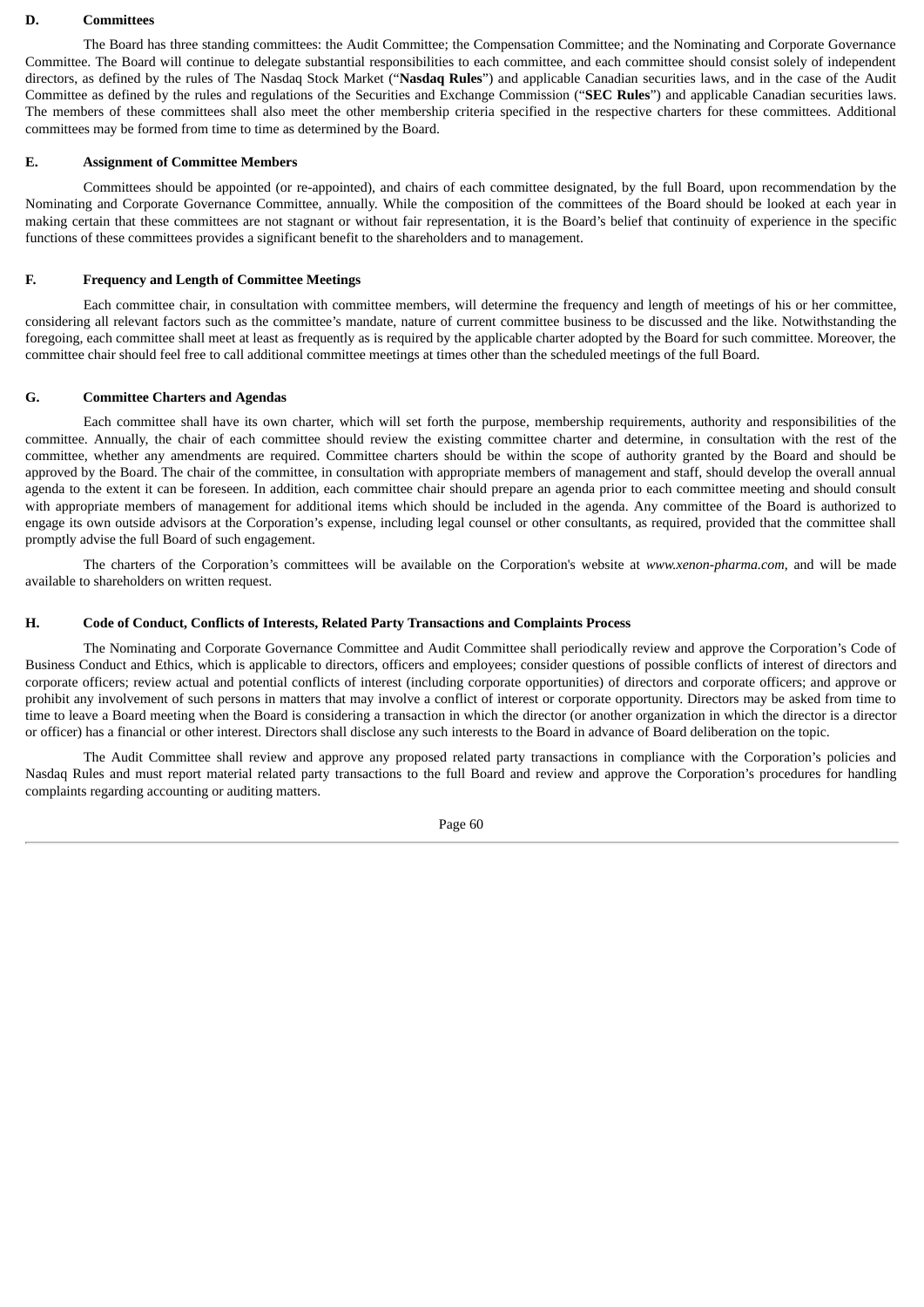#### **I. Board Meetings and Agenda Items**

The Board shall have no less than four regularly scheduled meetings each year at which it reviews and discusses leadership continuity, management development, management reports on the performance of the Corporation, its plans and prospects, as well as more immediate issues facing the Corporation. If independent, the Chair of the Board will set the agenda for and act as chair for each Board meeting. If the Chair of the Board is not independent, as determined in accordance with the SEC Rules and applicable Canadian securities laws, the Lead Independent Director will set the agenda and act as chair for each Board meeting. Each director is free to suggest inclusion of items on the agenda. A representative from the Corporation's outside counsel may be invited by the Board, when appropriate, to attend all or a portion of Board meetings. The Board will review the Corporation's long-term strategic plans during at least one Board meeting per year.

### **J. Board Materials Distributed in Advance**

To the extent possible, information and data which is important to the Board's understanding of matters to be discussed at the meeting and the current status of the Corporation's business should be distributed to the Board a sufficient number of days before the meeting to enable the directors to read and prepare for the meeting.

### **K. Board, Committee and Shareholder Meetings**

Directors are expected to prepare for, attend, and actively participate in all Board and committee meetings. As a general rule, preparation material on specific subjects should be sent to the directors in advance so that the Board meeting time may be conserved and discussion time focused on questions that the Board has about the material. Each director will review thoroughly the materials provided in connection with each Board and committee meeting and be adequately prepared for each meeting. On those occasions when the subject matter is too sensitive to be distributed, the subject will have to be introduced at the meeting. The Corporation strongly encourages directors to attend the annual meeting of shareholders.

### **L. Regular Attendance of Management at Board Meetings**

It is anticipated that certain members of management (*e.g.*, the Chief Financial Officer and such other members of the executive staff as the CEO may from time to time designate) will attend Board meetings on a regular basis. Other members of management and staff will attend meetings and present reports from time to time. Specifically, the Board encourages management to schedule managers to be present at Board meetings who can provide additional insight into the items being discussed because of personal involvement in these areas. It is understood that Corporation personnel and others attending Board meetings may be asked to leave the meeting in order for the Board to meet in executive session.

### **M. Executive Sessions of Independent Directors and Audit Committee**

It is the policy of the Board to regularly have separate meeting times for independent directors without management. Such meetings should be held at least twice per year, following regularly scheduled meetings and at such other times as requested by an independent director. The Chair of the Board or the Lead Independent Director shall preside at executive sessions.

In addition, the Audit Committee of the Board should meet periodically with the Corporation's outside auditors without management present at such times as it deems appropriate.

#### **N. Board Access to Corporation Management**

Directors should have full access to members of management, either as a group or individually, and to Corporation information that they believe is necessary to fulfill their obligations as directors. The directors should use their judgment to ensure that any such contact or communication is not disruptive to the business operations of the Corporation.

### **O. Board Compensation Review**

The Compensation Committee should conduct an annual review of director compensation. This review will include input from the Corporation's Human Resources department and may include input from outside consultants in order to evaluate director compensation compared to other companies of like size in the industry. Any change in Board compensation should be approved by the Board after recommendation from the Compensation Committee. Ownership of shares by the directors is encouraged. Board members who are also employees shall not be separately compensated for their service on the Board.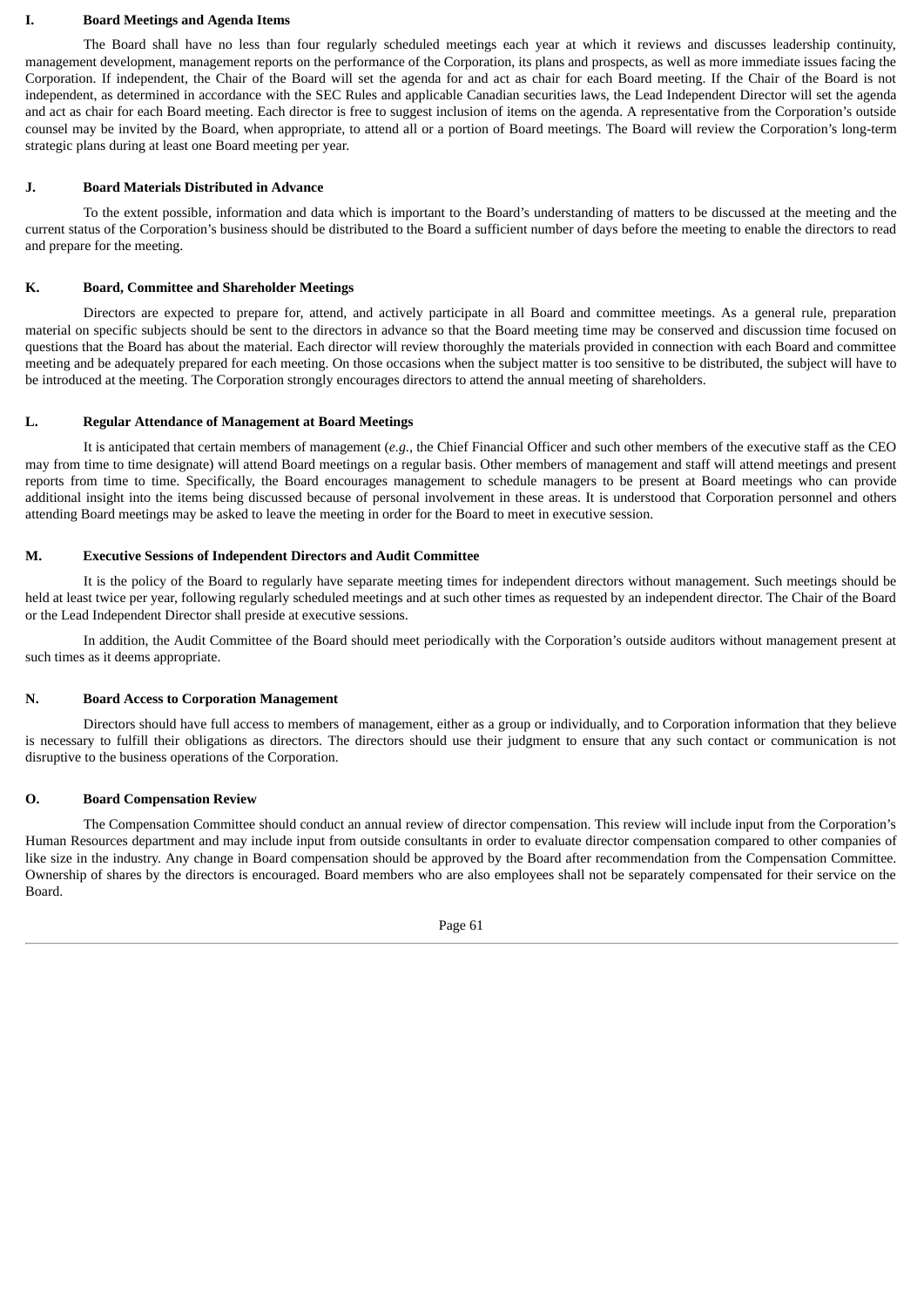## **P. Size of the Board**

The size of the Board is established in accordance with the Corporation's By-laws, subject to the minimum and maximum number of directors set out in the Corporation's Articles of Continuance and under applicable corporate and securities laws. The size of the Board may vary based upon the size of the business and the availability of qualified candidates. Board size should facilitate active interaction and participation by all directors. The Board will review from time to time the appropriateness of its size.

### **Q. Composition of Board**

The Board believes that, so long as the Corporation does not qualify as a "controlled company" under the rules of Nasdaq, as a matter of policy there should be a majority of independent directors on the Board. Within that policy, the mix of directors should provide a range of expertise and perspective in areas relevant to the Corporation's business.

# **R. Board Definition of "Independence" for Directors**

A director shall be considered "independent" for purposes of serving on the Board if he or she meets the criteria for independence established by applicable securities laws and the Nasdaq Rules. A director shall be considered "independent" for purposes of serving on a Board committee based on the definition of independence used in that committee's charter, which shall conform to any requirements established for such a committee by the Nasdaq Rules, any applicable SEC Rules and any applicable Canadian securities laws.

### **S. Board Membership Criteria and Selection**

When assessing Board composition, identifying suitable candidates for appointment to the Board or recommending a slate of directors for shareholder approval, the Nominating and Corporate Governance Committee will consider candidates using objective criteria, including without limitation issues of character, judgment, independence, expertise, corporate experience, length of service, understanding of the Corporation's business, other commitments and the like, and the composition of the Board, having due regard to the benefits of diversity and the needs of the Board. For purposes of this policy, diversity includes business experience, geography, age, gender, visible minorities, Aboriginal peoples, persons with disabilities, sexual orientation and other personal characteristics. Selection of new directors requires recommendation of a candidate by the Nominating and Corporate Governance Committee to the full Board, which has responsibility for naming new members in the event of a vacancy or expansion of the Board between annual meetings of shareholders.

It is the policy of the Board that the Nominating and Corporate Governance Committee consider both recommendations and nominations for candidates to the Board from shareholders *so long as* such recommendations and nominations comply with the Articles of Continuance, as amended, and the By-laws of the Corporation and applicable laws, including the SEC Rules and applicable Canadian securities laws. Shareholders may recommend director nominees for consideration by the Nominating and Corporate Governance Committee by writing to the Secretary of the Corporation and providing the information required in the Corporation's By-laws. Following verification of the shareholder status of the person submitting the recommendation, all properly submitted recommendations will be promptly brought to the attention of the Nominating and Corporate Governance Committee. Shareholders who desire to nominate persons directly for election to the Board at the Corporation's annual meeting of shareholders must meet the deadlines and other requirements set forth in the Corporation's By-laws, the SEC Rules, and applicable Canadian securities laws.

# **T. Notifying a Director of Non-Inclusion on a Proposed Slate of Directors**

Any proposal to decrease the size of the Board, or to substitute a new director for an existing director, should be made first by the Nominating and Corporate Governance Committee, then approved by the full Board. After receipt of a recommendation from the Nominating and Corporate Governance Committee, the Chair of the Board or the Lead Independent Director should notify the director of such recommendation prior to the meeting of the Board at which the slate of nominees is proposed to be approved.

# **U. Assessing Board and Committee Performance**

The Nominating and Corporate Governance Committee should establish an annual process for permitting the Board and each committee to conduct an assessment of its performance during the prior year. This assessment should focus on areas in which the Board or the committees believe contributions can be made going forward to increase the effectiveness of the Board or the committees. Each committee and the full Board will consider and discuss the findings of the assessments.

The Board will, in conjunction with the Nominating and Corporate Governance Committee, assess the participation, contributions and effectiveness of the Chair, and individual board members on an annual basis.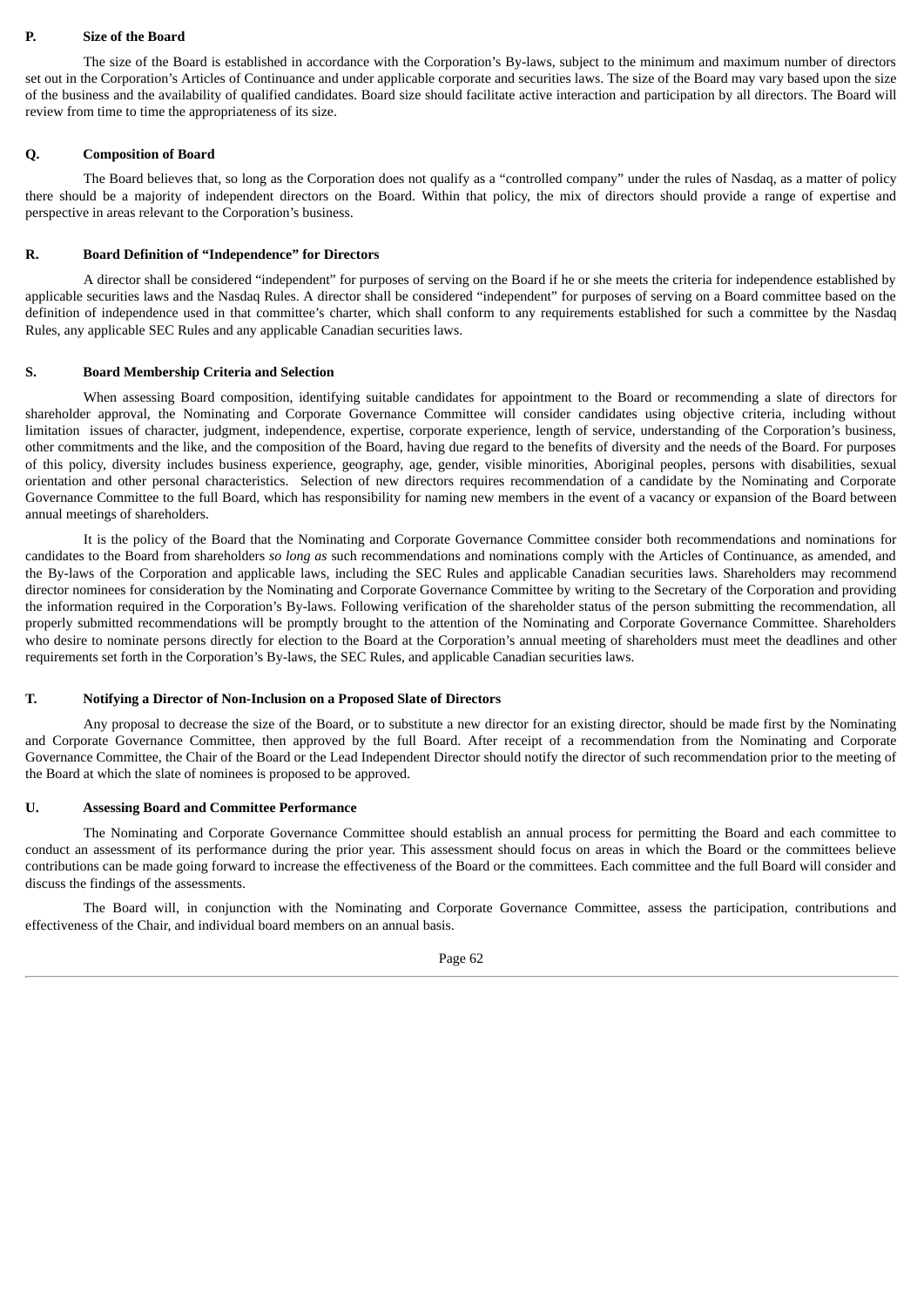## **V. Annual Election of Directors**

Directors shall be subject to election at each annual meeting of shareholders in accordance with the Corporation's By-laws. The Board shall fill vacancies or add new directors as provided in the Corporation's By-laws and in accordance with applicable Canadian corporate laws.

## **W. Director Orientation and Continuing Education**

Meetings of the Board shall be designed to provide orientation for new directors to assist them in understanding the Corporation's business as well as an introduction to the Corporation's senior management. Further, the Corporation encourages directors to participate in continuing education programs focused on the Corporation's business and industry, committee roles and responsibilities and legal and ethical responsibilities of directors.

### **X. Formal Evaluation and Compensation of the CEO and Other Executive Officers**

The formal evaluation of the CEO and the other executive officers should be made in the context of annual compensation review by the Compensation Committee, with appropriate input from other directors, and should be communicated to the CEO by the Chair of the Board or the Lead Independent Director and the chair of the Compensation Committee.

# **Y. Succession Planning**

The Nominating and Corporate Governance Committee, in consultation with the full Board, is primarily responsible for CEO succession planning. In addition, it shall monitor succession plans for other key executives. Succession planning can be critical in the event the CEO or other key executives should cease to serve for any reason, including resignation or unexpected disability. The Board believes that establishment of a strong management team is the best way to prepare for an unanticipated executive departure.

# **Z. Management Development**

In addition to its responsibilities related to executive succession planning, the Nominating and Corporate Governance Committee shall confer with the CEO to encourage management's employee development programs.

## **AA. Board Interaction with Third Parties**

The Board believes that management speaks for the Corporation. Individual directors may, from time to time, meet or otherwise communicate with various constituencies that are involved with the Corporation, but it is expected that directors would do this with knowledge of management and, in most instances, only at the request of management.

In cases where shareholders wish to communicate directly with the non-management directors, messages can be sent by mail to Xenon Pharmaceuticals Inc., 200-3650 Gilmore Way, Burnaby, British Columbia, V5G 4W8, Canada, Attn: Chief Financial Officer. The Chief Financial Officer will forward the messages to the appropriate committee of the Board or non-management director.

The Corporation's directors should not accept any gift of value that indicates an intent to influence improperly the normal business relationship between the Corporation and any supplier, customer or competitor.

# **BB. Formulation of Strategy**

The Board should provide oversight to management in formulating corporate strategy.

## **CC. Periodic Review of Guidelines**

The Nominating and Corporate Governance Committee and the Board should review these guidelines at least annually.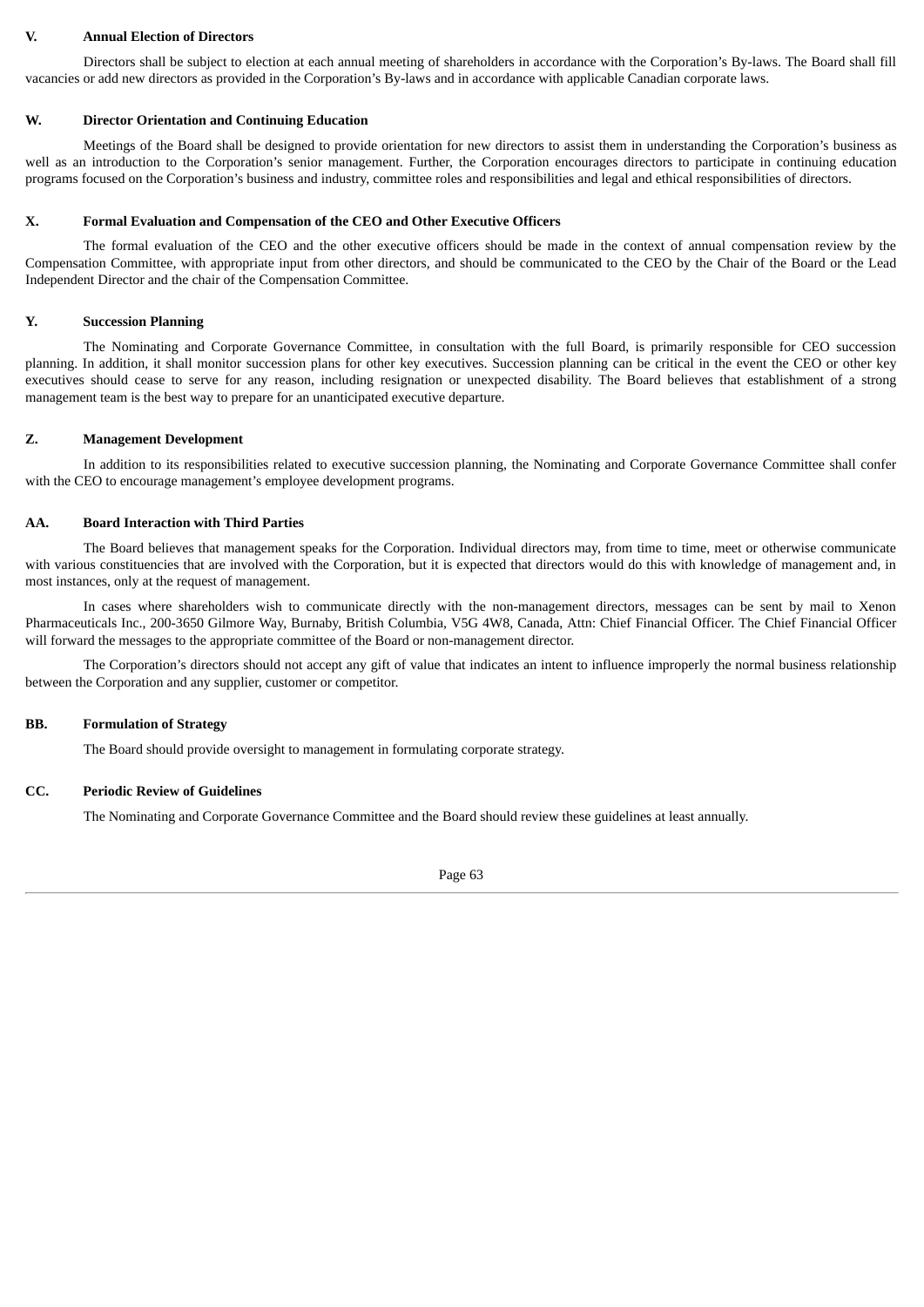# **SCHEDULE B**

# **CHARTER OF THE AUDIT COMMITTEE OF THE BOARD OF DIRECTORS OF XENON PHARMACEUTICALS INC.**

### **PURPOSE**

The purpose of the Audit Committee is to assist the Board of Directors (the "**Board**") of Xenon Pharmaceuticals Inc. ("**Xenon**," and together with its subsidiaries, the "**Corporation**") in fulfilling its responsibilities for generally overseeing:

- A. The Corporation's accounting and financial reporting processes and internal control over financial reporting, as well as the audit and integrity of the Corporation's financial statements.
- B. The qualifications and independence of the Corporation's registered public accounting firm (the "**independent auditor**").
- C. The performance of the Corporation's independent auditor, and, if the Corporation maintains an internal audit function, the performance of such internal audit function.
- D. The Corporation's compliance with applicable law (including U.S. federal and Canadian securities laws and other legal and regulatory requirements).
- E. Risk assessment and risk management.

The Audit Committee is also responsible for preparing the report required by Securities and Exchange Commission ("**SEC**") rules to be included in Xenon's proxy statement for the annual meeting of shareholders, and for performing such other duties and responsibilities as are enumerated in or consistent with this charter.

### **COMPOSITION**

- 1. Membership and Appointment. The Audit Committee shall consist of at least three members of the Board. Members of the Audit Committee shall be appointed by the Board upon the recommendation of the Nominating and Corporate Governance Committee and may be removed by the Board in its discretion.
- 2. Qualifications. Members of the Audit Committee must meet the following criteria (as well as any criteria required by the SEC):
	- a) Each member of the Audit Committee shall meet the independence standards established by the SEC and the securities exchange on which Xenon is listed, and the determination of independence will be made by the Board.
	- b) Each member of the Audit Committee must be able to read and understand fundamental financial statements and otherwise must comply with all financial literacy requirements of the securities exchange on which Xenon is listed and all other applicable securities laws.
	- c) At least one member of the Audit Committee must have past employment experience in finance or accounting, requisite professional certification in accounting or other comparable experience or background that leads to financial sophistication. A person who satisfies the definition of "audit committee financial expert" will also be presumed to have financial sophistication.
	- d) At least one member of the Audit Committee shall be an "audit committee financial expert," as determined by the Board in accordance with SEC rules.
	- e) No member of the Audit Committee shall have participated in the preparation of the financial statements of the Corporation or any of its current subsidiaries at any time during the prior three years.
	- f) Each member of the Audit Committee shall have such other qualifications as are established by the Board from time to time, or as required by applicable law or the rules and regulations of the SEC or the securities exchange on which Xenon is listed.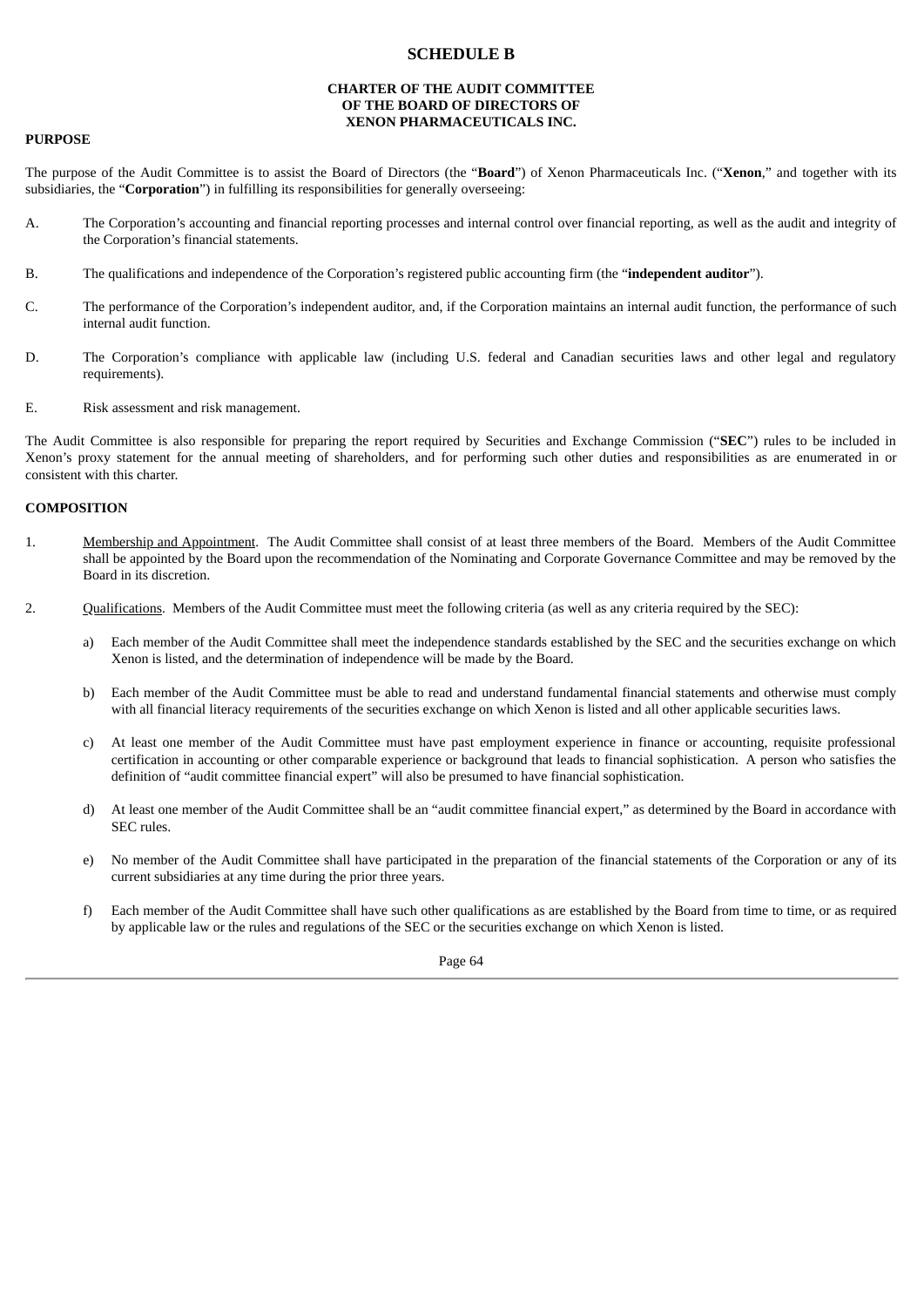3. Chair. The Board may designate a chair of the Audit Committee. In the absence of that designation, the Audit Committee may designate a chair by majority vote of the Audit Committee members.

# **RESPONSIBILITIES**

The following are the principal recurring responsibilities of the Audit Committee. The Audit Committee may perform such other functions as are consistent with its purpose and applicable law, rules and regulations and as the Board or the Audit Committee deem appropriate. In carrying out its responsibilities, the Audit Committee believes its policies and procedures should remain flexible, in order to best react to changing conditions and circumstances.

- 1. Select and Hire the Independent Auditor. Subject to any required approval by the shareholders of the corporation, the Audit Committee shall be directly responsible for appointing, compensating, retaining, overseeing and, where appropriate, replacing the independent auditor. The independent auditor will report directly to the Audit Committee. The Audit Committee shall have sole authority to approve the hiring and discharging of the independent auditor, all audit engagement fees and terms and all permissible non-audit engagements with the independent auditor. The Audit Committee shall also appoint, retain, compensate, oversee and, where appropriate, replace any other registered public accounting firm engaged for the purpose of preparing or issuing an audit report or performing other audit, review or attest services for the Corporation.
- 2. Supervise and Evaluate the Independent Auditor. The Audit Committee shall:
	- a) Oversee and, at least annually, evaluate the work of the independent auditor or any other registered public accounting firm engaged for the purpose of preparing or issuing an audit report or performing other audit, review or attest services for the Corporation, which evaluation shall include a review and evaluation of the lead partner of the independent auditor. The Audit Committee shall review, in consultation with the independent auditor, the annual audit plan and scope of audit activities and monitor such plan's progress.
	- b) Review and resolve any disagreements that may arise between management and the independent auditor regarding internal control over financial reporting or financial reporting.
	- c) At least annually, obtain and review a report by the independent auditor that describes (i) the independent auditor's internal quality-control procedures, and (ii) any material issues raised by the most recent internal quality-control review, or peer review, of the independent auditor or by any inquiry or investigation by governmental or professional authorities, within the preceding five years, regarding any independent audit performed by the independent auditor, and any steps taken to deal with any such issues.
	- d) Communicate directly with the independent auditors, and, if the Corporation maintains an internal audit function, the internal auditors.
- 3. Evaluate the Independence of the Independent Auditor. The Audit Committee shall:
	- a) Review and discuss with the independent auditor the written independence disclosures required by the applicable requirements of the Public Company Accounting Oversight Board or other regulatory body.
	- b) Review and discuss with the independent auditor on a periodic basis (not less frequently than on an annual basis) any other relationships or services (including permissible non-audit services) that may affect its objectivity and independence.
	- c) Oversee the rotation of the independent auditor's lead audit and concurring partners and the rotation of other audit partners, with applicable time-out periods, in accordance with applicable law.
	- d) Take any other appropriate action to oversee the independence of the Corporation's independent auditor.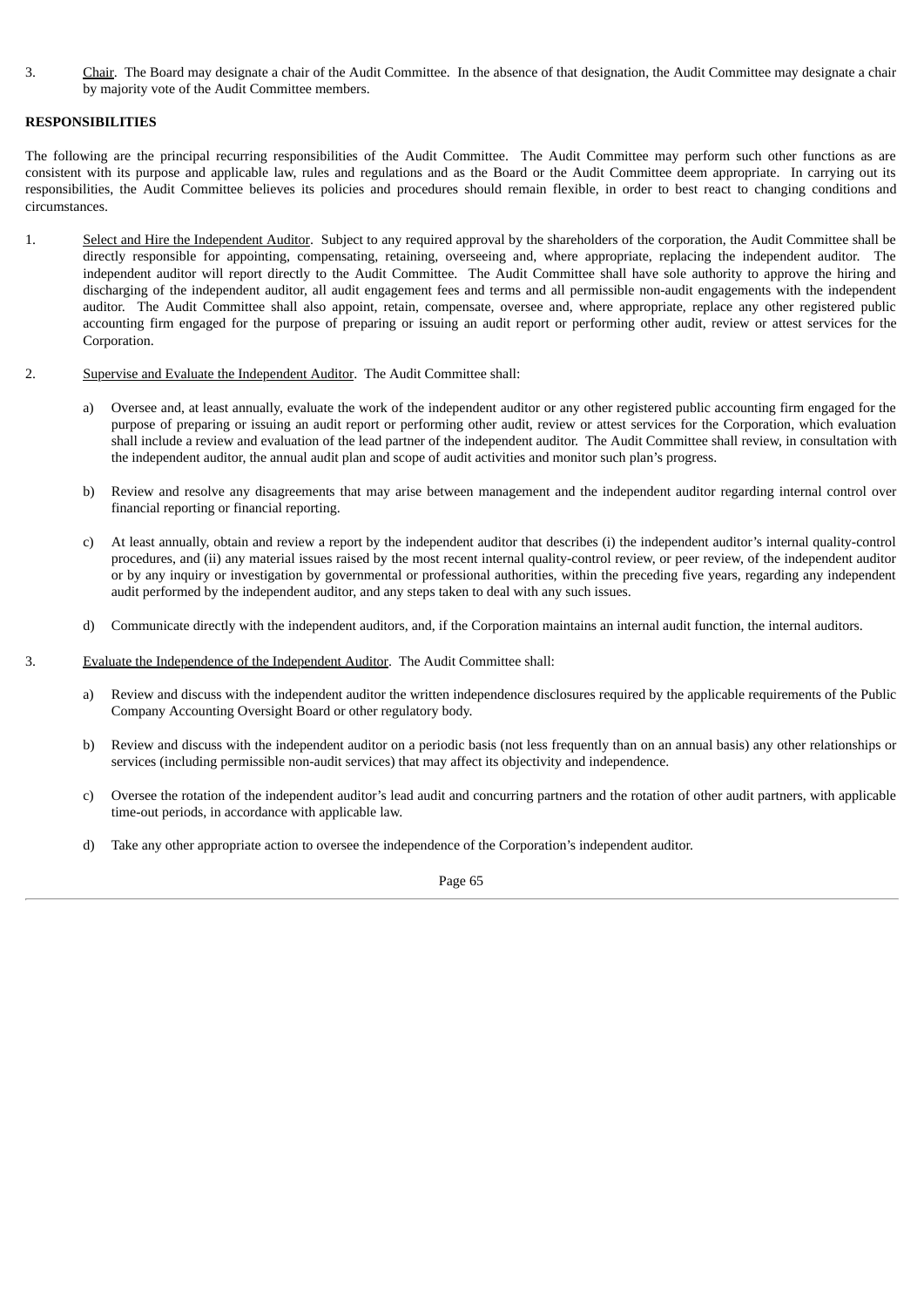- 4. Approve Audit and Non-Audit Services and Fees. The Audit Committee shall (i) review and approve, in advance, the scope and plans for the audits and the audit fees and (ii) approve in advance (or, where permitted under the rules and regulations of the SEC and applicable Canadian securities laws, subsequently) all non-audit and tax services to be performed by the independent auditor, that are not otherwise prohibited by law or regulation and any associated fees. The Audit Committee may delegate to one or more members of the Audit Committee the authority to preapprove permissible non-audit and tax services, as long as the pre-approved services are presented to the full Audit Committee at its next regularly scheduled meeting. The Audit Committee may, in accordance with applicable law, adopt specific policies and procedures for the engagement of the independent auditor for non-audit services, provided that the pre-approval policies and procedures are detailed as to the particular service, the Audit Committee is informed of each non-audit service, and the procedures do not include delegation of the Audit Committee's responsibilities to management. In considering whether to pre-approve any non-audit services, the Audit Committee or its delegates shall consider whether the provision of such services is compatible with maintaining the independence of the auditor.
- 5. Review and/or Approve Financial Statements. The Audit Committee shall review, and approve as applicable, and discuss the following with management, the independent auditor, and, if the Corporation maintains an internal audit function, the internal auditor, as applicable:
	- a) The scope and timing of the annual audit of the Corporation's financial statements.
	- b) The Corporation's annual audited and quarterly unaudited financial statements and annual and quarterly reports on Form 10-K and 10-Q, as applicable, including the disclosures in "Management's Discussion and Analysis of Financial Condition and Results of Operations," and recommend to the Board whether the audited financial statements and "Management's Discussion and Analysis of Financial Condition and Results of Operations" should be included in Xenon's Form 10-K, and the related press releases, and approve the inclusion of the quarterly unaudited financial statements and "Management's Discussion and Analysis of Financial Condition and Results of Operations" in Xenon's quarterly reports on Form 10-Q, and the related press releases.
	- c) The results of the independent audit and the quarterly reviews, and the independent auditor's opinion on the audited financial statements.
	- d) The reports and certifications regarding internal control over financial reporting and disclosure controls and procedures.
	- e) Major issues regarding accounting principles and financial statement presentation, including any significant changes in the Corporation's selection or application of accounting principles.
	- f) Analyses prepared by management or the independent auditor setting forth significant financial reporting issues and judgments made in connection with the preparation of the financial statements, including analyses of the effects of alternative GAAP methods on the financial statements.
	- g) The effect of regulatory and accounting initiatives, as well as off-balance sheet structures, on the Corporation's financial statements.
	- h) Any significant changes required or taken in the audit plan as a result of any material control deficiency.
	- i) Any problems or difficulties the independent auditor encountered in the course of its audit work, including any restrictions on the scope of the auditor's activities or on access to requested information, and management's response.
	- j) Any significant disagreements between management and the independent auditor.
- 6. Reports and Communications from the Independent Auditor. The Audit Committee shall review and discuss reports from the independent auditor concerning the following:
	- a) Critical accounting policies and practices to be used by the Corporation.
	- b) Alternative treatments of financial information within GAAP that the auditor has discussed with management, ramifications of the use of these alternative disclosures and treatments, and the treatment preferred by the independent auditor if different from that used by management.
	- c) Other material written communications between the independent auditor and management, such as any management letter or schedule of unadjusted differences.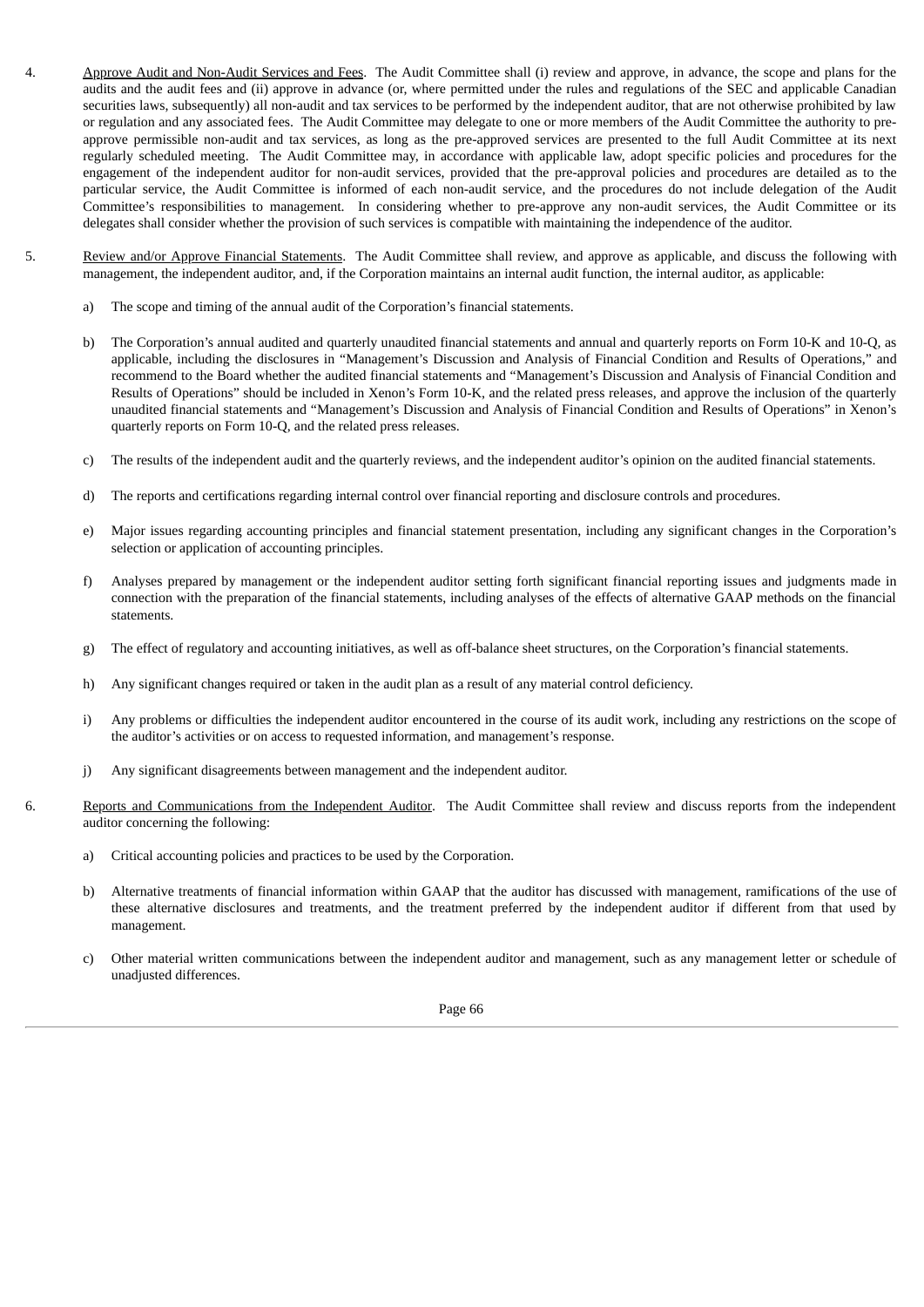- d) Other matters required to be communicated to the Audit Committee under generally accepted auditing standards and other legal or regulatory requirements.
- 7. Audit Committee Report. The Audit Committee shall prepare the report of the Audit Committee that SEC rules require to be included in Xenon's annual proxy statement.
- 8. Earnings Press Releases and Earnings Guidance. The Audit Committee shall review all earnings press releases before Xenon publicly discloses this information, and discuss with management and the independent auditors corporate policies with respect to earnings press releases (with particular attention to any use of "pro forma" or "adjusted" non-GAAP information), as well as corporate policies with respect to financial information and earnings guidance provided to the public, analysts and ratings agencies.
- 9. **Internal Controls**. The Audit Committee shall review and discuss with management, the independent auditor, and, if the Corporation maintains an internal audit function, the internal auditor, the adequacy and effectiveness of the Corporation's internal controls, including any changes, significant deficiencies or material weaknesses in those controls reported by the independent auditor, the internal auditors or management and any special audit steps adopted in light of any material control deficiencies, and any fraud, whether or not material, that involves management or other Corporation employees who have a significant role in the Corporation's internal controls. The Audit Committee shall also review and discuss with management and the independent auditors, disclosure relating to the Corporation's internal controls, the independent auditor's report on the Corporation's internal control over financial reporting (if applicable) and required management certifications to be included in or attached as exhibits to Xenon's Annual Reports on Form 10-K or Quarterly Reports on Form 10-Q, as applicable.
- 10. Disclosure Controls and Procedures. The Audit Committee shall review and discuss the adequacy and effectiveness of the Corporation's disclosure controls and procedures. The Audit Committee must be satisfied that adequate procedures are in place for the review of the Corporation's public disclosure of financial information and must periodically assess the adequacy of those procedures.
- 11. Internal Audit. If the Corporation determines to implement or maintain an internal audit function, the Audit Committee shall:
	- a) Review and approve the overall objectives, scope, organizational structure, responsibilities, resources and activities of the internal audit function.
	- b) Review and concur in the appointment or, if applicable, the reassignment or dismissal of the senior internal auditing executive.
	- c) Review and discuss with management and the internal auditors the process used in developing the internal audit plan, the scope of the internal audit plan, significant changes in the planned scope of the internal audit plan and the coordination of the internal audit plan with the independent audit.
	- d) Discuss with the independent auditor the responsibilities, budget and staffing of the Corporation's internal audit function.
	- e) Review and discuss with the internal auditors the results of the internal audit, significant issues in internal audit reports and responses by management.
	- f) Review and discuss the performance and effectiveness of the internal audit function.
	- g) Communicate directly with the internal auditors.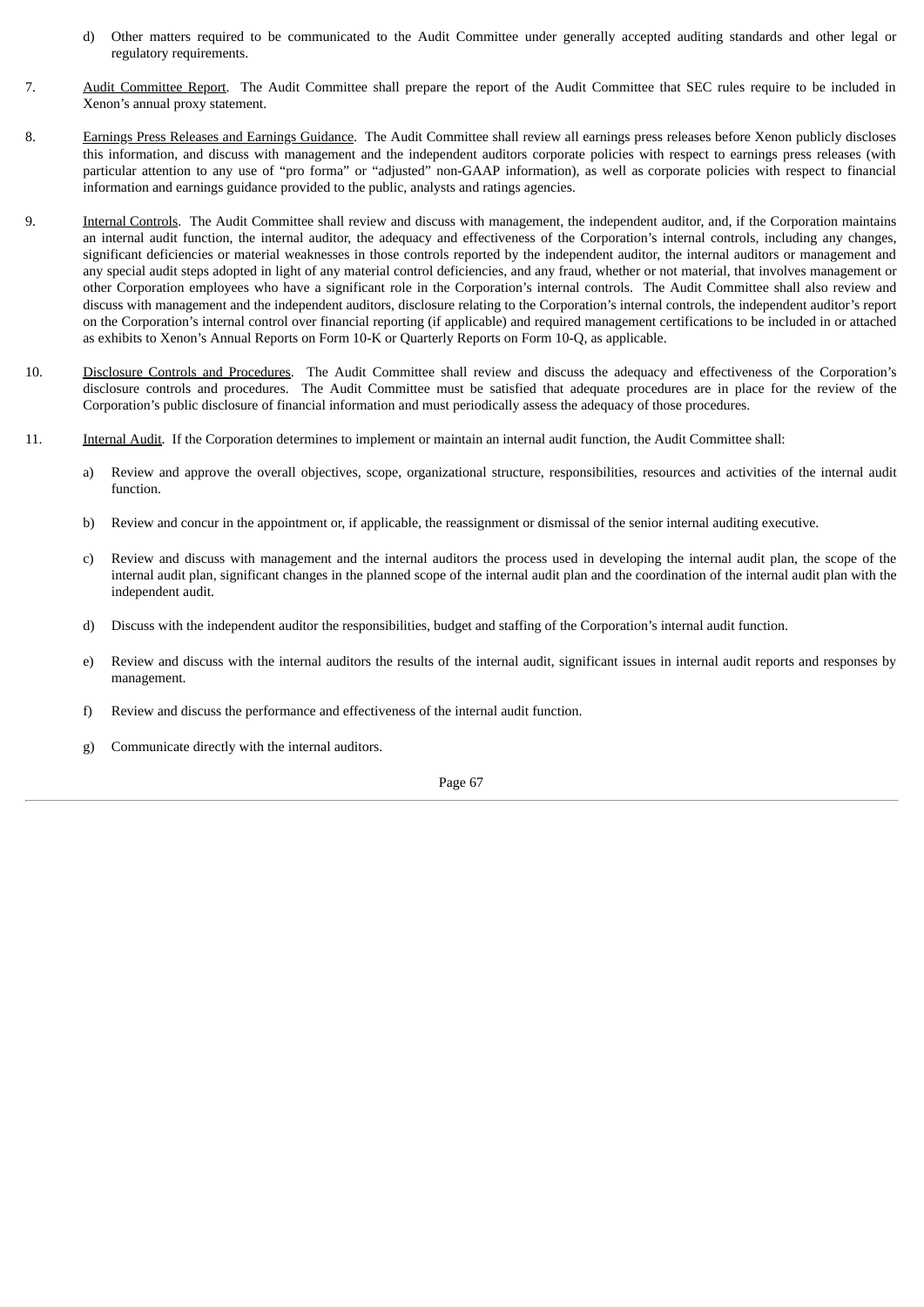- 12. Legal and Regulatory Compliance. The Audit Committee shall review and discuss with management, the independent auditor and, if the Corporation maintains an internal audit function, the internal auditor (i) the overall adequacy and effectiveness of the Corporation's legal, regulatory and ethical compliance programs, including the Corporation's code of business conduct and ethics, compliance with the Foreign Corrupt Practices Act of 1977, and similar anticorruption legislation, and compliance with export control regulations and (ii) reports regarding compliance with applicable laws, regulations and internal compliance programs. The Audit Committee shall discuss with management and the independent auditor any correspondence with regulators or governmental agencies and any published reports that raise material issues regarding the Corporation's financial statements or accounting policies. The Audit Committee shall discuss with the Corporation's Chief Financial Officer any legal matters that may have a material impact on the financial statements or the Corporation's compliance procedures.
- 13. Complaints. The Audit Committee shall establish and oversee procedures for the receipt, retention and treatment of complaints on accounting, internal accounting controls or audit matters, as well as for confidential and anonymous submissions by the Corporation's employees concerning questionable accounting or auditing matters.
- 14. Risks. The Audit Committee shall review and discuss with management, the independent auditor, and, if the Corporation maintains an internal audit function, the internal auditor, the Corporation's major financial risk exposures including investment and foreign exchange risks and the steps management has taken to monitor and control those exposures, including the Corporation's guidelines and policies with respect to risk assessment and risk management.
- 15. Related Party Transactions. The Audit Committee shall review the Corporation's related person transaction policy, and shall review and oversee all transactions between the Corporation and a related person (as defined in Item 404 of Regulation S-K), in accordance with such policies and procedures.
- 16. **Hiring of Auditor Personnel**. The Audit Committee shall set hiring policies with regard to employees and former employees of the present and former independent auditor and oversee compliance with such policies.

The function of the Audit Committee is primarily one of oversight. The Corporation's management is responsible for preparing the Corporation's financial statements, and the independent auditor is responsible for auditing and reviewing those financial statements. The Audit Committee is responsible for assisting the Board in overseeing the conduct of these activities by management and the independent auditor. The Audit Committee is not responsible for providing any expert or special assurance as to the financial statements or the independent auditor's work. It is recognized that the members of the Audit Committee are not full-time employees of the Corporation, that it is not the duty or responsibility of the Audit Committee or its members to conduct "field work" or other types of auditing or accounting reviews or procedures or to set auditor independence standards, and that each member of the Audit Committee shall be entitled to rely on (i) the integrity of those persons and organizations within and outside the Corporation from which the Audit Committee receives information and (ii) the accuracy of the financial and other information provided to the Audit Committee, in either instance absent actual knowledge to the contrary.

# **MEETINGS AND PROCEDURES**

- 1. Meetings.
	- a) The Audit Committee will meet at least once each fiscal quarter (with additional meetings as it deems necessary or appropriate) at such times and places as the Audit Committee determines. The chair of the Audit Committee shall preside at each meeting. The chair will approve the agenda for the Audit Committee's meetings and any member may suggest items for consideration. If a chair is not designated or present, an acting chair may be designated by the Audit Committee members present. The Audit Committee may act by unanimous written consent (which may include electronic consent) in lieu of a meeting, which shall constitute a valid action of the Audit Committee if it has been executed by each Audit Committee member and shows the date of execution. Any written consent will be effective on the date of the last signature or electronic consent, as the case may be, and will be filed with the minutes of the meetings of the Board.
	- b) The Audit Committee shall cause to be kept written minutes of its proceedings, which minutes will be filed with the minutes of the meeting of the Board.
	- c) The Audit Committee shall meet periodically with members of management as deemed appropriate, the head of the internal audit department, if applicable, and the independent auditor in separate executive sessions. Each regularly scheduled meeting of the Audit Committee will conclude with an executive session of the Audit Committee absent members of management.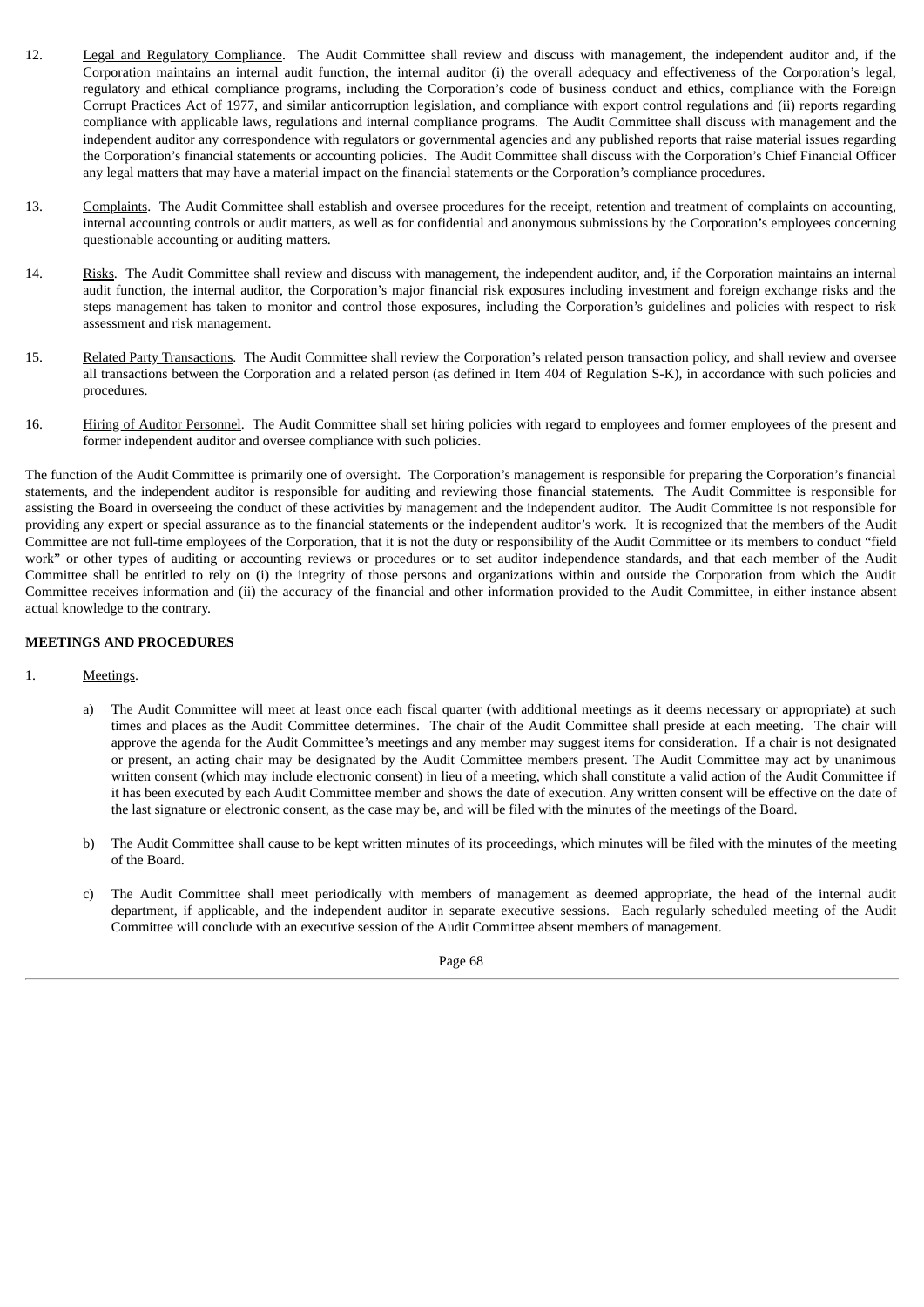- d) The Audit Committee may invite to its meetings any director, officer or employee of the Corporation and such other persons as it deems appropriate in order to carry out its responsibilities. The Audit Committee may also exclude from its meetings any persons it deems appropriate in order to carry out its responsibilities, including non-management directors who are not members of the Audit Committee.
- 2. Reporting to the Board of Directors. The Audit Committee shall report regularly to the Board with respect to the Audit Committee's activities, including any significant issues that arise with respect to the quality or integrity of the Corporation's financial statements, the Corporation's compliance with legal or regulatory requirements, the performance of the internal audit function or the performance and independence of the Corporation's independent auditor, as applicable.
- 3. Authority to Retain Advisors. The Audit Committee shall have the authority to engage independent counsel or other advisors as it deems necessary or appropriate to carry out its duties. The Audit Committee shall set the compensation, and oversee the work of, any independent counsel or other advisors retained by it. The Corporation will provide appropriate funding, as determined by the Audit Committee, to pay the independent auditor, any other registered public accounting firm and any independent counsel and any other outside advisors hired by the Audit Committee and any administrative expenses of the Audit Committee that are necessary or appropriate in carrying out its activities.
- 4. Subcommittees. The Audit Committee may form subcommittees for any purpose that the Audit Committee deems appropriate and may delegate to such subcommittees such power and authority as the Audit Committee deems appropriate. If designated, each such subcommittee will establish its own schedule and maintain written minutes of its meetings, which minutes will be filed with the minutes of the meetings of the Board. The Audit Committee shall not delegate to a subcommittee any power or authority required by law, regulation or listing standard to be exercised by the Audit Committee as a whole.
- 5. Committee Charter Review. The Audit Committee shall review and reassess the adequacy of this charter annually and shall submit any recommended changes to the charter to the Board for approval.
- 6. Performance Review. The Audit Committee shall review and assess the performance of the Audit Committee on an annual basis.
- 7. Authority to Investigate. In the course of its duties, the Audit Committee shall have authority, at the Corporation's expense, to investigate any matter brought to its attention.
- 8. Attorneys' Reports. The Audit Committee shall receive and, if appropriate, respond to attorneys' reports of evidence of material violations of securities laws and breaches of fiduciary duty and similar violations of U.S., Canadian, or other foreign federal, state, provincial or local law. The Audit Committee shall establish procedures for the confidential receipt, retention and consideration of any attorney report.
- 9. Access. The Audit Committee shall be given full access to the chair of the Board, management, the independent auditor, and, if the Corporation maintains an internal audit function, the internal auditor, as well as the Corporation's books, records, facilities and other personnel.
- 10. Compensation. Members of the Audit Committee shall receive such fees, if any, for their service as Audit Committee members as may be determined by the Board (or a committee thereof) in its sole discretion. Members of the Audit Committee may not receive any compensation from the Corporation except the fees that they receive for service as a member of the Board or any committee thereof.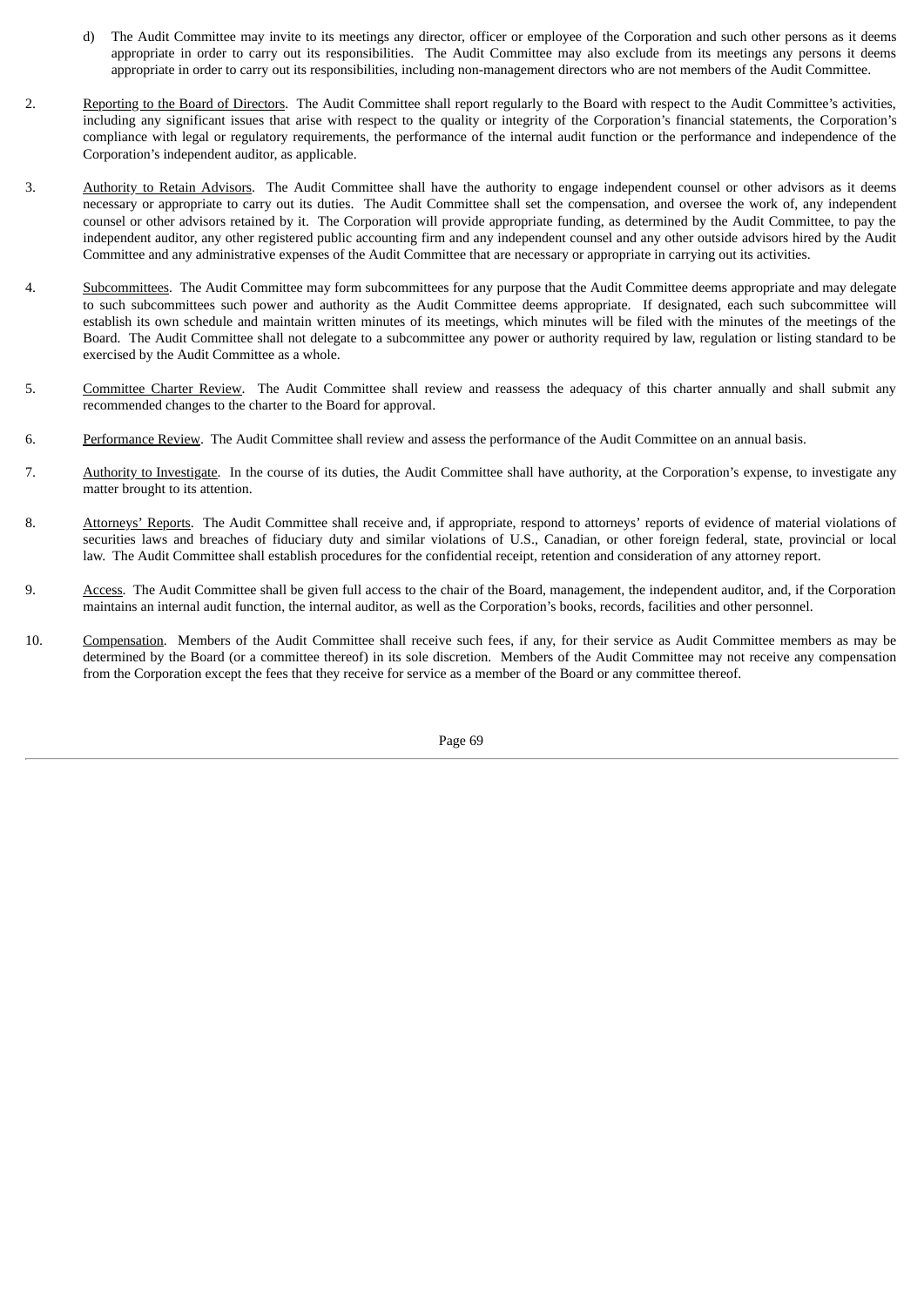#### **SCHEDULE C**

#### **AMENDED AND RESTATED 2014 EQUITY INCENTIVE PLAN XENON PHARMACEUTICALS INC.**

#### **(as amended April 20, 2022)**

#### **ARTICLE 1 PURPOSE**

- 1.1 The purpose of this Plan is to promote the interests of Xenon Pharmaceuticals Inc. (the "**Company**") by:
	- (a) furnishing certain directors, officers, employees of the Company and its subsidiaries or other persons as the Board of Directors may approve with greater incentive to further develop and promote the business and financial success of the Company;
	- (b) furthering the identity of interests of persons to whom options or share awards may be granted with those of the shareholders of the Company generally through share ownership in the Company; and
	- (c) assisting the Company in attracting, retaining and motivating its directors, officers and employees.

The Company believes that these purposes may best be effected by granting Options or Share Awards to acquire Common Shares without par value in the capital of the Company.

#### **ARTICLE 2 INTERPRETATION**

- 2.1 In this Plan, unless there is something in the subject matter or context inconsistent therewith:
	- (a) "**Affiliate**" has the meaning ascribed thereto under the *Canada Business Corporations Act* as from time to time amended, supplemented or re-enacted;
	- (b) "**Award**" means, individually or collectively, an award of Options, an award of Share Appreciation Rights, Restricted Share Award, Restricted Share Unit Award, or any Performance Share Award granted under the Plan;
	- (c) "**Award Agreement**" means the written or electronic agreement setting forth the terms and provisions applicable to each Award granted under the Plan. The Award Agreement is subject to the terms and conditions of the Plan;
	- (d) "**Blackout Period**" means any period during which a Participant is prevented from trading the Common Shares pursuant to a policy of the Company, including but not limited to the Company's insider trading policy, as amended and in force from time to time, any lockup or similar agreement described in the First Registration Statement, and any lockup or similar agreement between the Company and a third party restricting the trading of Common Shares;
	- (e) "**Board of Directors**" means the board of directors of the Company;
	- (f) "**Business Day**" means a day, other than Saturday, Sunday and any other day which is a statutory holiday in British Columbia Canada or New York U.S.A.;
	- (g) "**Cause**" with respect to any Participant, shall mean (i) a Participant's willful misconduct, (ii) a willful failure of a Participant to perform his or her duties, (iii) a Participant's insubordination, theft, dishonesty, or any other willful conduct that is detrimental to the Company or its subsidiaries, (iv) cause for termination of employment or other service contract at common law, or (v) such other cause as the Board of Directors in good faith reasonably determines provides cause for the discharge of the Participant or termination of the Participant's relationship with the Company;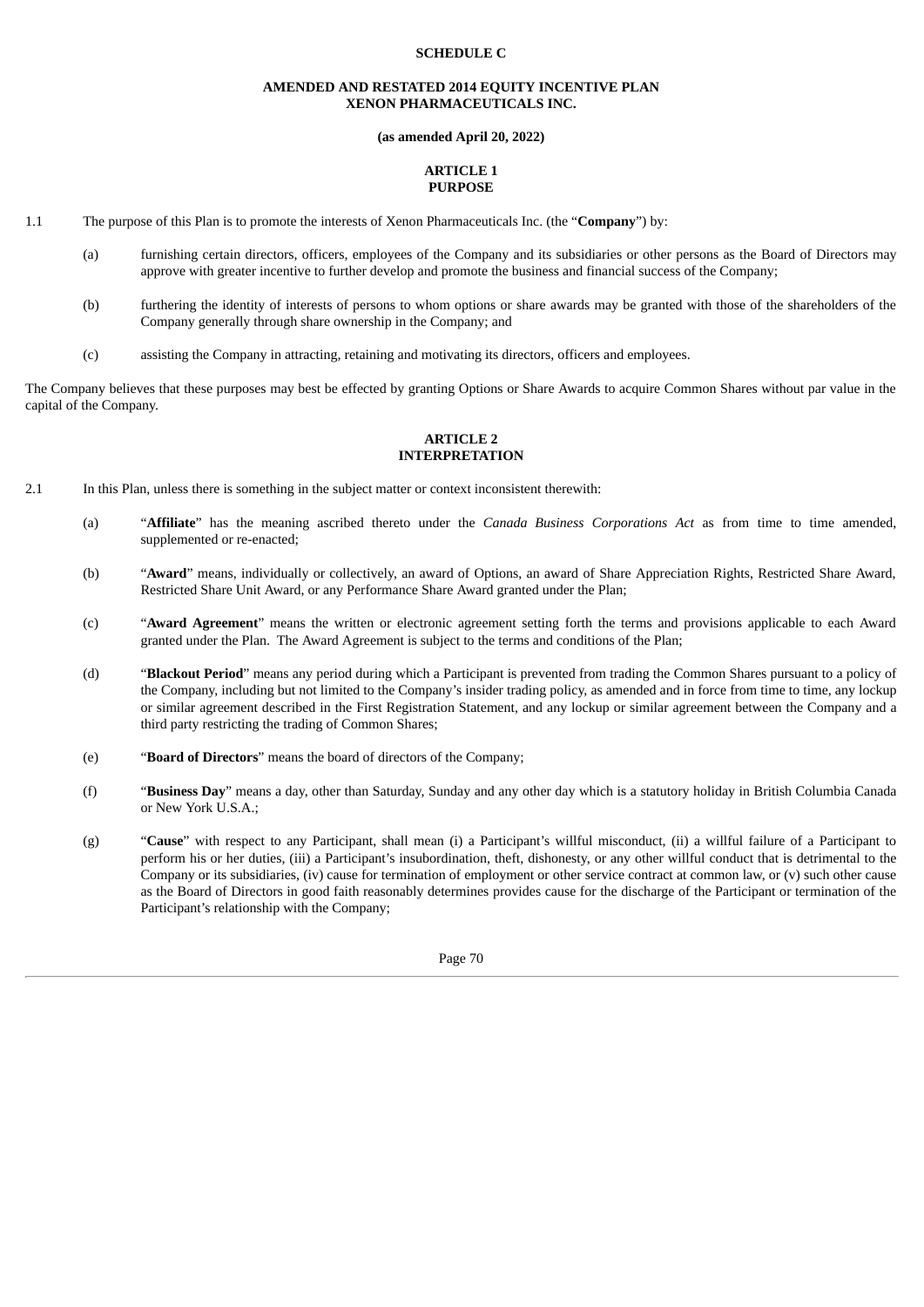#### (h) "**Change of Control**" means:

- (i) the acquisition by any person or persons acting jointly or in concert (as determined by the Securities Act) ("**Person**"), whether directly or indirectly, of voting securities of the Company that, together with all other voting securities of the Company held by such Person, constitute in the aggregate more than 50% of all outstanding voting securities of the Company; provided, however, that for purposes of this subsection, the acquisition of additional securities by any one Person, who is considered to own more than 50% of all outstanding voting securities of the Company will not be considered a Change of Control;
- (ii) an amalgamation, arrangement or other form of business combination of the Company with another corporation that results in the holders of voting securities of that other corporation holding, in the aggregate, more than 50% of all outstanding voting securities of the corporation resulting from the business combination; provided, however, that for purposes of this subsection, the acquisition of additional securities by any one Person, who is considered to own more than 50% of all outstanding voting securities of the Company will not be considered a Change of Control; or
- (iii) a change in the ownership of a substantial portion of the Company's assets which occurs on the date that any Person acquires (or has acquired during the twelve (12) month period ending on the date of the most recent acquisition by such person or persons) assets from the Company that have a total gross fair market value equal to or more than fifty percent (50%) of the total gross fair market value of all of the assets of the Company immediately prior to such acquisition or acquisitions; provided, however, that for purposes of this subsection (iii), the following will not constitute a change in the ownership of a substantial portion of the Company's assets: (A) a transfer to a Related Entity, or (B) a transfer of assets by the Company to: (1) a stockholder of the Company (immediately before the asset transfer) in exchange for or with respect to the Company's stock, (2) an entity of which the Company has Control, (3) a Person, that owns, directly or indirectly, fifty percent (50%) or more of the total value or voting power of all the outstanding stock of the Company, or (4) an entity of which a Person described in this subsection (iii)(B)(3) has Control. For purposes of this subsection (iii), gross fair market value means the value of the assets of the Company, or the value of the assets being disposed of, determined without regard to any liabilities associated with such assets;

Notwithstanding the foregoing, a transaction will not be deemed a Change of Control for Awards granted to Participants who are subject to U.S. taxation unless the transaction qualifies as a Change of Control event within the meaning of Code Section 409A, as it has been and may be amended from time to time, and any proposed or final Treasury Regulations and U.S. Internal Revenue Service guidance that has been promulgated or may be promulgated thereunder from time to time.

Further and for the avoidance of doubt, a transaction will not constitute a Change of Control if: (x) its sole purpose is to change the state or jurisdiction of the Company's incorporation, or (y) its sole purpose is to create a holding company that will be owned in substantially the same proportions by the persons who held the Company's securities immediately before such transaction.

- (i) "**CEO**" means the Chief Executive Officer of the Company;
- (j) "**Code**" means the U.S. Internal Revenue Code of 1986, as amended. Reference to a specific section of the Code or regulation thereunder shall include such section or regulation, any valid regulation promulgated under such section, and any comparable provision of any future legislation or regulation amending, supplementing or superseding such section or regulation;
- (k) "**Committee**" means a committee of directors or of other individuals satisfying applicable laws appointed by the Board of Directors, or a duly authorized committee of the Board of Directors, in accordance with Article 3 hereof;
- (l) "**Common Shares**" means the common shares without par value in the capital of the Company;
- (m) "**Consultant**" means a person other than an employee, officer or director of the Company or of any of its subsidiaries that:
	- (i) is engaged to provide services to the Company or any of its subsidiaries;
	- (ii) provides the services under a written contract with the Company or of any of its subsidiaries; and

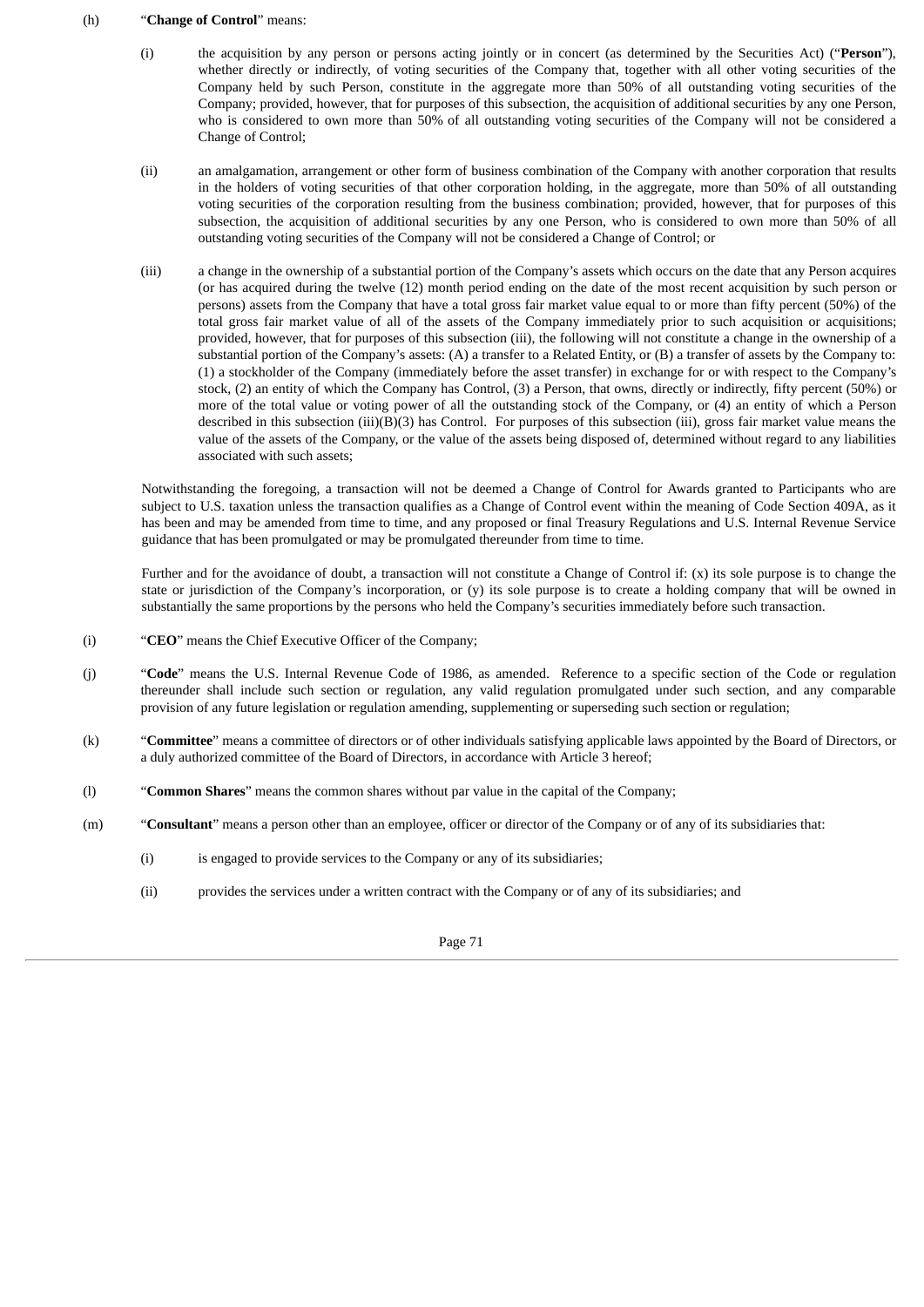(iii) spends or will spend a significant amount of time and attention on the affairs and business of the Company or of any of its subsidiaries,

and includes, for an individual Consultant, a corporation of which such individual is an employee or shareholder;

- (n) "**Control**" by a person over a second person means the power to direct, directly or indirectly, the management and policies of the second person by virtue of:
	- (i) ownership of or direction over voting securities in the second person;
	- (ii) a written agreement or indenture;
	- (iii) being or Controlling the general partner of the second person; or
	- (iv) being a trustee of the second person;
- (o) "**Eligible Persons**" means directors, officers, employees or Consultants of the Company or of any of its subsidiaries, and an "**Eligible Person**" shall have a corresponding meaning;
- (p) "**Exchange Act**" means the U.S. Securities Exchange Act of 1934, as amended;
- (q) "**Exchange Program**" means a program under which (i) outstanding Awards are surrendered or cancelled in exchange for awards of the same type (which may have higher or lower exercise prices and different terms), awards of a different type, and/or cash, (ii) Participants would have the opportunity to transfer any outstanding Awards to a financial institution or other person or entity selected by the Board of Directors, and/or (iii) the exercise price of an outstanding Award is increased or reduced. The Board of Directors will determine the terms and conditions of any Exchange Program, in its sole discretion;
- (r) "**Exercise Price**" means the price per share at which Common Shares may be subscribed for by a Participant pursuant to a particular Share Option Agreement, as further described under paragraph 7.1(c) of the Plan;
- (s) "**Fair Market Value Price**" means, as of any date, the value of Common Shares determined as follows:
	- (i) if the Common Shares are listed on a Stock Exchange, its Fair Market Value Price will be the closing sales price for such stock (or the closing bid, if no sales were reported) as quoted on such exchange or system on the day of determination, as reported in such other source as the Board of Directors deems reliable;
	- (ii) if the Common Shares are regularly quoted by a recognized securities dealer but selling prices are not reported, the Fair Market Value Price of a Common Share will be the mean between the high bid and low asked prices for the Common Shares on the day of determination (or, if no bids and asks were reported on that date, as applicable, on the last trading date such bids and asks were reported), as reported in such source as the Board of Directors deems reliable; or
	- (iii) in the absence of an established market for the Common Shares, the Fair Market Value Price will be determined in good faith by the Board of Directors.

Notwithstanding the foregoing, if the determination date for the Fair Market Value Price occurs on a day other than a Business Day, the Fair Market Value Price will be the price as determined in accordance with subsections (i) through (iii) above (as applicable) on the next Business Day, unless otherwise determined by the Board of Directors;

- (t) "**First Registration Statement**" means the first registration statement that is filed by the Company and declared effective pursuant to Section 12(g) of the Exchange Act, with respect to any class of the Company's securities;
- (u) "**Fiscal Year**" means the fiscal year of the Company;
- (v) "**Full-Value Award**" means a Restricted Share Award, Restricted Share Unit Award, or Performance Share Award;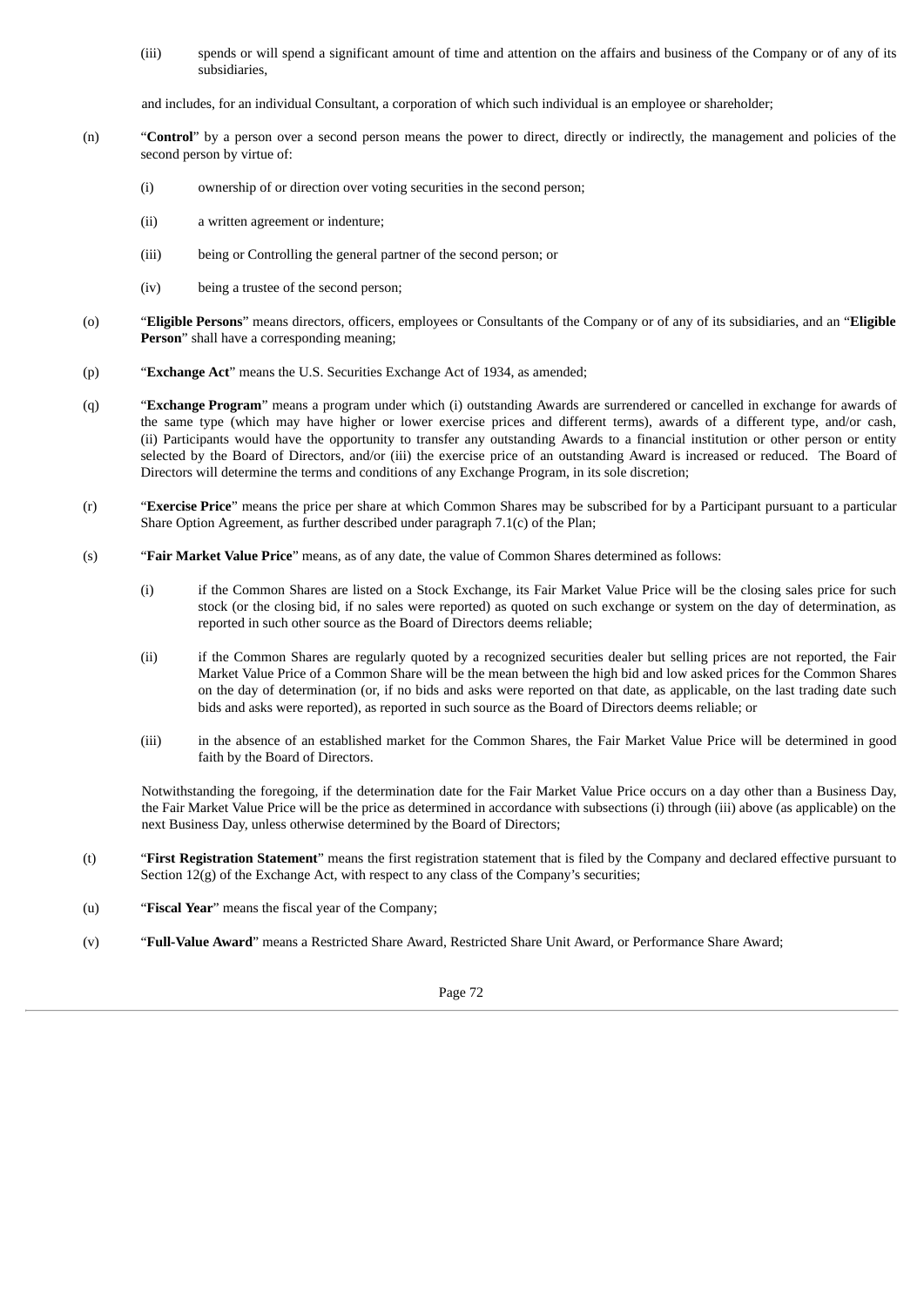- (w) "**Incentive Share Option**" means an Option to purchase Common Shares with the intention that it qualify as an "**incentive stock option**" within the meaning of Section 422 of the Code and the regulations and guidance promulgated thereunder, such intention being evidenced by the resolutions of the directors at the time of grant;
- (x) "**Insider**" has the meaning given to that term in the Securities Act and also includes associates and affiliates of the Insider, but does not include directors or senior officers of a subsidiary or affiliate of the Company unless such director or senior officer:
	- (i) in the ordinary course receives or has access to information as material facts or material changes concerning the Company before the material facts or material changes are generally disclosed;
	- (ii) is a director or senior officer of a "major subsidiary" of the Company (where "major subsidiary" has the meaning given to that term in National Instrument 55‑101 – Insider Reporting Exemptions); or
	- (iii) is an insider of the Company in a capacity other than as a director or senior officer of the subsidiary or affiliate.

For the purpose of this definition, the terms "affiliate", "associate" and "subsidiary" have the meanings given to them, respectively, in the Securities Act;

- (y) "**NI 45‑106**" means National Instrument 45‑106 Prospectus and Registration Exemptions;
- (z) "**Optioned Shares**" means the Common Shares that may be subscribed for by a Participant pursuant to a Share Option Agreement;
- (aa) **"Options**" means share options granted hereunder to purchase Common Shares from treasury;
- (bb) "**Outside Director**" means a director who is not an employee (including officer) of the Company or an Affiliate;
- (cc) "**Nonqualified Share Option**" means an Option to purchase Common Shares other than an Incentive Share Option;
- (dd) "**Participant**" means an Eligible Person to whom an Award is granted pursuant to the Plan or, if applicable, such other person who holds an outstanding Award;
- (ee) "**Performance Criteria**" means the one or more criteria that the Board of Directors shall select for purposes of establishing the performance goals for a Performance Period;
- (ff) "**Performance Period**" means one or more periods of time, which may be of varying and overlapping duration, as the Board of Directors may select, over which the attainment of one or more performance goals will be measured for the purpose of determining a Participant's right to, and the payment of, a Performance Share Award.
- (gg) "**Performance Share Award**" means an award of Common Shares which is granted pursuant to the terms and conditions of Article 9;
- (hh) "**Plan**" means this Amended and Restated 2014 Equity Incentive Plan, as the same may from time to time be supplemented, amended and/or restated and in effect;
- (ii) "**Related Entity**" means, for a company or corporation, a Person that Controls or is Controlled by the Company or that is Controlled by the same Person that controls that company or corporation;
- (jj) "**Restatement Effective Date**" has the meaning under paragraph 11.1 of the Plan.
- (kk) "**Restricted Share Award**" means an award of Common Shares which is granted pursuant to the terms and conditions of Article 9;
- (ll) "**Restricted Share Unit Award**" means a bookkeeping entry representing an amount equal to the Fair Market Value of one Common Share, granted pursuant to the terms and conditions of Article 9;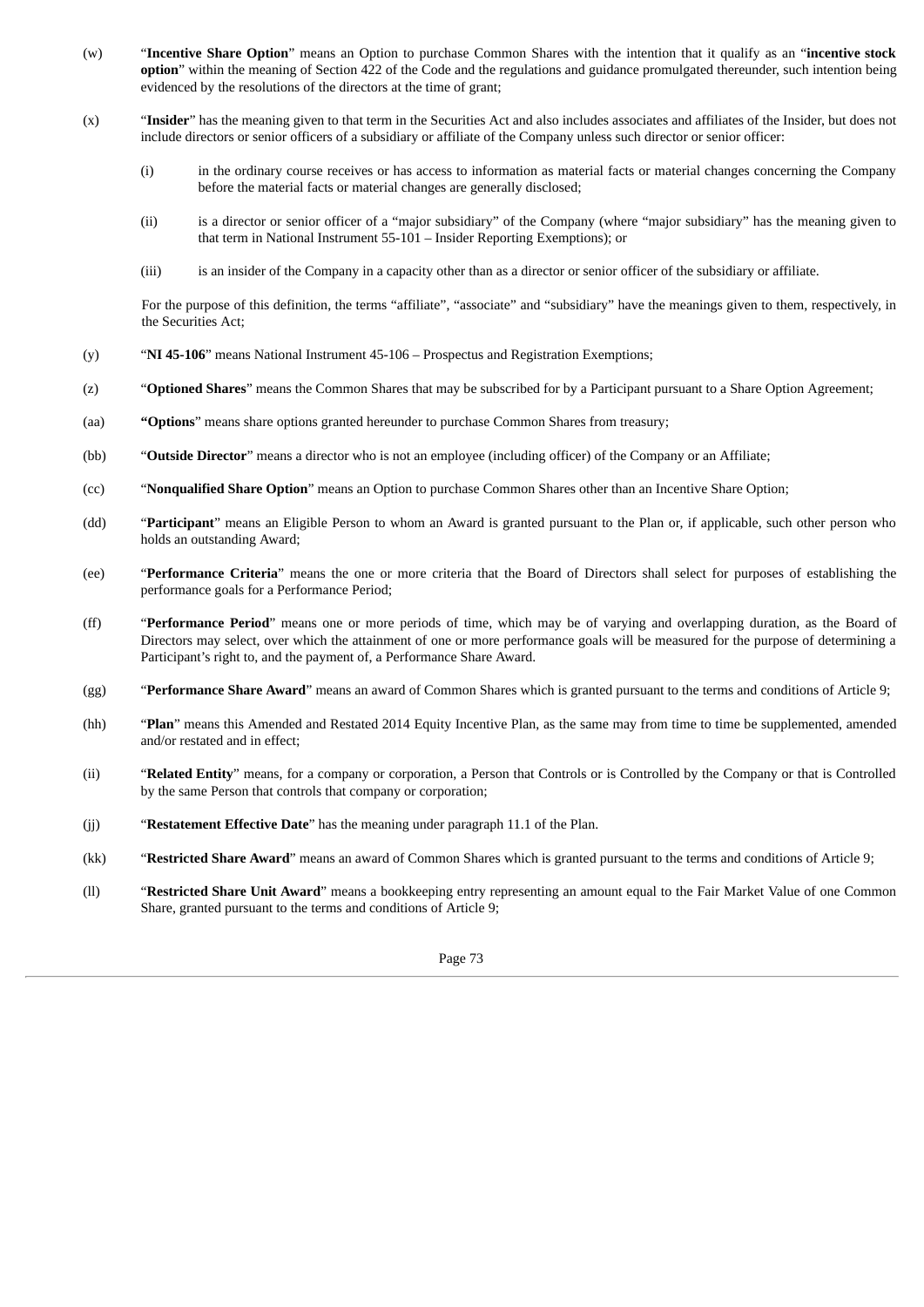- (mm) "**Retirement**" means retirement as an employee and/or officer of the Company, and if there is any question on whether a cessation of employment is by way of a retirement or not, the determination by the CEO (or in the CEO's absence or in the case of a situation involving the cessation of employment of an executive officer of the Company, the Compensation Committee of the Board of Directors or the independent members of the Board of Directors) shall be conclusive and binding on the Participant;
- (nn) "**Rule 16b-3**" means Rule 16b-3 of the Exchange Act or any successor to Rule 16b-3, as in effect when discretion is being exercised with respect to the Plan;
- (oo) "**Section 16(b)"** means Section 16(b) of the Exchange Act;
- (pp) "**Securities Act**" means the *Securities Act* (British Columbia);
- (qq) "**Share Appreciation Right**" means a right to receive the appreciation on Common Shares that is granted pursuant to the terms and conditions of Article 9;
- (rr) "**Share Award**" means any Restricted Share Award, Restricted Share Unit Award, Share Appreciation Right, Performance Share Award, or any Other Share Award granted under the Plan;
- (ss) "**shareholder approval**" means the approval as evidenced by a resolution passed by a simple majority of votes cast at a meeting of holders of Common Shares (unless required by the Stock Exchanges to exclude the votes cast by Insiders in relation to amendments benefiting Insiders);
- (tt) "**Stock Exchanges**" means such stock exchanges or other organized market on which the Common Shares are listed or posted for trading, including the NASDAQ Stock Market LLC;
- (uu) "**subsidiary**" has the meaning assigned thereto under the Securities Act (British Columbia) as the same may from time to time be amended or re-enacted; and
- (vv) "**Trading Day**", with respect to any Stock Exchange, means a day on which securities may be traded through the facilities of such Stock Exchange.
- 2.2 Any question arising as to the interpretation of this Plan will be determined by the Board of Directors and, absent manifest error, such determination will be conclusive and binding on the Company and all Participants.
- 2.3 In this Plan, words importing the singular number only include the plural and *vice versa*, words importing any gender include all genders and words importing persons include individuals, corporations, limited and unlimited liability companies, general and unlimited partnerships, associations, trusts, incorporated organizations, joint ventures and governmental authorities.

#### **ARTICLE 3 ADMINISTRATION OF PLAN**

- 3.1 This Plan will be administered by the Board of Directors. The Board of Directors may delegate some or all of the administration of the Plan to a Committee or Committees. If administration of the Plan is delegated to a Committee, the Committee will have, in connection with the administration of the Plan, the powers theretofore possessed by the Board of Directors that have been delegated to the Committee, including the power to delegate to a subcommittee of the Committee any of the administrative powers the Committee is authorized to exercise (and references in this Plan to the Board of Directors will thereafter be to the Committee or subcommittee, as applicable). Any delegation of administrative powers will be reflected in resolutions, not inconsistent with the provisions of the Plan, adopted from time to time by the Board of Directors or the Committee (as applicable). The Board of Directors may retain the authority to concurrently administer the Plan with the Committee and may, at any time, revest to the Board of Directors some or all of the powers previously delegated. For the purpose of delegation of administration of the Plan, one or more of the CEO and/or officers of the Company, if designated by the Board of Directors, will be deemed a Committee.
- 3.2 To the extent desirable to qualify transactions hereunder as exempt under Rule 16b-3, the transactions contemplated hereunder will be structured to satisfy the requirements for exemption under Rule 16b-3.
- 3.3 The Board of Directors will take such steps which in its opinion are required to ensure that the Committee to which it has delegated the power to ensure that it has the necessary authority to fulfill its functions under this Plan.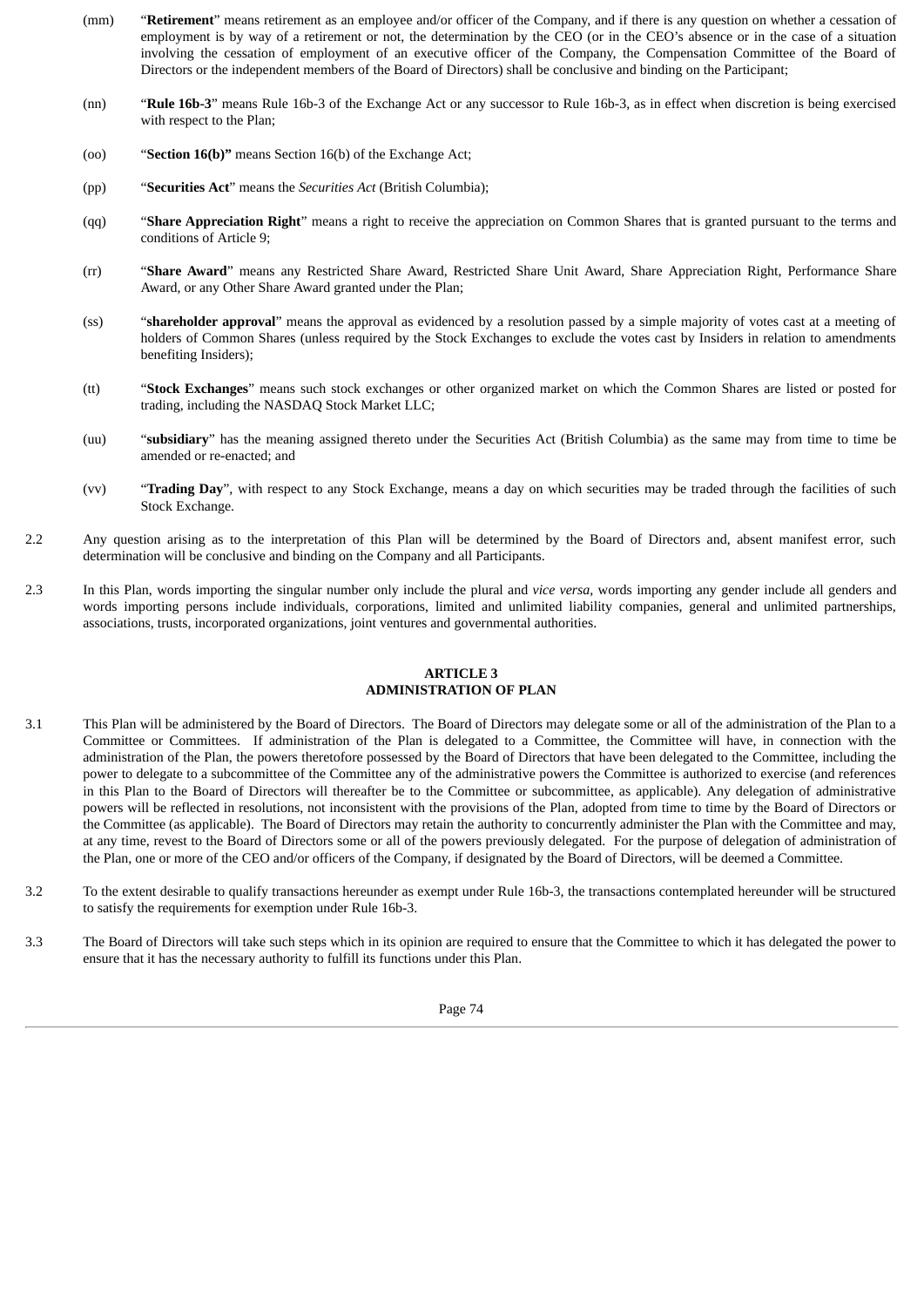- 3.4 Subject to the provisions of the Plan, the Board of Directors, and in the case of a Committee, subject to the specific duties delegated by the Board of Directors to such Committee, will have the authority, in its discretion:
	- (a) to determine the Fair Market Value;
	- (b) to select the Eligible Persons to whom Awards may be granted hereunder;
	- (c) to determine the number of Shares to be covered by each Award granted hereunder;
	- (d) to approve forms of Award Agreements for use under the Plan;
	- (e) to determine the terms and conditions, not inconsistent with the terms of the Plan, of any Award granted hereunder. Such terms and conditions include, but are not limited to, the exercise price, the time or times when Awards may be exercised (which may be based on performance criteria), any vesting acceleration or waiver of forfeiture restrictions, and any restriction or limitation regarding any Award or the Shares relating thereto, based in each case on such factors as the Board of Directors (or Committee appointed by the Board of Directors) will determine;
	- (f) to construe and interpret the terms of the Plan and Awards granted pursuant to the Plan;
	- (g) to prescribe, amend and rescind rules and regulations relating to the Plan, including rules and regulations relating to sub-plans established for the purpose of satisfying applicable foreign laws or for qualifying for favorable tax treatment under applicable foreign laws;
	- (h) to modify or amend each Award (subject to Article 11 of the Plan), including but not limited to the discretionary authority to extend the post-termination exercisability period of Awards and to extend the maximum term of an Option (subject to paragraph 8.1(d) of the Plan regarding Incentive Share Options);
	- (i) to allow to satisfy withholding tax obligations in such manner as prescribed in paragraph 10.7 of the Plan;
	- (j) to authorize any person to execute on behalf of the Company any instrument required to effect the grant of an Award previously granted by the Board of Directors;
	- (k) to allow a Participant to defer the receipt of the payment of cash or the delivery of Shares that would otherwise be due to such Participant, as applicable, under an Award; and
	- (l) to make all other determinations deemed necessary or advisable for administering the Plan.
- 3.5 The Board of Directors may not implement an Exchange Program.
- 3.6 Notwithstanding anything to the contrary in the Plan, no dividends or other distributions will be paid or credited with respect to any Common Shares subject to any unvested portion of an Award.
- 3.7 The Board of Directors has the authority to determine all questions arising out of the Plan and any Award granted pursuant to the Plan, which interpretations and determinations will be conclusive and binding on the Company and all other affected persons.

#### **ARTICLE 4 REGULATIONS**

4.1 The Board of Directors may from time to time establish such regulations, make such determinations and interpretations and take such steps in connection with this Plan which, in its opinion, are necessary or desirable for the administration of this Plan.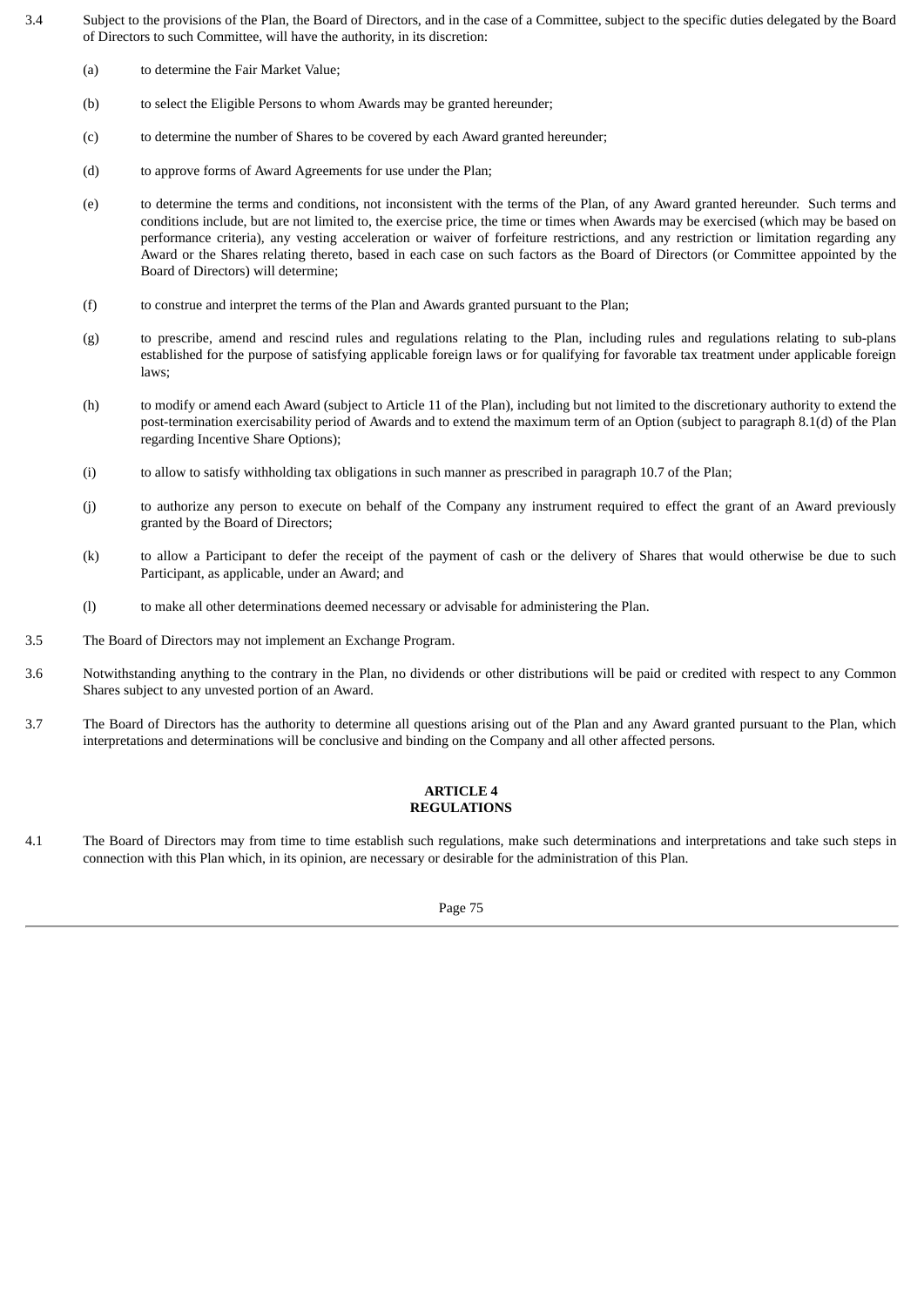## **ARTICLE 5 COMPLIANCE WITH LAWS**

- 5.1 The Plan, the grant, exercise, vesting, and/or settlement of Awards under the Plan and the Company's obligation to issue Common Shares on exercise, vesting, or settlement of Awards will be subject to all applicable federal, provincial and foreign laws, rules and regulations and the rules of any regulatory authority or Stock Exchange on which the securities of the Company are listed. The Company shall not be required, or in any way obliged, to grant Awards or issue Common Shares if such grant or issuance would require registration of the Plan or of any Awards or Common Shares under the securities laws of any jurisdiction other than Canada or the United States. Common Shares issued to a Participant pursuant to the exercise, vesting, or settlement of an Award may be subject to limitations on sale or resale under applicable securities laws.
- 5.2 The Board of Directors may from time to time take such steps and require such documentation from Eligible Persons or Participants which in its opinion are necessary or desirable to ensure compliance with all applicable laws, the bylaws, rules and regulations of any Stock Exchanges.
- 5.3 The Board of Directors may also from time to time take such steps which in its opinion are necessary or desirable to restrict the transferability of any Common Shares acquired on the exercise, vesting, or settlement of any Award in order to ensure such compliance, including, where applicable, the endorsement of a legend on any certificate representing Common Shares acquired on the exercise, vesting, or settlement of any Award to the effect that such Common Shares may not be offered, sold or delivered except in compliance with the applicable securities laws and regulations of Canada or the United States.

#### **ARTICLE 6 COMMON SHARES SUBJECT TO PLAN**

- 6.1 Subject to the provisions of Sections 6.4 and 10.3(a), the maximum number of Common Shares that may be issued pursuant to the Plan is equal to 13,365,328 Common Shares (the "**Share Reserve**"). The Common Shares may be authorized but unissued, or reacquired Common Shares.
- 6.2 Subject to the provisions of Sections 6.1, 6.4, and 10.3(a), the maximum number of Common Shares that may be issued pursuant to Full-Value Awards shall not exceed 1,000,000 Common Shares (the "**Full-Value Award Limit**"). For the avoidance of doubt, any Common Shares that are issued pursuant to Full-Value Awards and subsequently become available for issuance under the Plan pursuant to Section 6.4 shall cease to count as Common Shares issued for purposes of this limitation.
- 6.3 The Board of Directors will reserve for allotment from time to time out of the authorized but unissued Common Shares sufficient Common Shares to provide for issuance of all Common Shares which are issuable under all outstanding Options or Share Awards.
- 6.4 Upon the expiry or termination of an Award which has not been exercised in full or, with respect to a Restricted Share Award, Restricted Share Unit Award, or Performance Share Award is forfeited to or repurchased by the Company due to failure to vest, the number of unpurchased Common Shares reserved for issuance under that Award (or for Awards other than Options or Share Appreciation Rights the forfeited or repurchased Common Shares) shall become available for issue for the purpose of additional Awards which may be granted under this Plan (unless the Plan has terminated). With respect to Share Appreciation Rights, only Common Shares actually issued (i.e., the net Common Shares issued) pursuant to a Share Appreciation Right will cease to be available under the Plan; all remaining Common Shares under Share Appreciation Rights will remain available for future grant or sale under the Plan (unless the Plan has terminated). Common Shares that have actually been issued under the Plan under any Award will not be returned to the Plan and will not become available for future distribution under the Plan; provided, however, that if Shares issued pursuant to Restricted Share Awards, Restricted Share Unit Awards, or Performance Share Awards are repurchased by the Company or are forfeited to the Company, such Common Shares will become available for future grant under the Plan. Common Shares used to pay the exercise price of an Award or to satisfy the tax withholding obligations related to an Award will become available for future grant or sale under the Plan. To the extent an Award under the Plan is paid out in cash rather than Common Shares, such cash payment will not result in reducing the number of Common Shares available for issuance under the Plan. Notwithstanding the foregoing and, subject to adjustment as provided in paragraph 10.3, the maximum number of Common Shares that may be issued upon the exercise of Incentive Share Options will equal the aggregate Common Share number stated in paragraph 6.1, plus, to the extent allowable under Section 422 of the Code and the Treasury Regulations promulgated thereunder, any Common Shares that become available for issuance under the Plan pursuant to this paragraph 6.4.
- 6.5 Participation in this Plan will be entirely voluntary and any decision not to participate will not affect an Eligible Person's employment or other service relationship with the Company or any Related Entity.

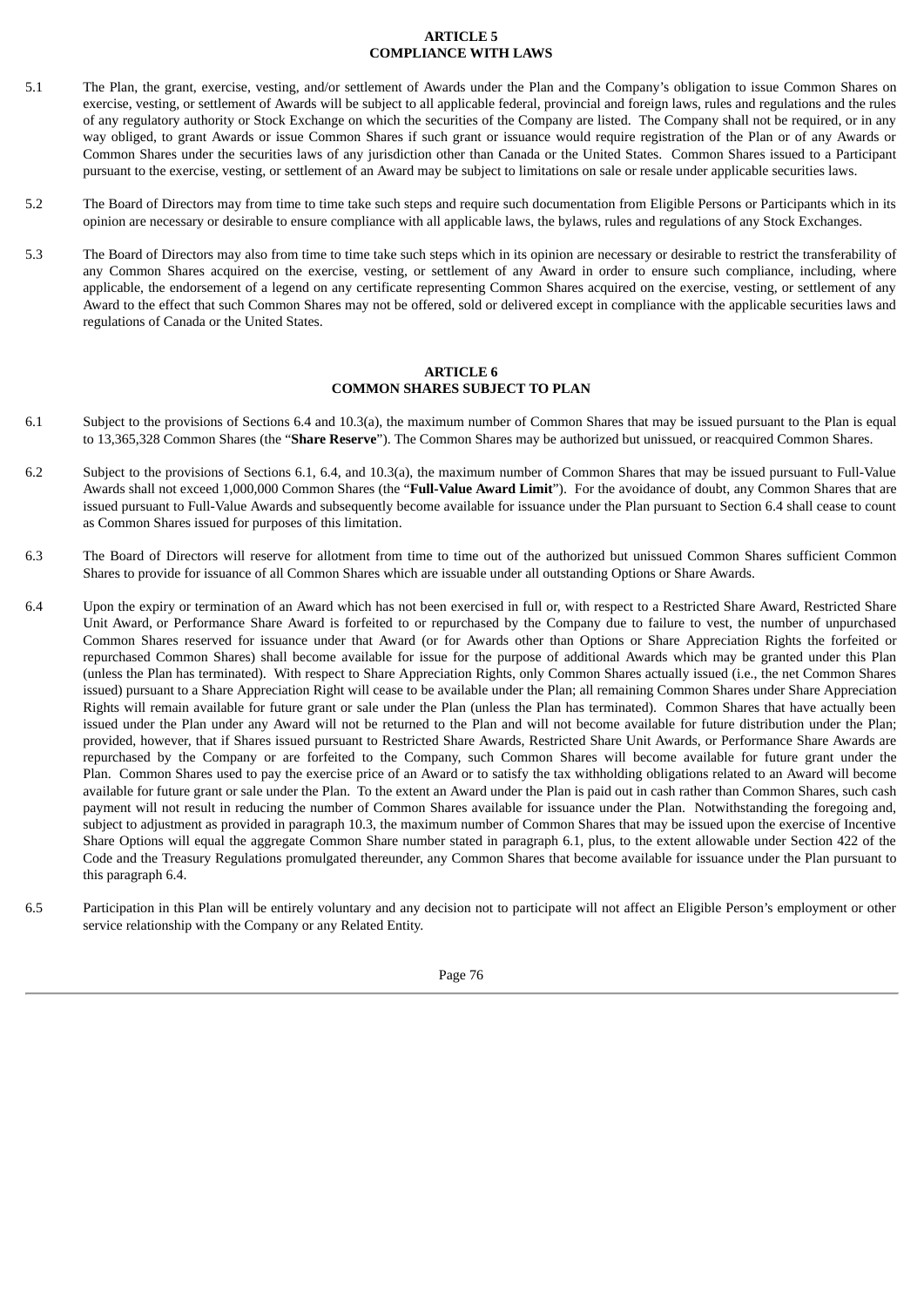- 6.6 Nothing in this Plan or in any Award Agreement will confer on any Participant any right to remain as an employee, officer, director or Consultant of the Company or any Related Entity.
- 6.7 Nothing herein or otherwise shall be construed so as to confer on any Participant any rights as a shareholder of the Company with respect to any Common Shares reserved for the purpose of any Award.
- 6.8 A Participant will only have rights as a shareholder of the Company with respect to Shares that the Participant acquires through the exercise of an Option in accordance with its terms.
- 6.9 A holder of a Share Award will only have rights as a shareholder of the Company with respect to the Common Shares subject to the Share Award as specified and subject to restrictions as set out in the relevant agreement evidencing such Share Award.

#### **ARTICLE 7 GRANT OF OPTIONS**

- 7.1 Subject to the rules set out below, the Board of Directors may from time to time grant to any Eligible Person one or more Options as the Board of Directors deems appropriate:
	- (a) **Date Option Granted**. The date on which an Option will be deemed to have been granted under this Plan will be the date on which the Board of Directors authorizes the grant of such Option or such other date as may be specified by the Board of Directors at the time of such authorization.
	- (b) **Number of Common Shares.** The number of Common Shares that may be purchased under any Option by a Participant will be determined by the Board of Directors provided that such number may not be greater than the maximum number permitted under the applicable rules and regulations of all regulatory authorities to which the Company is subject, including the Stock Exchanges. A Participant, at the time of granting an Option, may hold more than one Option.
	- (c) **Exercise Price**. The exercise price (the "**Exercise Price**") per Common Share under each Option will be determined by the Board of Directors by reference to the fair market price(s) of the Common Shares on the primary Stock Exchange for which most trading of the Common Shares occurs, generally by reference to the closing market price of the Common Shares, provided that such price may not be less than the lowest price permitted under the applicable rules and regulations of all regulatory authorities to which the Company is subject, including those of the Stock Exchanges. Notwithstanding the foregoing, in the case of a Nonqualified Share Option or Incentive Share Option, the Exercise Price will be no less than one hundred percent (100%) of the Fair Market Value Price per Common Share on the date of grant, subject to the limitations applicable to Incentive Share Options set forth in paragraph 8.1(b) of the Plan. Notwithstanding the foregoing, Options may be granted with a per Share exercise price of less than one hundred percent (100%) of the Fair Market Value Price per Common Share on the date of grant pursuant to a transaction described in, and in a manner consistent with, Section 424(a) of the Code.
	- (d) **Award Agreement**. Each Option will be evidenced by an Award Agreement, which incorporates such terms and conditions as the Board of Directors, in its discretion, deems appropriate and consistent with the provisions of this Plan. Each Award Agreement will be executed by the Eligible Person to whom the Option is granted and on behalf of the Company by any member of the Board of Directors, the CEO or the Corporate Secretary of the Company or such other person as the Board of Directors may designate for such purpose.
	- (e) **Expiry of Options.** Each Option will expire on the earlier of:
		- (i) the date determined by the Board of Directors and specified in the Award Agreement pursuant to which such Option is granted, provided that such date may not be later than the earlier of (A) the date which is the tenth anniversary of the date on which such Option is granted (except (1) in the circumstances where the tenth anniversary falls within, or within five Business Days after, the end of a Blackout Period, then instead of the tenth anniversary, the relevant date shall be the fifth Business Day after the end of such Blackout Period; provided, however, that the extension in this subsection  $7(e)(i)(A)(1)$ shall be applied to any Option held by a Participant who is a U.S. taxpayer only to the extent that it would not violate Code Section 409A and (2) in the circumstances described in paragraph 8.1(b) of the Plan) and (B) the latest date permitted under the applicable rules and regulations of all regulatory authorities to which the Company is subject, including the Stock Exchanges;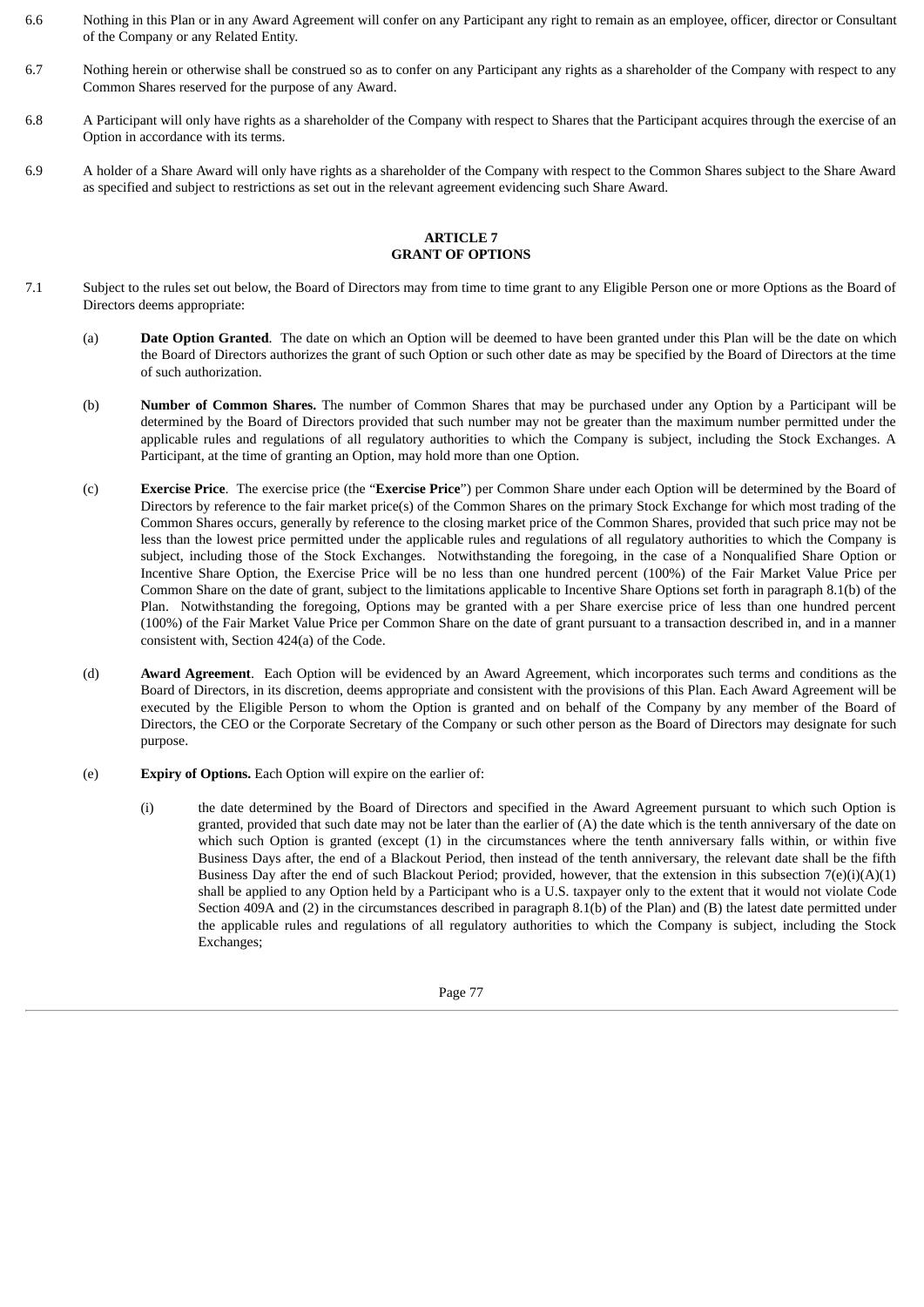- (ii) in the event the Participant ceases to be an Eligible Person for any reason, other than death of the Participant, such period of time after the date on which the Participant ceases to be an Eligible Person as may be specified by the Board of Directors, which period may be specified in the specific Award Agreement with respect to such Option (but in no event granted beyond the original expiry date of the Option as provided for in subparagraph (i) above). In the absence of a specified time in the Award Agreement, the Option will remain exercisable for 90 days following the date the Participant ceases to be an Eligible Person due to termination without Cause or resignation (or 180 days following the date Participant ceases to be an Eligible Person due to such Participant's Retirement, 365 days following the date Participant ceases to be an Eligible Person due to such Participant's disability, and immediately upon Participant ceasing to be an Eligible Person due to the termination of such Participant as an Eligible Person for Cause). Unless otherwise provided by the Board of Directors, if on the date the Participant ceases to be an Eligible Person, the Participant is not vested as to his or her entire Option, the Common Shares covered by the unvested portion of the Option will revert to the Plan. If after the date the Participant ceases to be an Eligible Person, the Participant does not exercise his or her Option within the time specified by the Board of Directors, the Option will terminate, and the Common Shares covered by such Option will revert to the Plan;
- (iii) in the case of the death of a Participant prior to: (A) the Participant ceasing to be an Eligible Person; or (B) the date which is the number of days determined under subparagraph (ii) above, from the date on which the Participant ceased to be an Eligible Person; the date which is the 365th day after the date of death of such Participant or such other date as may be specified by the Board of Directors and which period will be specified in the Award Agreement with respect to such Option (but in no event beyond the original expiry date of the Option as provided for in subparagraph (i) above). Unless otherwise provided by the Board of Directors, if at the time of death Participant is not vested as to his or her entire Option, the Common Shares covered by the unvested portion of the Option will immediately revert to the Plan. If the Option is not so exercised within the time specified herein, the Option will terminate, and the Common Shares covered by such Option will revert to the Plan;
- (iv) notwithstanding the foregoing provisions of subparagraphs (ii) and (iii) of this paragraph 7.1(e), the Board of Directors may, subject to regulatory approval, at any time prior to expiry of an Option extend the period of time within which an Option held by a deceased Participant may be exercised or within which an Option may be exercised by an Participant who has ceased to be an Eligible Person, but such an extension shall not be granted beyond the original expiry date of the Option as provided for in subparagraph (i) above; and
- (v) notwithstanding the foregoing provisions, if the expiry of an Option pursuant to subparagraphs (ii) and (iii) of this paragraph 7.1(e) occurs during the Blackout Period applicable to the Participant or within five Business Days after the last day of a Blackout Period applicable to the Participant, the expiry date for the Option will be the last day of such five Business Day period, except in the event of expiry of Options following termination of a Participant's employment or services (for a director) or contract as a Consultant for Cause.

#### (f) **Exercise of Options**.

(i) The Board of Directors may impose such limitations or conditions on the exercise or vesting of any Option as the Board of Directors, in its discretion, deems appropriate. Each Award Agreement will provide that the Option granted thereunder may be exercised by notice signed by the Participant and accompanied by full payment for the Common Shares being purchased or by other means, including without limitation electronic means via on-line arrangements, as the Board of Directors may from time to time approve and allow.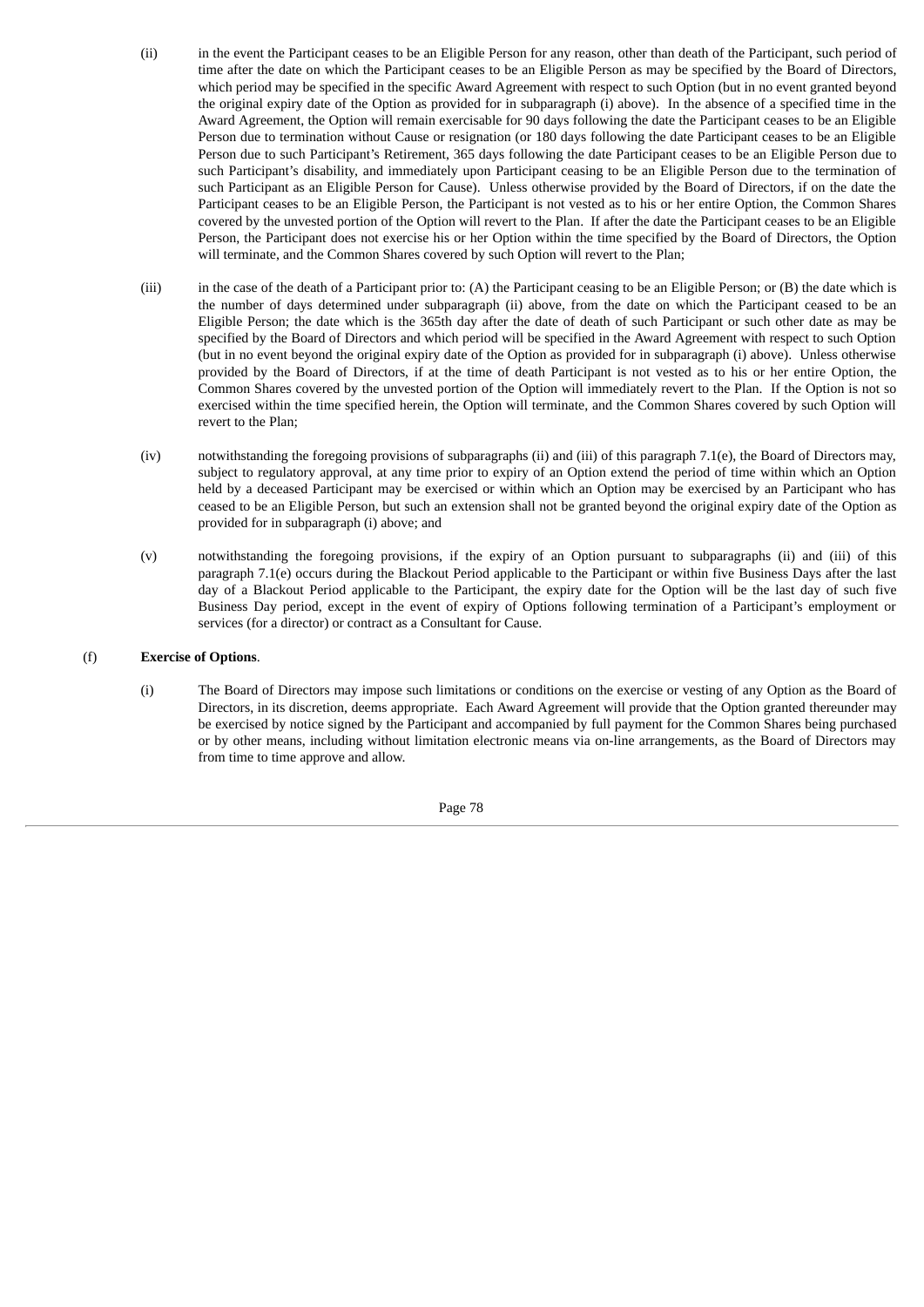(ii) The Board of Directors will determine the acceptable form of consideration for exercising an Option, including the method of payment. In the case of an Incentive Stock Option, the Board of Directors will determine the acceptable form of consideration at the time of grant. Such consideration may consist entirely of: (A) cash; (B) cheque; (C) other Common Shares, provided that such Common Shares have a Fair Market Value Price on the date of surrender equal to the aggregate exercise price of the Common Shares as to which such Option will be exercised and provided that accepting such Common Shares will not result in any adverse accounting consequences to the Company, as the Board of Directors determines in its sole discretion; (D) consideration received by the Company under a broker-assisted (or other) cashless exercise program (whether through a broker or otherwise) implemented by the Company in connection with the Plan; (E) by net exercise; (F) such other consideration and method of payment for the issuance of Common Shares to the extent permitted by the applicable securities laws and all applicable rules and regulations of all regulatory authorities to which the Company is subject; or (G) any combination of the foregoing methods of payment.

#### **ARTICLE 8 INCENTIVE SHARE OPTION LIMITATIONS**

- 8.1 To the extent required by Section 422 of the Code, if applicable, Incentive Share Options shall be subject to the following additional terms and conditions and if there is any conflict between the terms of this Article and other provisions under the Plan, the provisions under this Article shall prevail:
	- (a) **Dollar Limitation**. To the extent the aggregate Fair Market Value (determined as of the grant date) of Common Shares with respect to which Incentive Share Options are exercisable for the first time during any calendar year (under the Plan and all other Share option plans of the Company) exceeds U.S. \$100,000, such portion in excess of U.S. \$100,000 shall be treated as a Nonqualified Share Option. In the event the Participant holds two or more such Options that become exercisable for the first time in the same calendar year, such limitation shall be applied on the basis of the order in which such Options are granted.
	- (b) **10% Shareholders**. If a Participant owns 10% or more of the total voting power of all classes of the Company's shares, then the exercise price per share of an Incentive Share Option shall not be less than 110% of the fair market value of the Common Shares on the grant date and the Option term shall not exceed five years. The determination of 10% ownership shall be made in accordance with Section 422 of the Code.
	- (c) **Eligible Employees**. Eligible Persons who are not employees of the Company or one of its parent corporations or subsidiary corporations may not be granted Incentive Share Options. For purposes of this paragraph (c), "**parent corporation**" and "**subsidiary corporation**" shall have the meanings attributed to those terms for purposes of Section 424 of the Code.
	- (d) **Term**. The term of an Incentive Share Option shall not exceed 10 years.
	- (e) **Exercisability**. To qualify for Incentive Share Option tax treatment, an Option designated as an Incentive Share Option must be exercised within three months after termination of employment for reasons other than death, except that, in the case of termination of employment due to total disability, such Option must be exercised within one year after such termination. Employment shall not be deemed to continue beyond the first 90 days of a leave of absence unless the Participant reemployment rights are guaranteed by statute or contract. For purposes of this paragraph (d), "**total disability**" shall mean a mental or physical impairment of the Participant which is expected to result in death or which has lasted or is expected to last for a continuous period of 12 months or more and which causes the Participant to be unable, in the opinion of the Company and two independent physicians, to perform his or her duties for the Company and to be engaged in any substantial gainful activity. Total disability shall be deemed to have occurred on the first day after the Company and the two independent physicians have furnished their opinion of total disability to the Board of Directors.
	- (f) **Assignability**. No Incentive Share Option granted under the Plan may be assigned or transferred by the Participant other than by will or by the laws of descent and distribution, and during the Participant's lifetime, such Incentive Share Option may be exercised only by the Participant.
	- (g) **Grant**. No Incentive Share Options may be granted more than ten years after the later of (i) the adoption of the Plan by the Board and (ii) the adoption by the Board of any amendment to the Plan that constitutes the adoption of a new plan for purposes of Section 422 of the Code.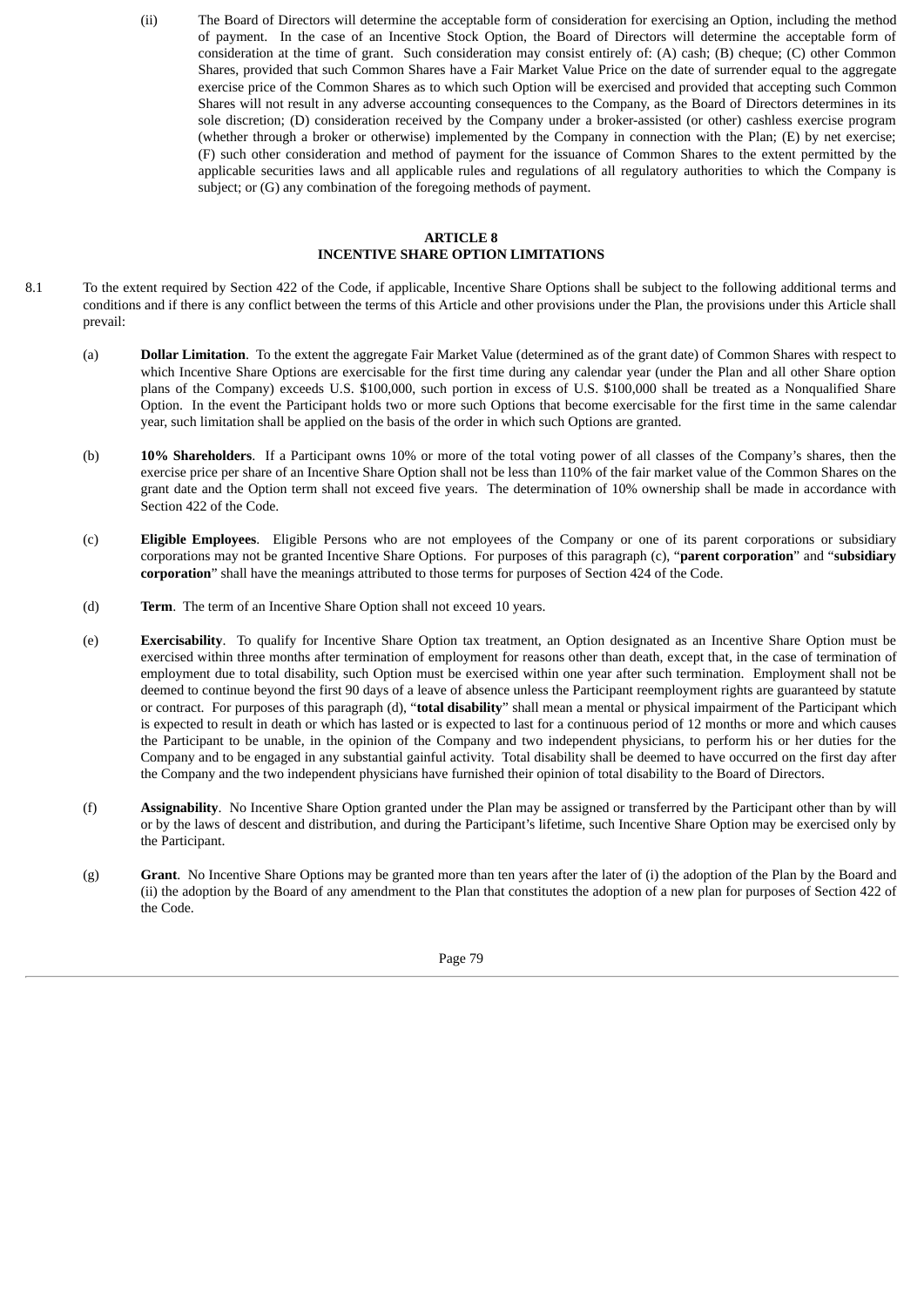## **ARTICLE 9 PROVISIONS OF SHARE AWARDS OTHER THAN OPTIONS**

The Board of Directors may in its discretion determine to grant other forms of Awards other than Options under this Plan on the terms and conditions set out below and all such other forms of share awards will be subject to the Share Reserve:

#### 9.1 **Restricted Share Awards.**

- (a) Each Restricted Share Award will be evidenced by an Award Agreement that shall contain such terms and conditions as the Board of Directors shall deem appropriate. The terms and conditions of each Award Agreement evidencing a Restricted Share Award may change from time to time, and the terms and conditions of separate Restricted Share Award need not be identical, *provided, however*, that each Award Agreement evidencing a Restricted Share Award shall conform to (through incorporation of the provisions hereof by reference in the agreement or otherwise) the substance of each of the following provisions:
	- (i) **Consideration.** A Restricted Share Award may be awarded in consideration for (A) cash, cheque, bank draft or money order payable to the Company; (B) past services actually rendered to the Company or an Affiliate; or (C) any other form of legal consideration that may be acceptable to the Board of Directors, in its sole discretion, and permissible under applicable law.
	- (ii) **Vesting; Other Restrictions**. Common Shares subject to a Restricted Share Award may be subject to forfeiture to or repurchase by the Company in accordance with a vesting schedule or other restrictions to be determined by the Board of Directors as specified in the Award Agreement evidencing the Restricted Share Award. Except as otherwise provided in this Plan, Common Shares subject to the Restricted Share Award will be released from escrow as soon as practicable after such Common Shares vest or the restrictions lapse or at such other time as the Board of Directors may determine. The Board of Directors, in its discretion, may accelerate the time at which any vesting conditions or other restrictions will lapse or be removed. On the date set forth in the Award Agreement, the Common Shares subject to the Restricted Share Award that have not vested or for which restrictions have not lapsed will revert to the Company and again will become available for grant under the Plan.
	- (iii) **Voting Rights.** Before the vesting of or lapse of restrictions with respect to the Common Shares subject to a Restricted Share Award, Participants holding Common Shares subject to the Restricted Share Award granted hereunder may exercise full voting rights with respect to those Common Shares, unless the Board of Directors determines otherwise.
	- (iv) **No Dividends or Other Distributions Prior to Vesting**. Before the vesting of or lapse of restrictions with respect to the Common Shares subject to a Restricted Share Award, Participants holding Common Shares subject to the Restricted Share Award granted hereunder will not be entitled to receive any dividends or other distributions paid with respect to such Common Shares.

#### 9.2 **Restricted Share Unit Awards.**

- (a) Each Restricted Share Unit Award will be evidenced by an Award Agreement that shall contain such terms and conditions as the Board of Directors shall deem appropriate. The terms and conditions of each Award Agreement evidencing a Restricted Share Unit Award may change from time to time, and the terms and conditions of separate Restricted Share Unit Award need not be identical, *provided, however*, that each Award Agreement evidencing a Restricted Share Unit Award shall conform to (through incorporation of the provisions hereof by reference in the agreement or otherwise) the substance of each of the following provisions:
	- (i) **Consideration.** At the time of grant of a Restricted Share Unit Award, the Board of Directors will determine the consideration, if any, to be paid by the Participant upon delivery of each Common Share subject to the Restricted Share Unit Award. The consideration to be paid (if any) by the Participant for each Common Share subject to a Restricted Share Unit Award may be paid in any form of legal consideration that may be acceptable to the Board of Directors in its sole discretion and permissible under applicable law.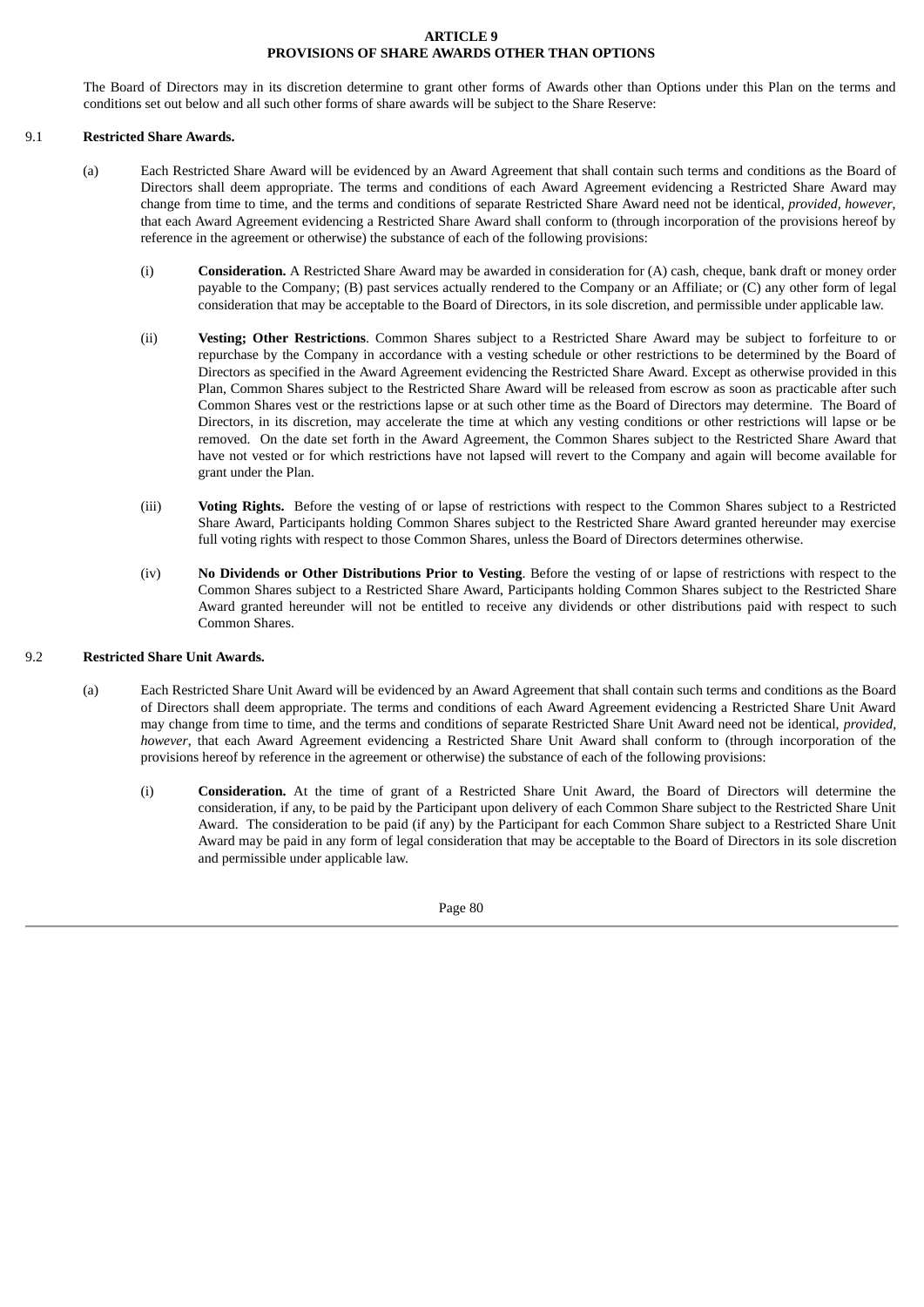- (ii) **Vesting.** At the time of the grant of a Restricted Share Unit Award, the Board of Directors may impose such restrictions or conditions to the vesting of the Restricted Share Unit Award as it, in its sole discretion, deems appropriate. The Board of Directors, in its discretion, may accelerate the time at which any vesting conditions or other restrictions will lapse or be removed. On the date set forth in the Award Agreement, the Restricted Share Unit Award for which restrictions have not lapsed will revert to the Company and again will become available for grant under the Plan. Except as otherwise provided in the applicable Award Agreement, such portion of the Restricted Share Unit Award that has not vested will be forfeited upon the Participant's termination of services or employment or engagement with the Company.
- (iii) **Payment**. Upon meeting the applicable vesting criteria, a Restricted Share Unit Award (or vested portion thereof) may be settled by the delivery of Common Shares, its cash equivalent, or in any combination thereof, as determined by the Board of Directors and contained in the Award Agreement evidencing the Restricted Share Unit Award.
- (iv) **Additional Restrictions.** At the time of the grant of a Restricted Share Unit Award, the Board of Directors, as it deems appropriate, may impose such restrictions or conditions that delay the delivery of the Common Shares (or their cash equivalent) subject to a Restricted Share Unit Award to a time after the vesting of such Restricted Share Unit Award.
- (v) **No Dividend Equivalents**. Dividend equivalents may not be credited in respect of Common Shares covered by a Restricted Share Unit Award.

#### 9.3 **Share Appreciation Rights.**

- (a) Each Share Appreciation Rights Award will be evidenced by an Award Agreement that shall contain such terms and conditions as the Board of Directors shall deem appropriate. The terms and conditions of each Award Agreement evidencing a Share Appreciation Rights Award may change from time to time, and the terms and conditions of separate Share Appreciation Right Award need not be identical, *provided, however*, that each Award Agreement evidencing a Share Appreciation Rights Award shall conform to (through incorporation of the provisions hereof by reference in the agreement or otherwise) the substance of each of the following provisions:
	- (i) **Term.** No Share Appreciation Right shall be exercisable after the expiration of ten (10) years from the date of its grant or such shorter period specified in the Share Appreciation Right Agreement.
	- (ii) **Exercise Price.** The exercise under each Share Appreciation Right will be determined by the Board of Directors by reference to the fair market price(s) of the Common Shares on the primary Stock Exchange for which most trading of the Common Shares occurs, generally by reference to the closing market price of the Common Shares, provided that such price may not be less than one hundred percent (100%) of the Fair Market Value Price per Common Share on the date of grant.
	- (iii) **Calculation of Appreciation.** The appreciation distribution payable on the exercise of a Share Appreciation Right will be not greater than an amount equal to the excess of (A) the aggregate Fair Market Value Price (on the date of the exercise of the Share Appreciation Right) of a number of Common Shares equal to the number of Common Share equivalents in which the Participant is vested under such Share Appreciation Right, and with respect to which the Participant is exercising the Share Appreciation Right on such date, over (B) the aggregate Exercise Price of such number of Common Share equivalents being exercised.
	- (iv) **Vesting.** At the time of the grant of a Share Appreciation Right, the Board of Directors may impose such restrictions or conditions to the vesting of such Share Appreciation Right as it, in its sole discretion, deems appropriate.
	- (v) **Exercise.** To exercise any outstanding Share Appreciation Right, the Participant must provide notice of exercise to the Company in compliance with the provisions of the Award Agreement evidencing such Share Appreciation Right or by other means, including without limitation electronic means via on-line arrangements, as the Board of Directors may from time to time approve and allow.
	- (vi) **Payment**. The appreciation distribution in respect of a Share Appreciation Right may be paid in Common Shares, in cash, in any combination of the two or in any other form of consideration, as determined by the Board of Directors and set forth in the Award Agreement evidencing such Share Appreciation Right.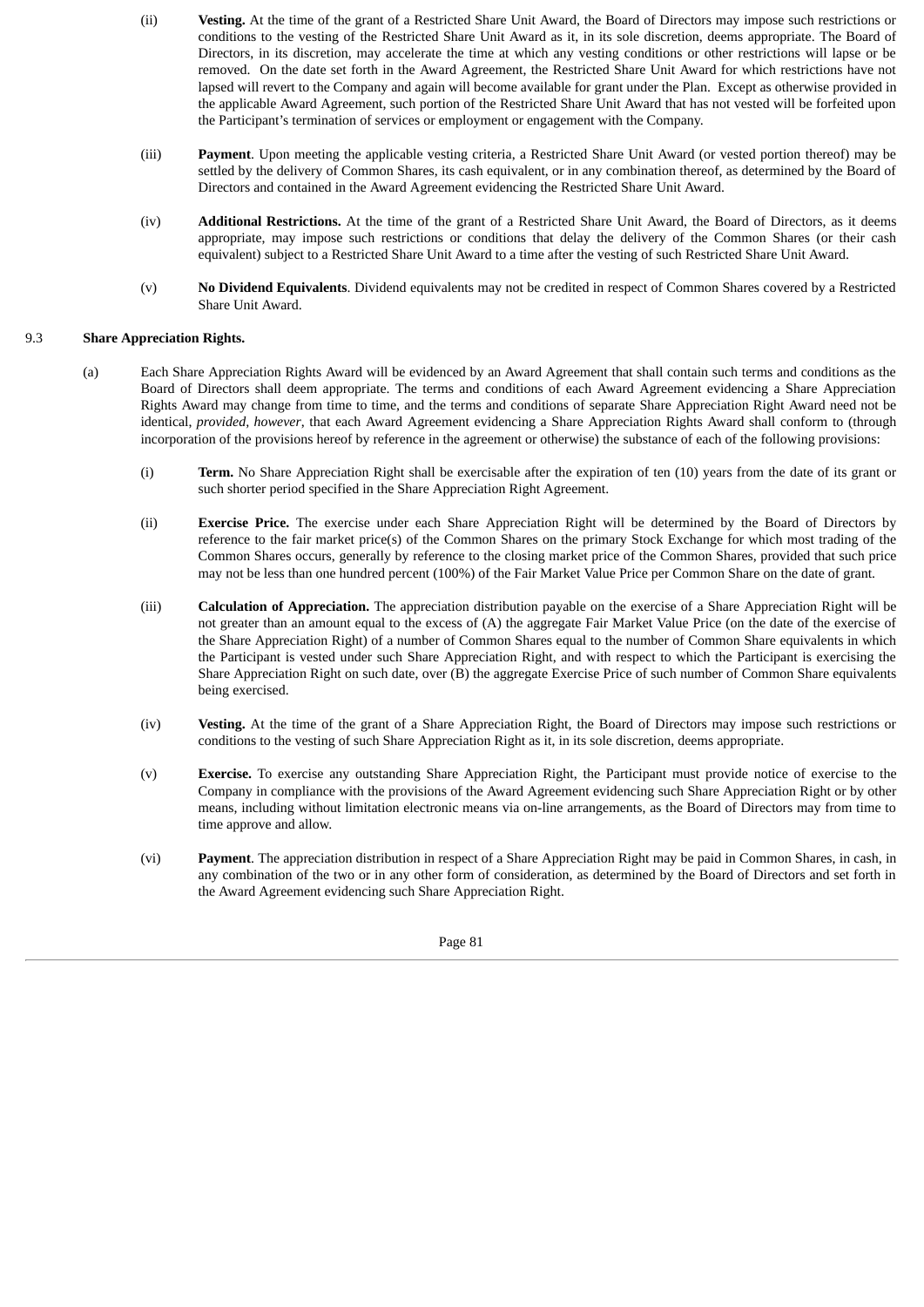(vii) **Expiry of Share Appreciation Rights.** Each Share Appreciation Right will expire upon the date determined by the Board of Directors, in its sole discretion, and set forth in the Award Agreement evidencing Share Appreciation Rights. Notwithstanding the foregoing, the rules of paragraph 7.1(e) also will apply to Share Appreciation Rights.

#### 9.4 **Performance Share Awards**.

- (a) Each Performance Share Award will be evidenced by an Award Agreement that shall contain such terms and conditions as the Board of Directors shall deem appropriate. The terms and conditions of each Award Agreement evidencing a Performance Share Award may change from time to time, and the terms and conditions of separate Performance Share Award need not be identical, *provided, however*, that each Award Agreement evidencing a Performance Share Award shall conform to (through incorporation of the provisions hereof by reference in the agreement or otherwise) the substance of each of the following provisions:
	- (i) **Performance Objectives and Other Terms**. The Board of Directors will set performance objectives or other vesting provisions (including, without limitation, continued status as an Eligible Person) in its discretion which, depending on the extent to which they are met, will determine the number or value of Common Shares subject to a Performance Share Award that will be paid out to the Participant. The time period during which the performance objectives or other vesting provisions must be met will be called the "Performance Period." Each Performance Share Award will be evidenced by an Award Agreement that will specify the Performance Period, and such other terms and conditions as the Board of Directors, in its sole discretion, will determine. The Board of Directors may set performance objectives based upon the achievement of Company-wide, divisional, business unit or individual goals (including, but not limited to, continued employment or service), applicable federal, provincial or state securities laws, or any other basis determined by the Board of Directors in its discretion.
	- (ii) **Vesting.** After the applicable Performance Period has ended, the holder of Performance Share Award will be entitled to receive a payout of the number of Common Shares subject to the Performance Share Award earned by the Participant over the Performance Period, to be determined as a function of the extent to which the corresponding performance objectives or other vesting provisions have been achieved. After the grant of a Performance Share Award, the Board of Directors, in its sole discretion, may reduce or waive any performance objectives or other vesting provisions for such Common Shares subject to the Performance Share Award.
	- (iii) **Payment**. Upon meeting the applicable vesting criteria, a Performance Share Award (or vested portion thereof) may be settled by the delivery of Common Shares, its cash equivalent, or in any combination thereof, as determined by the Board of Directors and contained in the Award Agreement evidencing the Performance Share Award.
	- (iv) **Expiry of Performance Share Award**. On the date set forth in the Award Agreement, all unearned or unvested Common Shares subject to a Performance Share Award will be forfeited to the Company, and again will be available for grant under the Plan.
	- (v) **No Dividend Equivalents**. Dividend equivalents may not be credited in respect of Common Shares covered by a Performance Share Award.

#### **ARTICLE 10 PROVISIONS APPLICABLE TO AWARDS**

10.1 **Leave of Absence/Transfer Between Locations**. Unless the Board of Directors provides otherwise and subject to applicable laws, vesting of Awards granted hereunder will be suspended during any unpaid leave of absence. A Participant will not cease to be an employee in the case of (a) any leave of absence approved by the Company, (b) transfers between locations of the Company or between the Company, its parent, or any subsidiary, or (c) any statutory-protected leave. For purposes of Incentive Share Options, no such leave may exceed 3 months, unless reemployment upon expiration of such leave is guaranteed by statute or contract. If reemployment upon expiration of a leave of absence approved by the Company is not so guaranteed, then 6 months following the 1st day of such leave any Incentive Share Option held by the Participant will cease to be treated as an Incentive Share Option and will be treated for U.S. tax purposes as a Nonqualified Share Option.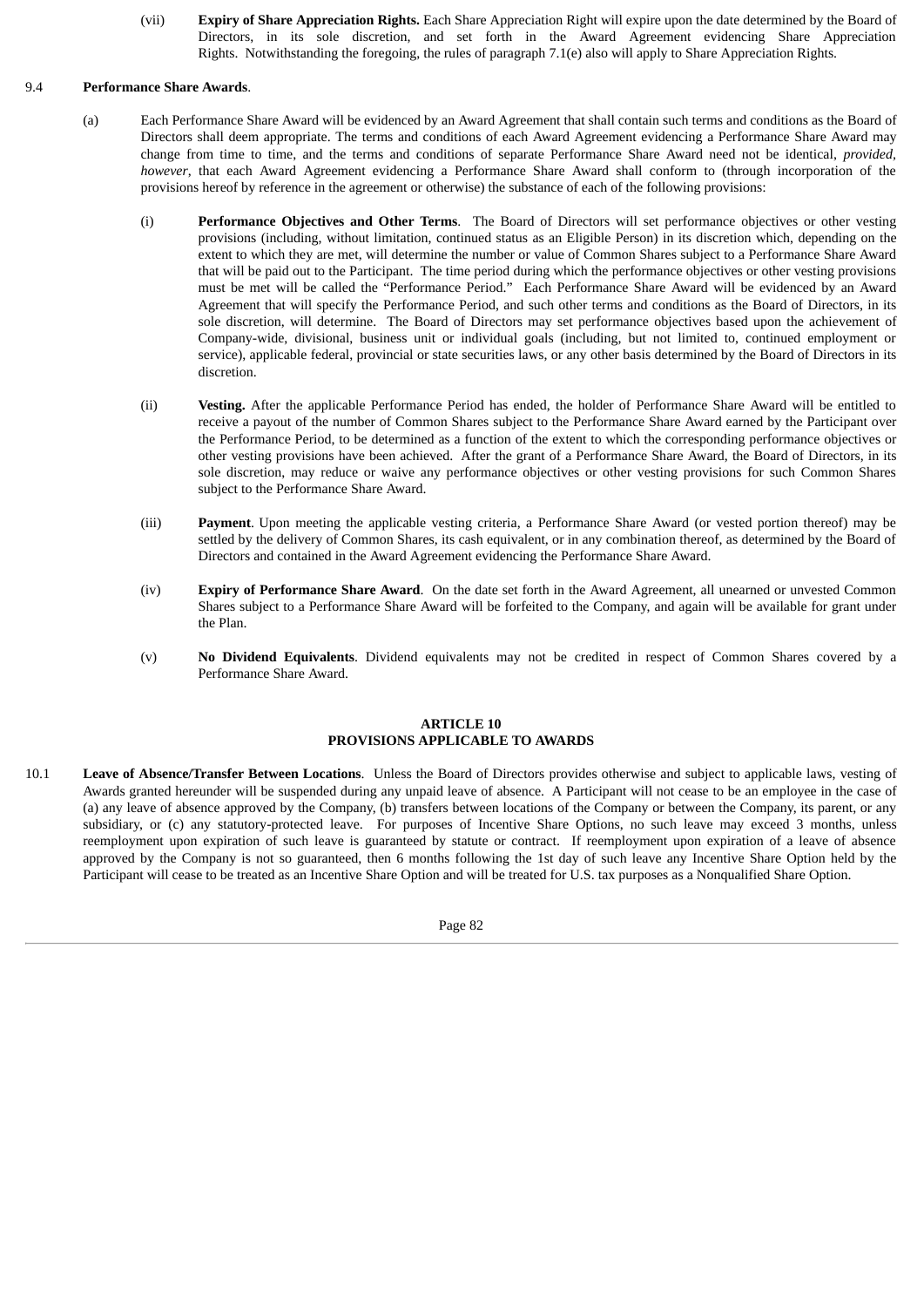10.2 **Restrictions on Transfer.** Unless the Board of Directors provides otherwise, an Award may not be sold, pledged, assigned, hypothecated, transferred, or disposed of in any manner other than by will or by the laws of descent or distribution and may be exercised, during the lifetime of the Participant, only by the Participant. If the Board of Directors makes an Award transferable, such Award will contain such additional terms and conditions as the Board of Directors deems appropriate.

#### 10.3 **Adjustments; Dissolution or Liquidation; Merger or Change of Control**.

- (a) **Adjustments**. In the event that any dividend or other distribution (whether in the form of cash, Common Shares, other securities, or other property), recapitalization, stock split, reverse stock split, reorganization, merger, consolidation, split-up, spin-off, combination, repurchase, or exchange of Common Shares or other securities of the Company, or other change in the corporate structure of the Company affecting the Common Shares occurs, the Board of Directors, in order to prevent diminution or enlargement of the benefits or potential benefits intended to be made available under the Plan, will adjust the number and class of Common Shares that may be delivered under the Plan and/or the number, class, and price of Common Shares covered by each outstanding Award, the Share Reserve, and the Full-Value Award Limit.
- (b) **Dissolution or Liquidation**. In the event of the proposed dissolution or liquidation of the Company, the Board of Directors will notify each Participant as soon as practicable prior to the effective date of such proposed transaction. To the extent it has not been previously exercised, an Award will terminate immediately prior to the consummation of such proposed action.
- (c) **Change of Control**. Subject to the immediately following paragraph, in the event of a merger of the Company with or into another corporation or other entity or a Change of Control, each outstanding Award will be treated as the Board of Directors determines, including, without limitation, that (i) Awards may be assumed, or substantially equivalent Awards will be substituted, by the acquiring or succeeding corporation (or an affiliate thereof) with appropriate adjustments as to the number and kind of shares and prices; (ii) upon written notice to a Participant, that the Participant's Awards will terminate upon or immediately prior to the consummation of such merger or Change of Control; (iii) outstanding Awards will vest and become exercisable, realizable, or payable, or restrictions applicable to an Award will lapse, in whole or in part prior to or upon consummation of such merger or Change of Control, and, to the extent the Board of Directors determines, terminate upon or immediately prior to the effectiveness of such merger or Change of Control; (iv) (A) the termination of an Award in exchange for an amount of cash and/or property, if any, equal to the amount that would have been attained upon the exercise of such Award or realization of the Participant's rights as of the date of the occurrence of the transaction (and, for the avoidance of doubt, if as of the date of the occurrence of the transaction the Board of Directors determines in good faith that no amount would have been attained upon the exercise of such Award or realization of the Participant's rights, then such Award may be terminated by the Company without payment), or (B) the replacement of such Award with other rights or property selected by the Board of Directors in its sole discretion; or  $(v)$  any combination of the foregoing. In taking any of the actions permitted under this subparagraph (c), the Board of Directors will not be required to treat all Awards similarly in the transaction.

In the event that the successor corporation does not assume or substitute for the Award consistent with subsection (i) of the immediately preceding paragraph, the Participant will fully vest in and have the right to exercise all of his or her outstanding Options and Share Appreciation Rights, including Common Shares as to which such Awards would not otherwise be vested or exercisable, all restrictions on Restricted Share Awards and Restricted Share Unit Awards will lapse, and, with respect to Awards with performancebased vesting, all performance goals or other vesting criteria will be deemed achieved at one hundred percent (100%) of target levels and all other terms and conditions met. In addition, if an Option or Share Appreciation Right is not assumed or substituted in the event of a Change of Control, the Board of Directors will notify the Participant in writing or electronically that the Option or Share Appreciation Right will be exercisable for a period of time determined by the Board of Directors in its sole discretion, and the Option or Share Appreciation Right will terminate upon the expiration of such period.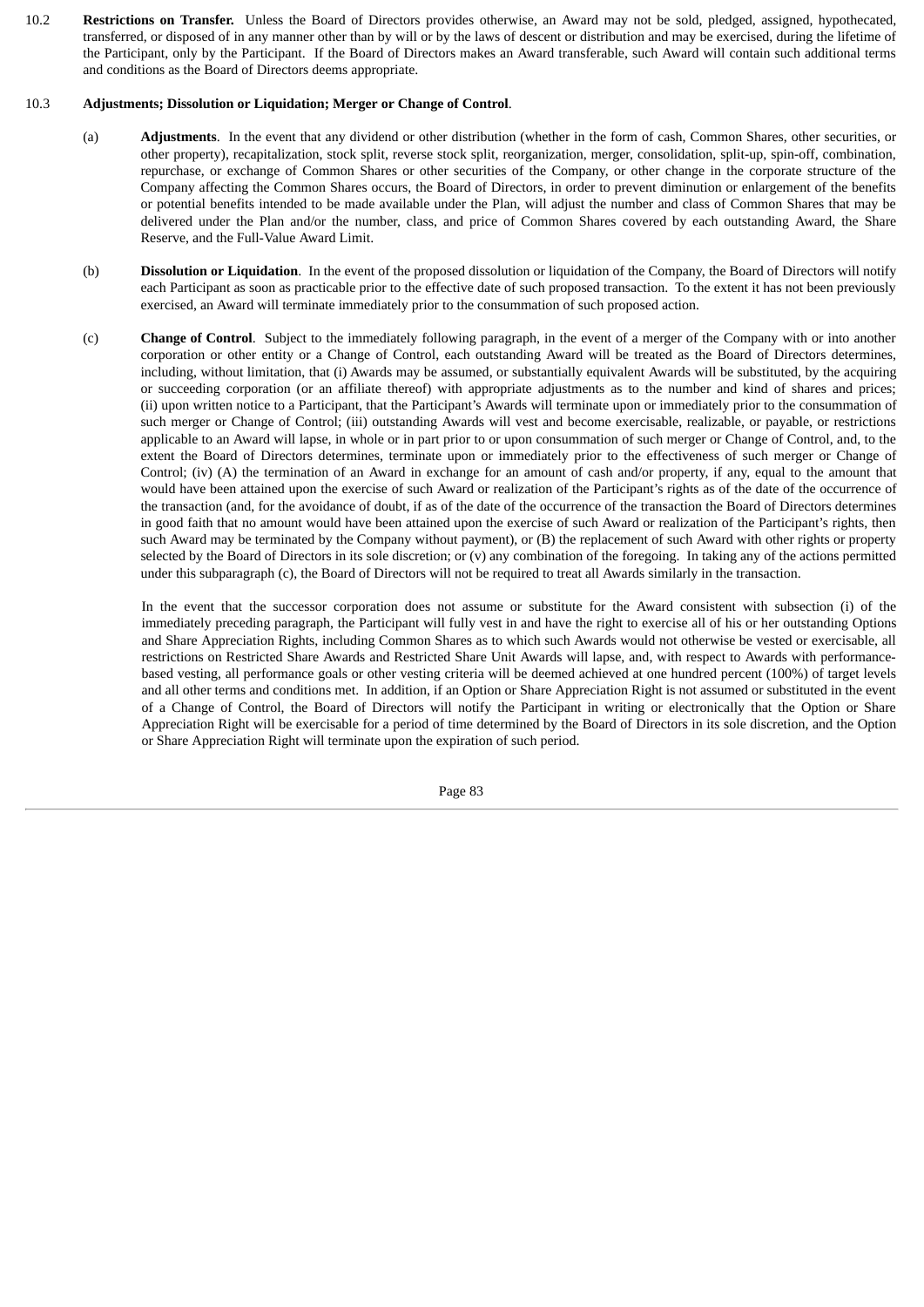For the purposes of this subparagraph (c), an Award will be considered assumed if, following the Change of Control, the Award confers the right to purchase or receive, for each Common Share subject to the Award immediately prior to the Change of Control, the consideration (whether stock, cash, or other securities or property) received in the Change of Control by holders of Common Shares for each Common Share held on the effective date of the transaction (and if holders were offered a choice of consideration, the type of consideration chosen by the holders of a majority of the outstanding Common Shares); provided, however, that if such consideration received in the Change of Control is not solely common shares or common stock of the successor corporation or its Parent, the Board of Directors may, with the consent of the successor corporation, provide for the consideration to be received upon the exercise of an Option or Share Appreciation Rights or upon the payout of a Restricted Share Unit, Performance Share Award, for each Common Share subject to such Award, to be solely common shares or common stock of the successor corporation or its parent equal in fair market value to the per share consideration received by holders of Common Shares in the Change of Control.

Notwithstanding anything in this subparagraph (c) to the contrary, an Award that vests, is earned or paid-out upon the satisfaction of one or more performance goals will not be considered assumed if the Company or its successor modifies any of such performance goals without the Participant's consent; provided, however, a modification to such performance goals only to reflect the successor corporation's post-Change of Control corporate structure will not be deemed to invalidate an otherwise valid Award assumption.

(d) **Outside Director Awards**. With respect to Awards granted to an Outside Director that are assumed or substituted for, if on the date of or following such assumption or substitution the Participant's status as a director of the Company or a director of the successor corporation, as applicable, is terminated other than upon a voluntary resignation by the Participant (which does not include resignation at the request of the acquirer), then the Participant will fully vest in and have the right to exercise Options and/or Share Appreciation Rights as to all of the Common Shares underlying such Award, including those Common Shares which would not otherwise be vested or exercisable, all restrictions on Restricted Share Awards and Restricted Share Unit Awards will lapse, and, with respect to Awards with performance-based vesting, all performance goals or other vesting criteria will be deemed achieved at one hundred percent (100%) of target levels and all other terms and conditions met.

#### 10.4 **Outside Director Limitations.**

- (a) **Cash-Settled Awards**. No Outside Director may be granted, in any fiscal year of the Company, cash-settled Awards with a grant date fair value (determined in accordance with U.S. generally accepted accounting principles) of more than US\$500,000, increased to US\$1,000,000 in connection with his or her initial service.
- (b) **Share-Settled Awards**. No Outside Director may be granted, in any fiscal year of the Company, share-settled Awards with a grant date fair value (determined in accordance with U.S. generally accepted accounting principles) of more than US\$500,000, increased to US\$1,000,000 in connection with his or her initial service.
- 10.5 **Representations and Covenants of Award holder**. Each Award Agreement will contain representations and covenants of the holder that:
	- (a) the holder is a director, officer, employee or Consultant of the Company or of a subsidiary of the Company or a person otherwise approved as an "**Eligible Person**" under this Plan by the Board of Directors on the date of grant;
	- (b) the holder's participation in the Plan is voluntary and the holder has not been induced to enter into such Award Agreement by the expectation of employment or engagement as a Consultant or continued employment or engagement as a Consultant with the Company or any Affiliate;
	- (c) the holder is aware that the grant of the Award and the issuance by the Common Shares thereunder are exempt from the obligation under applicable securities laws to file a prospectus or other registration document (other than a registration statement on Form S-8 with the United States Securities and Exchange Commission) qualifying the distribution of the Awards or the Common Shares to be distributed thereunder under any applicable securities laws and if such exemption for any reason becomes unavailable, the obligation of the Company to grant any Awards or issue any Common Shares upon the exercise, vesting, or settlement of an Award, as the case may be, will cease; and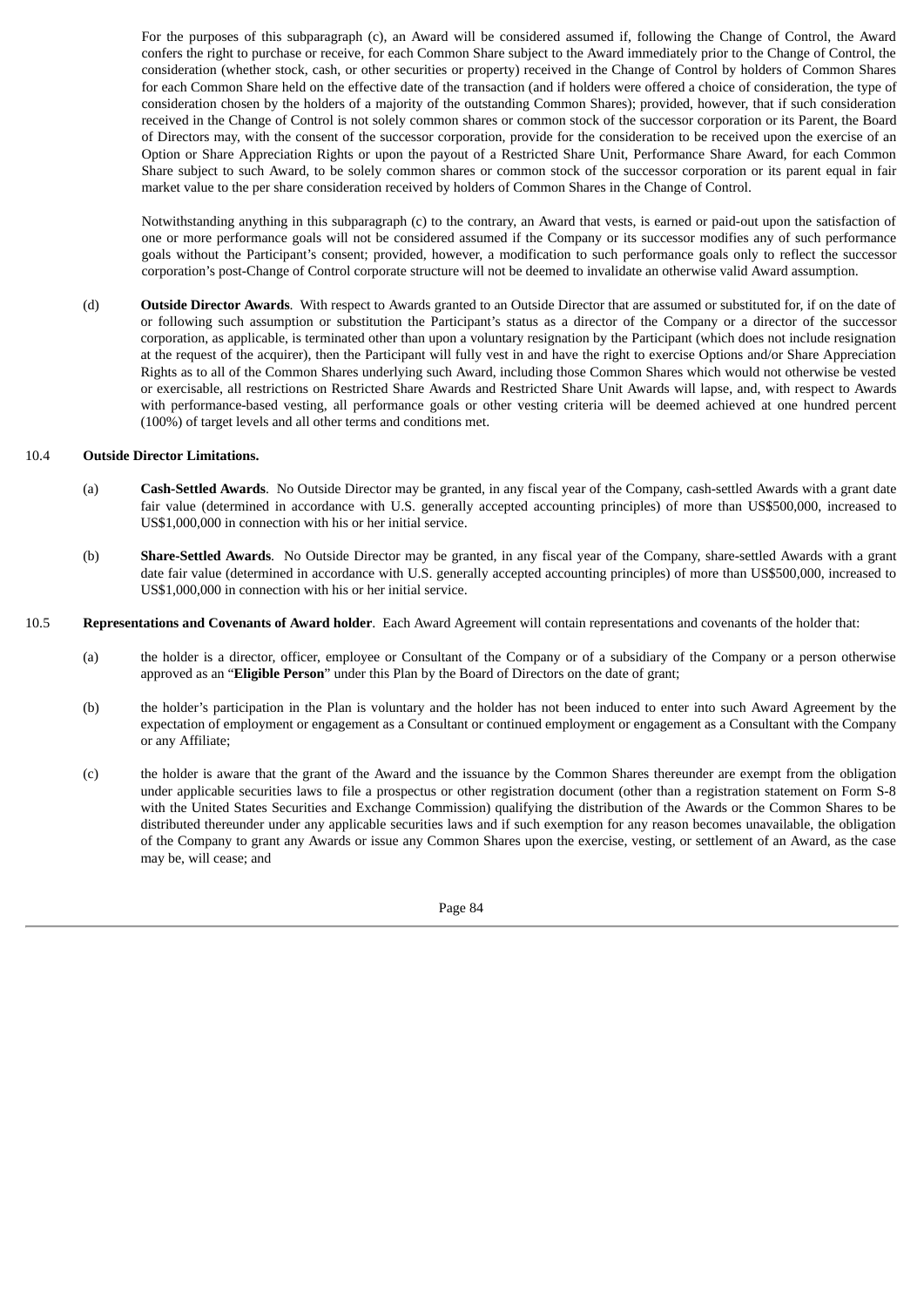- (d) the holder or the Legal Representative, as the case may be, will prior to and upon any sale or disposition of any Common Shares purchased pursuant to the exercise of the Share Awards, comply with all applicable securities laws and all applicable rules and regulations of all regulatory authorities to which the Company is subject, including the Stock Exchanges, and will not offer, sell or deliver any of such Common Shares, directly or indirectly, in the United States or to any citizen or resident of, or any company, partnership or other entity created or organized in or under the laws of, the United States, or any estate or trust the income of which is subject to United States federal income taxation regardless of its source, except in compliance with the securities laws of the United States.
- 10.6 **Clawback/Recovery**. All Awards granted under the Plan will be subject to recoupment in accordance with any clawback policy that the Company is required to adopt pursuant to the listing standards of any Stock Exchange on which the Company's securities are listed or as is otherwise required by the Dodd-Frank Wall Street Reform and Consumer Protection Act or other applicable law. In addition, the Board of Directors may impose such other clawback, recovery or recoupment provisions in an agreement evidencing the grant of the Awards as the Board of Directors determines necessary or appropriate, including but not limited to a reacquisition right in respect of previously acquired Common Shares. No recovery of compensation under such a clawback policy will be an event giving rise to a right to resign for "good reason" or "constructive termination" (or similar term) under any agreement with the Company or any Affiliate.

#### 10.7 **Taxes.**

- (a) **Withholding Requirements**. Prior to the delivery of any Common Shares or cash pursuant to an Award (or exercise thereof) or such earlier time as any tax withholding obligations are due, the Company will have the power and the right to deduct or withhold, or require a Participant to remit to the Company, an amount sufficient to satisfy U.S. or Canadian federal, provincial, state, local, foreign or other taxes required to be withheld with respect to such Award (or exercise thereof).
- (b) **Withholding Arrangements**. The Board of Directors, in its sole discretion and pursuant to such procedures as it may specify from time to time, may permit a Participant to satisfy such tax withholding obligation, in whole or in part by (without limitation) (i) paying cash, (ii) electing to have the Company withhold otherwise deliverable cash or Common Shares having a fair market value equal to the statutory amount required to be withheld or such greater amount as the Board of Directors may determine, in each case, provided the delivery of such Shares will not result in any adverse accounting consequences, as the Board of Directors determines in its sole discretion, or (c) delivering to the Company already-owned Common Shares having a fair market value equal to the statutory amount required to be withheld or such greater amount as the Board of Directors may determine, in each case, provided the delivery of such Shares will not result in any adverse accounting consequences, as the Board of Directors determines in its sole discretion. The fair market value of the Common Shares to be withheld or delivered will be determined as of the date that the taxes are required to be withheld.
- (c) **Compliance With Code Section 409A**. Awards will be designed and operated in such a manner that they are either exempt from the application of, or comply with, the requirements of Code Section 409A such that the grant, payment, settlement or deferral will not be subject to the additional tax or interest applicable under Code Section 409A, except as otherwise determined in the sole discretion of the Board of Directors. The Plan and each Award Agreement under the Plan is intended to meet the requirements of Code Section 409A and will be construed and interpreted in accordance with such intent, except as otherwise determined in the sole discretion of the Board of Directors. To the extent that an Award or payment, or the settlement or deferral thereof, is subject to Code Section 409A the Award will be granted, paid, settled or deferred in a manner that will meet the requirements of Code Section 409A, such that the grant, payment, settlement or deferral will not be subject to the additional tax or interest applicable under Code Section 409A. In no event will the Company have any obligation under the terms of the Plan to reimburse a Participant for any taxes or other costs that may be imposed on Participant as a result of Code Section 409A.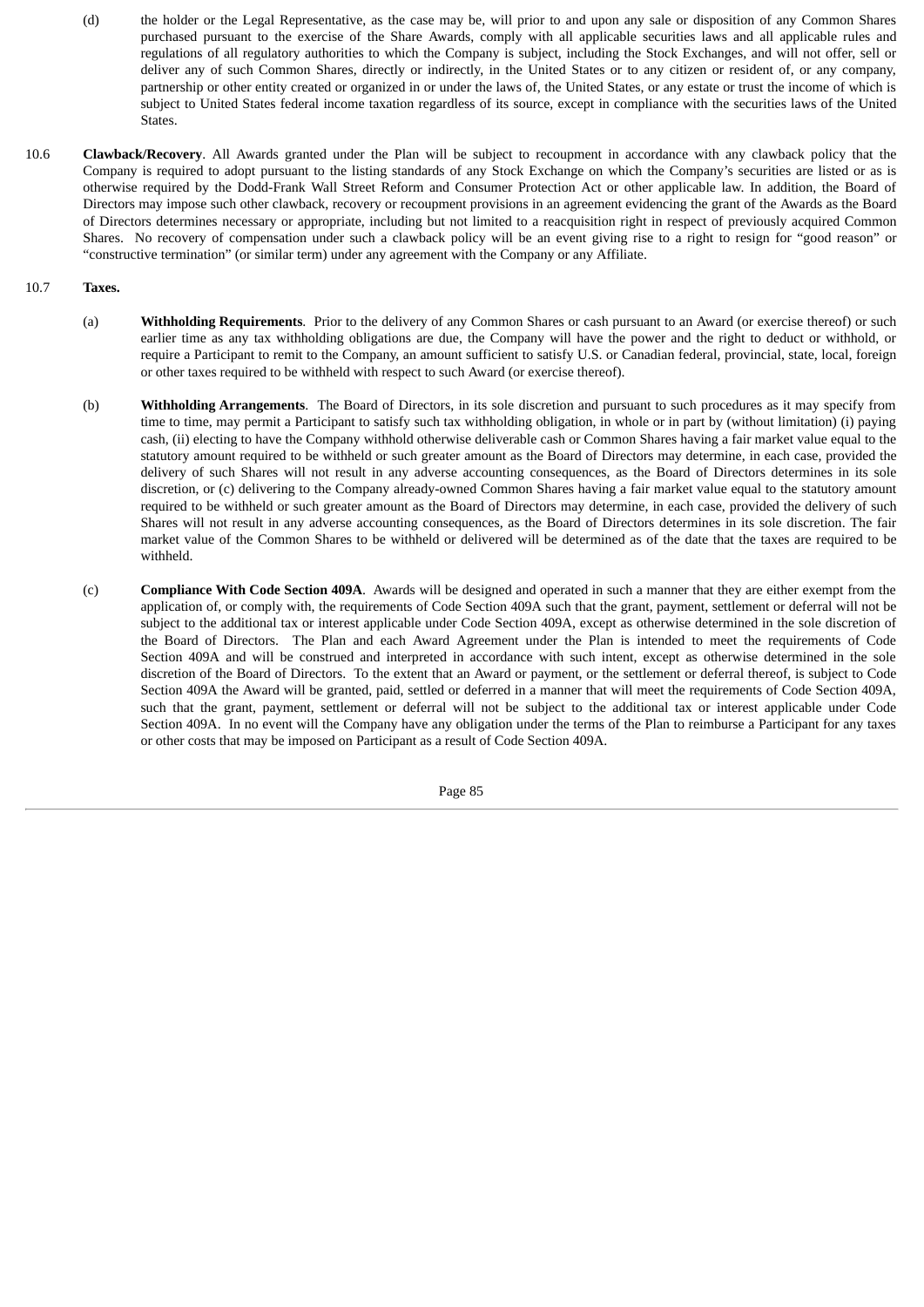#### **ARTICLE 11 SUSPENSION, AMENDMENT OR TERMINATION OF PLAN**

- 11.1 This amendment and restatement of the Plan is subject to, and contingent upon, shareholder approval at the 2022 Annual Meeting of Shareholders in the manner and to the degree required under applicable laws (the "**Restatement Effective Date**"). The Plan will continue in effect for a term of ten (10) years from April 16, 2020, unless terminated earlier under paragraph 11.2 of the Plan.
- 11.2 The Board of Directors will have the right at any time and from time to time to suspend, amend or terminate this Plan in any manner without consent or approval from Participants or shareholders (provided that no such suspension, amendment or termination may be made that will materially prejudice the rights of any Participant under any Award previously granted to such Participant without consent by such Participant).
- 11.3 The full powers of the Board of Directors as provided for in this Plan will survive the termination of this Plan until all Awards have been exercised or settled in full or have otherwise expired.

#### **ARTICLE 12 APPLICABLE LAW**

- 12.1 The laws of the Province of British Columbia shall apply to the Plan and any Award Agreement evidencing the grant of Awards granted hereunder and will be interpreted and construed in accordance with the laws of the Province of British Columbia.
- 12.2 Subject to any written agreement between the parties, the parties will submit all their disputes arising out of or in connection with the Plan to the exclusive jurisdiction of the courts of the Province of British Columbia.

## **ARTICLE 13**

13.1 The Plan will be subject to shareholder approval within 12 months after the date the Plan is adopted by the Board. Such shareholder approval will be obtained in the manner and to the degree required under applicable laws.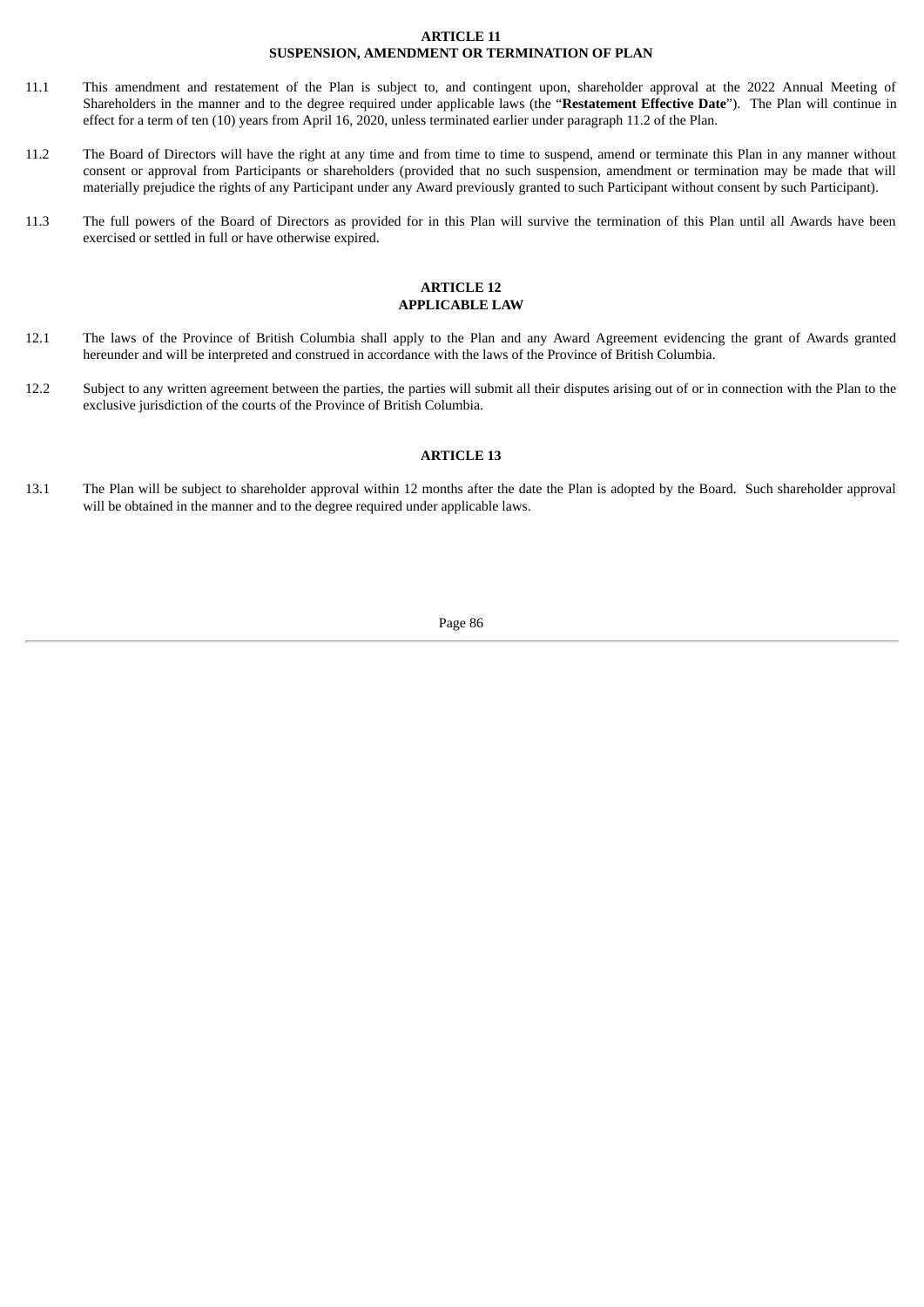# **XENON PHARMACEUTICALS INC.**

#### **Proxy Form - Annual Meeting of Shareholders of Xenon Pharmaceuticals Inc. (the "Corporation") held on June 1, 2022 (the "Meeting")**

#### **Notes to Proxy**

1. This proxy must be signed by a holder or his or her or its attorney duly authorized in writing. If you are an individual, please sign exactly as your name appears on this proxy. If the holder is a corporation, a duly authorized officer or attorney of the corporation must sign this proxy, and if the corporation has a corporate seal, its corporate seal should be affixed.

2. If the common shares of the Corporation (the "**Common Shares**") are registered in the name of an executor, administrator or trustee, please sign exactly as your name appears on this proxy. If the Common Shares are registered in the name of a deceased or other holder, the proxy must be signed by the legal representative with his or her name printed below his or her signature, and evidence of authority to sign on behalf of the deceased or other holder must be attached to this proxy.

3. A shareholder has the right to appoint a person to attend and act for him or her or it and on his or her or its behalf at the Meeting other than **the persons designated in this form of proxy**. Such right may be exercised by filling in the name of such person in the blank space provided and striking out the names of management's nominees. A person appointed as nominee to represent a shareholder need not be a shareholder of the Corporation. **A person appointed as your proxyholder must be present at the Meeting to vote**.

4. Beneficial holders may be forwarded either a form of proxy already signed by the intermediary or a voting instruction form to allow them to direct the voting of Common Shares they beneficially own. Beneficial holders should follow instructions for voting conveyed to them by their intermediaries. Some holders may own Common Shares as both a registered and a beneficial holder; in which case you may receive more than one Proxy Statement and Management Information Circular and will need to vote separately as a registered and beneficial holder.

5. If Common Shares are held by two or more individuals, any one of them present or represented by proxy at the Meeting may, in the absence of the other or others, vote at the Meeting. However, if one or more of them are present or represented by proxy, they must vote together the number of Common Shares indicated on the proxy.

6. This proxy confers discretionary authority on the person appointed hereby to vote in his or her discretion with respect to amendments or variations to the matters identified in the Notice of Meeting accompanying this proxy and any other matters which may properly come before the Meeting or any adjournment or postponement thereof.

All holders should refer to the Proxy Statement and Management Information Circular for further information regarding completion and use of this proxy and other information pertaining to the Meeting.

#### This proxy is solicited by and on behalf of the management and the Board of Directors of the Corporation.

**(Continued and to be signed on the reverse side.)**